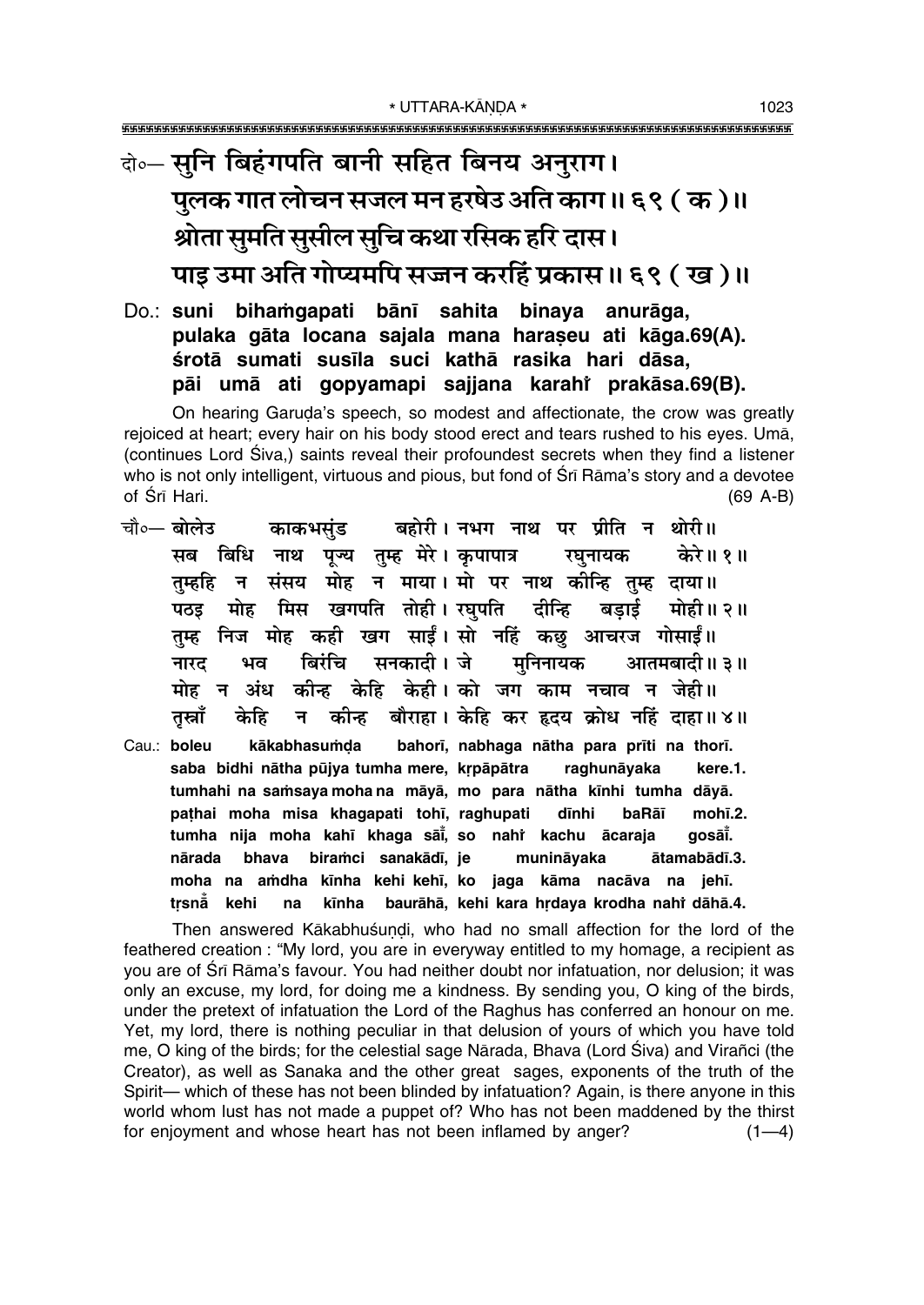# बेन्ट ग्यानी तापस सूर कबि कोबिद गुन आगार। केहि कै लोभ बिडंबना कीन्हि न एहिं संसार॥ ७० ( क )॥ श्री मद बक्र न कीन्ह केहि प्रभुता बधिर न काहि। मृगलोचनि के नैन सर को अस लाग न जाहि ॥ ७० ( ख )॥

Do.: gyānī tāpasa sūra kabi kobida quna āgāra. kehi kai lobha bidambanā kīnhi na ehi samsāra.70(A). śrī mada bakra na kīnha kehi prabhutā badhira na kāhi, mrgalocani ke naina sara ko asa lāga na jāhi.70(B).

Is there any sage, ascetic, hero, seer, man of learning or man of virtue in this world, whom greed has not batrayed? Again, whom has the pride of pelf not perverted? Who has not been deafened by power? And is there anyone who has not been smitten by the shaft-like glances of a fawn-eyed woman?  $(70 A-B)$ 

- सन्यपात नहिं केही। कोउ न मान मद तजेउ निबेही॥ चौ∘— गुन कृत जोबन ज्वर केहि नहिं बलकावा। ममता केहि कर जस न नसावा॥१॥ काहि कलंक न लावा।काहि न सोक समीर डोलावा॥ मच्छर चिंता साँपिनि को नहिं खाया।को जग जाहि न ब्यापी माया॥२॥ दारु सरीरा। जेहि न लाग घुन को अस धीरा॥ कीट मनोरथ ईषना तीनी। केहि कै मति इन्ह कृत न मलीनी॥३॥ बित लोक सूत परिवारा। प्रबल अमिति को बरनै पारा॥ यह मब माया कर डेराहीं। अपर जीव केहि लेखे माहीं॥४॥ सिव चतुरानन जाहि
- Cau.: guna krta sanyapāta nahi kehī, kou na māna mada tajeu nibehī. jobana jvara kehi nahi balakāvā, mamatā kehi kara jasa na nasāvā.1. macchara kāhi kalamka na lāvā, kāhi na soka samīra dolāvā. cimtā såpini ko nahî khāyā, ko jaga jāhi na byāpī māyā.2. sarīrā, jehi na lāga ghuna ko asa dhīrā. kīta manoratha dāru tīnī, kehi kai mati inha krta na malīnī.3. suta bita loka īsanā saba māyā kara parivārā, prabala amiti ko pārā. vaha baranai derāhi, apara lekhe māhī.4. siva caturānana iāhi jīva kehi

Who is not thrown out of his mental equipoise by the combined action of the three Gunas (modes of Prakrti) as by the synchronous derangement of the three humours of the body (which generally proves fatal to the victim according to the principles of Ayurveda)? None has escaped the stings of pride and arrogance. Who does not get wildly excited under an attack of fever in the form of youth and whose good reputation is not marred by worldly attachment? Who does not incur obloguy through envy and who is not shaken by the blast of grief? Who is not bitten by the serpent of care? And is there anyone in this world who is not overcome by Māyā (the delusive potency of God)? Again, is there anyone so resolute of mind, whose body is not being consumed by desire as a piece of wood is eaten away by a wooded-borer? Whose mind has not been polluted by the threefold desire-the desire of progeny, the desire of wealth and the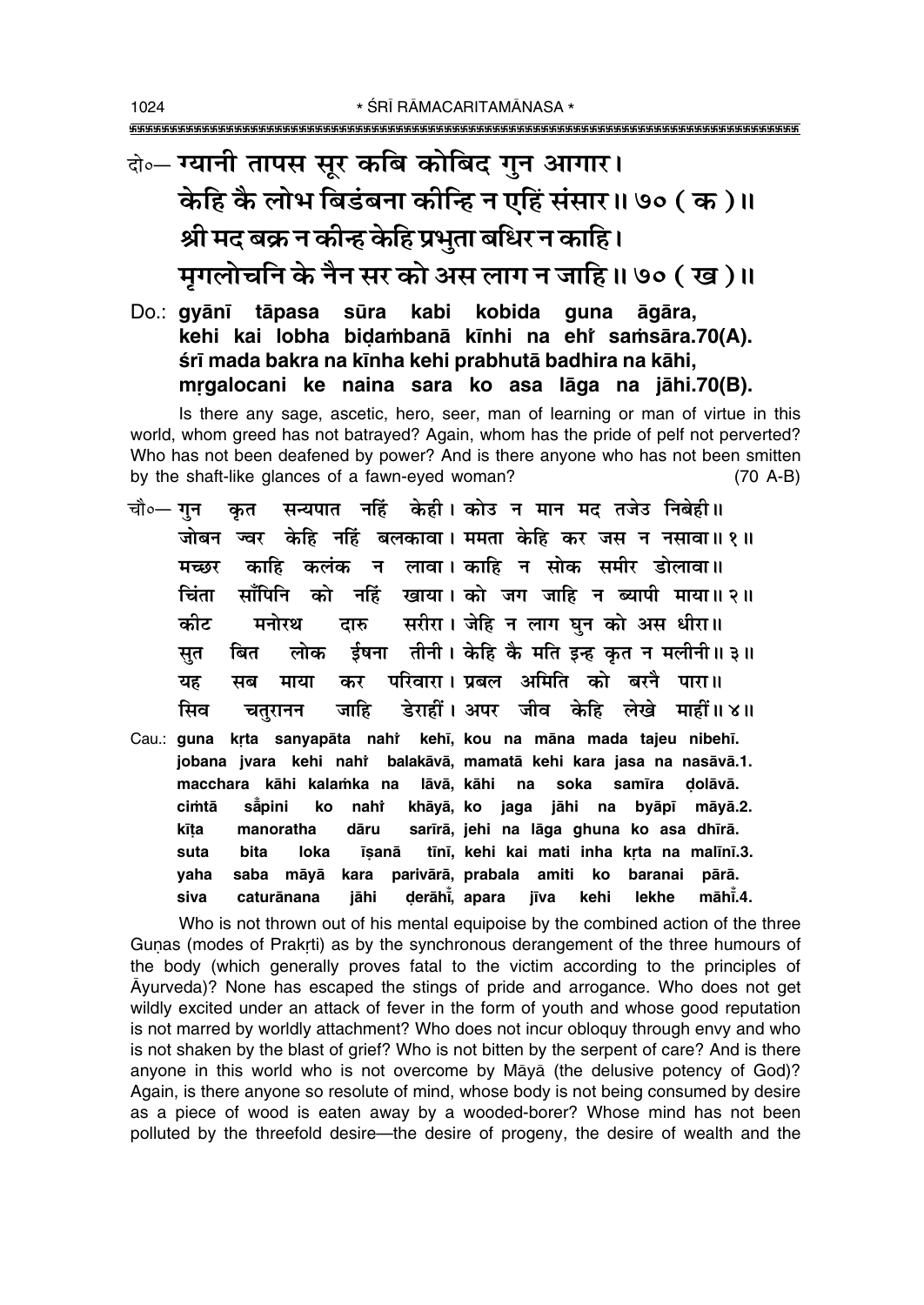desire of fame? All these constitute the retinue of Māyā, formidable and infinite in number. more than any can tell. Even Lord Siva and the four-faced Brahma (the Creator) are ever afraid of these; of what account, then, are other creatures?  $(1-4)$ 

बे॰ व्यापि रहेउ संसार महँ माया कटक प्रचंड। सेनापति कामादि भट दंभ कपट पाषंड॥७१ (क)॥ सो दासी रघुबीर कै समुझें मिथ्या सोपि। छूट न राम कृपा बिनु नाथ कहउँ पद रोपि॥७१ (ख)॥

Do.: byāpi raheu samsāra mahu māyā kataka pracamda, senāpati kāmādi bhata dambha kapata pāsamda.71.(A). raghubīra kai samujhě mithyā sopi, **SO** dāsī chūța na rāma krpā binu nātha kahaŭ pada ropi.71(B).

Māyā's formidable army is spread over the whole universe. Concupiscence and others (viz., Anger and Greed) are its generals; Hypocrisy, Deceit and Heresy its champions. That Māyā, however, is Śrī Rāma's own handmaid; though unreal when understood, there is no release from her grip except by Srī Rāma's grace: I declare this with the utmost confidence.  $(71 \text{ A-B})$ 

|                 | चौ∘— जो  माया   सब   जगहि   नचावा । जासु चरित  लखि  काहुँ  न  पावा ॥ |                                                                  |
|-----------------|----------------------------------------------------------------------|------------------------------------------------------------------|
|                 |                                                                      | सोइ प्रभु भ्रू बिलास खगराजा। नाच नटी इव सहित समाजा॥१॥            |
|                 | सोड                                                                  | सच्चिदानंद घन रामा। अज बिग्यान रूप बल धामा॥                      |
|                 |                                                                      | ब्यापक ब्याप्य अखंड अनंता।अखिल अमोघसक्ति भगवंता॥२॥               |
|                 | अगुन अद्भ्र गिरा गोतीता।सबदरसी अनवद्य अजीता॥                         |                                                                  |
|                 |                                                                      | निर्मम निराकार निरमोहा।नित्य निरंजन सुख संदोहा॥३॥                |
|                 | प्रकृति पार प्रभु सब उर बासी।ब्रह्म निरीह बिरज अबिनासी॥              |                                                                  |
|                 |                                                                      | इहाँ मोह कर कारन नाहीं। रबि सन्मुख तम कबहुँ कि जाहीं॥४॥          |
| Cau.: <b>jo</b> |                                                                      | māyā saba jagahi nacāvā, jāsu carita lakhi kāhů na pāvā.         |
|                 | soi                                                                  | praphu bhrū bilāsa khagarājā, nāca natī iva sahita samājā.1.     |
|                 |                                                                      | soi saccidānamda ghana rāmā, aja bigyāna rūpa bala dhāmā.        |
|                 |                                                                      | byāpaka byāpya akhamda anamtā, akhila amoghasakti bhagavamtā.2.  |
|                 |                                                                      | aguna adabhra girā gotītā, sabadarasī anavadya ajītā.            |
|                 | nirmama                                                              | nirākāra niramohā, nitya niramjana sukha samdohā.3.              |
|                 |                                                                      | prakrti pāra prabhu saba ura bāsī, brahma nirīha biraja abināsī. |
|                 | ihẵ                                                                  | moha kara kārana nāhi, rabi sanmukha tama kabahu ki jāhi.4.      |

The same Māyā that has made a puppet of the whole world and whose ways are unknown to anyone, dences with all her troups like an actress on the stage to the play of the Lord's eyebrows, O king of birds. Such is Sri Rama, who is devoid of birth, the totality of Existence, Knowledge and Bliss, wisdom personified, the home of beauty and strength. He is both pervading and pervaded, fractionless, infinite and integral, the Lord of unfailing power, attributeless, vast, transcending speech as well as the other senses, all-seeing, free from blemish, invincible, unattached, devoid of form, free from error,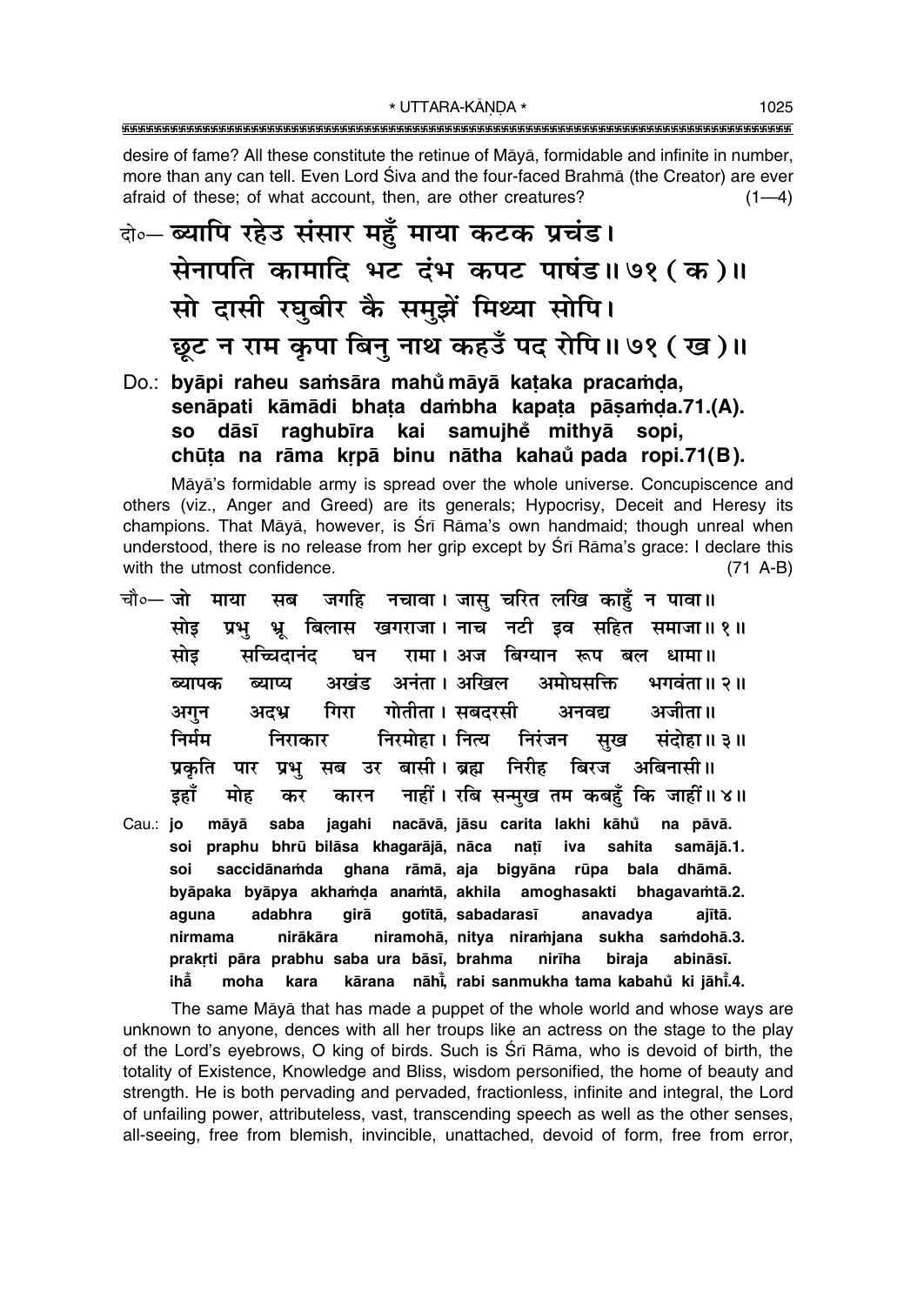eternal and untainted by Māyā, beyond the realm of Prakrti (Matter), bliss personified, the Lord indwelling the heart of all, the actionless Brahma, free from passion and imperishable. In Him error finds no ground to stand upon; can the shades of darkness ever approach the sun?  $(1-4)$ 

- बे॰– भगत हेतु भगवान प्रभु राम धरेउ तनु भूप। किए चरित पावन परम प्राकृत नर अनुरूप॥७२ ( क )॥ जथा अनेक बेष धरि नृत्य करइ नट कोइ। सोइ सोइ भाव देखावइ आपून होइ न सोइ॥ ७२ (ख)॥
- Do.: bhagata hetu bhagavāna prabhurāma dhareu tanu bhūpa, kie carita pāvana parama prākrta nara anurūpa.72(A). jathā aneka besa dhari nrtya karai nata koi. soi soi bhāva dekhāvai āpuna hoi  $na$ soi.72(B).

For the sake of His devotees, the divine Lord Sri Rama took the form of an earthly sovereign and performed most sacred deeds, in the manner of an ordinary mortal, even as an actor, while acting on the stage, assumes various guises and exhibits different characters but himself remains the same.  $(72 A-B)$ 

उरगारी। दनुज बिमोहनि जन सुखकारी॥ चौ०— असि रघपति लीला जे मति मलिन बिषयबस कामी। प्रभु पर मोह धरहिं इमि स्वामी॥ १॥ नयन दोष जा कहँ जब होई। पीत बरन ससि कहँ कह सोई॥ जब जेहि दिसि भ्रम होइ खगेसा। सो कह पच्छिम उयउ दिनेसा॥२॥ देखा। अचल मोह बस आपहि लेखा।। नौकारूढ चलत जग भ्रमहिं न भ्रमहिं गहादी। कहहिं मिथ्याबादी॥ ३॥ बालक परस्पर हरि बिषइक अस मोह बिहंगा। सपनेहँ नहिं प्रसंगा ॥ अग्यान मतिमंद अभागी। हृदयँ जमनिका बहुबिधि लागी॥४॥ मायाबस संसय करहीं। निज अग्यान राम पर धरहीं॥५॥ ते सठ हठ बस Cau.: asi raghupati līlā uragārī, danuja bimohani jana sukhakārī. je mati malina bisayabasa kāmī, prabhu para moha dharahi imi svāmī.1. nayana doşa jā kahå jaba hoī, pīta barana sasi kahů kaha soī. jaba jehi disi bhrama hoi khagesā, so kaha pacchima uyau dinesā.2. naukārūRha calata jaga dekhā, acala moha basa āpuhi lekhā. bālaka bhramahi na bhramahi grhādī, kahahi mithyābādī.3. paraspara hari bişaika asa moha bihamgā, sapanehů nahř agyāna prasamgā. abhāqī, hrdayå jamanikā bahubidhi lāgī.4. māvābasa matimamda te satha hatha basa samsaya karahi, nija agyāna rāma para dharahi.5.

Such, O enemy of serpents, is the pastime of Sri Rama (the Lord of the Raghus), a bewilderment to the demons but a delight to His servants. Those who are impure of mind, given over to the pleasures of sense and slaves of passion attribute infatuation to the Lord in the following manner, my master. He who has a jaundiced eye declares the moon as of a yellow colour so long as the disease is there. When a man is bewildered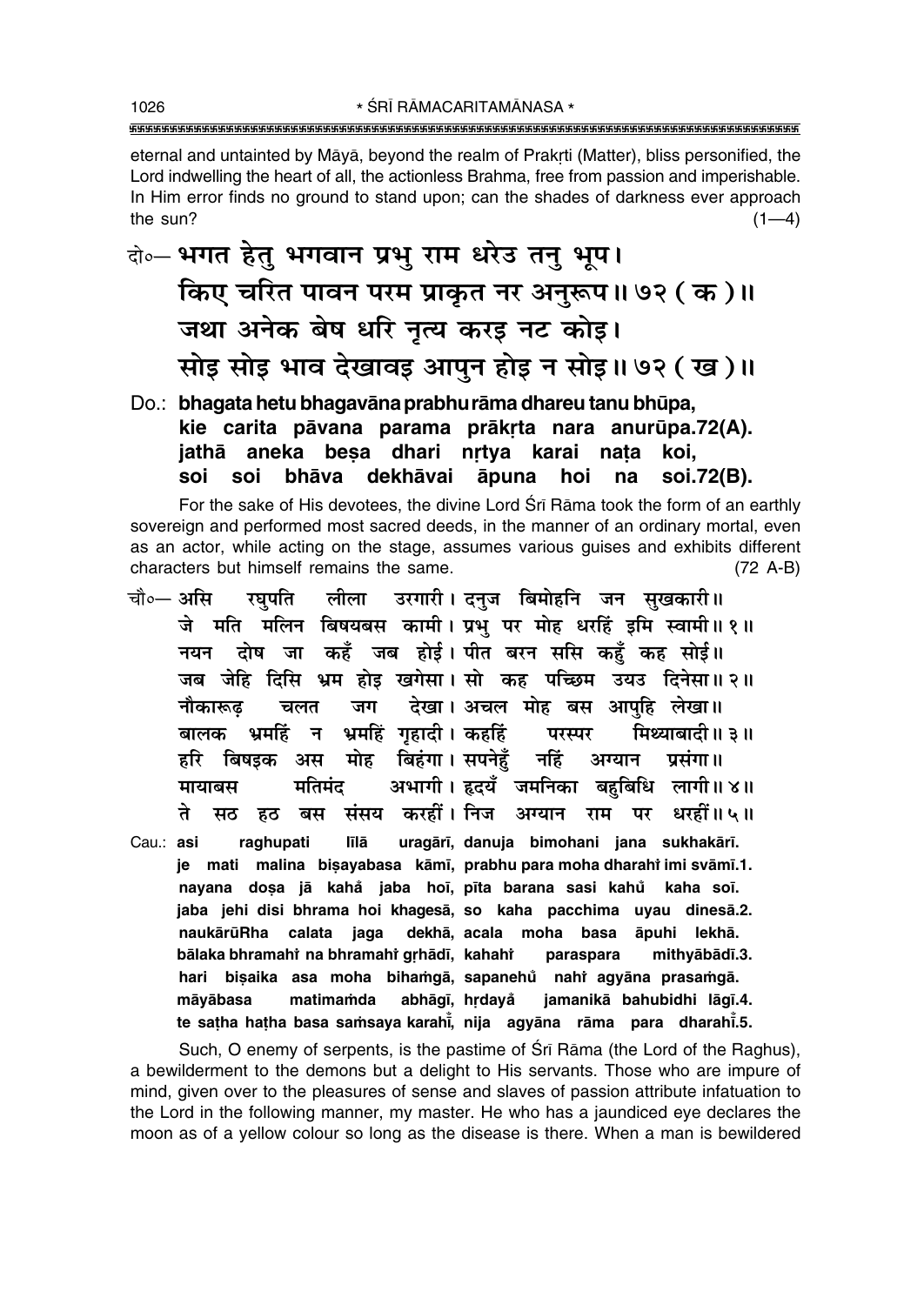as to the point of the compass, O Garuda, he affirms that the sun has risen in the west. A man who is sailing on a boat finds the world moving and deludes himself with the idea that he himself is standing still. Children whirl round in play, but not the surrounding buildings etc., yet they dub one another a liar (when some of them insist that it is they themselves who are moving). It is in this way, O king of the birds, that error is ascribed to Srī Hari; otherwise not even in a dream is He subject to delusion. Those dull-witted wretches who are dominated by Māyā and who have many a veil hanging over their soul. such fools alone raise doubts in their perversity and ascribe their own ignorance to Sri Rāma.  $(1 - 5)$ 

# बे- काम क्रोध मद लोभ रत गृहासक्त दुखरूप। ते किमि जानहिं रघुपतिहि मूढ़ परे तम कूप॥७३ (क)॥ निर्गुन रूप सुलभ अति सगुन जान नहिं कोइ। सुगम अगम नाना चरित सुनि मुनि मन भ्रम होइ॥ ७३ ( ख )॥

Do.: kāma krodha mada lobha rata grhāsakta dukharūpa, te kimi jānahi raghupatihi mūRha pare tama kūpa.73(A). nirguna rūpa sulabha ati saguna jāna nahi koi, sugama agama nānā carita suni muni mana bhrama hoi.73(B).

Steeped in lust, anger, arrogance and greed and attached to their home, which is a picture of woe, how can such dullards know the Lord of the Raghus, fallen as they are in the depths of darkness (ignorance)? The attributeless aspect of the Godhead is easy to understand; but no one can comprehend the embodied form (which is beyond all modes of Prakrti and divine in character). Even a sage's soul is bewildered on hearing of the various exploits of the Lord, both of an intelligible and baffling character.  $(73 A-B)$ 

|  |  | चौ०— सुनु    खगेस    रघुपति    प्रभुताई । कहउँ    जथामति   कथा    सुहाई॥ |  |  |
|--|--|--------------------------------------------------------------------------|--|--|
|  |  | जेहि बिधि मोह भयउ प्रभु मोही। सोउ सब कथा सुनावउँ तोही॥१॥                 |  |  |
|  |  | राम कृपा भाजन तुम्ह ताता।हरि गुन प्रीति मोहि सुखदाता॥                    |  |  |
|  |  | ताते नहिं कछु तुम्हहिं दुरावउँ। परम रहस्य मनोहर गावउँ॥ २॥                |  |  |
|  |  | सुनह राम कर सहज सुभाऊ। जन अभिमान न राखहिं काऊ॥                           |  |  |
|  |  | संसृत मूल सूलप्रद नाना।।सकल सोक दायक अभिमाना॥३॥                          |  |  |
|  |  | ताते करहिं कृपानिधि दूरी।सेवक पर ममता अति भूरी॥                          |  |  |
|  |  | जिमि सिसु तन ब्रन होइ गोसाईं। मातु चिराव कठिन की नाईं॥४॥                 |  |  |
|  |  |                                                                          |  |  |

Cau.: sunu khaqesa raqhupati prabhutāi, kahaŭ jathāmati kathā suhāī. jehi bidhi moha bhayau prabhu mohī, sou saba kathā sunāvaů tohī.1. krpā bhājana tumha tātā, hari guna prīti mohi sukhadātā. rāma tāte nahi kachu tumhahi durāvaŭ, parama rahasya manohara gāvaŭ.2. sunahu rāma kara sahaja subhāū, jana abhimāna na rākhahi kāū. samsrta nānā, sakala abhimānā.3. mūla sūlaprada soka dāvaka karaht bhūrī. tāte krpānidhi dūrī, sevaka para mamatā ati jimi sisu tana brana hoi gosāi, mātu cirāva kathina kī nāi.4.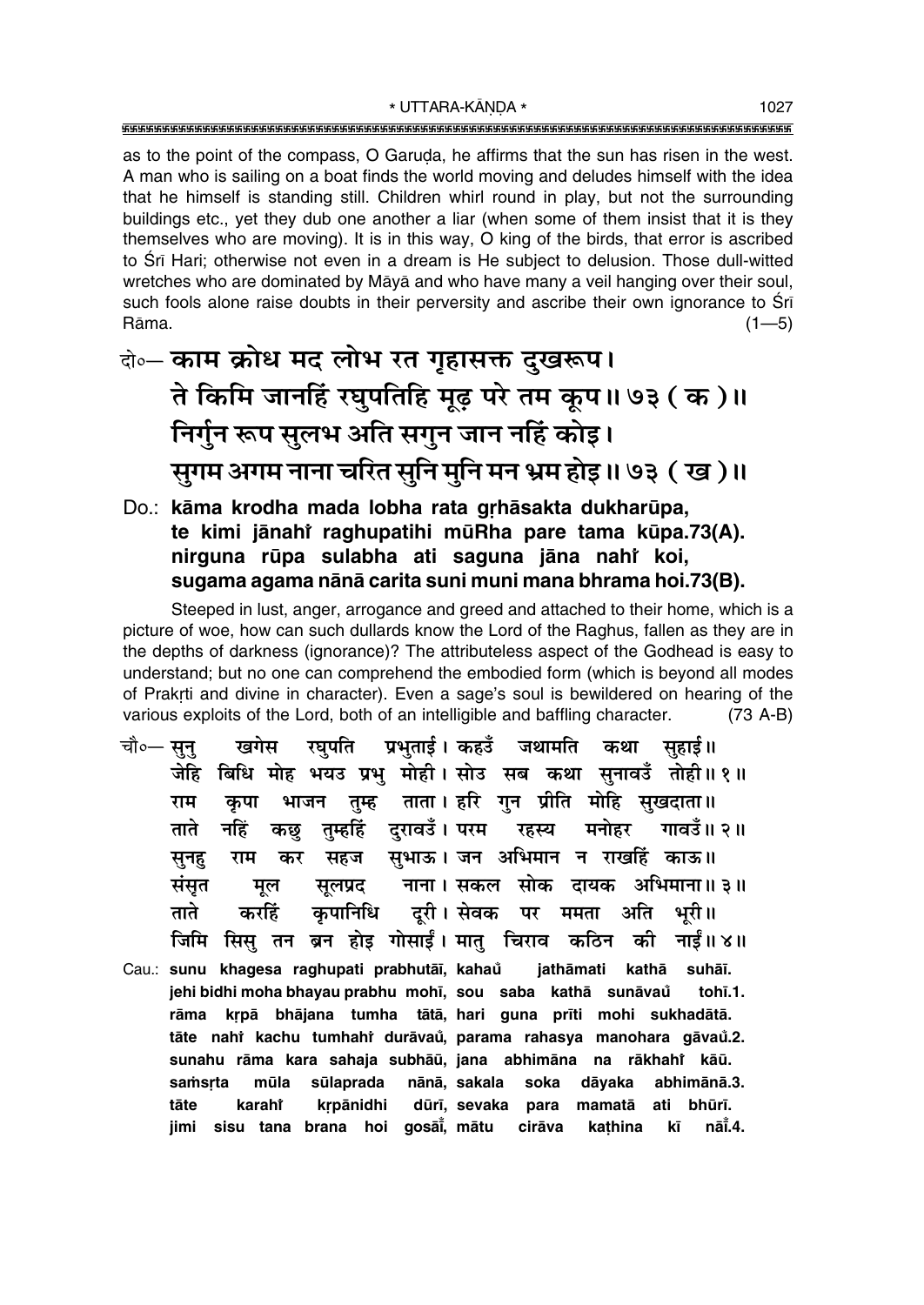"Hear, O lord of the feathered kingdom, of the greatness of Sri Rama (the Lord of the Raghus). I recite to you according to the best of my lights a delightful story in this connection. I shall also narrate to you the whole story as to how I fell a prey to delusion, my lord. You, dear Garuda, are a favourite of Srī Rāma and fond of hearing Srī Hari's praises and a source of delight to me. I am, therefore, concealing nothing from you and tell you a profound and charming secret. Hear of Srī Rāma's innate disposition: He never tolerates pride in His people. For pride is the root of metempsychosis and the cause of all kinds of pain and every form of grief. Hence the All-merciful gets rid of it in His extreme fondness for His servants, even as when a boil appears on the body of a child, my lord, the mother gets it opened like one having a stony heart."  $(1-4)$ 

- बे॰- जदपि प्रथम दुख पावइ रोवइ बाल अधीर। ब्याधि नास हित जननी गनति न सो सिस् पीर॥७४ ( क )॥ तिमि रघुपति निज दास कर हरहिं मान हित लागि। तुलसिदास ऐसे प्रभुहि कस न भजह भ्रम त्यागि॥ ७४ ( ख )॥
- Do.: jadapi prathama dukha pāvai rovai bāla adhīra, byādhi nāsa hita jananī ganati na so sisu pīra.74(A). timi raghupati nija dāsa kara harahi māna hita lāgi, tulasidāsa aise prabhuhi kasa na bhajahu bhrama tyāgi.74(B).

Although at first (while the boil is being cut open) the child experiences pain and cries helplessly the mother minds not the child's agony, in her anxiety to see the child cured. Even so, in the interest of the devotee himself, the Lord of the Raghus takes away his pride. Forswearing all error, Tulasidasa, why should you not adore such a lord as this?  $(74 \text{ A-B})$ 

- जडताई। कहउँ खगेस सनह मन लाई॥ चौ०— राम आपनि कपा जब जब राम मनुज तनु धरहीं। भक्त हेतु लीला बहु करहीं॥१॥ अवधपरी मैं जाऊँ।बालचरित बिलोकि हरषाऊँ ॥ तब तब देखउँ जाई। बरष पाँच तहँ रहउँ लोभाई॥२॥ महोत्सव जन्म बालक रामा। सोभा बपष कोटि सत कामा॥ इष्टदेव ਸਸ बदन निहारि निहारी।लोचन सफल करउँ उरगारी॥ ३॥ निज प्रभ धरि हरि संगा। देखउँ बप बालचरित रंगा ॥ ४ ॥ लघ बायस बह
- Cau.: rāma jaRatāi, kahaŭ khagesa sunahu mana lāi. krpā āpani jaba jaba rāma manuja tanu dharahī, bhakta hetu bahu karahi.1. līlā taba avadhapurī mat jāū, bālacarita taba biloki harasāū. ianma mahotsava dekhaů jāī, barasa pā̃ca tahå rahaů lobhāī.2. istadeva mama bālaka rāmā, sobhā bapuşa koti sata kāmā. nija prabhu badana nihāri nihārī, locana suphala karaů uragārī.3. laghu bāyasa bapu dhari hari samgā, dekhaŭ bālacarita bahu ramgā.4.

Now, O lord of the feathered kingdom, I tell you of Sri Rama's benignity and my own opacity; listen attentively. Whenever Sri Rama appears in human semblance and enacts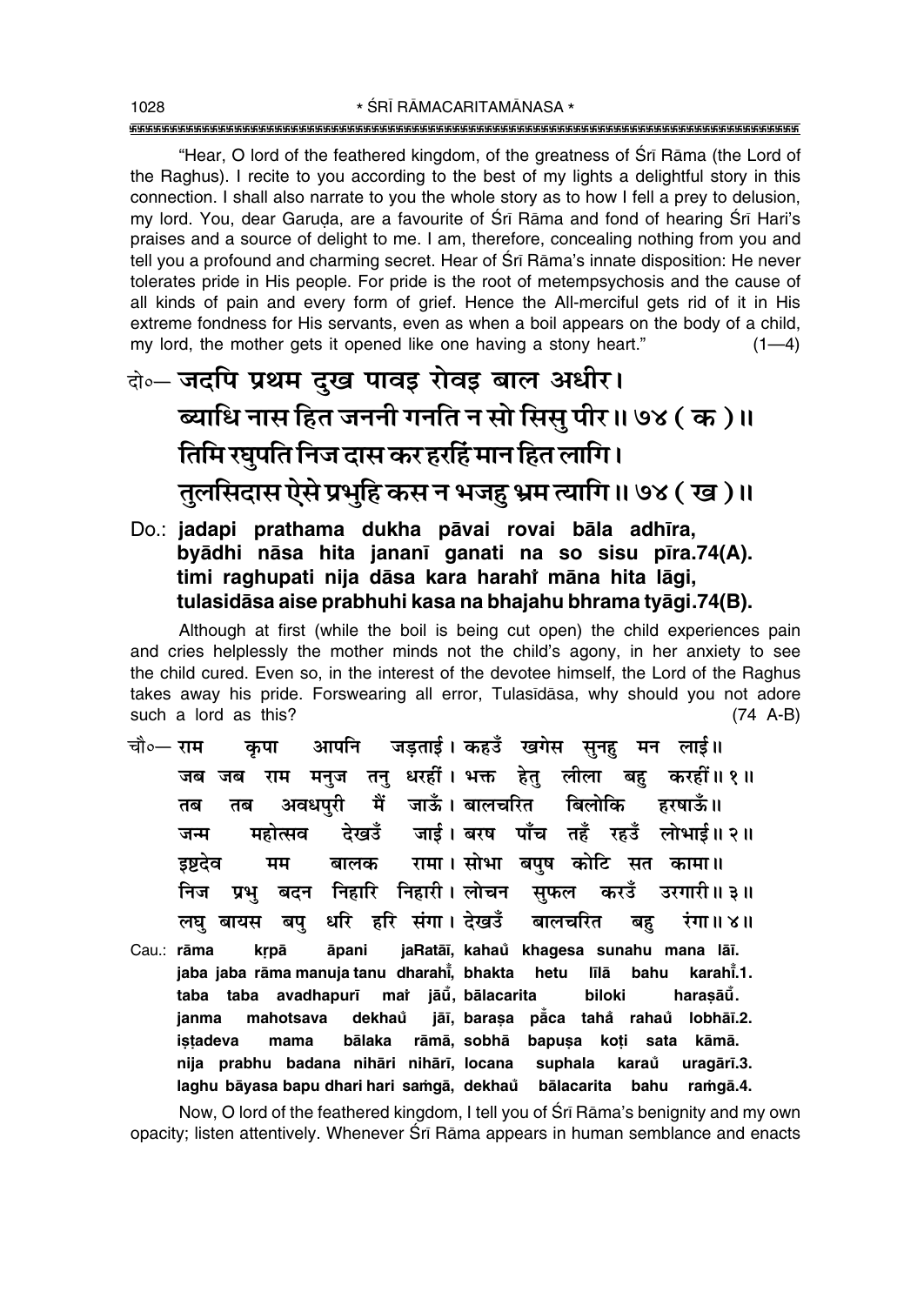numberless sports for the sake of His devotees I betake myself to the city of Ayodhya and delight to watch His childish exploits. I go and witness the grand festival of His birth and, fascinated (by the charm of His childish sports), stay on there for full five years. The child Rāma is my beloved deity, who sums up in His person the charm of countless Cupids. Ever gazing on the countenance of my lord, I allow my eyes to enjoy the fruit of their existence, O enemy of serpents. Assuming the form of a small crow and remaining in the company of Śrī Hari I witness His childish exploits of all kinds.  $(1-4)$ 

- वे॰- लरिकार्ड जहँ जहँ फिरहिं तहँ तहँ संग उडाउँ। जुठनि परइ अजिर महँ सो उठाइ करि खाउँ॥ ७५ ( क )॥ एक बार अतिसय सब चरित किए रघुबीर। सुमिरत प्रभु लीला सोइ पुलकित भयउ सरीर॥ ७५ (ख)॥
- Do.: larikāi jahå jahå phirahi tahå tahå samga uRāů, jūthani parai ajira mahå so uthāi kari khāŭ.75(A). eka bāra atisaya saba carita kie raghubīra, sumirata prabhu līlā soi pulakita bhayau sarīra.75(B).

"Wherever He moves about as a child I flutter about close to Him. And the crumbs that fall from His mouth in the courtyard I pick up and eat. In one particular cycle the Hero of Raghu's line performed all His exploits in an extreme degree." The moment Kākabhuśundi recalled those exploits every hair on his body stood erect.  $(75 A-B)$ 

- चौ०— कहड भसंड खगनायक। रामचरित सेवक सनह सुखदायक ॥ नपमंदिर भाँती। खचित कनक मनि नाना जाती॥१॥ संदर सब रुचिर अँगनाई। जहँ खेलहिं नित चारिउ भाई॥ बरनि न जाड़ रघराई। बिचरत अजिर जननि सखदाई॥ २॥ बालबिनोट करत कलेवर स्यामा। अंग अंग प्रति छबि बह कामा॥ मृदल मरकत मृद् चरना। पदज रुचिर नख ससि दुति हरना॥३॥ राजीव अरुन नव ललित कलिसादिक चारी। नपर चारु मधर रवकारी॥ अंक रचित बनाई। कटि किंकिनि कल मुखर सुहाई॥४॥ मनि चारु पुरट
- Cau.: kahai bhasumda sunahu khaganāyaka, rāmacarita sevaka sukhadāvaka. nrpamamdira sumdara saba bhatī, khacita kanaka mani nānā jātī.1. barani na iāi rucira ăganāī, iahă khelaht nita cāriu bhāī. bālabinoda karata raghurāī, bicarata ajira janani sukhadāī.2. marakata mrdula kalevara syāmā, amga amga prati chabi bahu kāmā. nava rājīva aruna mrdu caranā, padaja rucira nakha sasi duti haranā.3. cārī, nūpura cāru madhura ravakārī. lalita amka kulisādika cāru purața mani racita banāi, kați kimkini kala mukhara suhāi.4.

Continued Bhusundi: "Listen, O chief of the birds; the story of Sri Rama is the delight of His servants. The king's palace (at Ayodhyā) was beautiful in everyway; it was all of gold studded with precious stones of various kinds. The courtyard, where the four brothers played everyday, was magnificent beyond description. The Lord of the Raghus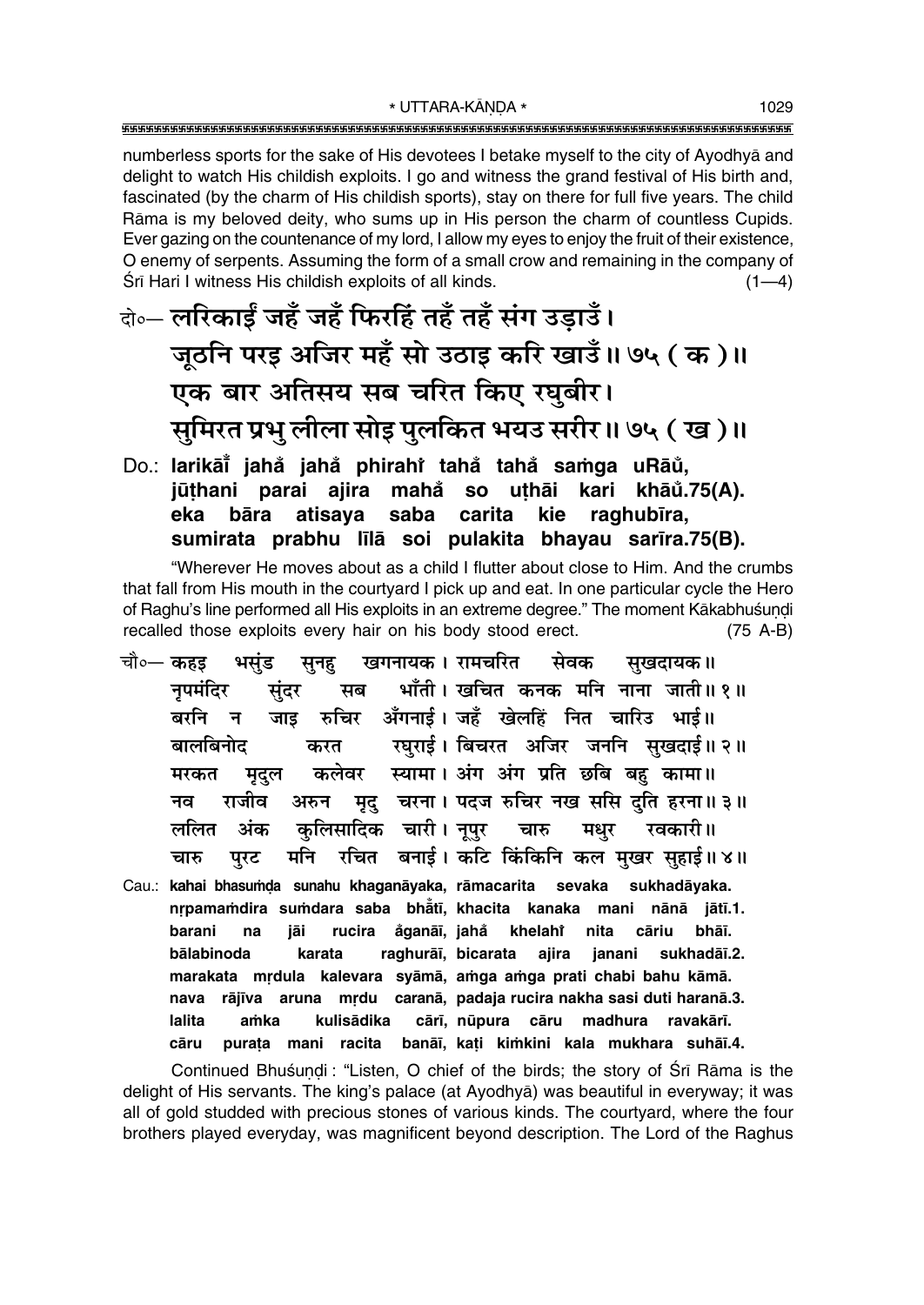frolicked about in this yard carrying on childish pastimes that were the delight of His mother. His tender frame was dark of hue with a greenish tinge resembling that of the emerald; every limb of it had the loveliness of numberless Cupids compressed into it. His feet were soft and ruddy like a young lotus, with bright toes and nails that outshone the brilliance of the moon. They had soles bearing the fourfold lovely marks of the thunderbolt, the elephant-goad, the flag and the lotus, and were adorned with beautiful anklets that sweetly jingled. The charming zone about His waist, which was made of gold bossed with jewels produced a pleasant tinkling sound.  $(1-4)$ 

### त्रय सुंदर उदर नाभी रुचिर गँभीर। दो**∘— रेखा** उर आयत भ्राजत बिबिधि बाल बिभूषन चीर॥ ७६॥

### Do.: rekhā traya sumdara udara nābhī rucira gåbhīra, ura āyata bhrājata bibidhi bāla bibhūsana cīra.76.

The belly contained three lovely folds with a charming deep navel. The broad chest gleamed with jewels and raiment of various kinds, all befitting a child.  $(76)$ 

- नख करज मनोहर।बाह बिसाल बिभुषन संदर॥ चौ∘— अरुन \_पानि दर ग्रीवा। चारु चिबुक आनन छबि सींवा॥१॥ केहरि कंध बाल अधर अरुनारे। दुइ दुइ दसन बिसद बर बारे॥ कलबल बचन मनोहर नासा। सकल सुखद ससि कर सम हासा॥२॥ ललित कपोल लोचन भव मोचन। भ्राजत भाल तिलक गोरोचन॥ नील कंज बिकट भृकुटि सम श्रवन सुहाए। कुंचित कच मेचक छबि छाए॥३॥ झगली तन सोही। किलकनि चितवनि भावति मोही॥ पीत झीनि नप अजिर बिहारी। नाचहिं निज प्रतिबिंब निहारी॥४॥ रूप रासि मोहि सन करहिं बिबिधि बिधि क्रीडा। बरनत मोहि होति अति ब्रीडा॥ किलकत मोहि धरन जब धावहिं। चलउँ भागि तब पुप देखावहिं॥५॥
- Cau.: aruna pāni nakha karaja manohara, bāhu bisāla bibhūsana sumdara. bāla kehari dara grīvā, cāru cibuka ānana chabi sīvā.1. kamdha kalabala bacana adhara arunāre, dui dui dasana bisada bara bāre. nāsā, sakala sukhada sasi kara sama hāsā.2. **lalita** kapola manohara nīla kamja locana bhava mocana, bhrājata bhāla tilaka gorocana. bikața bhrkuți sama śravana suhāe, kumcita kaca mecaka chabi chāe.3. pīta jhīni jhaqulī tana sohī, kilakani citavani bhāvati mohī. rāsi bihārī, nācahi pratibimba nihārī.4. rūpa nrpa aiira niia mohi sana karahi bibidhi bidhi krīRā, baranata mohi hoti ati brīRā. kilakata mohi dharana jaba dhāvahi, calaŭ bhāgi taba pūpa dekhāvahi.5.

His roseate hands, nails and fingers were all captivating; His long arms were richly adorned. He had shoulders resembling those of a lion's cub and a neck shaped like a conch, a lovely chin and a face which was the very perfection of beauty. His speech was yet indistinct. His lips rosy and His mouth contained a pair of small pearly and shapely teeth both above and below. He had lovely cheeks, a charming nose and a smile which afforded delight and was bright as the rays of the moon. His eyes, which resembled a pair of blue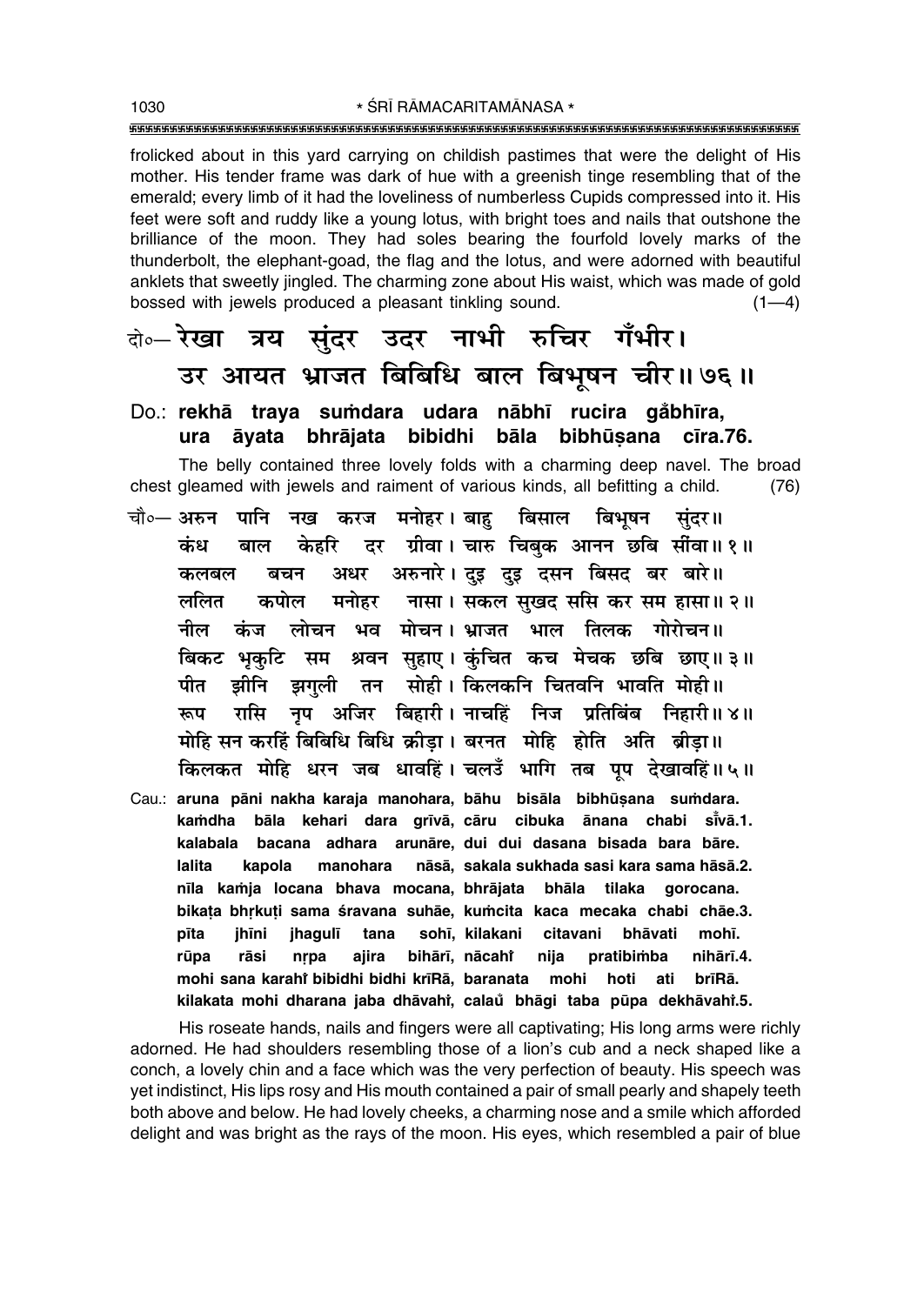lotuses, undid the bonds of worldly existence; while His forehead gleamed with a sacred mark made with yellow pigment. He had arched eyebrows, pretty well-matched ears and curly darkblue hair that scattered their charm all round. A thin yellow garment set off His swarthy person, and His shrill gleeful cry and glance captivated me. Thus frolicking in the courtyard of the royal palace, the All-beautiful danced at the sight of His own shadow and played with me in diverse ways, which I blush to tell you. Crying with joy as He ran to catch hold of me, I flew away; then He showed me a piece of sweet cake.  $(1 - 5)$ 

- केन्ट आवत निकट हँसहिं प्रभु भाजत रुदन कराहिं। जाउँ समीप गहन पद फिरि फिरि चितइ पराहिं॥ ७७ ( क )॥ प्राकृत सिस् इव लीला देखि भयउ मोहि मोह। कवन चरित्र करत प्रभु चिदानंद संदोह॥७७ (ख)॥
- Do.: āvata nikata håsahi prabhu bhājata rudana karāhi, jāů samīpa gahana pada phiri phiri citai parāhi.77(A). prākrta sisu iva līlā dekhi bhayau mohi moha, kavana caritra karata prabhu cidānamda samdoha.77(B).

As I went near Him the lord smiled; but the moment I flew away He fell acrying. And when I approached Him to lay hold of His feet He scampered off, turning round again and again to look at me. Seeing Him play like an ordinary child I was overcome by bewilderment: "What! are these actions in anyway worthy of Him who is knowledge and bliss personified?"  $(77 \text{ A-B})$ 

- प्रेरित खगराया । रघपति चौ∘— एतना आनत ब्यापी मन माया ॥ माया न दखद मोहि काहीं। आन जीव इव संसुत नाहीं ॥ १ ॥ सो सावधान इहाँ कछ आना । सूनह सो हरिजाना ॥ नाथ कारन सीताबर । माया अखंड बस्य जीव ग्यान एक सचराचर॥ २॥ जौं कें ग्यान एकरस।ईस्वर जीवहि भेद कहह कस॥ सब रह अभिमानी। ईस जीव बस्य माया गुनखानी॥ ३॥ माया बस्य जीव भगवंता । जीव अनेक श्रीकंता॥ स्वबस परबस एक मधा भेद जद्यपि माया। बिन् हरि जाइ न कोटि उपाया॥४॥ कत
- Cau.: etanā khagarāyā, raghupati māvā. mana ānata prerita byāpī so māvā na dukhada mohi kāhī. āna iīva iva samsrta nāhī.1. nātha ihằ kachu kārana ānā. sunahu **SO** sāvadhāna harijānā. gyāna akhamda eka sītābara, māyā basya jīva sacarācara.2. jaŭ saba ke raha gyāna ekarasa, īsvara jīvahi bheda kahahu kasa. jīva māvā basya abhimānī, īsa basya māvā qunakhānī.3. parabasa jīva svabasa bhagavamtā, jīva aneka eka śrīkamtā. mudhā bheda jadyapi krta māyā, binu hari jāi  $na$ koti upāyā.4.

The moment I allowed this doubt to enter my mind, O king of the birds, Srī Rāma's Māyā (delusive power) took possession of me as directed by the Lord of the Raghus. That Māyā, however, did not prove to be a source of trouble to me, nor did it throw me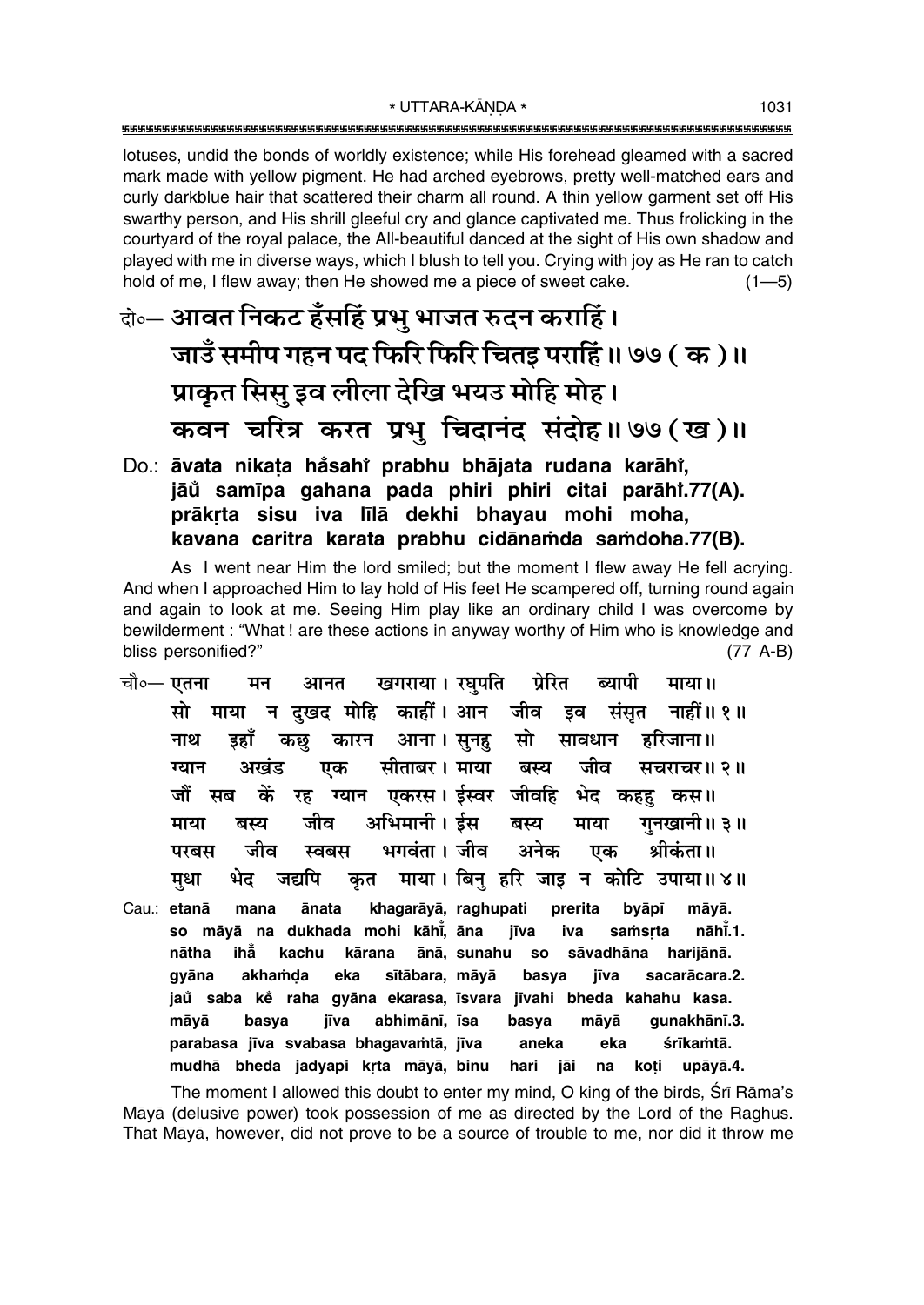into the whirlpool of birth and death as it does in the case of other creatures. This, my lord, was attributable to some extraordinary reason. Hear it attentively, O mount of Sri Hari, Sītā's Spouse alone is absolute intelligence; every creature, whether animate or inanimate, is subject to Māvā. If all had the same perfect wisdom, tell me, what would be the difference between God and the Jīva (the individual soul)? The latter, which identifies itself with a particular psycho-physical organism, is subject to Māyā; while Māyā itself, the source of the three Gunas, is controlled by God. The Jiva is dependent (subject to Māyā), while God is self-dependent. The Jīvas are many, while the Beloved of Laksmī is one (without a second). Even though this difference, which has been created by Māyā, is false, it cannot disappear except by Sri Hari's grace, whatever you may do.  $(1-4)$ 

- बे-रामचंद्र के भजन बिन् जो चह पद निर्बान। ग्यानवंत अपि सो नर पसु बिनु पूँछ बिषान॥ ७८ (क)॥ राकापति षोड़स उअहिं तारागन समुदाइ। सकल गिरिन्ह दव लाइअ बिनु रबि राति न जाइ।। ७८ (ख)।।
- Do.: rāmacamdra ke bhajana binu jo caha pada nirbāna, gyānavamta api so nara pasu binu pūcha bisāna.78(A). rākāpati soRasa uahi tārāgana samudāi, sakala girinha dava lāia binu rabi rāti na jāi.78(B).

The man who seeks to attain the state of eternal bliss without adoring Śrī Rāmacandra is a beast without tail and horns, however wise he may be. Even though the moon rose complete in all her sixteen digits with the entire starry host, and even if all the mountains were set on fire, night would not yield except to the sun.  $(78 A-B)$ 

- चौ∘— ऐसेहिं हरि बिन् भजन खगेसा। मिटइ न जीवन्ह केर कलेसा॥ हरि सेवकहि न ब्याप अबिद्या।प्रभ् प्रेरित ब्यापइ तेहि बिद्या॥१॥ ताते नास न होड़ दास कर।।भेद भगति बाढड बिहंगबर॥ भ्रम तें चकित राम मोहि देखा। बिहँसे सो सुनु चरित बिसेषा॥२॥ तेहि कौतुक कर मरमु न काहँ। जाना अनुज न मातु पिताहँ॥ जान् पानि धाए मोहि धरना।स्यामल गात अरुन कर चरना॥३॥ भागि चलेउँ उरगारी। राम गहन कहँ भुजा पसारी॥ मैं तब जिमि जिमि दूरि उड़ाउँ अकासा। तहँ भुज हरि देखउँ निज पासा॥४॥
- Cau.: aiseht hari binu bhajana khagesā, mitai na jīvanha kera kalesā. hari sevakahi na byāpa abidyā, prabhu prerita byāpai tehi bidyā.1. na hoi dāsa kara, bheda bhagati bāRhai bihamgabara. tāte nāsa bhrama tě cakita rāma mohi dekhā, bihåse so sunu carita bisesā.2. tehi kautuka kara maramu na kāhū, jānā anuja pitāhū. na mātu pāni dhāe mohi dharanā, syāmala gāta aruna kara caranā.3. jānu caleů uragārī, rāma gahana kahå bhujā pasārī. taba mar bhāgi akāsā, tahå bhuja hari dekhaŭ nija pāsā.4. iimi jimi dūri uRāů

In like manner, O lord of the feathered race mortals cannot be rid of their suffering without adoring Srī Hari. Avidyā (Nescience) has no power over a servant of Srī Hari; it is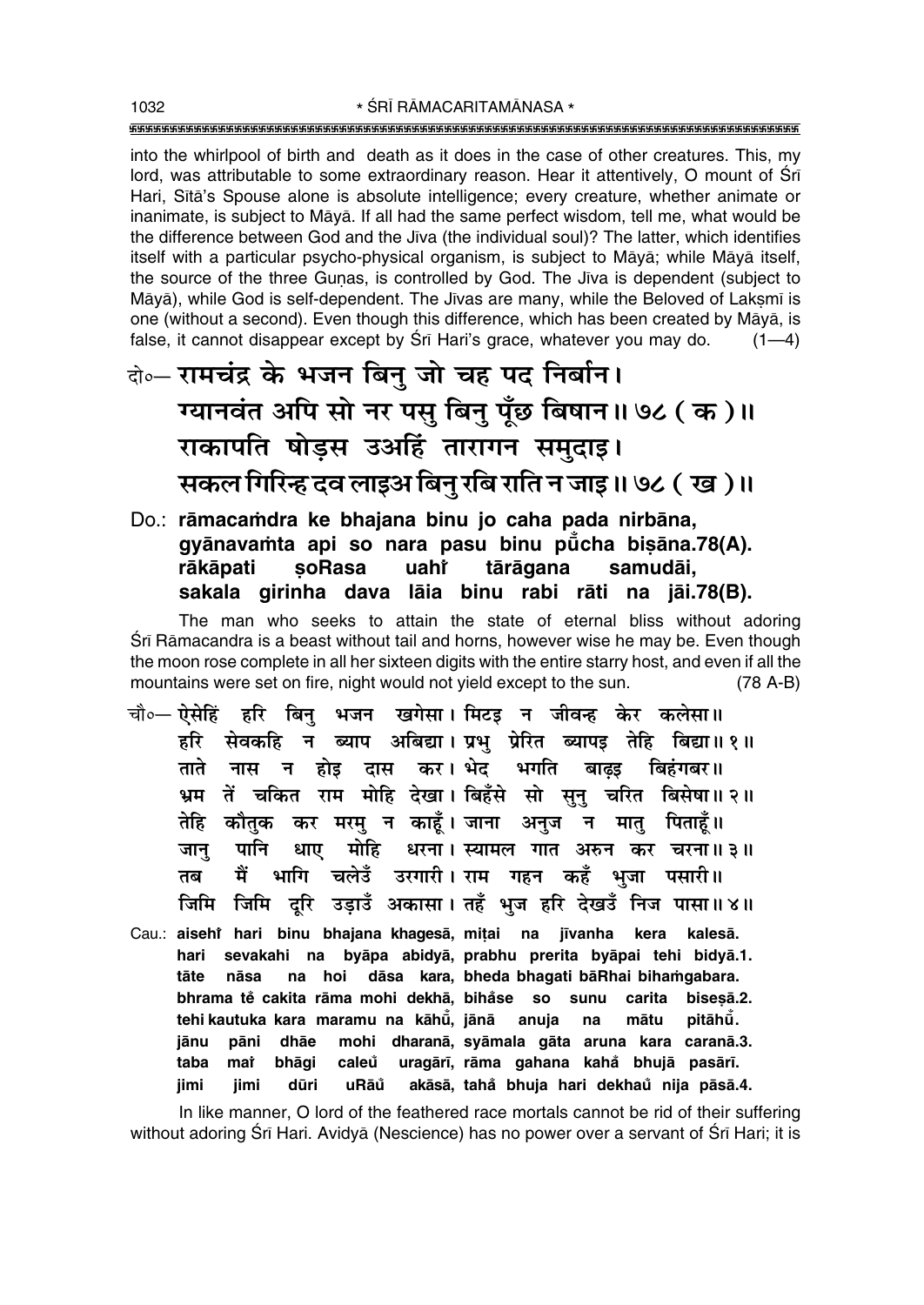Vidyā (knowledge of Brahma in Its relative aspect) that holds away over him as directed by the Lord. That is why a servant of the Lord never falls; on the other hand, O best of birds, his devotion to the Lord as apart from himself grows. Srī Rāma smiled to see me bewildered with error: now hear further particulars in this connection. The secret of this diversion nobody came to know, neither His younger brothers nor His parents. The Lord with a swarthy form and rosy hands and feet crawled on His hands and knees in order to catch me. Thereupon, O enemy of serpents, I took to flight. Sri Rama stretched out His arm to lay hold on me. Away as I flew into the air I saw Srī Hari's arm close to me everywhere.  $(1-4)$ 

# ते॰- ब्रह्मलोक लगि गयउँ मैं चितयउँ पाछ उड़ात। जुग अंगुल कर बीच सब राम भुजहि मोहि तात॥ ७९ ( क )॥ सप्ताबरन भेद करि जहाँ लगें गति मोरि। गयउँ तहाँ प्रभु भुज निरखि ब्याकुल भयउँ बहोरि॥ ७९( ख)॥

Do.: brahmaloka lagi gayaů mař citayaů pācha uRāta, juga amgula kara bīca saba rāma bhujahi mohi tāta.79(A). saptābarana bheda kari jahā lagė gati mori. qayaŭ tahā prabhu bhuja nirakhi byākula bhayaŭ bahori.79(B).

I flew up to Brahma's abode; but when I looked back in my flight, two fingers' breadth, dear Garuda, was all the distance between Srī Rāma's arm and myself. Penetrating the seven folds of the universe (consisting of earth, water, fire, air, ether, the cosmic ego and the cosmic intellect) I mounted to the utmost height I could reach. But there too I saw the Lord's arm; then I felt alarmed.  $(79 A-B)$ 

|     |  |  | चौ०— मूदेउँ नयन त्रसित जब भयऊँ। पुनि चितवत कोसलपुर गयऊँ॥                |  |  |
|-----|--|--|-------------------------------------------------------------------------|--|--|
|     |  |  | मोहि बिलोकि राम मुसुकाहीं।।बिहँसत तुरत गयउँ मुख माहीं॥१॥                |  |  |
| उदर |  |  | माझ सुनु अंडज राया। देखेउँ बहु ब्रह्मांड निकाया॥                        |  |  |
|     |  |  | अति बिचित्र तहँ लोक अनेका। रचना अधिक एक ते एका॥२॥                       |  |  |
|     |  |  | कोटिन्ह चतुरानन गौरीसा।अगनित उडगन रबि रजनीसा॥                           |  |  |
|     |  |  | अगनित लोकपाल जम काला।अगनित भृधर भूमि बिसाला॥३॥                          |  |  |
|     |  |  | सागर सरि सर बिपिन अपारा।नाना भाँति सृष्टि बिस्तारा॥                     |  |  |
|     |  |  | सुर मुनि सिद्ध नाग नर किंनर। चारि प्रकार जीव सचराचर॥४॥                  |  |  |
|     |  |  | Cau.: mūdeů nayana trasita jaba bhayaŭ, puni citavata kosalapura gayaŭ. |  |  |

musukāhi, bihasata turata gayaŭ mukha māhi.1. mohi biloki rāma amdaja rāyā, dekheŭ bahu brahmāmda nikāyā. mājha sunu udara ati bicitra tahå loka anekā, racanā adhika eka te ekā.2. kotinha caturānana gaurīsā, aganita udagana rabi raianīsā. aganita lokapāla jama kālā, aganita bhūdhara bhūmi bisālā.3. bhåti sāgara sari sara bipina apārā, nānā srsti bistārā. sura muni siddha nāga nara kimnara, cāri sacarācara.4. prakāra jīva

In my terror I closed my eyes; and when I opened them again I found myself at Kosalapura (Ayodhyā). Śrī Rāma smiled to see me back; and even as He laughed I was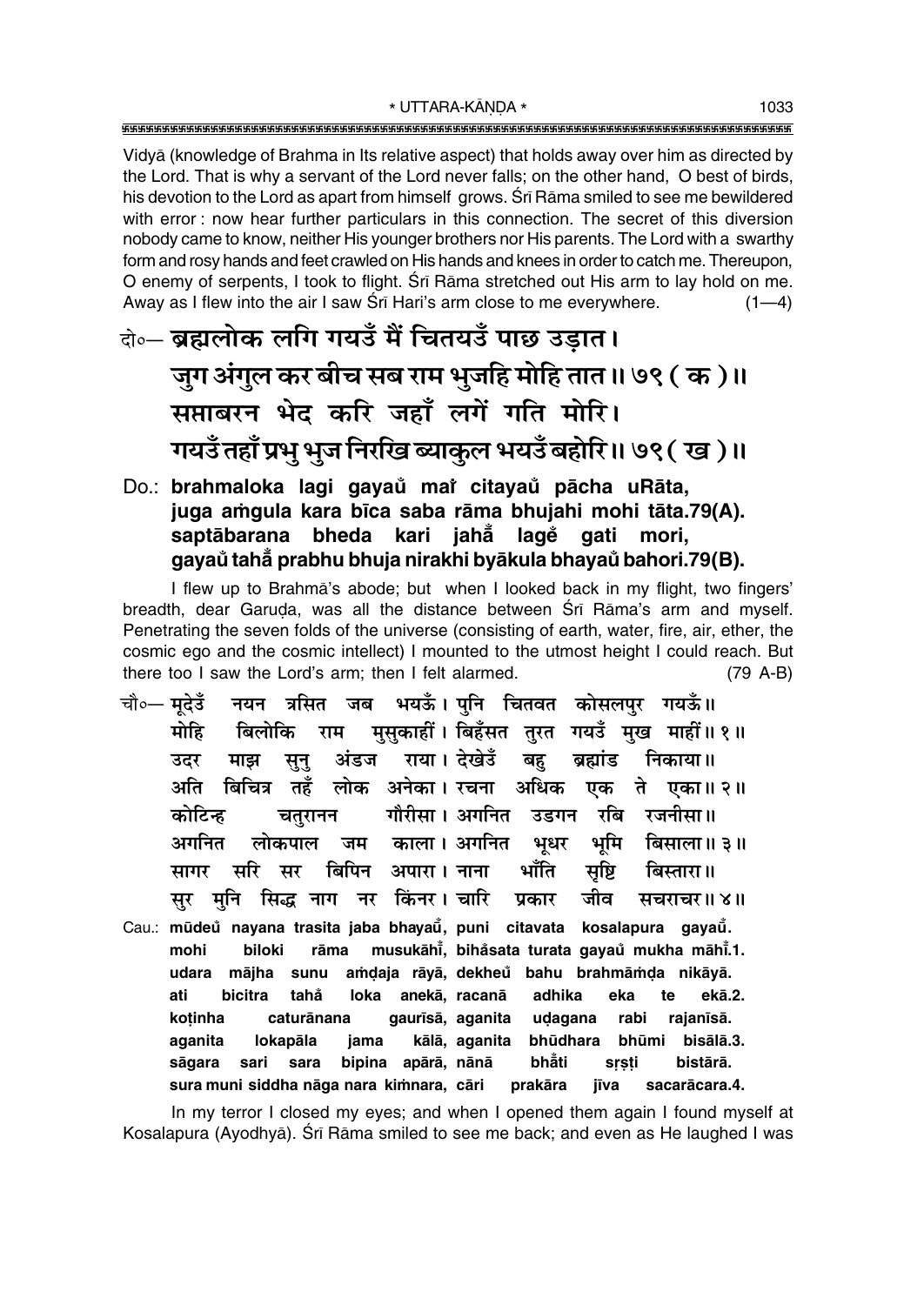instantly driven into His mouth (throat). Listen, king of the birds: inside His belly I beheld multitudinous universes with many strange spheres each more wonderful than the rest. with myriads of Brahmas and Sivas, countless stars, suns and moons, numberless Lokapālas (guardians of spheres), Yamas (gods of punishment) and Kālas (gods of death), innumerable mountains and vast terrestrial globes, oceans, rivers, lakes and forests without end and manifold other varieties of creation, with gods and sages, the Siddhas, Nagas, human beings and Kinnaras and the four classes of living beings, both moving and motionless.  $(1-4)$ 

- के-जो नहिं देखा नहिं सूना जो मनहूँ न समाइ। सो सब अद्भुत देखेउँ बरनि कवनि बिधि जाइ॥८० ( क )॥ एक एक ब्रह्मांड महँ रहउँ बरष सत एक। एहि बिधि देखत फिरउँ मैं अंड कटाह अनेक ॥ ८०( ख)॥
- Do.: jo nahi dekhā nahi sunā jo manahū na samāi, so saba adbhuta dekheů barani kavani bidhi jāi.80(A). eka eka brahmāmda mahů rahaů barasa sata eka, ehi bidhi dekhata phiraŭ mai amda katāha aneka.80(B).

I saw there all such marvels as I had never seen or heard of before and such as could not be conceived even by the mind; how, then, can I describe them? I stayed a full hundred year in each of those universes and in this manner I went round and beheld multitudinous universes having the shape of an egg.  $(80A-B)$ 

- लोक प्रति भिन्न बिधाता। भिन्न बिष्न् सिव मन् दिसित्राता॥ चौ∘— लोक नर गंधर्ब भत बेताला। किंनर निसिचर पस खग ब्याला॥१॥ गन नाना जाती।सकल जीव तहँ आनहि भाँती॥ देव दनज महि सरि सागर सर गिरि नाना। सब प्रपंच तहँ आनड़ आना॥२॥ जिनस प्रति निज रूपा। देखेउँ अंडकोस प्रति अनेक अनुपा ॥ अवधपरी प्रति निनारी । सरज भवन भिन्न भिन्न नारी॥ ३॥ नर ताता । बिबिध रूप दसरथ कौसल्या भरतादिक सूनु भ्राता ॥ प्रति अवतारा । देखउँ ब्रह्मांड राम बालबिनोट अपारा ॥ ४॥
- Cau.: **loka** loka prati bhinna bidhātā, bhinna bisnu siva manu disitrātā. betālā, kimnara nisicara pasu khaga byālā.1. nara gamdharba bhūta ānahi bhẳtī. danuja gana nānā jātī, sakala jīva tahå deva mahi sari sāgara sara giri nānā, saba prapamca tahå ānai ānā.2. amdakosa prati prati nija rūpā, dekheů jinasa aneka anūpā. avadhapurī prati bhuvana ninārī, sarajū bhinna bhinna nara nārī.3. dasaratha kausalvā tātā, bibidha rūpa bharatādika bhrātā. sunu brahmāmda rāma avatārā, dekhaŭ bālabinoda apārā.4. prati

Each universe had its own Brahma (Creator), its own Visnu (Preserver), Siva (Destroyer), Manu (lord of creation presiding over a single Manvantara, consisting of a little more than 74 rounds of the four Yugas), regents of the quarters, human beings,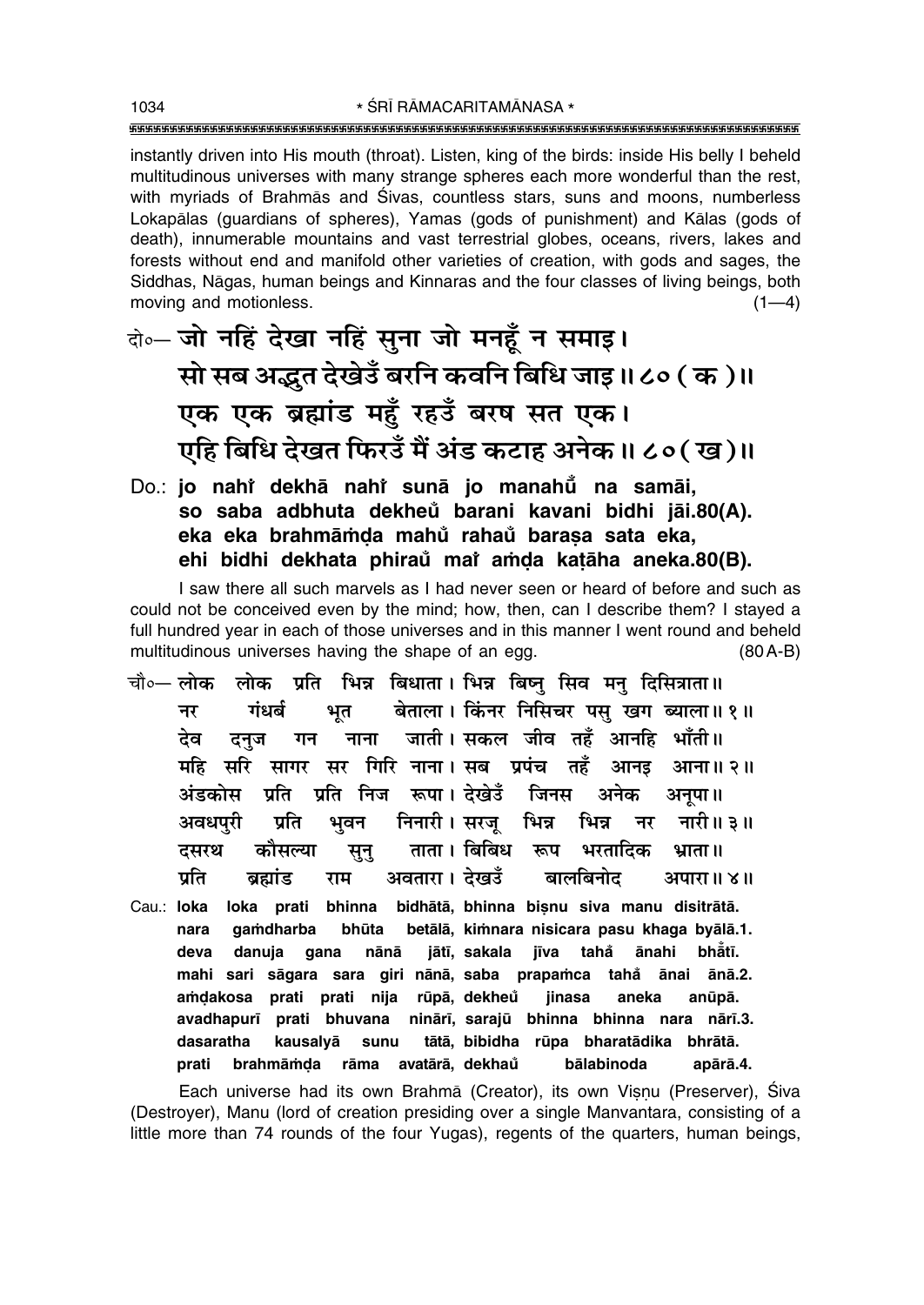Gandharvas (celestial musicians), spectres and goblins, Kinnaras (another class of heavenly musicians having a human figure with the head of a horse), Rāksasas (giants), quadrupeds, birds, serpents, gods and demons of all classes, all the creatures having a shape peculiar to that universe. The earth with its multitudinous rivers, oceans, lakes and mountains, nay, the entire creation in each universe had a distinctive character. In all these universes I found myself possessed of manifold incomparable forms. Each universe had its own Ayodhyā with its own Sarayū and its own men and women. And listen, dear Garuda: Śrī Rāma's parents-Daśaratha and Kausalyā-as well as Srī Rāma's brothers, Bharata and others, were all different in each universe. In each such universe I witnessed the descent of Srī Rāma as well as the infinite variety of His childish sports.  $(1-4)$ 

# वे॰- भिन्न भिन्न मैं दीख सबु अति बिचित्र हरिजान। अगनित भुवन फिरेउँ प्रभु राम न देखेउँ आन॥८१ ( क )॥ सोइ सिसुपन सोइ सोभा सोइ कुपाल रघुबीर। भुवन भुवन देखत फिरउँ प्रेरित मोह समीर॥८१ (ख)॥

Do.: bhinna bhinna mai dīkha sabu ati bicitra harijāna, aganita bhuvana phireů prabhu rāma na dekheů āna.81(A). soi sisupana soi sobhā soi krpāla raghubīra, bhuvana bhuvana dekhata phiraŭ prerita moha samīra.81(B).

Everything I saw had a distinctive stamp of its own universe and was exceedingly wonderful too, O mount of Srī Hari. But in my round of the innumerable universes I saw no other Rāma, my lord. Tossed by the blast of infatuation I saw, in each successive world that I visited, the same child-like ways, the same beauty, the same gracious Rāma (Hero of Raghu's line).  $(81 \text{ A-B})$ 

- अनेका। बीते मनहुँ कल्प सत एका॥ चौ०— भ्रमत मोहि बद्यांड फिरत फिरत निज आश्रम आयउँ। तहँ पुनि रहि कछु काल गवाँयउँ॥१॥ निज प्रभु जन्म अवध सुनि पायउँ। निर्भर प्रेम हरषि उठि धायउँ॥ जाई। जेहि बिधि प्रथम कहा मैं गाई॥२॥ देखउँ जन्म महोत्सव उदर देखेउँ जग नाना। देखत बनड़ न जाड़ बखाना॥ राम तहँ पनि देखेउँ सजाना। माया पति कपाल राम भगवाना॥ ३॥ बहोरी। मोह कलिल ब्यापित मति मोरी॥ करउँ बिचार बहोरि मैं सब देखा। भयउँ भ्रमित मन मोह बिसेषा॥४॥ उभय घरी महँ
- Cau.: bhramata mohi brahmāmda anekā, bīte manahů kalpa sata ekā. phirata phirata nija āśrama āyaů, tahå puni rahi kachu kāla gavāyaů.1. nija prabhu janma avadha suni pāyaů, nirbhara prema harași uțhi dhāyaů. jāī, jehi bidhi prathama kahā mař gāī.2. dekhaů janma mahotsava rāma udara dekheŭ jaga nānā, dekhata banai na jāi bakhānā. tahå puni dekheů rāma sujānā, māyā pati krpāla bhagavānā.3. bahorī, moha kalila byāpita mati morī. karaů bicāra bahori ubhaya gharī mahă mai saba dekhā, bhayaŭ bhramita mana moha bisesā.4.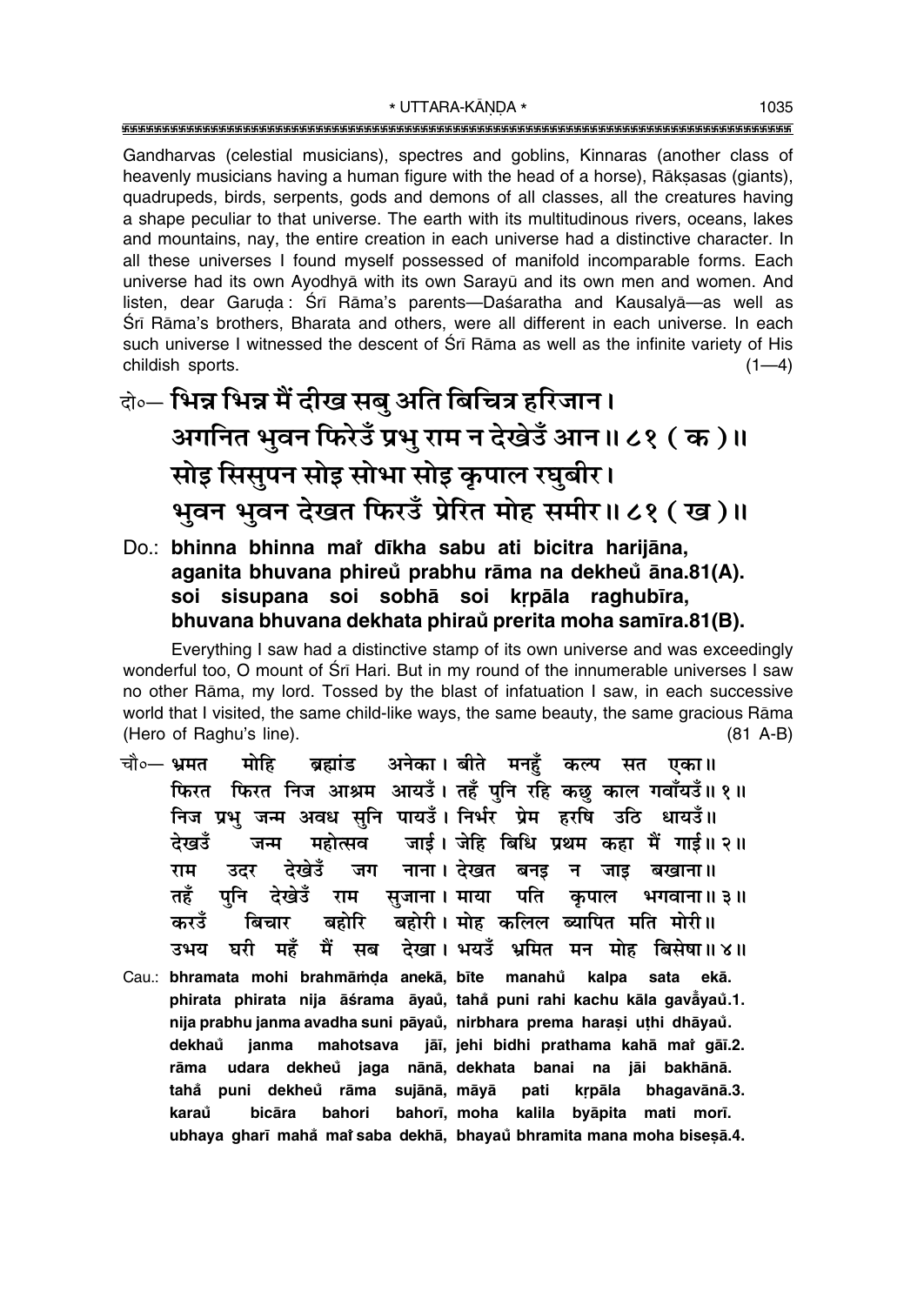It seemed as if a hundred cycles had been spent in my wanderings through the many universes. At last after all my travels I came to my own hermitage and stayed there for sometime. Meanwhile as I happened to hear of my lord's birth at Ayodhya I started up and ran in an overwhelming ecstasy of love and went and witnessed the grand festival of His birth as I have already told you at length. (It need hardly be said that all this happened inside the belly of my lord.) Thus in the belly of Sri Rama I beheld a number of universes. But what I saw could only be seen with one's eyes: it was beyond all telling. There again I beheld the divine Srī Rāma, the gracious and all-wise Lord of Māyā. I pondered again and again. But my understanding was obscured by the mists of delusion. In less than an hour I had seen everything. My soul being utterly bewildered, I was lost in a maze.  $(1-4)$ 

# के— देखि कृपाल बिकल मोहि बिहँसे तब रघुबीर। बिहँसतहीं मुख बाहेर आयउँ सुनु मतिधीर॥८२ (क)॥ सोइ लरिकाई मो सन करन लगे पुनि राम। कोटि भाँति समुझावउँ मन् न लहड़ बिश्राम॥८२ (ख)॥

Do.: dekhi krpāla bikala mohi bihåse taba raghubīra, bihåsatahi mukha bāhera āvaŭ sunu matidhīra.82(A). soi larikāī mo sana karana lage puni rāma, koti bhāti samujhāvaŭ manu na lahai biśrāma.82(B).

Seeing my distress the gracious Hero of Raghu's line laughed; and mark me, O Garuda of resolute mind; the moment He laughed I came out of His mouth. Sri Rama again began the same childish pranks with me. I reasoned with myself in everyway I could; but my mind knew no peace.  $(82 A-B)$ 

- चौ०— देखि चरित यह सो प्रभताई । समझत बिसराई।। देह दसा धरनि परेउँ मख आव न बाता। त्राहि त्राहि आरत जन त्राता॥१॥ मोहि ्बिलोकी। निज**ंमाया प्रभता तब रोकी**॥ प्रेमाकल प्रभ कर सरोज प्रभु मम सिर धरेऊ। दीनदयाल सकल दुख हरेऊ॥२॥ कीन्ह राम मोहि बिगत बिमोहा।सेवक सुखद कृपा संदोहा॥ बिचारी। मन महँ होड़ हरष अति भारी॥३॥ बिचारि प्रभुता प्रथम प्रभ कै देखी। उपजी मम उर प्रीति बिसेषी॥ भगत बछलता सजल नयन पुलकित कर जोरी। कीन्हिउँ बहु बिधि बिनय बहोरी॥४॥
- Cau.: dekhi carita yaha so prabhutāi, samujhata deha bisarāī. dasā dharani pareů mukha āva na bātā, trāhi trāhi ārata jana trātā.1. premākula prabhu mohi bilokī, nija māyā prabhutā taba rokī. kara saroja prabhu mama sira dhareū, dīnadayāla sakala dukha hareū.2. kīnha rāma mohi bigata bimohā, sevaka sukhada krpā samdohā. prabhutā prathama bicāri bicārī, mana mahă hoi harașa ati bhārī.3.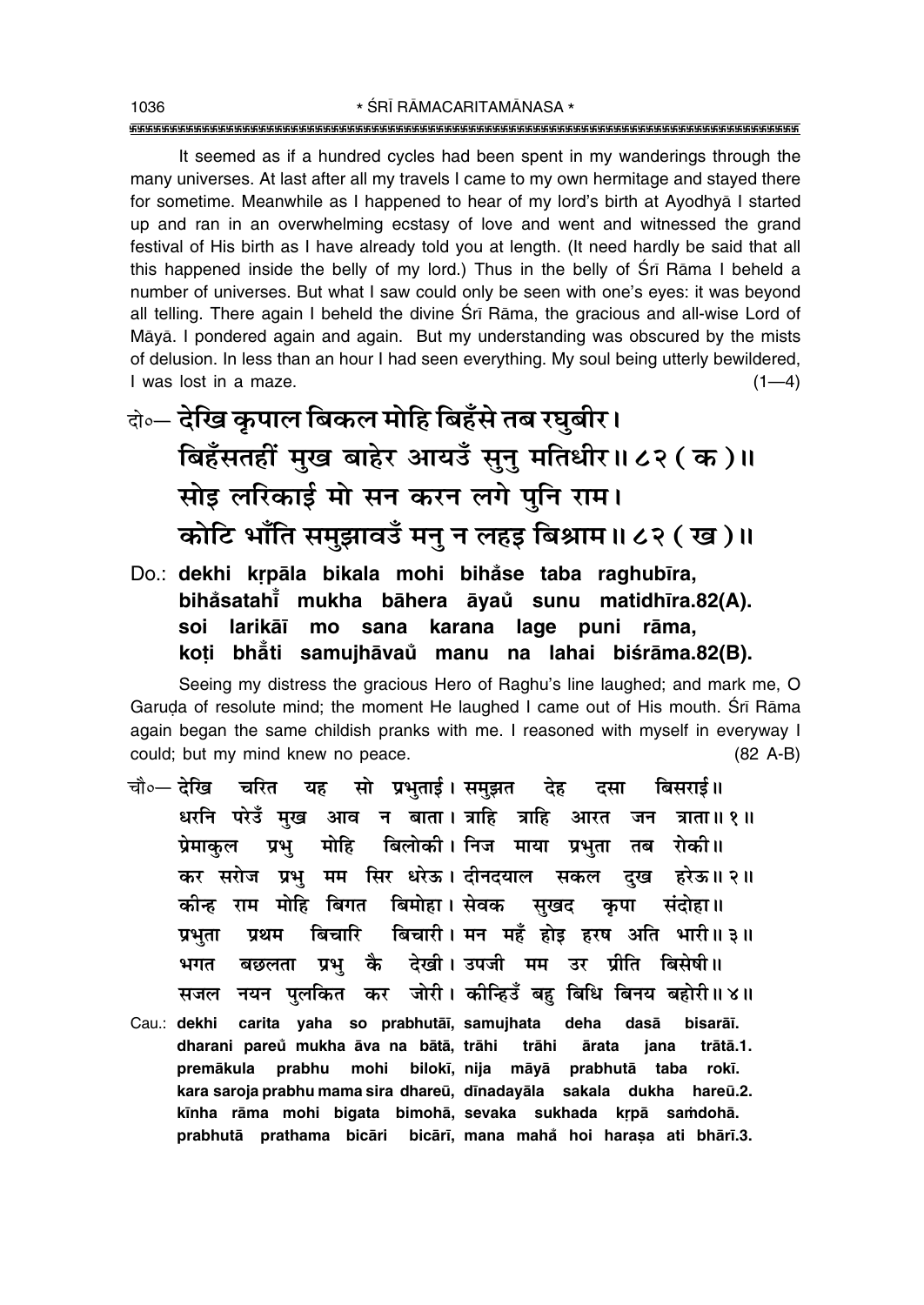### 

#### bhagata bachalatā prabhu kai dekhī, upajī mama ura prīti bisesī. sajala nayana pulakita kara jorī, kīnhiu bahu bidhi binaya bahorī.4.

Seeing this childish play and recalling that glory (which I had seen inside the Lord's belly) I lost consciousness of my body, and crying: "Save me, save me, O Protector of the devotees in distress!" dropped to the ground. No other word came to my mouth. When the Lord saw me overpowered with love, He immediately checked the power of His Māyā. The Lord, who is so merciful to the afflicted, placed His lotus hand on my head and relieved me of all sorrow. The gracious Srī Rāma, the delight of His servants, rid me of my deep-rooted error. As I reflected on His former glory my mind was flooded with joy. Seeing the Lord's loving kindness to His devotees my heart began to throb with profuse love. With eyes full of tears and joined palms and every hair on my body standing erect, I then made supplication to Him in many ways.  $(1-4)$ 

## वे०-सूनि सप्रेम मम बानी देखि दीन निज दास। बचन सुखद गंभीर मृदु बोले रमानिवास॥८३(क)॥ काकभसुंडि मागु बर अति प्रसन्न मोहि जानि। अनिमादिक सिधि अपर रिधि मोच्छ सकल सुख खानि ॥ ८३( ख )॥

Do.: suni saprema mama bānī dekhi dīna nija dāsa, bacana sukhada gambhīra mrdu bole ramānivāsa.83(A). kākabhasumdi māgu bara ati prasanna mohi jāni, animādika sidhi apara ridhi moccha sakala sukha khāni.83(B).

Hearing my loving words and seeing the wretched plight of His servants, Srī Rāma (the Abode of Laksmi) spoke in words which were not only soft and pleasing but profound at the same time; "Kākabhuśundi! ask of Me a boon, knowing Me to be highly pleased with you. Be it mystic powers such as Anima (the power of assuming a form as small as an atom), fabulous wealth (such as that possessed by Kubera, the god of riches) and final beatitude, which is the fountain of all joy":- $(83 A-B)$ 

बिग्याना। मुनि दुर्लभ गुन जे जग नाना॥ चौ०— ग्यान बिबेक बिरति संसय नाहीं। मांगु जो तोहि भाव मन माहीं॥१॥ देउँ सब आज सुनि प्रभु बचन अधिक अनुरागेउँ। मन अनुमान करन तब लागेउँ॥ प्रभु कह देन सकल सुख सही। भगति आपनी देन न कही॥२॥ भगति हीन गुन सब सुख ऐसे।लवन बिना बह बिंजन जैसे॥ हीन सुख कवने काजा। अस बिचारि बोलेउँ खगराजा॥३॥ भजन होड़ प्रसन्न बर देहू। मो पर करहु कृपा अरु नेहू॥ जौं प्रभ् मागउँ स्वामी। तुम्ह उदार उर अंतरजामी॥ ४॥ मन भावत बर Cau.: qvāna bibeka birati bigyānā, muni durlabha guna je jaga nānā. samsaya nāhi, māgu jo tohi bhāva mana māhi.1. āju deů saba suni prabhu bacana adhika anurāgeů, mana anumāna karana taba lāgeů. prabhu kaha dena sakala sukha sahī, bhagati āpanī dena kahī.2. na bhagati hīna guna saba sukha aise, lavana binā bahu bimjana jaise.

bicāri

boleů

khagarājā.3.

bhajana hīna sukha kavane kājā, asa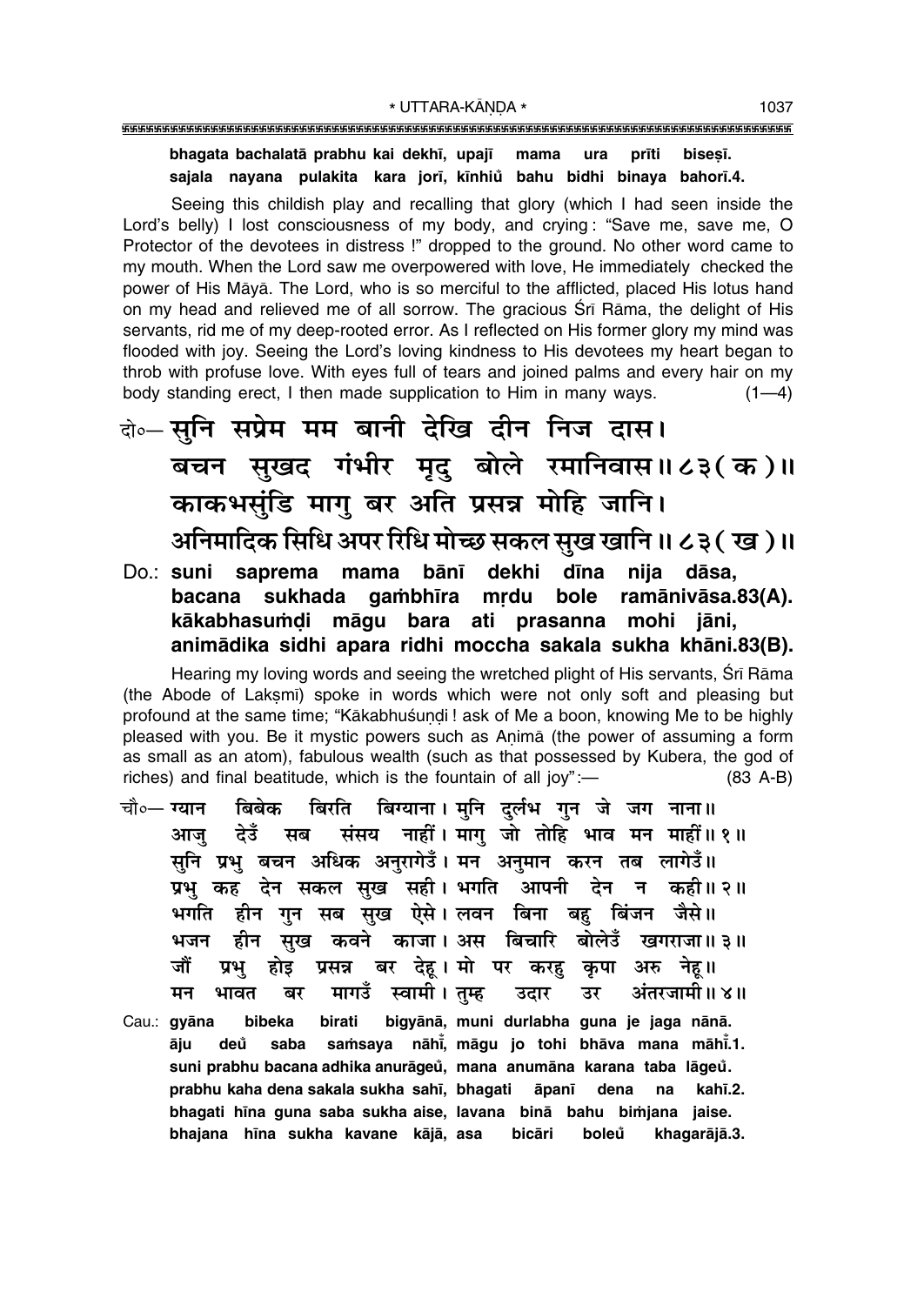### jaů prabhu hoi prasanna bara dehū, mo para karahu krpā aru nehū. mana bhāvata bara māgau svāmī, tumha udāra ura amtarajāmī.4.

- Or spiritual wisdom, critical judgment, dispassion, realization and numerous other virtues which cannot be easily attained in this world even by the sages-today I am prepared to give you all undoubtedly; therefore, ask whatever pleases your mind. On hearing the words of the Lord I was overwhelmed with love and began to reason thus within myself: "The Lord, it is true, has promised to give me all kinds of blessings; but He did not offer to grant me devotion to His own feet. Without such devotion all sorts of virtues and blessings are like so many auxiliary dishes without salt. Of what avail is any blessing without adoration." Pondering thus, O king of the birds, I replied as follows: "If it is Your pleasure, my lord, to grant me a boon and if You are kind and affectionate to me, I ask my cherished boon, O master; for You are generous and know the secrets of all hearts."  $(1-4)$ 

- केन्ट अबिरल भगति बिसुद्ध तव श्रुति पुरान जो गाव। जेहि खोजत जोगीस मुनि प्रभु प्रसाद कोउ पाव ॥ ८४ ( क )॥ भगत कल्पतरु प्रनत हित कृपा सिंधु सुख धाम। सोइ निज भगति मोहि प्रभु देहु दया करि राम॥ ८४ ( ख )॥
- Do.: abirala bhagati bisuddha tava śruti purāna jo gāva, jehi khojata jogīsa muni prabhu prasāda kou pāva.84(A). bhagata kalpataru pranata hita krpā simdhu sukha dhāma, soi nija bhagati mohi prabhu dehu dayā kari rāma.84(B).

"O my lord, Srī Rāma, tree of paradise to the devotee, friend of the suppliant, ocean of compassion and abode of bliss, in Your mercy grant me that devotion to Your feet, uninterrupted, and unalloyed, which the Vedas and Purānas extol, which is sought after by Sages and great Yogis (contemplative mystics) but attained by few and that too by the Lord's grace."  $(84 A-B)$ 

- रघुकुलनायक। बोले बचन परम सुखदायक॥ चौ०— **एवमस्त्** कहि बायस तैं सहज सयाना। काहे न मागसि अस बरदाना॥१॥ सून् सब सुख खानि भगति तैं मागी। नहिं जग कोउ तोहि सम बड़भागी।। जो मनि कोटि जतन नहिं लहहीं। जे जप जोग अनल तन दहहीं॥२॥ चतुराई। मागेहु भगति मोहि अति भाई॥ रीझेउँ देखि तोरि मोरें। सब सुभ गुन बसिहहिं उर तोरें॥ ३॥ बिहंग प्रसाद अब सन बिरागा। जोग चरित्र रहस्य बिभागा।। भगति ग्यान बिग्यान तैं भेदा। मम प्रसाद नहिं साधन खेदा॥४॥ सबही कर जानब kahi raghukulanāyaka, bole bacana parama sukhadāyaka. Cau.: evamastu sunu bāyasa tai sahaja sayānā, kāhe na māgasi asa baradānā.1. saba sukha khāni bhagati tar māgī, nahi jaga kou tohi sama baRabhāgī.
	- jo muni koti jatana nahi lahahi, je japa joga anala tana dahahi.2. caturāī, māgehu bhagati mohi ati bhāī. rījheů dekhi tori sunu bihamga prasāda aba more, saba subha guna basihahi ura tore.3.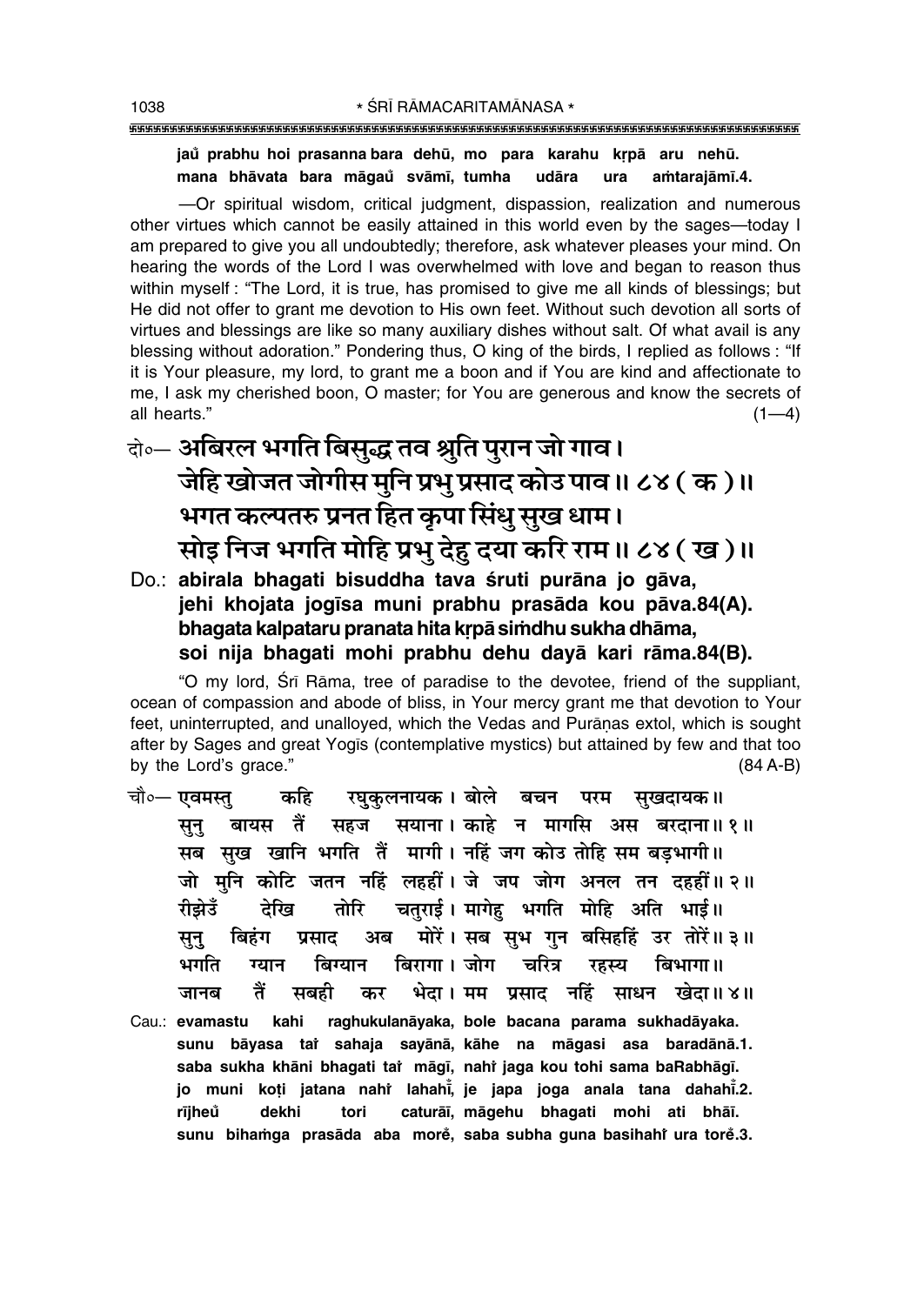#### bhagati gyāna bigyāna birāgā, joga caritra rahasya bibhāgā. jānaba tat sabahī kara bhedā, mama prasāda nahi sādhana khedā.4.

"So be it!" said the Chief of Raghu's line, and continued in these most pleasing terms : "Listen, Kākabhuśundi : you are sagacious by nature; no wonder, therefore, that you ask this boon. No one in this world is so highly blessed as you, since you have sought the gift of Devotion, which is the fountain of all blessings and which even sages cannot attain in spite of all their efforts, even though they consume their body in the fire of prayer and meditation. I am pleased to see your sagacity in that you have sought Devotion, which is extremely dear to My heart. Listen, O bird : by My grace now all good qualities shall abide in your heart. Devotion, spiritual wisdom, Realization, dispassion, Yoga, My exploits as well as their secrets and classification-by My grace you shall obtain insight into all these and shall not be required to undergo the rigours of Sādhana (self-discipline).  $(1-4)$ 

## केन्- माया संभव भ्रम सब अब न ब्यापिहहिं तोहि। जानेसु ब्रह्म अनादि अज अगुन गुनाकर मोहि ॥ ८५ ( क )॥ मोहि भगत प्रिय संतत अस बिचारि सुनु काग। कायँ बचन मन मम पद करेसु अचल अनुराग॥ ८५ ( ख )॥

Do.: māyā sambhava bhrama saba aba na byāpihahi tohi, jānesu brahma anādi aja aguna gunākara mohi.85(A). mohi bhagata priya samtata asa bicāri sunu kāga, kāyå bacana mana mama pada karesu acala anurāga.85(B).

"None of the errors that arise from Māyā shall cloud your mind any more. Henceforth know Me to be the same as Brahma, who is without beginning, birthless, devoid of attributes (the products of Māyā) and yet a mine of (transcendent divine) virtues. Listen, Kākabhuśundi: devotees are always dear to Me. Realizing this, cherish unflinching devotion to My feet in thought, word and deed."  $(85 \text{ A-B})$ 

सून् परम बिमल मम बानी। सत्य सुगम निगमादि बखानी॥ चौ०— अब सुनावडँ तोही। सुनु मन धरु सब तजि भजु मोही॥ १॥ निज सिद्धांत संभव संसारा। जीव चराचर बिबिधि प्रकारा॥ मम माया सब मम प्रिय सब मम उपजाए। सब ते अधिक मनुज मोहि भाए॥ २॥ तिन्ह महँ द्विज द्विज महँ श्रुतिधारी। तिन्ह महुँ निगम धरम अनुसारी॥ तिन्ह महँ प्रिय बिरक्त पुनि ग्यानी। ग्यानिहु ते अति प्रिय बिग्यानी॥३॥ तिन्ह ते पनि मोहि प्रिय निज दासा। जेहि गति मोरि न दूसरि आसा॥ पनि पनि सत्य कहउँ तोहि पाहीँ। मोहि सेवक सम प्रिय कोउ नाहीँ॥४॥ बिरंचि किन होई। सब जीवह सम प्रिय मोहि सोई॥ भगति हीन प्रानी। मोहि प्रानप्रिय असि मम बानी॥५॥ भगतिवंत अति नीचउ Cau.: aba sunu parama bimala mama bānī, satya sugama nigamādi bakhānī. siddhāmta sunāvaŭ tohī, sunu mana dharu saba taji bhaju mohī.1. niia mama māyā sambhava samsārā, jīva carācara bibidhi prakārā. saba mama priya saba mama upajāe, saba te adhika manuja mohi bhāe.2.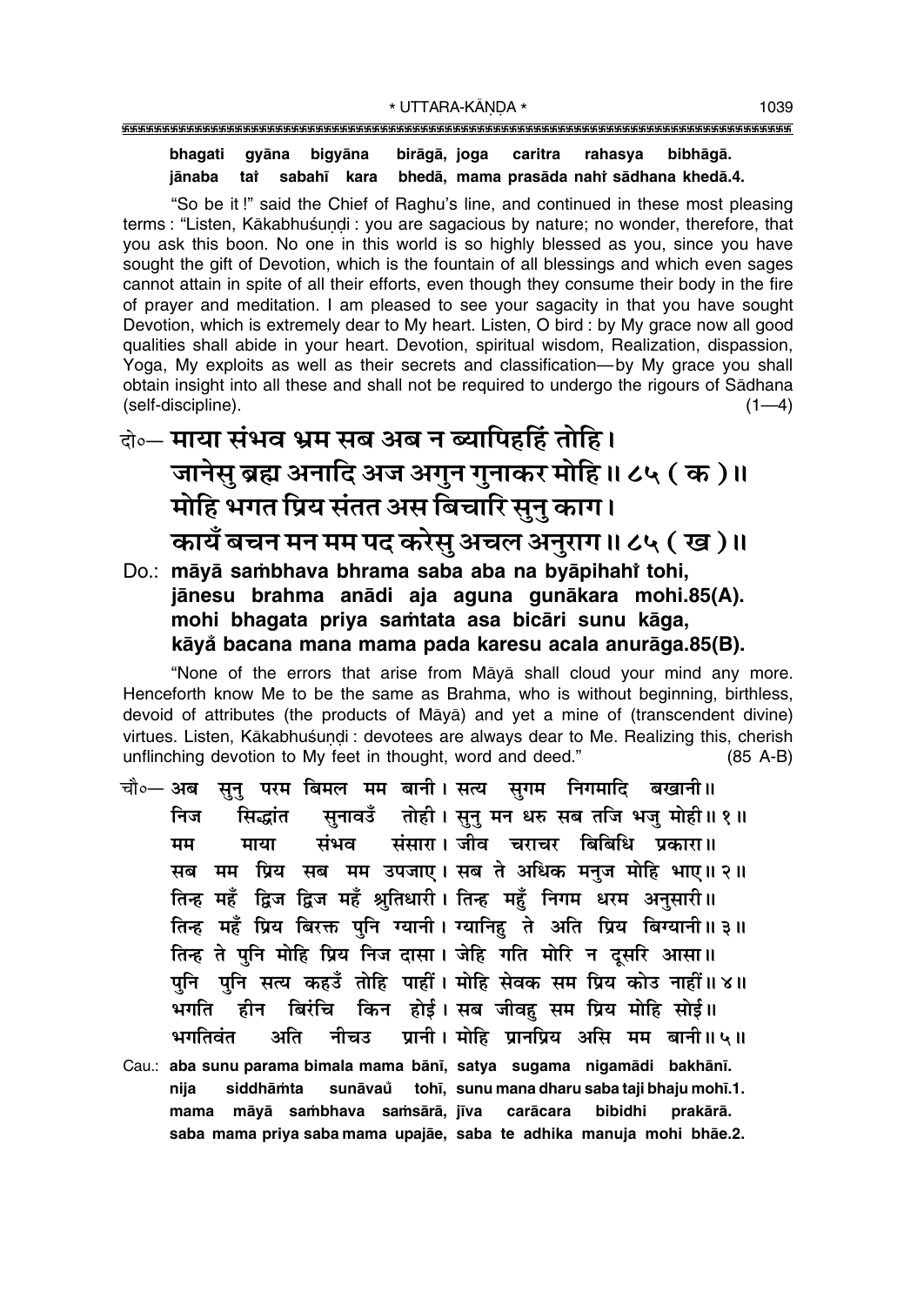### """""""""""""""""""""""""""""""""""""""""""""""""""""""""""""""""""""""""""""""""""

**tinha maha° dvija dvija maha° ‹rutidhår∂, tinha mahu° nigama dharama anusår∂. tinha maha° priya birakta puni gyån∂, gyånihu te ati priya bigyån∂.3. tinha te puni mohi priya nija dåså, jehi gati mori na dµusari åså. puni puni satya kahau° tohi påh∂° , mohi sevaka sama priya kou nåh∂° .4.** bhagati hīna biramci kina hoī, saba jīvahu sama priya mohi soī. **bhagativa≈ta ati n∂cau prån∂, mohi prånapriya asi mama bån∂.5.**

"Now listen to My most sacred teaching, which is not only true and easily intelligible but has also been echoed by the Vedas and other scriptures. I give you to hear My own conclusion; listen to it and imprint it on your mind; and forswearing everything else, worship Me. This world with all its varieties of life, both moving and motionless, is a creation of my Måyå (delusive potency). I love them all, because all are My creatures. But human beings are the dearest to Me of all. Of human beings, the Brāhmanas; of the Brāhmanas, those well-versed in the Vedas; of these, again, those that follow the course of conduct prescribed in the Vedas; of these latter, those who are averse to the pleasure of sense are dear to Me, and yet more the wise; of the wise too I love a man of realization all the more; more beloved to Me even than these is my own servant (devotee), who solely depends on Me and has no other hope. Again and again I repeat to you the truth that no one is so dear to Me as My devotee. If Virañci (the Creator) too had no devotion to Me, he would be only as dear to Me as all the other creatures. And the humblest creature that breathes, if possessed of Devotion, is dear to Me as life : such is My nature."  $(1-5)$ 

दो**०– सुचि सुसील सेवक सुमति प्रिय कहु काहि न लाग।** <u>श्रु</u>ति पुरान कह नीति असि सावधान सुनु काग॥८६॥

### Do.: **suci sus∂la sevaka sumati priya kahu kåhi na låga, ‹ruti puråna kaha n∂ti asi såvadhåna sunu kåga.86.**

ìTell Me, who would not love a faithful, amiable and sagacious servant? Listen attentively, O Kākabhusundi: the Vedas and Purānas declare this to be a sound  $principle:$  (86)

- चौ०— **एक पिता के बिपुल कुमारा । होहिं पृथक गुन सील अचारा ॥** े कोउ पंडित कोउ तापस ग्याता। कोउ धनवंत सर कोउ दाता॥१॥ <u>कोउ सर्बग्य धर्मरत कोई।सब पर पितहि प्रीति सम होई॥</u> **कोउ पितु भगत बचन मन कर्मा। सपनेहँ जान न दुसर धर्मा॥२॥** सो सत प्रिय पित प्रान समाना। जद्यपि सो सब भाँति अयाना॥ एहि बिधि जीव चराचर जेते।**त्रिजग देव नर असर समेते॥३॥** <u>अखिल बिस्व यह मोर उपाया।सब पर मोहि बराबरि दाया॥</u> **ÁÃã"U ◊"°U ¡Ù ¬Á⁄U"UÁ⁄U ◊Œ ◊ÊÿÊ– ÷¡Ò ◊ÙÁ"U ◊Ÿ 'ø •L§ ∑§ÊÿÊH 4H** Cau.: **eka pitå ke bipula kumårå, hohiÚ pæthaka guna s∂la acårå.**
- kou pamdita kou tāpasa gyātā, kou dhanavamta sūra kou dātā.1. kou sarbagya dharmarata koī, saba para pitahi prīti sama hoī. **kou pitu bhagata bacana mana karmå, sapanehu° jåna na dµusara dharmå.2.**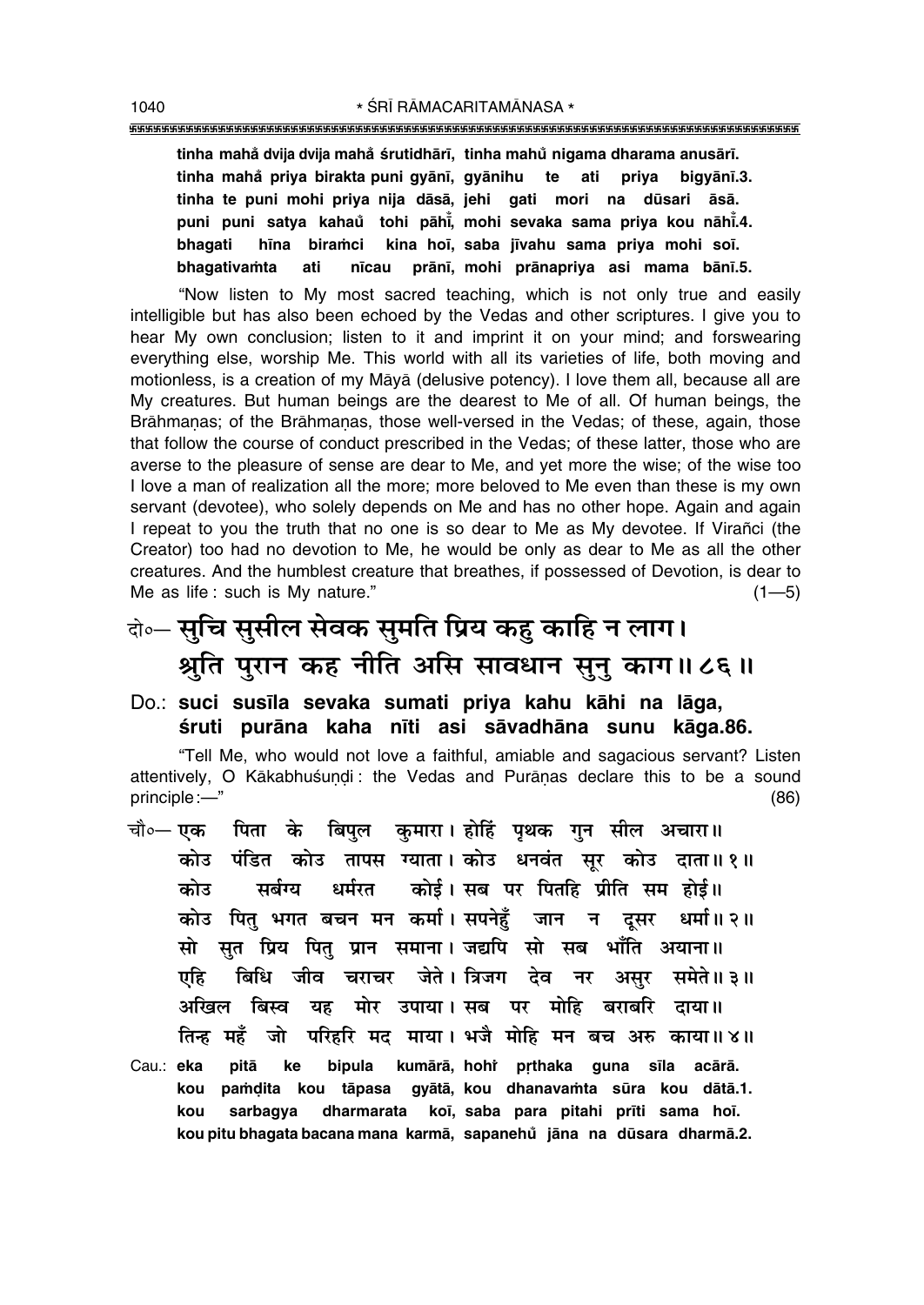### 

bhẵti so suta priya pitu prāna samānā, jadyapi so saba ayānā. jete, trijaga deva nara asura samete.3. ehi bidhi jīva carācara akhila bisva vaha mora upāvā saba para mohi barābari dāvā. tinha mahă jo parihari mada māyā, bhajai mohi mana baca aru kāyā.4.

"A father has a number of sons, each differing from the others in character, temper and conduct. One is learned, another given to austerities, a third spiritually enlightened, a fourth rich, a fifth possessed of valour, a sixth charitably disposed, a seventh all-wise and an eighth intent on piety; but the father equally loves all. A ninth son is devoted to his father in thought, word and deed and never dreams of any other duty. This is the son whom the father loves as his own life, though he be a perfect ignoramus. In a like manner all animate and inanimate beings, including the subhuman species, gods, men and demons—in short, the whole of this universe is My creation and I am equally compassionate to all. Of these, however, he who adores Me in thought, word and deed, forswearing arrogance and wiles-"  $(1-4)$ 

# वे⊶ पुरुष नपुंसक नारि वा जीव चराचर कोइ। सर्ब भाव भज कपट तजि मोहि परम प्रिय सोइ॥ ८७ ( क )॥ सो॰— सत्य कहउँ खग तोहि सुचि सेवक मम प्रानप्रिय।

अस बिचारि भजु मोहि परिहरि आस भरोस सब ॥ ८७ ( ख )॥

- Do.: purusa napumsaka nāri vā jīva carācara koi, sarba bhāva bhaja kapata taji mohi parama priya soi.87(A).
- So.: satya kahaŭ khaga tohi suci sevaka mama prānapriya, asa bicāri bhaju mohi parihari āsa bharosa saba.87(B).

"Be it man, woman or one lacking the characteristics of both, or, for the matter of that, any living being whatsoever of the animate or inanimate world—he who adores Me with all his being, giving up all guile, is supremely dear to Me. O bird, I tell you in all sincerity that a quileless servant is dear to Me as life. Realizing this worship Me, abandoning all other hope and reliance.  $(87 A-B)$ 

- चौ०— कबहँ काल न ब्यापिहि तोही।समिरेस भजेस निरंतर मोही॥ प्रभु बचनामृत सुनि न अघाऊँ। तन् पुलकित मन अति हरषाऊँ॥१॥ सो सुख जानइ मन अरु काना। नहिं रसना पहिं जाइ बखाना॥ प्रभु सोभा सुख जानहिं नयना। कहि किमि सकहिं तिन्हहि नहिं बयना॥२॥ बह बिधि मोहि प्रबोधि सख देई। लगे करन सिस कौतक तेई॥ सजल नयन कछ मख करि रूखा। चितड़ मातु लागी अति भुखा॥३॥ उठि धाई। कहि मृद् बचन लिए उर लाई॥ देखि आतुर मात पय पाना। रघुपति चरित ललित कर गाना॥४॥ गोट राखि कराव Cau.: kabahū kāla na byāpihi tohī, sumiresu bhajesu niramtara mohī.
- prabhu bacanāmṛta suni na aghāū, tanu pulakita mana ati haraṣāū̃.1. so sukha jānai mana aru kānā, nahi rasanā pahi jāi bakhānā. prabhu sobhā sukha jānahi nayanā, kahi kimi sakahi tinhahi nahi bayanā.2.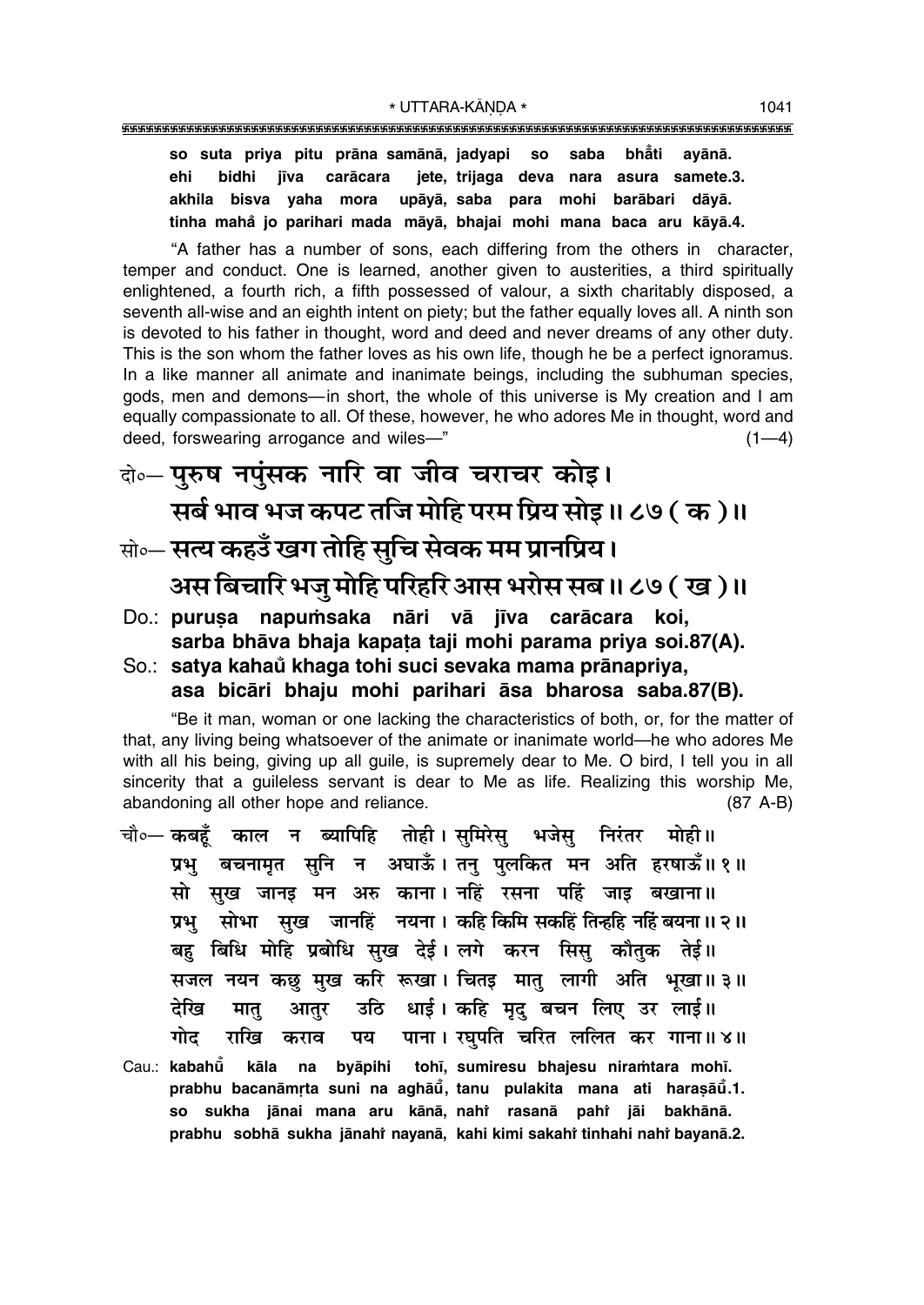"Time shall have no power over you. Remember and adore Me unceasingly." I did not feel sated with hearing the nectar-like words of the Lord: the hair on my body stood erect and I felt extremely delighted at heart. The joy I felt on the occasion was shared only by the mind and the ears (the auditory sense); the tongue had no power to tell it. The eves alone had the blissful experience of beholding the Lord's beauty; but how could they describe it, devoid of speech as they are? After He had gladdened me by His manifold exhortations in this way He again began to sport like a child as before. With tears in His eyes and His looks somewhat gloomy He looked at His mother (Kausalya) as if He were hungry. Seeing this the mother started up in haste and ran; and addressing Him in soft words clasped Him to her bosom. Then, laying Him in her lap she began to suckle Him, singing the while of Sri Rama's charming exploits.  $(1-4)$ 

- सो०- जेहि सुख लागि पुरारि असुभ बेष कृत सिव सुखद। अवधपुरी नर नारि तेहि सुख महुँ संतत मगन॥८८ ( क )॥ सोई सुख लवलेस जिन्ह बारक सपनेहुँ लहेउ। ते नहिं गनहिं खगेस ब्रह्मसुखहि सज्जन सुमति ॥ ८८ (ख)॥
- So.: jehi sukha lāgi purāri asubha besa krta siva sukhada, avadhapurī nara nāri tehi sukha mahů samtata magana.88(A). soī sukha lavalesa jinha bāraka sapanehů laheu, te nahi ganahi khagesa brahmasukhahi sajjana sumati.88(B).

The men and women of Ayodhyā remained ever absorbed in that (transcendental) joy, to attain which the blessed Lord Siva, the delighter of all, assumed His unsightly garb (such as a garland of human skulls, serpents for His ornaments, ashes for scented cosmetics and a tiger-skin for a loin-cloth). Those wise and virtuous souls who have tasted of that joy only once even in a dream think nothing of the joy of absorption into Brahma (much less of any other earthly or heavenly joy).  $(88 A-B)$ 

|        |     |      | चौ∘— मैं  पुनि  अवध  रहेउँ  कछु   काला । देखेउँ      बालबिनोद        |  |  | रसाला॥  |  |
|--------|-----|------|----------------------------------------------------------------------|--|--|---------|--|
| राम    |     |      | प्रसाद भगति बर पायउँ।प्रभु पद बंदि निजाश्रम आयउँ॥१॥                  |  |  |         |  |
| तब     |     |      | ते मोहि न ब्यापी माया।जब ते रघुनायक अपनाया॥                          |  |  |         |  |
| यह     |     |      | सब गुप्त चरित मैं गावा। हरि मायाँ जिमि मोहि नचावा॥ २॥                |  |  |         |  |
| निज    |     |      | अनुभव अब कहउँ खगेसा। बिनु हरि भजन न जाहिँ कलेसा॥                     |  |  |         |  |
| राम    | कपा | बिन् | सुनु खगराई। जानि न जाइ राम प्रभुताई॥३॥                               |  |  |         |  |
| जानें  |     |      | बिनु न होड़ परतीती। बिनु परतीति होड़ नहिं प्रीती॥                    |  |  |         |  |
| प्रीति |     |      | बिना नहिं भगति दिढ़ाई। जिमि खगपति जल कै चिकनाई॥४॥                    |  |  |         |  |
|        |     |      | Cau.: mai puni avadha raheů kachu kālā, dekheů bālabinoda            |  |  | rasālā. |  |
|        |     |      | rāma prasāda bhagati bara pāyaů, prabhu pada bamdi nijāśrama āyaů.1. |  |  |         |  |
|        |     |      | taba te mohi na byāpī māyā, jaba te raghunāyaka apanāyā.             |  |  |         |  |
|        |     |      | yaha saba gupta carita mai gāvā, hari māyā jimi mohi nacāvā.2.       |  |  |         |  |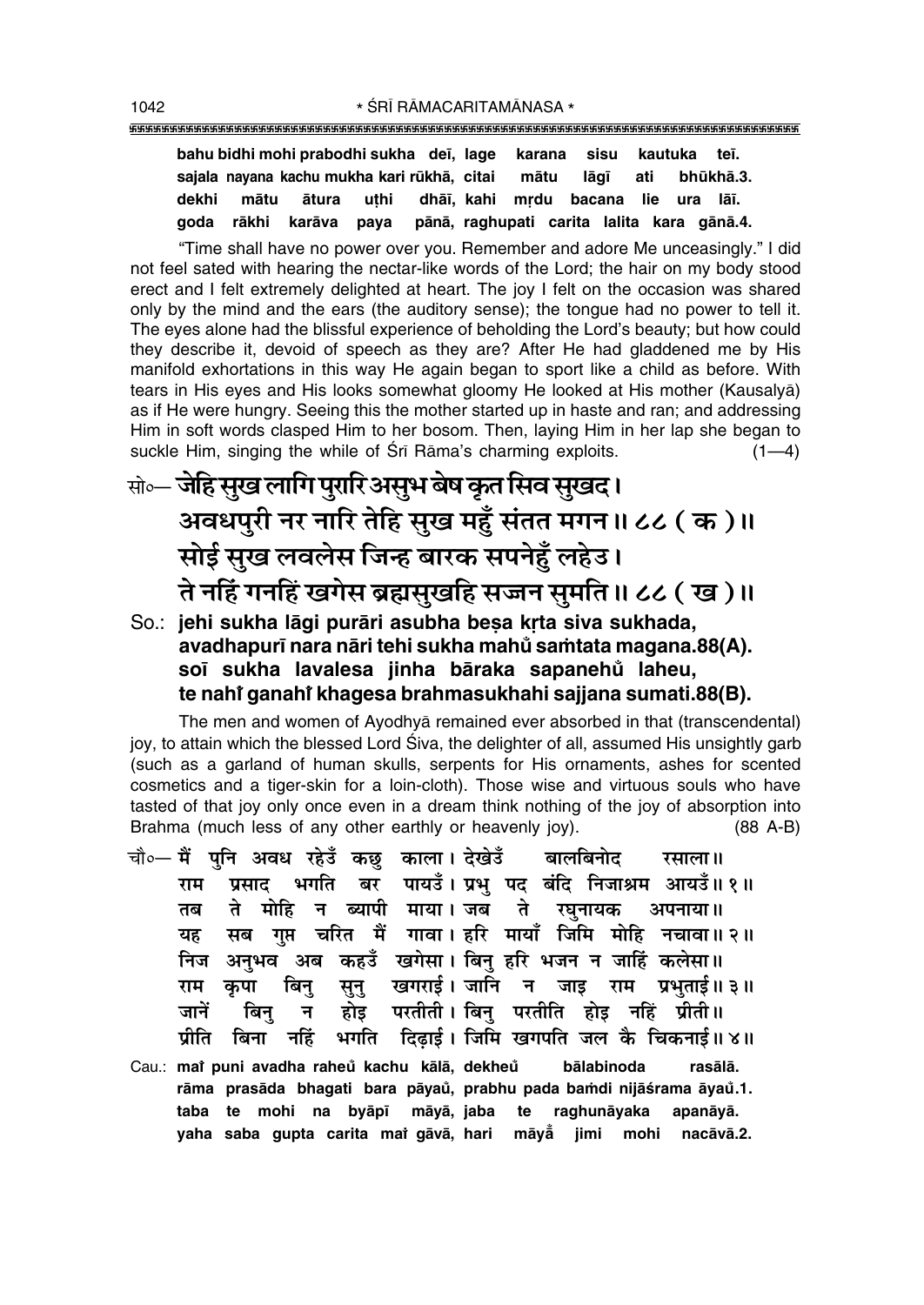|  |  | nija anubhava aba kahaŭ khagesā, binu hari bhajana na jāhi kalesā. |  |  |  |
|--|--|--------------------------------------------------------------------|--|--|--|
|  |  | rāma krpā binu sunu khagarāī, jāni na jāi rāma prabhutāī.3.        |  |  |  |
|  |  | jāně binu na hoi paratītī, binu paratīti hoi nahr prītī.           |  |  |  |
|  |  | prīti binā nahi bhagati diRhāī, jimi khagapati jala kai cikanāī.4. |  |  |  |

After this I stayed a while at Ayodhya and enjoyed the Lord's delightful childish sports. Having by Sri Rama's grace obtained the boon of Devotion I adored my Lord's feet and returned to my own hermitage. Ever since the Lord accepted me as his own I have never fallen a victim to delusion. I have told you at length all this strange story of how Śrī Hari's Māyā made a puppet of me. Now I tell you my own realization, O lord of the winged creatures : unless we adore Srī Hari our troubles will not end. Listen, king of the birds: without Srī Rāma's grace it is not possible to know the Lord's greatness. Without knowledge faith is out of the question; and without faith there can be no love. Shorn of love, devotion will not abide any more than the lubricity produced by water.  $(1-4)$ 

सो॰— बिनु गुर होइ कि ग्यान ग्यान कि होइ बिराग बिनु। गावहिं बेद पुरान सुख कि लहिअ हरि भगति बिनु॥ ८९ ( क )॥ कोउ बिश्राम कि पाव तात सहज संतोष बिनु। चलै कि जल बिन् नाव कोटि जतन पचि पचि मरिअ॥ ८९ (ख)॥

So.: binu gura hoi ki gyāna gyāna ki hoi birāga binu, gāvahi beda purāna sukha ki lahia hari bhagati binu.89(A). kou biśrāma ki pāva tāta sahaja samtosa binu, calai ki jala binu nāva koti jatana paci paci maria.89(B).

Is spiritual illumination possible without a preceptor? Or, again, is it possible to acquire wisdom without dispassion? Or, as the Vedas and Purānas declare, can one attain happiness without devotion to Srī Hari? Again, dear Garuda, can one find peace without innate content? Can a boat ever float without water even though you strain every nerve till your last breath?  $(89 A-B)$ 

- काम नसाहीं। काम अछत सुख सपनेहँ नाहीं॥ संतोष चौ∘— बिन् न राम भजन बिन् मिटहिं कि कामा। थल बिहीन तरु कबहँ कि जामा॥१॥ बिनु बिग्यान कि समता आवइ। कोउ अवकास कि नभ बिनु पावइ॥ धर्म नहिं होई। बिनु महि गंध कि पावड़ कोई॥ २॥ श्रद्धा बिना बिन् तप तेज कि कर बिस्तारा। जल बिन् रस कि होड़ संसारा॥ सील कि मिल बिनु बुध सेवकाई। जिमि बिनु तेज न रूप गोसाँई॥३॥ निज सख बिन मन होड़ कि थीरा। परस कि होड़ बिहीन समीरा॥ कवनिउ सिद्धि कि बिनु बिस्वासा। बिनु हरि भजन न भव भय नासा॥४॥
- Cau.: binu samtosa na kāma nasāhi, kāma achata sukha sapanehu nāhi. rāma bhajana binu miṭahi ki kāmā, thala bihīna taru kabahů ki jāmā.1. samatā āvai, kou avakāsa ki nabha binu pāvai. binu bigyāna ki śraddhā binā dharma nahr hoī, binu mahi gamdha ki pāvai koī.2. binu tapa teja ki kara bistārā, jala binu rasa ki hoi samsārā. sīla ki mila binu budha sevakāī, jimi binu teja na rūpa gosāī.3.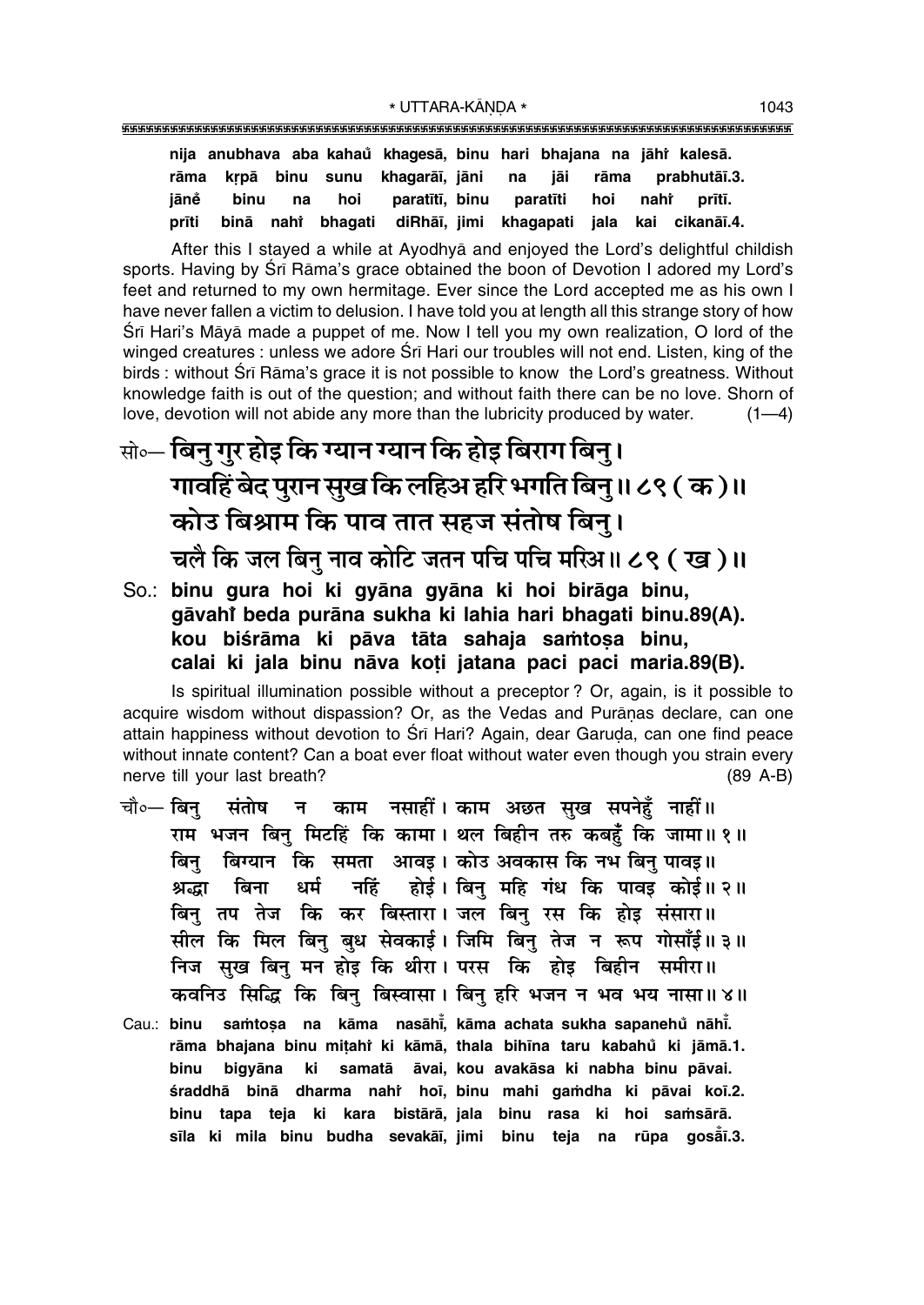#### nija sukha binu mana hoi ki thīrā, parasa ki hoi bihīna samīrā. kavaniu siddhi ki binu bisvāsā, binu hari bhajana na bhava bhava nāsā.4.

Without content desire cannot cease; and so long as desire continues you can never dream of happiness. Again, can desire be got rid of without adoring Srī Rāma? Can a tree ever take root without soil? Can even-mindedness be acquired without spiritual enlightenment? Can anyone get moving space without ether? There can be no piety without faith. Can anyone get odour except from the earth and spread one's glory except through austere penance? Can there be any taste in this world without water? Can virtue be acquired without waiting upon the wise, any more than colour can exist without the element of fire, my master? Can the mind be at rest without experiencing the joy inherent in one's own self? Can there be any sensation of touch without air, and any success without faith? In a like manner the fear of rebirth can never cease except through worship of Śrī Hari.  $(1-4)$ 

केन्- बिनु बिस्वास भगति नहिं तेहि बिनु द्रवहिं न रामु। राम कृपा बिनु सपनेहुँ जीव न लह बिश्रामु॥ ९० ( क )॥ सो०- अस बिचारि मतिधीर तजि कुतर्क संसय सकल।

भजह राम रघुबीर करुनाकर सुंदर सुखद॥ ९० (ख)॥

- Do.: binu bisvāsa bhagati nahi tehi binu dravahi na rāmu, rāma krpā binu sapanehů jīva na laha biśrāmu.90(A).
- So.: asa bicāri matidhīra taji kutarka samsaya sakala, bhajahu rāma raghubīra karunākara sumdara sukhada.90(B).

Without faith there can be no Devotion and Srī Rāma never melts except through Devotion; and without Sri Rama's grace the human soul can never attain peace even in a dream. Pondering thus, O Garuda of resolute mind, abandon all cavilling and scepticism and adore the all beautiful Sri Rama, the Hero of Raghu's line, a fountain of mercy and the delight of all.  $(90 A-B)$ 

- चौ०— निज मति सरिस नाथ मैं गाई। प्रभु प्रताप महिमा खगराई॥ कहेउँ न कछु करि जुगुति बिसेषी। यह सब मैं निज नयनन्हि देखी॥१॥ महिमा नाम रूप गुन गाथा।सकल अमित अनंत रघुनाथा॥ निज निज मति मुनि हरि गुन गावहिं। निगम सेष सिव पार न पावहिं॥२॥ तम्हहि आदि खग मसक प्रजंता। नभ उडाहिं नहिं पावहिं अंता॥ रघुपति महिमा अवगाहा। तात कबहुँ कोउ पाव कि थाहा॥३॥ तिमि रामु काम सत कोटि सुभग तन। दुर्गा कोटि अमित अरि मर्दन॥ सक्र कोटि सत सरिस बिलासा। नभ सत कोटि अमित अवकासा॥४॥
- Cau.: nija mati sarisa nātha mai gāi, prabhu pratāpa mahimā khagarāi. kaheů na kachu kari juguti biseși, yaha saba mai nija nayananhi dekhī.1. mahimā nāma rūpa guna gāthā, sakala amita anamta raghunāthā. nija nija mati muni hari guna gāvahi, nigama sesa siva pāra na pāvahi.2. tumhahi ādi khaga masaka prajamtā, nabha uRāhi nahi pāvahi amtā. timi raghupati mahimā avagāhā, tāta kabahů kou pāva ki thāhā.3.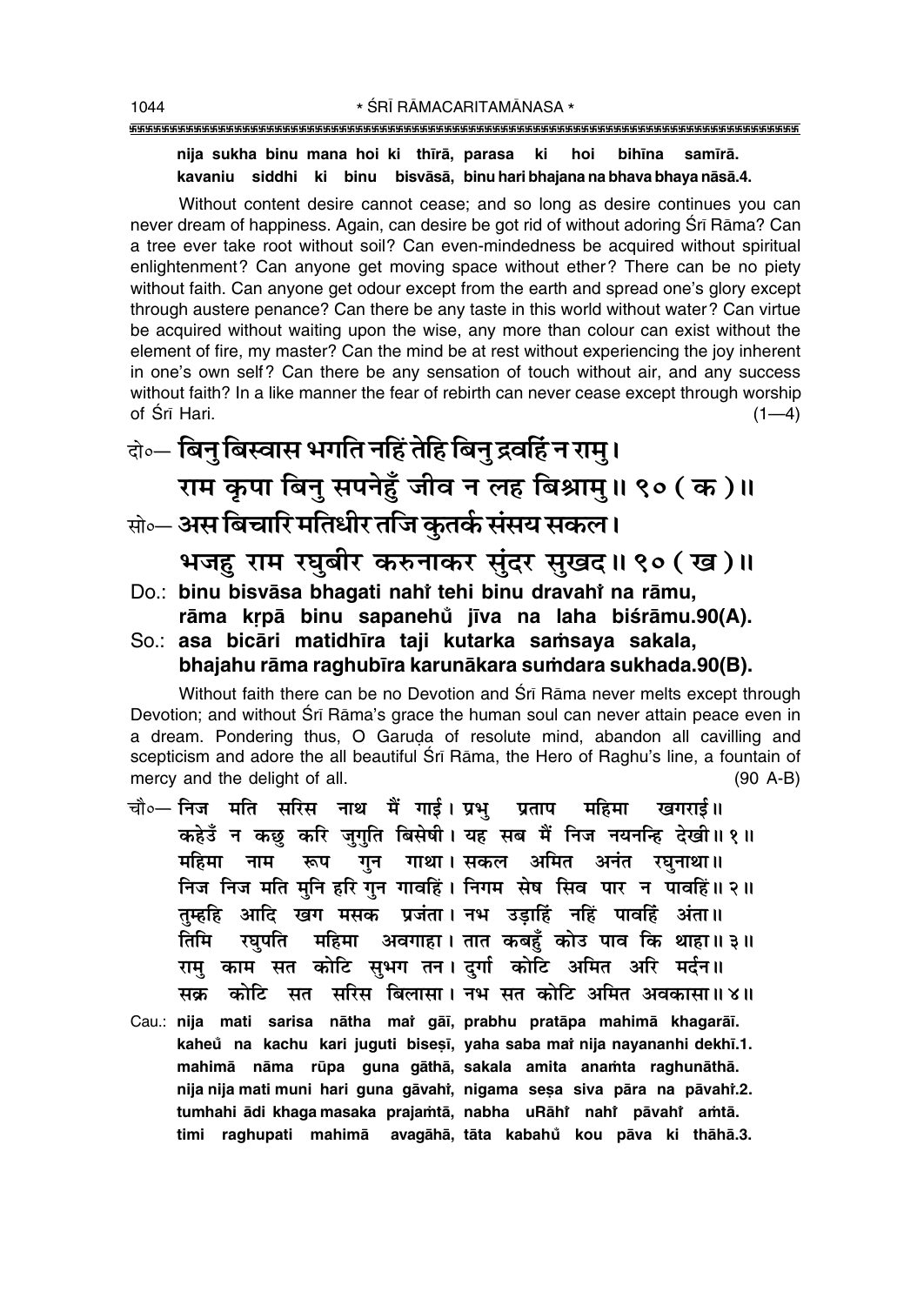### rāmu kāma sata koti subhaga tana, durgā koti amita ari mardana. bilāsā, nabha sata koti amita avakāsā.4. sata sarisa sakra koti

Thus, my master, have I sung according to my own light the greatness of my lord's glory, O king of the birds. I have not had recourse to any inventive skill; I have seen all this with my own eyes. Srī Rāma's greatness, His Name, beauty and the song of His praises, they are all boundless and endless; and the Lord of the Raghus Himself is infinite. The sages sing Srī Harī's praises each according to his wits; but neither the Vedas nor Sesa (the serpent-god) nor the blessed Siva Himself can reach their end. All winged creatures, from yourself down to the mosquito, take their flight across the sky: but none can reach the end of it. Even so, dear Garuda, can anyone ever gauge the exent of Sri Rama's greatness, unfathomable as it is ? Sri Rama's body possesses the charm of a myriad Cupids. He is as inexorable in crushing the enemy as countless millions of Durgās. He enjoys the luxury of a myriad Indras and is immeasurable in expanse as a myriad firmaments.  $(1-4)$ 

## वेब्न मरुत कोटि सत बिपुल बल रबि सत कोटि प्रकास। ससि सत कोटि सुसीतल समन सकल भव त्रास ॥ ९१ ( क )॥ काल कोटि सत सरिस अति दुस्तर दुर्ग दुरंत। धूमकेतु सत कोटि सम दुराधरष भगवंत॥ ९१ ( ख)॥

Do.: maruta koți sata bipula bala rabi sata koți prakāsa, sasi sata koți susītala samana sakala bhava trāsa.91(A). kāla koți sata sarisa ati dustara durga duramta, dhūmaketu sata koti sama durādharasa bhaqavamta.91(B).

He has the might of a myriad winds and the brilliance of a myriad suns. He is as cool as a myriad moons and allays all the fears of mundane existence. Again, He is irresistible unappoachable and interminable as a myriad Deaths. Nay, the Lord is irrepressible as a myriad fires.  $(91 A-B)$ 

- चौ०— प्रभु अगाध सत कोटि पताला। समन कोटि सत सरिस कराला॥ तीरथ अमित कोटि सम पावन। नाम अखिल अघ पूग नसावन॥१॥ अचल रघबीरा। सिंध कोटि सत सम गंभीरा॥ हिमगिरि कोटि कोटि समाना।सकल काम दायक कामधेन सत भगवाना॥ २॥ चतराई। बिधि सत कोटि सृष्टि निपुनाई॥ कोटि सारद अमित बिष्न कोटि सम पालन कर्ता । रुद्र कोटि सम संहर्ता ॥ ३ ॥ सत सम धनवाना । माया धनट कोटि कोटि प्रपंच निधाना ॥ सत कोटि अहीसा। निरवधि निरुपम प्रभु जगदीसा॥४॥ भार धरन सत
- Cau.: prabhu agādha sata koți patālā, samana koți sata sarisa karālā. tīratha amita koți sama pāvana, nāma akhila agha pūga nasāvana.1. himagiri koti acala raghubīrā, simdhu koți sata sama gambhīrā. kāmadhenu sata koti samānā, sakala kāma dāyaka bhagavānā.2. sārada koti amita caturāī, bidhi sata koți srsti nipunāī. koti sama pālana kartā, rudra koti sata sama samhartā.3. bisnu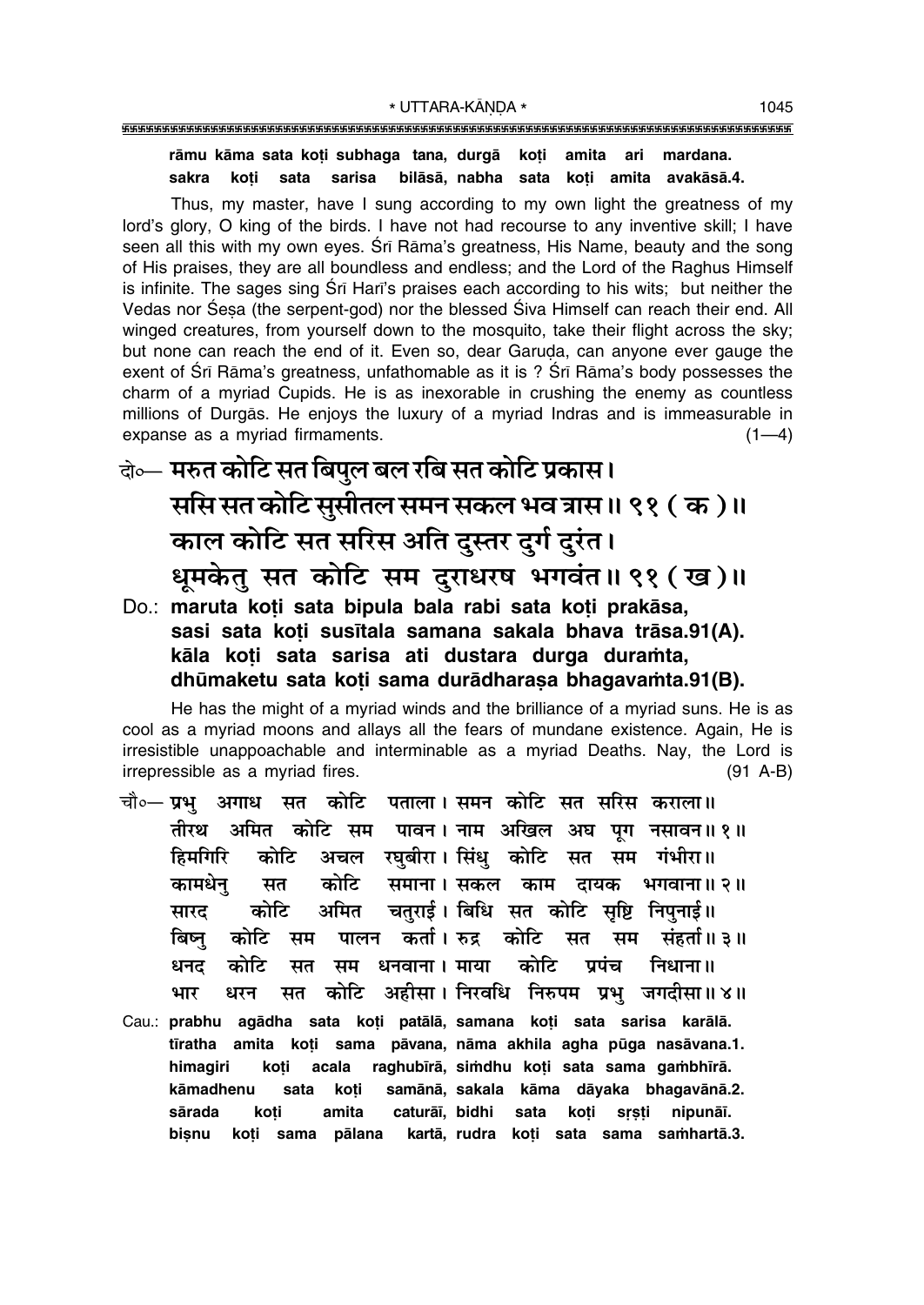#### dhanada koți sata sama dhanavānā, māyā koti prapamca nidhānā. dharana sata koti ahīsā, niravadhi nirupama prabhu jagadīsā.4. bhāra

The Lord is unfathomable as a myriad Pātālas and dreadful as a myriad Yamas. He is as sanctifying as countless millions of sacred places; nay, His very name obliterates all one's accumulated sins. The Hero of Raghu's line is as immovable as a myriad Himalayas and as deep as a myriad seas. The Lord is as liberal in bestowing all one's cherished objects as a myriad cows of plenty. He is as sharp as countless millions of Saradas and possesses the creative skill of a myriad Brahmas. Again, He is as good a preserver as a myriad Visnus and as thorough a destrover as a myriad Rudras. He is as rich as a myriad Kuberas and as capable of bringing forth material universes as a myriad Māyās. He is as good a supporter (of the universes) as a myriad Sesas. In short, Lord Śrī Rāma, the sovereign of the universe, is infinite and incomparable (in every respect).  $(1-4)$ 

<u>छंन् निरुपम न उपमा आन राम समान रामु निगम कहै।</u> जिमि कोटि सत खद्योत सम रबि कहत अति लघुता लहै।। एहि भाँति निज निज मति बिलास मुनीस हरिहि बखानहीं। प्रभु भाव गाहक अति कृपाल सप्रेम सुनि सुख मानहीं॥ Cham.: nirupama na upamā āna rāma samāna rāmu nigama kahai, jimi koti sata khadyota sama rabi kahata ati laghutā lahai. ehi bhăti nija nija mati bilāsa munīsa harihi bakhānahī, prabhu bhāva gāhaka ati krpāla saprema suni sukha mānahī.

Incomparable as He is, He has no compeer. Srī Rāma alone is Srī Rāma's peerso declare the Vedas—even as the sun really suffers diminution by being likened to a myriad glow-worms. So do the great sages sing the praises of Sri Hari each according to the flight of his own wits and the Lord lovingly hears them and feels delighted (however inadequate the praise may be); for He respects the sentiment of His devotees and is extremely kind.

- वे॰ रामु अमित गुन सागर थाह कि पावइ कोइ। संतन्ह सन जस किछ सुनेउँ तुम्हहि सुनायउँ सोइ॥९२ ( क )॥ सो॰– भाव बस्य भगवान सुख निधान करुना भवन।
- तजि ममता मद मान भजिअ सदा सीता रवन॥९२ (ख)॥
- Do.: rāmu amita guna sāgara thāha ki pāvai koi, samtanha sana jasa kichu suneů tumhahi sunāyaů soi.92(A).
- So.: bhāva basya bhagavāna sukha nidhāna karunā bhavana, taji mamatā mada māna bhajia sadā sītā ravana.92(B).

Śrī Rāma is an ocean of countless virtues : can anyone sound His depth? I have only told you the little I have myself heard from the saints. The Lord is won only by sincere Devotion and is a fountain of joy and an abode of compassion. Therefore, giving up worldly attachment, vanity and pride, one should ever adore Sītā's Spouse.  $(92 A-B)$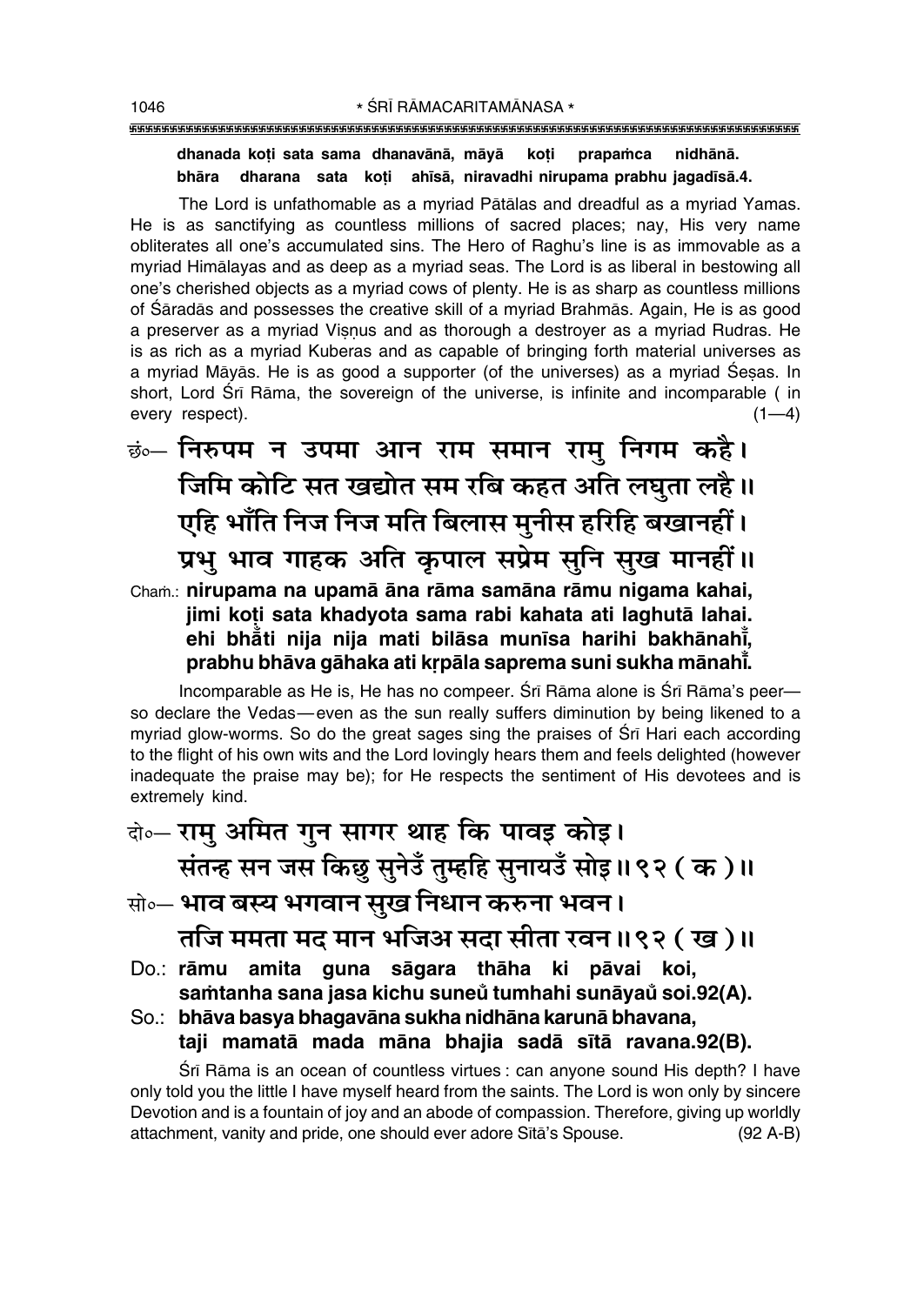\* UTTARA-KĀNDA \* 

- चौ∘— सनि भसंडि के बचन सहाए । हरषित खगपति पंख फलाए।। अति हरषाना। श्रीरघुपति नीर मन प्रताप नयन उर आना ॥ १ ॥ पाछिल समझि पछिताना। ब्रह्म अनादि मनज करि माना॥ मोह पनि पनि काग चरन सिरु नावा। जानि राम सम प्रेम बढावा॥२॥ गर बिन भव निधि तरड न कोई। जौं बिरंचि संकर सम होर्ड ॥ ताता । दखद लहरि कृतर्क बह ग्रसेड मोहि संसय सर्प ब्राता॥ ३॥ रघनायक। मोहि जिआयउ जन सखदायक॥ तव सरूप गारुडि मोह नसाना। राम तव प्रसाद मम रहस्य अनुपम जाना ॥ ४॥ Cau.: suni bhusumdi ke bacana suhāe, harasita khagapati pamkha phulāe. nayana nīra mana ati harasānā, śrīraghupati pratāpa ura ānā.1. pāchila moha samujhi pachitānā, brahma anādi manuja kari mānā.
- puni puni kāga carana siru nāvā, jāni rāma sama prema baRhāvā.2. gura binu bhava nidhi tarai na koi, jau biramci samkara sama hoi. samsaya sarpa graseu mohi tātā, dukhada lahari kutarka bahu brātā.3. sarūpa gāruRi raghunāyaka, mohi jiāyau jana sukhadāyaka. tava tava prasāda mama moha nasānā, rāma rahasya anūpama jānā.4.

The lord of the winged creatures was rejoiced to hear the agreeable words of Bhuśundi and fluffed up his feathers. Tears rushed to his eyes and his soul was flooded with joy as he meditated on the glory of Sri Rama (the Lord of the Raghus). Recalling his former delusion he was filled with remorse at the thought that He had taken the dateless Brahma for a mere mortal. Again and again he bowed his head at the crow's feet and loved him all the more, knowing him to be as good as Rāma. Without a spiritual quide none can cross the ocean of mundane existence, though he be the equal of Virañci (the Creator) or Lord Śankara. He said, "I was bitten by the serpent of doubt, dear Sir. (As an effect of this snake-bite) I had several painful fits of stupor in the form of so many fallacies. But the Lord of the Raghus, the delight of His devotees, has saved me by sending me to a charmer in your person. By your grace my infatuation has ceased and I have learnt the incomparable mystery of Srī Rāma."  $(1-4)$ 

- वे॰- ताहि प्रसंसि बिबिधि बिधि सीस नाइ कर जोरि। बचन बिनीत सप्रेम मृद् बोलेउ गरुड़ बहोरि॥ ९३ ( क )॥ प्रभु अपने अबिबेक ते बूझउँ स्वामी तोहि। कुपासिंधु सादर कहह जानि दास निज मोहि॥ ९३ ( ख )॥
- Do.: tāhi prasamsi bibidhi bidhi sīsa nāi kara jori, bacana binīta saprema mrdu boleu garuRa bahori.93(A). abibeka te būjhaů svāmī tohi, prabhu apane krpāsimdhu sādara kahahu jāni dāsa nija mohi.93(B)

After eulogizing Kākabhuśuņḍi in many ways and bowing his head before him with joined palms Garuda proceeded in these polite, affectionate and gentle words : "In my ignorance, O my lord and master, I ask you a question. Knowing me to be your own servant, O ocean of compassion, carefully answer it.  $(93 A-B)$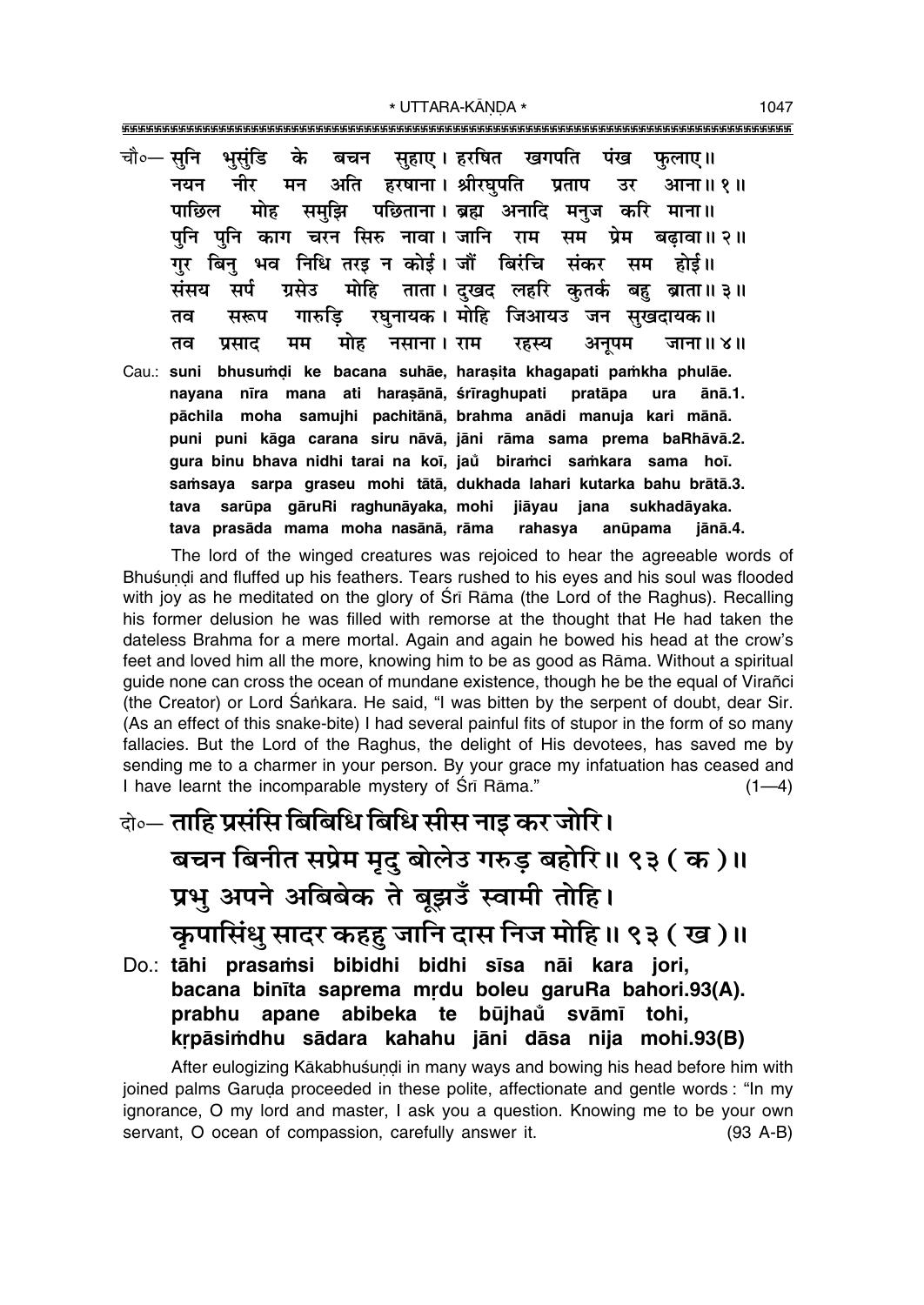\* ŚRĪ RĀMACARITAMĀNASA \* 

- सर्बग्य पारा। समति ससील चौ०— **तुम्ह** तग्य तम सरल आचारा॥ निवासा। रघुनायक के तुम्ह प्रिय दासा॥१॥ ग्यान बिरति बिग्यान पाई। तात सकल मोहि कहह बुझाई॥ देह यह कवन कारन संदर स्वामी। पायह कहाँ चरित सर नभगामी॥ २॥ कहह राम अस सिव पाहीं। महा प्रलयहँ नास तव नाहीं॥ सना मैं नाथ कहई । सोउ मोरें बचन नहिं र्डस्वर मधा मन संसय अहर्ड ॥ ३ ॥ नर देवा । नाथ सकल जगु काल कलेवा ॥ अग जग जीव नाग अंड कारी। काल भारी॥ ४॥ अमित लय सदा दरतिक्रम कटाह Cau.: tumha sarbagya tagya tama pārā, sumati susīla ācārā. sarala birati bigyāna nivāsā, raghunāyaka ke tumha priya dāsā.1. qyāna deha yaha pāī, tāta sakala mohi kahahu bujhāī. kārana kavana rāma carita sara sumdara svāmī, pāyahu kahā kahahu nabhagāmī.2. nātha sunā mai asa siva pāhi, mahā pralayahu nāsa tava nāhi. mudhā bacana nahi īsvara kahaī, sou more mana samsaya ahaī.3. nara devā, nātha sakala jagu kāla aga jaga jīva nāga kalevā.
- amda katāha amita laya kārī, kālu sadā duratikrama bhārī.4. "You are an omniscient knower of Truth, having reached beyond the darkness (of ignorance), intelligent, amiable, straight in your dealings and a storehouse of wisdom, dispassion and Realization. Above all you are a beloved servant of Srī Rāma (the Lord of the Raghus). Yet wherefore did you get this form (of a crow)? Dear Sir, explain all this to me clearly. Also tell me, my master, where did you get this lovely Lake of Śrī Rāma's exploits, O good bird? My lord, I have heard it from Śiva Himself that you do not perish even during Mahāpralaya (the Great Dissolution when Brahmā himself retires into the Lord's body after completing the 100 years of his existence). The divine Lord Siva would never utter an idle word and therefore my mind is in doubt. My lord, the whole universe with all its animate and inanimate beings, including the Nāgas, human beings and gods, is an intended victim of Death. The Time-Spirit, which destroys countless universe, is ever mighty and irresistible."  $(1-4)$
- सो०— **तुम्हहि न ब्यापत काल अति कराल कारन कवन।** मोहि सो कहह कृपाल ग्यान प्रभाव कि जोग बल ।। ९४ ( क )।। वे॰ प्रभु तव आश्रम आएँ मोर मोह भ्रम भाग।
- कारन कवन सो नाथ सब कहहु सहित अनुराग॥ ९४ ( ख )॥
- So.: tumhahi na byāpata kāla ati karāla kārana kavana, mohi so kahahu krpāla gyāna prabhāva ki joga bala.94(A).
- Do.: prabhu tava āśrama āĕ mora moha bhrama bhāga, kārana kavana so nātha saba kahahu sahita anurāga.94(B).

"How is it that the most formidable Time-Spirit has no power over you? Tell me, my gracious lord, if it is a glory of spiritual insight or a feat of Yoga? O lord, my infatuation and delusion disappeared the moment I visited your hermitage. Tell me in a loving spirit, my lord, how did all this happen?"  $(94 \text{ A-B})$ 

1048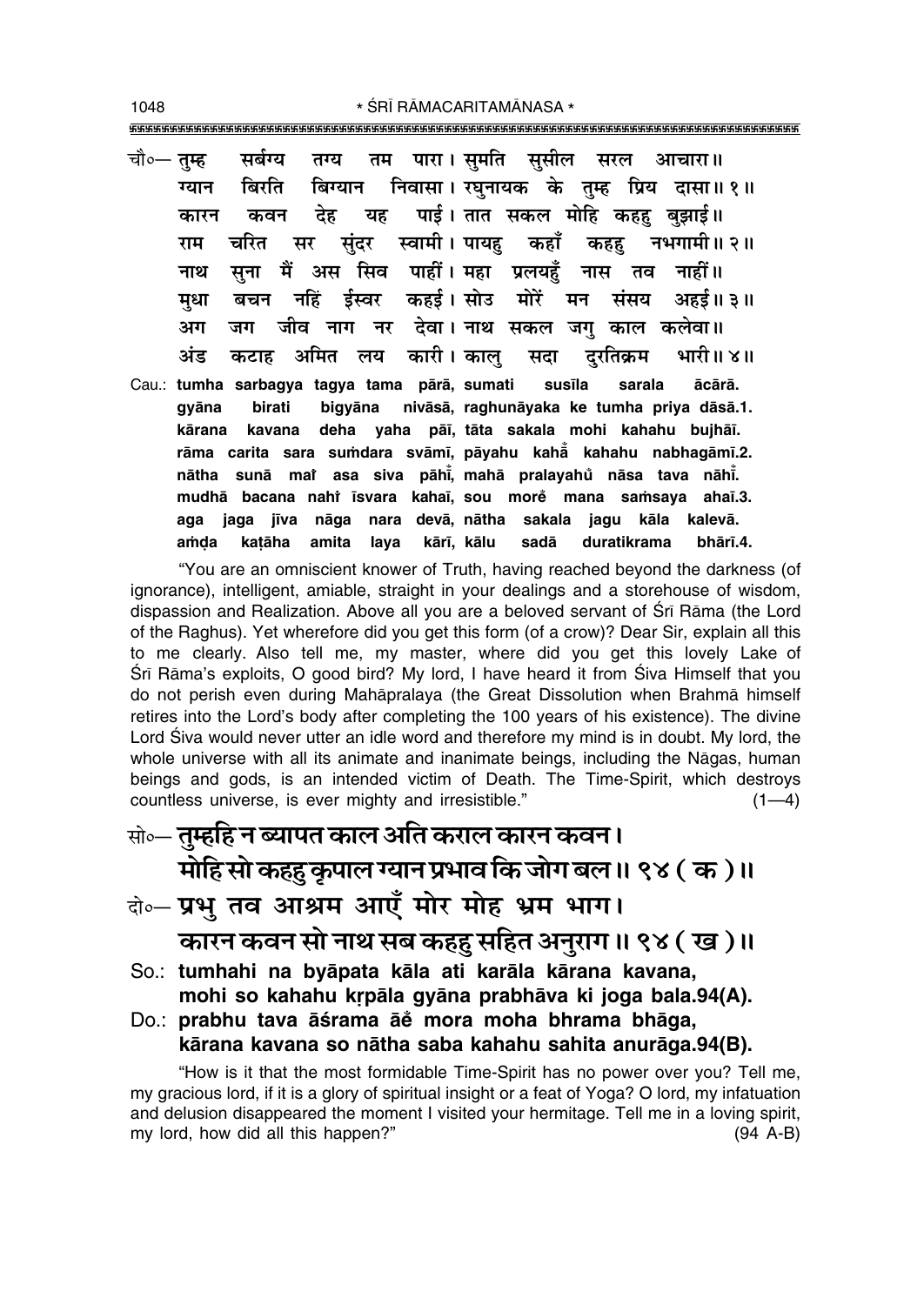\* UTTARA-KĀNDA \* 

- चौ०— गरुड गिरा सनि हरषेड कागा। बोलेड उमा अनुरागा ॥ परम मति उरगारी। प्रस्न तुम्हारि मोहि अति प्यारी॥१॥ धन्य धन्य तव सुनि सप्रेम सहाई। बहुत जनम कै सधि मोहि आई॥ प्रस्न तव कथा कहउँ मैं गाई।तात सुनह सादर मन लाई॥ २॥ सब निज तप मख सम दम ब्रत दाना। बिरति विबेक जप जोग बिग्याना॥ फल रघपति पद प्रेमा।तेहि बिन कोउ न पावड़ छेमा॥३॥ कर मब राम भगति मैं पाई।ताते मोहि अधिकाई॥ एहिं तन ममता जेहि तें कछ निज स्वारथ होई।तेहि पर ममता कर सब कोई॥४॥
- Cau.: garuRa girā suni harașeu kāgā, boleu umā parama anurāgā. dhanya dhanya tava mati uragārī, prasna tumhāri mohi ati pyārī.1. suni tava prasna saprema suhāī, bahuta janama kai sudhi mohi āī. saba nija kathā kahaŭ mat gāī, tāta sunahu sādara mana lāī.2. japa tapa makha sama dama brata dānā, birati bibeka joga bigyānā. saba kara phala raghupati pada premā, tehi binu kou na pāvai chemā.3. eht tana rāma bhagati mar pāī, tāte mohi mamatā adhikāī. kachu nija svāratha hoī, tehi para mamatā kara saba koī.4. jehi tě

Umā, (continues Lord Śiva,) the crow (Kākabhuśundi) rejoiced to hear Garuda's words and replied with utmost affection : "Blessed, blessed indeed is your intellect, O enemy of serpents. Your question is very pleasing to me. On hearing your loving and agreeable question I have been reminded of many previous births. I shall now narrate the whole of my story at full length; dear Garuda, listen to it attentively with all reverence. The muttering of prayers, austere penance, performing sacrifices, subjugation of the mind and the senses, undertaking sacred vows, charity, dispassion, right judgment, Yoga (union with God) and Realization—the fruit of all these is devotion to the feet of Sri Rāma (the Lord of the Raghus); without this no one can attain lasting peace. It was in this body that I was blessed with devotion to Sri Rama; hence it is so very dear to me. Everyone naturally loves that through which one has attained one's object.  $(1-4)$ 

- क्षे∘– पन्नगारि असि नीति श्रुति संमत सज्जन कहहिं। अति नीचह सन प्रीति करिअ जानि निज परम हित ।। ९५ (क)॥ पाट कीट तें होड़ तेहि तें पाटंबर रुचिर। कुमि पालइ सबु कोइ परम अपावन प्रान सम ॥ ९५ ( ख )॥
- So.: pannagāri asi nīti śruti sammata sajjana kahahi, ati nīcahu sana prīti karia jāni nija parama hita.95(A). hoi tehi tě pātaṁbara pāta kīta tě rucira. krmi pālai sabu koi parama apāvana prāna sama.95(B).

It is a sound maxim. O enemy of serpents, approved of by the Vedas—and the saints too endorse it—that love should be shown to the meanest creature if we come to know it to be our greatest friend. Silk, for instance, is the product of a worm and from it we have beautiful silken textiles. That is why everyone tends the worm like one's own life even though it is most impure.  $(95 A-B)$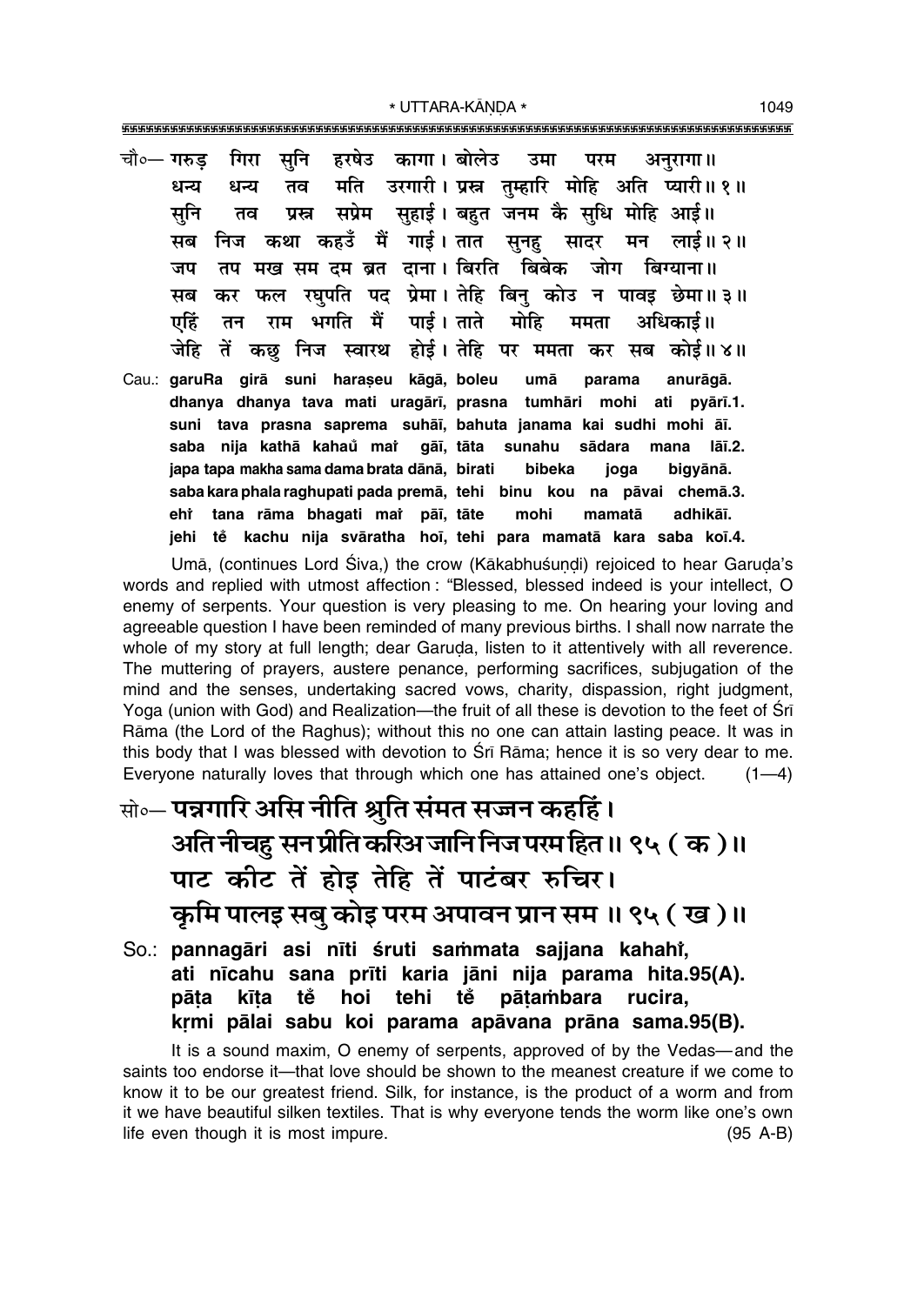\* ŚRĪ RĀMACARITAMĀNASA \* 

चौ०— **स्वारथ साँच** जीव कहँ एहा। मन क्रम बचन राम पद नेहा॥ पावन सोड सभग सरीरा।जो तन पाड भजिअ रघबीरा॥१॥ मोड राम बिमख लहि बिधि सम देही। कबि कोबिद न प्रसंसहिं तेही॥ राम भगति एहिं तन उर जामी। ताते मोहि परम प्रिय स्वामी॥ २॥ तजडँ न तन निज इच्छा मरना। तन बिन् बेद भजन नहिं बरना॥ प्रथम मोहँ मोहि बहुत बिगोवा। राम बिमुख सुख कबहुँ न सोवा॥३॥ जनम कर्म पनि नाना। किए जोग जप तप मख दाना॥ नाना कवन जोनि जनमेउँ जहँ नाहीं। मैं खगेस भ्रमि भ्रमि जग माहीं॥४॥ देखेउँ करि सब करम गोसाईं। सखी न भयउँ अबहिं की नाईं॥ सधि मोहि नाथ जन्म बह केरी। सिव प्रसाद मति मोहँ न घेरी॥५॥ Cau.: svāratha sāca jīva kahů ehā, mana krama bacana rāma pada nehā. soi pāvana soi subhaga sarīrā, jo tanu pāi bhajia raghubīrā.1. rāma bimukha lahi bidhi sama dehī, kabi kobida na prasamsahi tehī. rāma bhagati ehi tana ura jāmī, tāte mohi parama priya svāmī.2. tajaŭ na tana nija icchā maranā, tana binu beda bhajana nahi baranā.

prathama mohằ mohi bahuta bigovā, rāma bimukha sukha kabahů na sovā.3. nānā janama karma puni nānā, kie joga japa tapa makha dānā. kavana joni janameů jahå nāhi, mai khagesa bhrami bhrami jaga māhi.4. dekheů kari saba karama gosāi, sukhī na bhayaů abahř kī nāi. sudhi mohi nātha janma bahu kerī, siva prasāda mati mohă na gherī.5.

The real self-interest of every living creature lies in cultivating devotion to Sri Rāma's feet in thought, word and deed. That body alone is sacred and that alone blessed, in which one is able to worship the Hero of Raghu's line. The wise and the learned never extol him who is hostile to Srī Rāma, even though he may acquire a body as exalted as that of Brahma (the Creator) himself, Devotion to Sri Rama took root in my heart in this very body; hence I hold it supremely dear, my master. Although my death depends on my own will, I refuse to quit this body, because—as the Vedas declare adoration of the Lord is not possible without a corporeal frame. At first infatuation gave me much trouble; so long as I remained hostile to Sri Rama I never had a restful sleep. Through a number births I practised Yoga (concentration of mind), Japa (muttering of prayers), austere penance and charity and performed sacrifices and other acts of various kinds. Which species is there in this world, O lord of the winged creatures, in which I have not at sometime been born during my round of births? I have had experience of all kinds of pursuits, my lord; but I was never so happy as I am now. I recollect many previous existences, my lord, in which by Siva's grace my understanding was not clouded by infatuation.  $(1 - 5)$ 

के— प्रथम जन्म के चरित अब कहउँ सुनहु बिहगेस। सुनि प्रभु पद रति उपजइ जातें मिटहिं कलेस॥ ९६ ( क )॥ पूरुब कल्प एक प्रभु जुग कलिजुग मल मूल। नर अरु नारि अधर्म रत सकल निगम प्रतिकूल ॥ ९६ (ख)॥

1050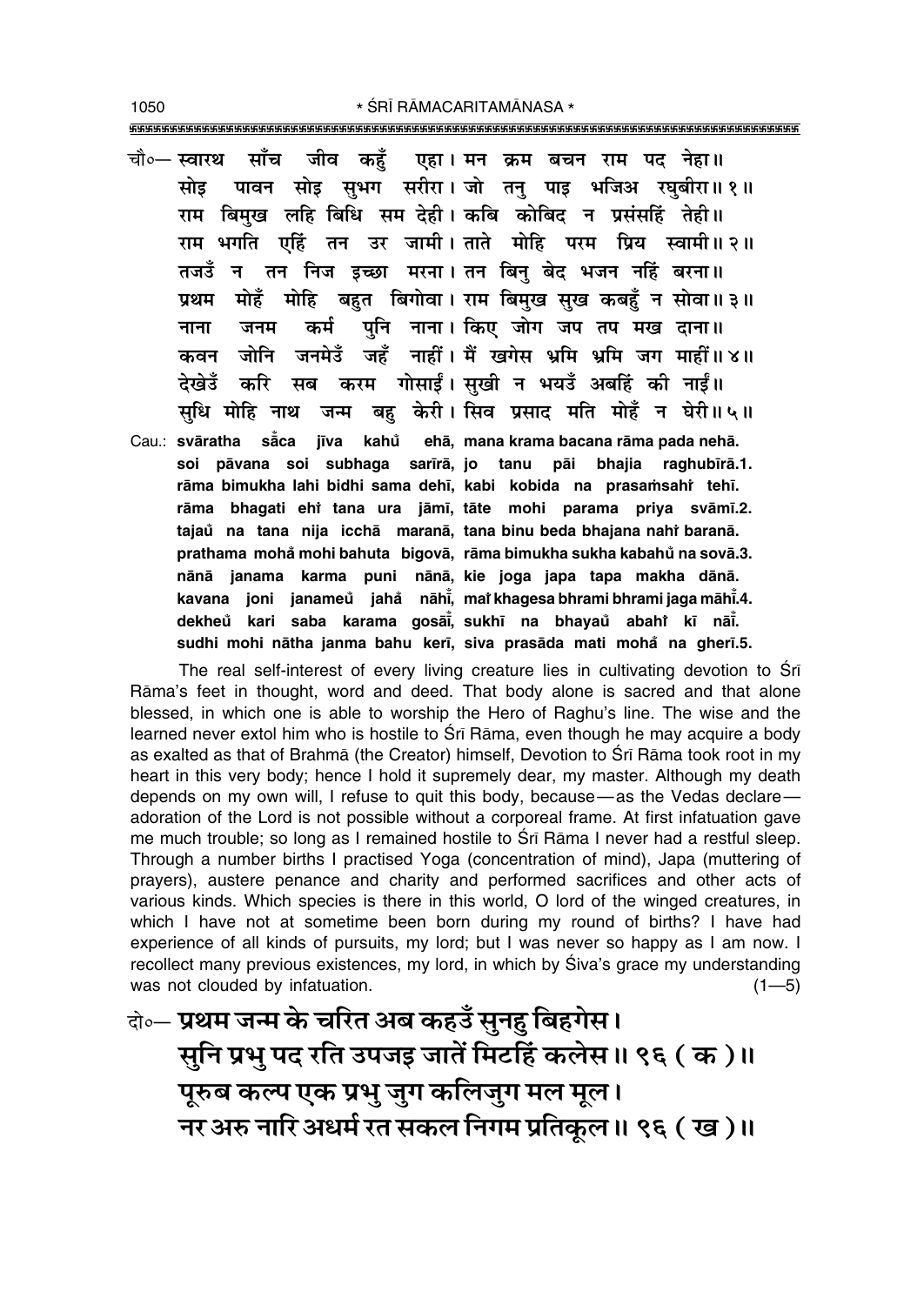### Do.: prathama janma ke carita aba kahaŭ sunahu bihagesa, suni prabhu pada rati upajai jātě mitahř kalesa.96(A). pūruba kalpa eka prabhu juga kalijuga mala mūla, nara aru nāri adharma rata sakala nigama pratikūla.96(B).

Listen, O lord of the feathered kingdom: I now proceed to narrate the story of my very first birth (within my memory), which is sure to engender in the heart of the listener love for the Lord's feet, which is the remedy for all afflictions. In a former Kalpa (round of creation). my lord, the world was passing through a Kaliyuga, the hotbed of sin, in which men and women were all steeped in unrighteousness and acted contrary to the Vedas.  $(96 A-B)$ 

- कोसलपुर जाई।जन्मत भयउँ चौ∘— तेहिं कलिजग सूद्र तन पाई ॥ सेवक मन क्रम अरु बानी। आन देव अभिमानी॥ १॥ सिव निंदक धन मट मत्त परम बाचाला। उग्रबद्धि उर ਟਂभ बिसाला ॥ रघुपति रजधानी। तदपि न कछ महिमा तब जानी॥ २॥ जदपि रहेउँ अब मैं अवध प्रभावा । निगमागम पुरान अस गावा ॥ जाना बस जोई। राम परि कवनेहँ परायन सो होई॥ ३॥ जन्म अवध प्रानी। जब उर बसहिं राम धनुपानी ॥ अवध प्रभाव जान तब मो परायन कलिकाल कठिन उरगारी । पाप सब नर नारी॥ ४॥
- Cau.: teht kalijuga kosalapura jāi, janmata bhayaŭ sūdra tanu pāi. siva sevaka mana krama aru bānī, āna deva nimdaka abhimānī.1. dhana mada matta parama bācālā, ugrabuddhi ura dambha bisālā. jadapi raheů raghupati rajadhānī, tadapi na kachu mahimā taba jānī.2. aba jānā mai avadha prabhāvā, nigamāgama purāna asa gāvā. kavanehů janma avadha basa joī, rāma parāyana **SO** pari hoī.3. avadha prabhāva jāna taba prānī, jaba ura basahi rāmu dhanupānī. kalikāla uragārī, pāpa parāyana **SO** kathina saba nara nārī.4.

In that Kaliyuga I was born in the city of Ayodhya and got the body of a Sudra (a member of the labouring and artisan classes). A devotee of Lord Siva in thought, word and deed, I was a reviler of other gods and conceited too. Intoxicated with the pride of pelf, I was most loquacious and savage of purpose and carried an enormous load of hypocrisy in my heart. Even though I dwelt in the capital of Srī Rāma (the lord of the Raghus), I failed to know even an iota of its glory then. Now I have come to know the greatness of Ayodhyā. Thus has it been sung by the Vedas, Tantras and Purānas that whoever has resided in Ayodhyā in any birth whatsoever surely becomes a votary of Srī Rāma. A man comes to know the glory of Ayodhyā only when Śrī Rāma, bow in hand, takes up His abode in his heart. That particular age of Kali was terrible indeed, O enemy of serpents; every man and woman was given over to sin.  $(1-4)$ 

बे॰ कलिमल ग्रसे धर्म सब लुप्त भए सदग्रंथ। दंभिन्ह निज मति कल्पि करि प्रगट किए बहु पंथ ॥ ९७ ( क )॥ भए लोग सब मोहबस लोभ ग्रसे सुभ कर्म। सुनु हरिजान ग्यान निधि कहउँ कछुक कलिधर्म॥ ९७ ( ख )॥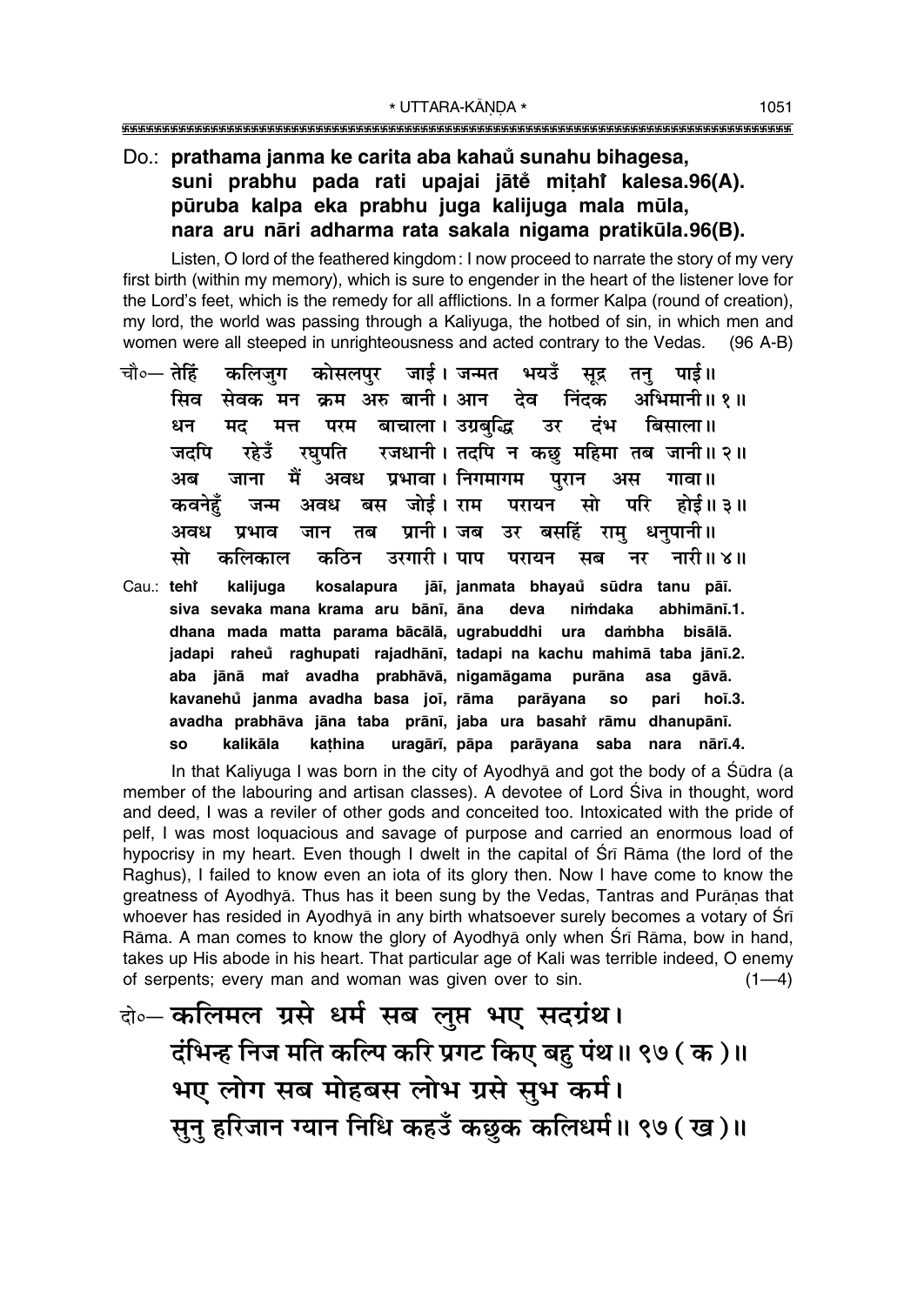## Do.: kalimala grase dharma saba lupta bhae sadagramtha, dambhinha nija mati kalpi kari pragata kie bahu pamtha.97(A). bhae loga saba mohabasa lobha grase subha karma, sunu harijāna gyāna nidhi kahaŭ kachuka kalidharma.97(B).

Every virtue had been engulfed by the sins of Kali; all good books had disappeared; impostors had promulgated a number of creeds which they had invented out of their own wit. The people had all fallen a prey to delusion and all pious acts had been swallowed by greed. Now listen, all-wise mount of Srī Hari, while I describe a few peculiarities of Kali.  $(97 A-B)$ 

- आश्रम चारी। श्रुति बिरोध रत सब नर नारी॥ चौ०— बरन धर्म नहिं द्विज श्रति बेचक भूप प्रजासन। कोउ नहिं मान निगम अनुसासन॥१॥ मारग सोड़ जा कहँ जोड़ भावा। पंडित सोड़ जो गाल बजावा॥ जोई। ता कहँ संत कहड़ सब कोई॥२॥ मिथ्यारंभ टंभ रत जो परधन हारी। जो कर दंभ सो बड आचारी॥ सयान सोड मसखरी जाना।कलिजुग सोइ गुनवंत बखाना॥३॥ जो झूँठ कह पथ त्यागी। कलिज़ग सोइ ग्यानी सो बिरागी॥ निराचार ्जो श्रति जटा बिसाला। सोड तापस प्रसिद्ध कलिकाला॥४॥ जाकें नख अरु
- Cau.: barana dharma nahi āśrama cārī, śruti birodha rata saba nara nārī. dvija śruti becaka bhūpa prajāsana, kou nahř māna nigama anusāsana.1. māraga soi jā kahů joi bhāvā, pamdita soi jo qāla bajāvā. dambha rata joī, tā kahů samta kahai saba koī.2. mithyārambha sayāna jo paradhana hārī, jo kara dambha so baRa ācārī. soi jo kaha jhū̃tha masakharī jānā, kalijuga soi gunavamta bakhānā.3. nirācāra jo śruti patha tyāgī, kalijuga **SO** birāgī. soi gyānī nakha jatā bisālā, soi tāpasa prasiddha kalikālā.4. jākě aru

No one follows the duties of one's own caste, and the four Asramas or stages of life also disappear. Every man and woman takes delight in revolting against the Vedas. The Brāhmanas sell the Vedas; the kings bleed their subjects; no one respects the injunction of the Vedas. The right course for every individual is that which one takes a fancy to; a man of erudition is he who plays the braggart. Whoever launches spurious undertakings and is given over to hypocrisy, him does everyone call a saint. He alone is clever, who robs another of his wealth; he who puts up false appearances is an ardent follower of established usage. He who is given to lying and is clever at joking is spoken of as a man of parts in the Kali age. He alone who is a reprobate and has abandoned the path of the Vedas is a man of wisdom and dispassion in the Kali age. He alone who has grown big nails and long locks of matted hair is a renowned ascetic in the Kali age.  $(1-4)$ 

वे०-असुभ बेष भूषन धरें भच्छाभच्छ जे खाहिं। तेइ जोगी तेइ सिद्ध नर पूज्य ते कलिजुग माहिं॥ ९८ ( क )॥ सो०- जे अपकारी चार तिन्ह कर गौरव मान्य तेइ। मन क्रम बचन लबार तेइ बकता कलिकाल महँ॥ ९८( ख )॥

1052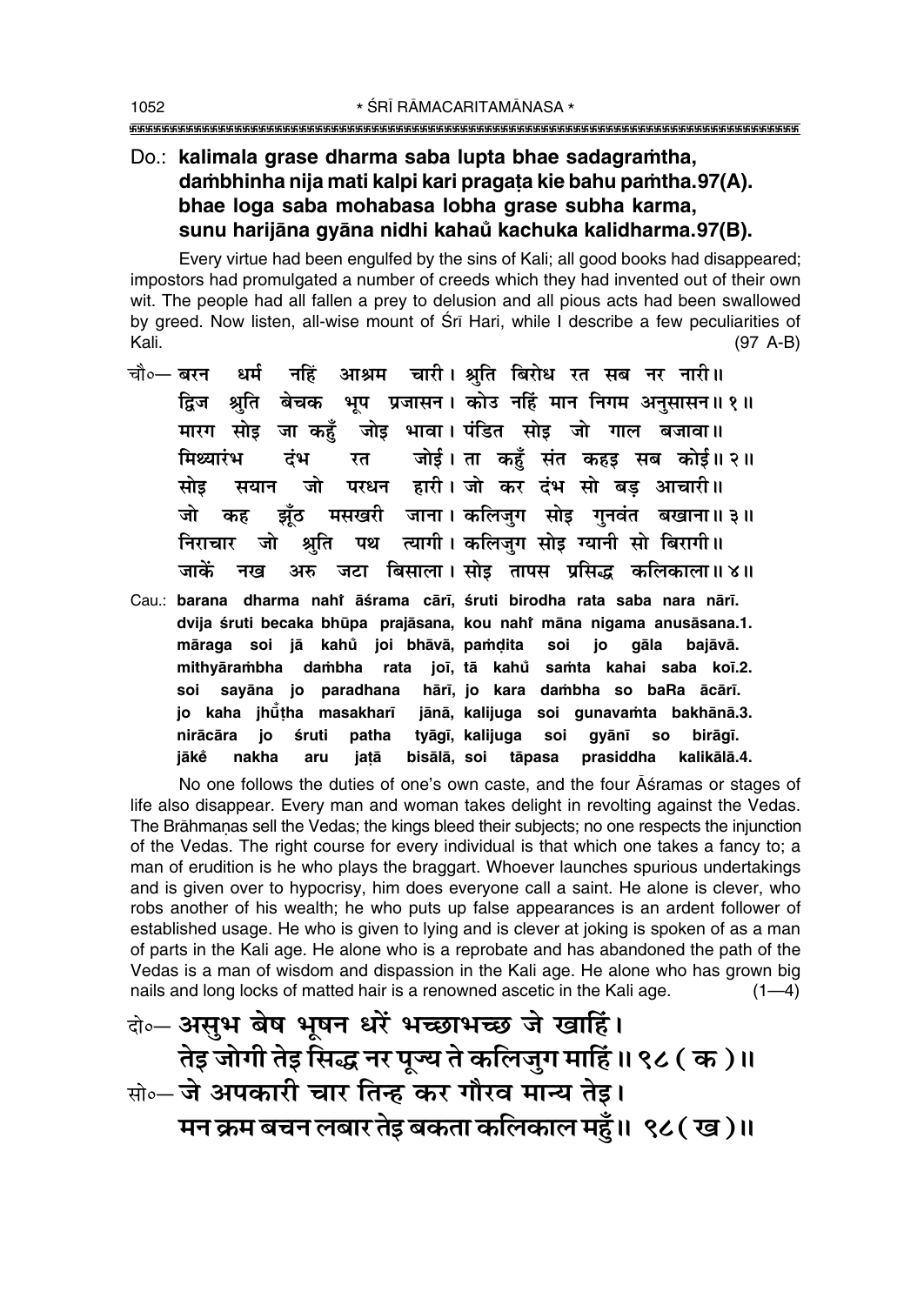### Do.: asubha beşa bhūşana dharĕ bhacchābhaccha je khāhi,

### tei jogī tei siddha nara pūjya te kalijuga māhi.98(A). So.: je apakārī cāra tinha kara gaurava mānya tei, mana krama bacana labāra tei bakatā kalikāla mahu. 98(B).

They alone who put on an unsightly garb and ornaments, eat anything and everything, no matter whether it is worth eating or not, are ascetics; they alone are perfect men and they are worth adoring in the Kali age. They who are of maleficent conduct are held in great esteem and they alone are worthy of honour. Even so they alone who are babblers in thought, word and deed are orators in the Kali age.  $(98 A-B)$ 

|  |  | चौ∘— नारि बिबस नर सकल गोसाईं। नाचहिं नट मर्कट की नाईं॥ |  |  |                                                           |  |
|--|--|--------------------------------------------------------|--|--|-----------------------------------------------------------|--|
|  |  |                                                        |  |  | सूद्र द्विजन्ह उपदेसहिं ग्याना। मेलि जनेऊ लेहिं कुदाना॥१॥ |  |
|  |  | सब नर काम लोभ रत क्रोधी। देव बिप्र श्रुति संत बिरोधी॥  |  |  |                                                           |  |
|  |  |                                                        |  |  | गुन मंदिर सुंदर पति त्यागी। भजहिं नारि पर पुरुष अभागी॥ २॥ |  |
|  |  | सौभागिनीं बिभूषन हीना।।बिधवन्ह के सिंगार नबीना॥        |  |  |                                                           |  |
|  |  |                                                        |  |  | गर सिष बधिर अंध का लेखा। एक न सुनइ एक नहिं देखा॥३॥        |  |
|  |  | हरइ सिष्य धन सोक न हरई।सो गुर घोर नरक महुँ परई॥        |  |  |                                                           |  |
|  |  |                                                        |  |  | मातु पिता बालकन्हि बोलावहिं। उदर भरै सोइ धर्म सिखावहिं॥४॥ |  |
|  |  |                                                        |  |  |                                                           |  |

Cau.: nāri bibasa nara sakala gosāi, nācahī nāĭ. nata markata kī sūdra dvijanha upadesahi gyānā, meli kudānā.1. janeū leht saba nara kāma lobha rata krodhī, deva bipra śruti samta birodhī. guna mamdira sumdara pati tyāgī, bhajahi nāri para purușa abhāgī.2. saubhāqinī hīnā, bidhavanha ke simgāra bibhūsana nabīnā. gura sisa badhira amdha kā lekhā, eka na sunai eka nahi dekhā.3. harai sisya dhana soka na harai, so gura ghora naraka mahů parai. bolāvahi, udara bharai soi dharma sikhāvahi.4. mātu pitā bālakanhi

Dominated by women, my lord, all men dance to their tune like a monkey controlled by its trainer. Sudras instruct the twice-born in spiritual wisdom and, wearing the sacred thread, accept the worst type of gifts. All men are given over to sensuality and greed and irascible too, and are hostile to the gods; the Brāhmanas, the Vedas as well as to the saints. Unfortunate wives desert their accomplished and handsome husband and bestow their heart on a paramour. Wives having their husband alive have no ornament on their person, while widows adorn themselves in the latest style. The disciple and the preceptor severally resemble a deaf man and a blind man: the one would not listen, while the other cannot see. A spiritual quide who robs his disciple of money but fails to rid him of his sorrow is cast into a terrible hell. Parents call their children and teach them such religion as may fill their belly.  $(1-4)$ 

केन्चिह्य ग्यान बिनु नारि नर कहहिं न दूसरि बात। कौड़ी लागि लोभ बस करहिं बिप्र गुर घात॥ ९९ ( क )॥ बादहिं सूद्र द्विजन्ह सन हम तुम्ह ते कछु घाटि। जानइ ब्रह्म सो बिप्रबर आँखि देखावहिं डाटि ॥ ९९ ( ख )॥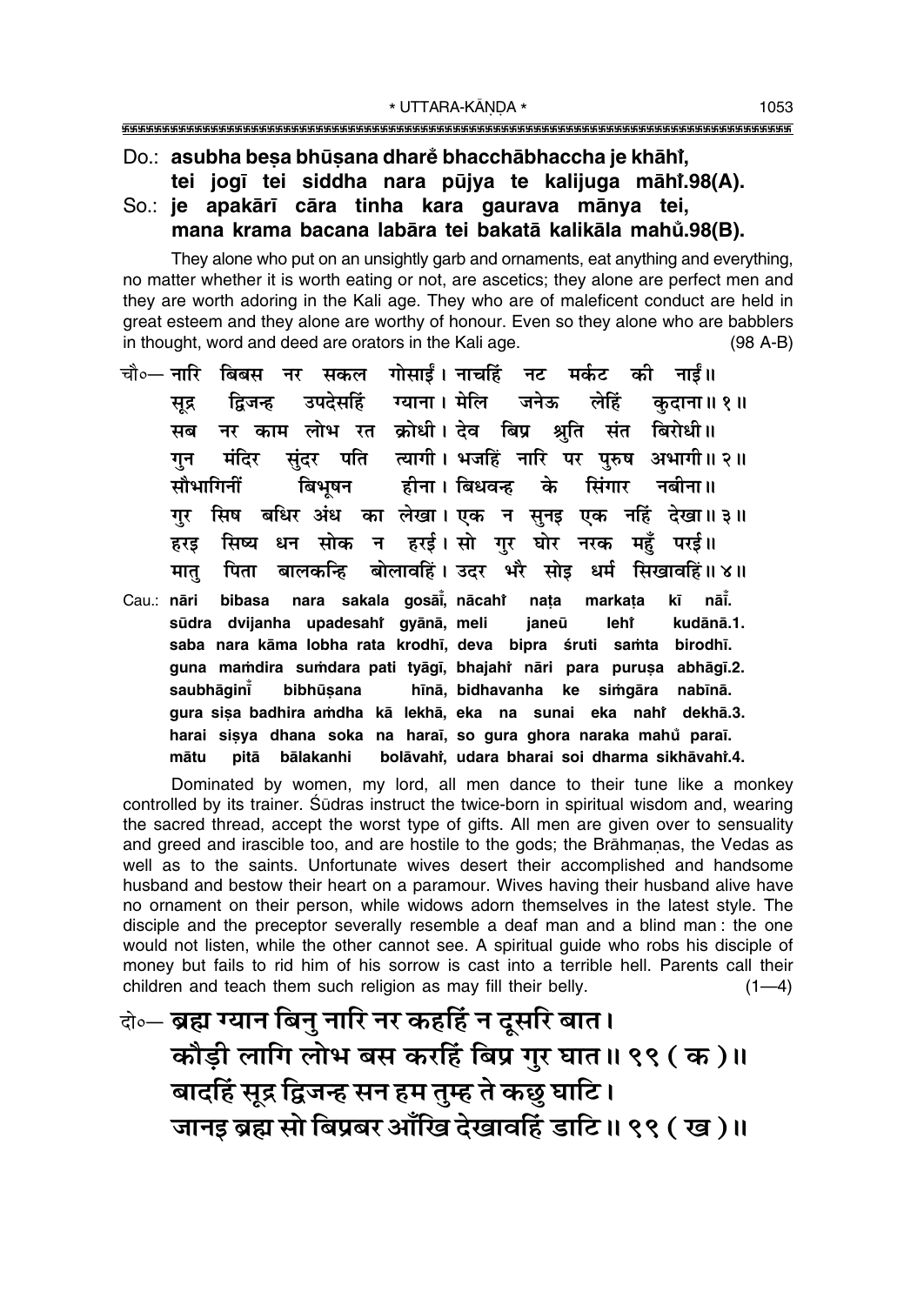## Do.: brahma gyāna binu nāri nara kahahi na dūsari bāta, kauRī lāgi lobha basa karahi bipra gura ghāta.99(A). bādahi sūdra dvijanha sana hama tumha te kachu ghāti, jānai brahma so biprabara åkhi dekhāvahi dāti.99(B).

Men and women talk of nothing else than the Knowledge of Brahma; while in their greed they would kill a Brāhmana or, for the matter of that, even their own spiritual quide for the sake of a single shell. Sudras argue with the twice-born: "Are we in anyway inferior to you? A good Brāhmana is he who knows the truth of Brahma!" and defiantly glower at them.  $(99 A-B)$ 

| त्रिय लंपट कपट सयाने।मोह द्रोह ममता लपटाने॥<br>चौ०— <b>पर</b>           |                 |
|-------------------------------------------------------------------------|-----------------|
| अभेदबादी ग्यानी नर।देखा मैं चरित्र कलिजुग कर॥१॥<br>तेइ                  |                 |
| आपु गए अरु तिन्हहू घालहिं। जे कहुँ सत मारग प्रतिपालहिं॥                 |                 |
| कल्प कल्प भरि एक एक नरका। परहिं जे दूषहिं श्रुति करि तरका॥२॥            |                 |
| जे<br>बरनाधम तेलि कुम्हारा। स्वपच किरात कोल कलवारा॥                     |                 |
| मुई गृह संपति नासी।मूड़ मुड़ाइ होहिं संन्यासी॥३॥<br>नारि                |                 |
| बिप्रन्ह सन आपु पुजावहिं। उभय लोक निज हाथ नसावहिं॥<br>ते                |                 |
| निरच्छर लोलुप कामी।निराचार सठ बृषली स्वामी॥४॥<br>बिप्र                  |                 |
| सूद्र करहिं जप तप ब्रत नाना । बैठि बरासन  कहहिं  पुराना ॥               |                 |
| नर कल्पित करहिं अचारा।जाइ न बरनि अनीति अपारा॥५॥<br>सब                   |                 |
| Cau.: para triya lampata kapata sayāne, moha droha mamatā lapatāne.     |                 |
| abhedabādī gyānī nara, dekhā mai caritra kalijuga kara.1.<br>tei        |                 |
| gae aru tinhahū ghālahi, je kahū sata māraga pratipālahi.<br>āpu        |                 |
| kalpa kalpa bhari eka eka narakā, parahi je dūṣahi śruti kari tarakā.2. |                 |
| baranādhama teli kumhārā, svapaca kirāta kola<br>ie                     | kalavārā.       |
| muī grha sampati nāsī, mūRa muRāi hohi samnyāsī.3.<br>nāri              |                 |
| te bipranha sana āpu pujāvahi, ubhaya loka nija hātha nasāvahi.         |                 |
| bipra niracchara lolupa kāmī, nirācāra saṭha                            | brsalī svāmī.4. |
| sūdra karahi japa tapa brata nānā, baiṭhi barāsana kahahi               | purānā.         |
| saba nara kalpita karahi acārā, jāi na barani                           | anīti apārā.5.  |
|                                                                         |                 |

They alone who are covetous of antother's wife and are clever at wiles and steeped in delusion, malice and worldly attachment are enlightened men swearing by the identity of the individual soul with Brahma. Such is the practice I have seen in every Kali age. Doomed themselves, such people bring ruin even to those rare souls who tread the path of virtue. They who find fault with the Vedas by dint of logic are condemned to each hell for a whole Kalpa (cycle). People of the lowest grade in society such as oil-men, potters, the outcaste (lit., those who cook and feed on the flesh of a dog), the Kirātas and Kolas and the distillers of spirituous liquors get their heads shaved and enter the order of Samnyasa (renunciation) when their wife is no more in this world and they have lost their household property. They allow themselves to be worshipped by the Brāhmanas and bring ruin to themselves here as well as hereafter. As for the Brāhmanas, they are unlettered, grasping, lascivious, reprobate and stupid and marry low-caste women of a lewd character. Sudras, on the other hand, practise Japa (the muttering of prayers) and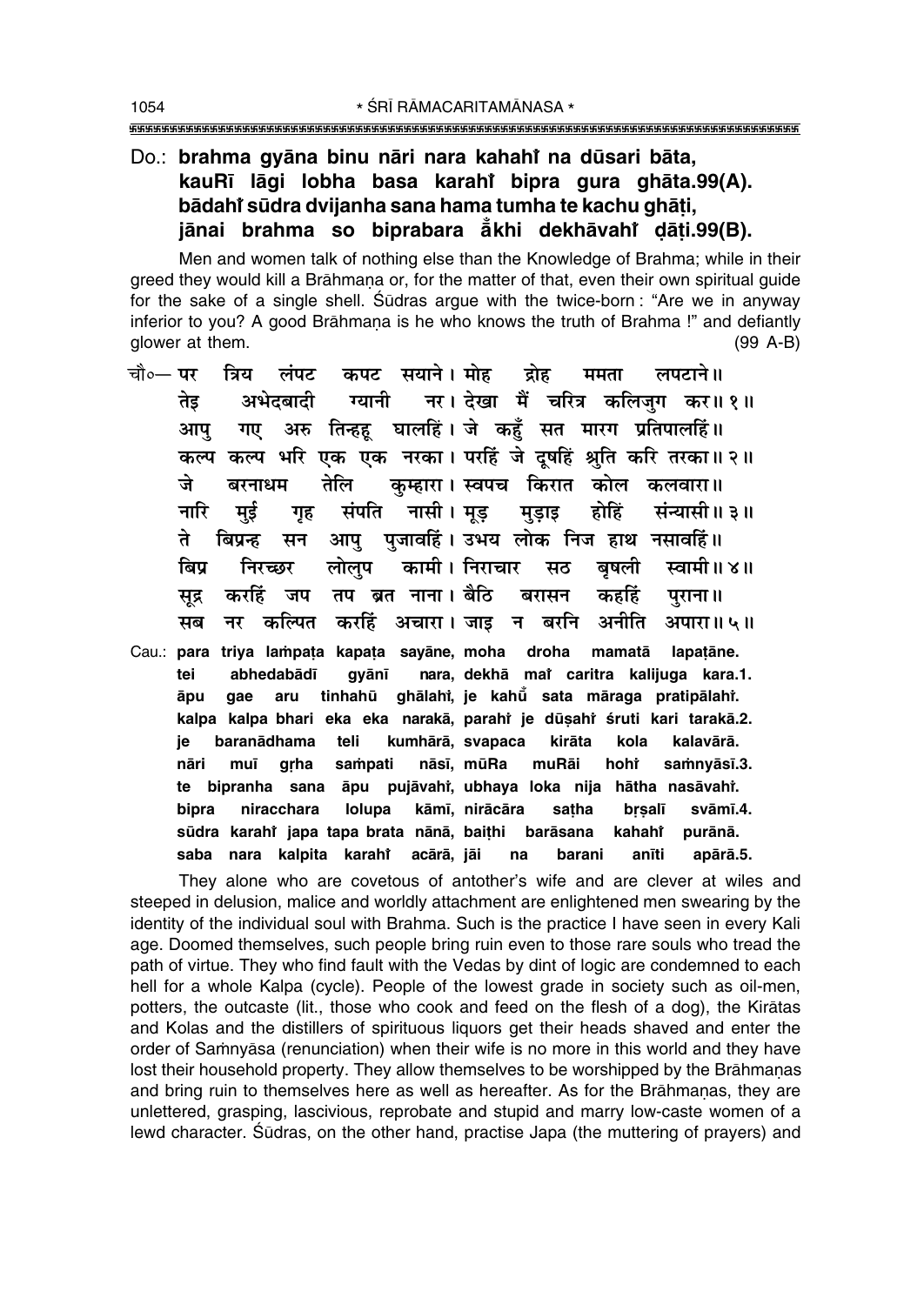austere penance, undertake sacred vows of various kinds and expound the Puranas from an exalted seat. All men follow a course of conduct of their own imagination; the endless variety of wrongdoing cannot be described in words.  $(1 - 5)$ 

## बे- भए बरन संकर कलि भिन्नसेतु सब लोग। करहिं पाप पावहिं दुख भय रुज सोक बियोग॥ १०० ( क )॥ श्रति संमत हरि भक्ति पथ संजुत बिरति बिबेक । तेहिं न चलहिं नर मोह बस कल्पहिं पंथ अनेक ॥ १०० ( ख )॥

Do.: bhae barana samkara kali bhinnasetu saba loga, karahi pāpa pāvahi dukha bhaya ruja soka biyoga.100(A). śruti sammata hari bhakti patha samjuta birati bibeka, tehi na calahi nara moha basa kalpahi pamtha aneka.100(B).

In the age of Kali there ensues a confusion of castes (due to promiscuous intermarriages) and everyone infringes the sacred laws. Men perpetrate sins and reap suffering terror, disease, sorrow and desolation. Overcome by delusion they walk not in the path of Devotion to Srī Hari, conjoined with dispassion and wisdom—a path which has the approval of the Vedas-and invent diverse creeds of their own.  $(100 A-B)$ 

छं∘— बहु दाम सँवारहिं धाम जती। बिषया हरि लीन्हि न रहि बिरती॥ तपसी धनवंत दरिद्र गृही । कलि कौतुक तात न जात कही ॥ १ ॥ कुलवंति निकारहिं नारि सती। गृह आनहिं चेरि निबेरि गती॥ सुत मानहिं मातु पिता तब लौं। अबलानन दीख नहीं जब लौं॥ २॥ ससुरारि पिआरि लगी जब तें। रिपुरूप कुटुंब भए तब तें॥ नृप पाप परायन धर्म नहीं। करि दंड बिडंब प्रजा नितहीं॥३॥ धनवंत कुलीन मलीन अपी। द्विज चिन्ह जनेउ उघार तपी॥ नहिं मान पुरान न बेदहि जो। हरि सेवक संत सही कलि सो॥४॥ कबि बृंद उदार दुनी न सुनी। गुन दूषक ब्रात न कोपि गुनी॥ कलि बारहिं बार दुकाल परै। बिनु अन्न दुखी सब लोग मरै॥५॥

Cham.: bahu dāma såvārahi dhāma jatī, bisayā hari līnhi na rahi biratī. tapasī dhanavamtadaridragrhī, kali kautuka tāta na jāta kahī.1. kulavamti nikārahi nāri satī, grha ānahi ceri niberi gatī. suta mānahi mātu pīta taba laŭ, abalānana dīkha nahī jaba laŭ.2. sasurāri piāri lagī jaba tě, ripurūpa kutumba bhae taba tě. nrpa pāpa parāyana dharma nahī, kari damda bidamba prajā nitahī.3. dhanavamta kulīna malīna apī, dvija cinha janeu ughāra tapī. nahi māna purāna na bedahi jo, hari sevaka samta sahī kali so.4. kabi brmda udāra dunī na sunī, guna dūsaka brāta na kopi gunī. kali bārahi bāra dukāla parai, binu anna dukhī saba loga marai.5.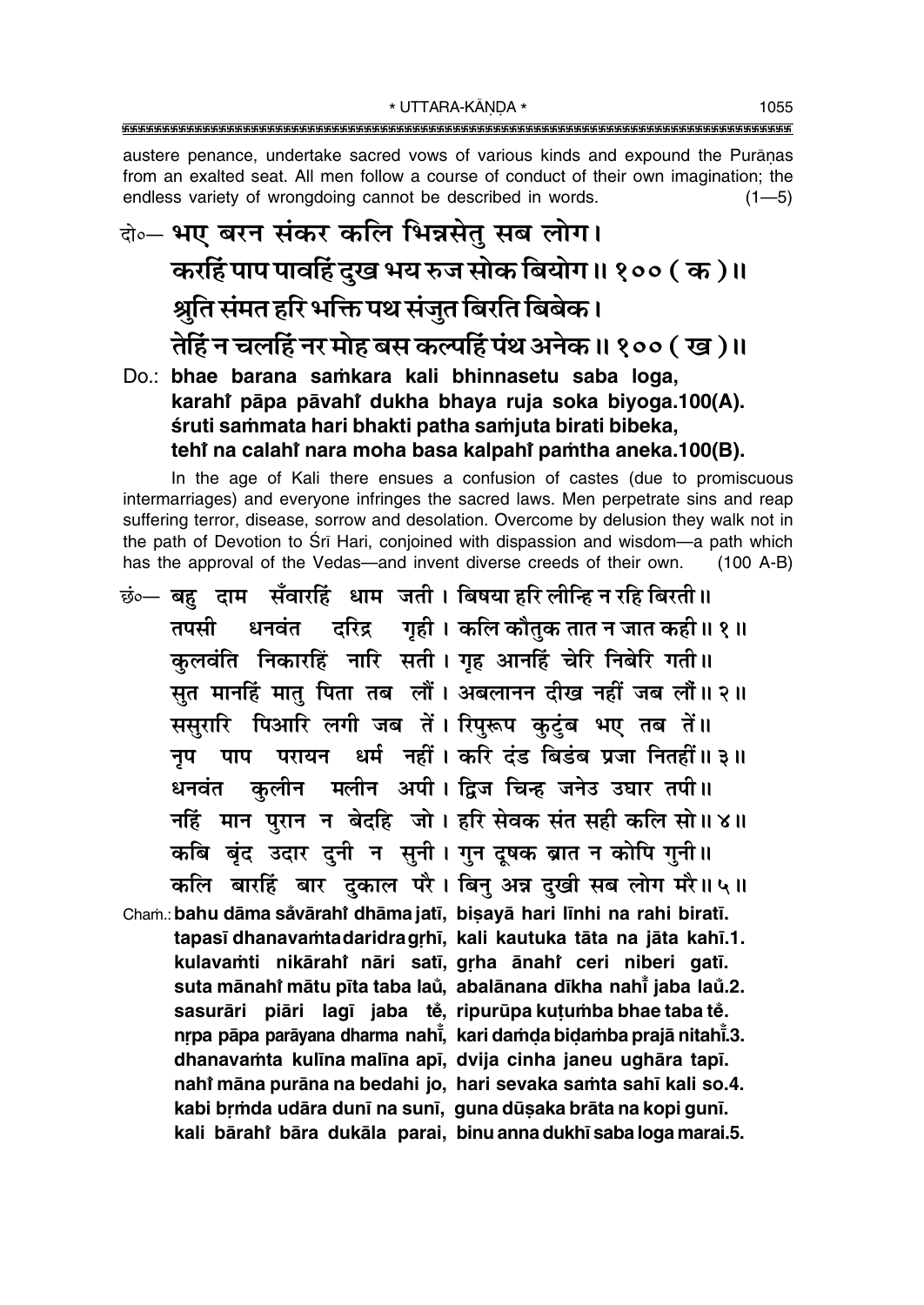The so-called recluses build themselves houses and furnish them at considerable expense; dispassion is no more to be seen in them, the same having been wiped out by their sensuality. The so-called ascetics grow wealthy and householders go penniless: the freaks of the Kali age, dear Garuda, are beyond all telling. Men drive out a well-born and virtuous wife and bring home some servant-girl, casting to the winds all good usage. Sons respect their father and mother only so long as they have not seen the face of their wife. From the time they take a fancy to their wife's kinsfolk they begin to look upon their own people as their enemies. Kings get addicted to sin and cease to have anything to do with piety. They ever persecute their subjects by inflicting unmerited punishment on them. The meanest churl, if he is rich, is accounted noble. A Brāhmana is known only by his sacred thread, and an ascetic by his naked body. He who refuses to recognize the Vedas and Purānas is a true saint and servant of Srī Hari in the Kali age. Poets are seen in large numbers; but the munificent (who reward them) are seldom heard of. Those who find fault with others' virtues can be had in any number, but no one possessing virtues. In the Kali age famines are of frequent occurrence: for want of foodgrains people perish miserably en masse.  $(1 - 5)$ 

# बेञ्च सूनु खगेस कलि कपट हठ दंभ द्वेष पाषंड। मान मोह मारादि मद ब्यापि रहे ब्रह्मंड॥१०१ (क)॥ तामस धर्म करहिं नर जप तप बत मख दान। देव न बरषहिं धरनीं बए न जामहिं धान॥१०१ (ख)॥

Do.: sunu khaqesa kali kapata hatha dambha dvesa pāsamda, māna moha mārādi mada byāpi rahe brahmamda.101(A). tāmasa dharma karahi nara japa tapa brata makha dāna, deva na barașahi dharani bae na jāmahi dhāna.101(B).

Listen, lord of the winged creatures : in the age of Kali duplicity, perversity, hypocrisy, malice, heresy, pride, infatuation, concupiscence and arrogance etc., pervade the whole universe. Men practise Japa (the muttering of prayers), austere penance and charity, perform sacrifices and undertake sacred vows with some unholy motive. The gods rain not upon the earth and foodgrains sown in the soil do not germinate.  $(101 A-B)$ 

छं— अबला कच भूषन भूरि छुधा। धनहीन दुखी ममता बहुधा॥ सुख चाहहिं मुढ न धर्म रता। मति थोरि कठोरि न कोमलता॥ १॥ नर पीड़ित रोग न भोग कहीं। अभिमान बिरोध अकारनहीं॥ लघु जीवन संबतु पंच दसा। कलपांत न नास गुमानु असा॥ २॥ कलिकाल बिहाल किए मनुजा। नहिं मानत क्वौ अनुजा तनुजा॥ नहिं तोष बिचार न सीतलता। सब जाति कजाति भए मगता॥३॥ परुषाच्छर लोलुपता । भरि पूरि रही समता बिगता ॥ इरिषा सब लोग बियोग बिसोक हुए। बरनाश्रम धर्म अचार गए॥४॥ दम दान दया नहिं जानपनी।जडता परबंचनताति घनी॥ तनु पोषक नारि नरा सगरे। परनिंदक जे जग मो बगरे॥५॥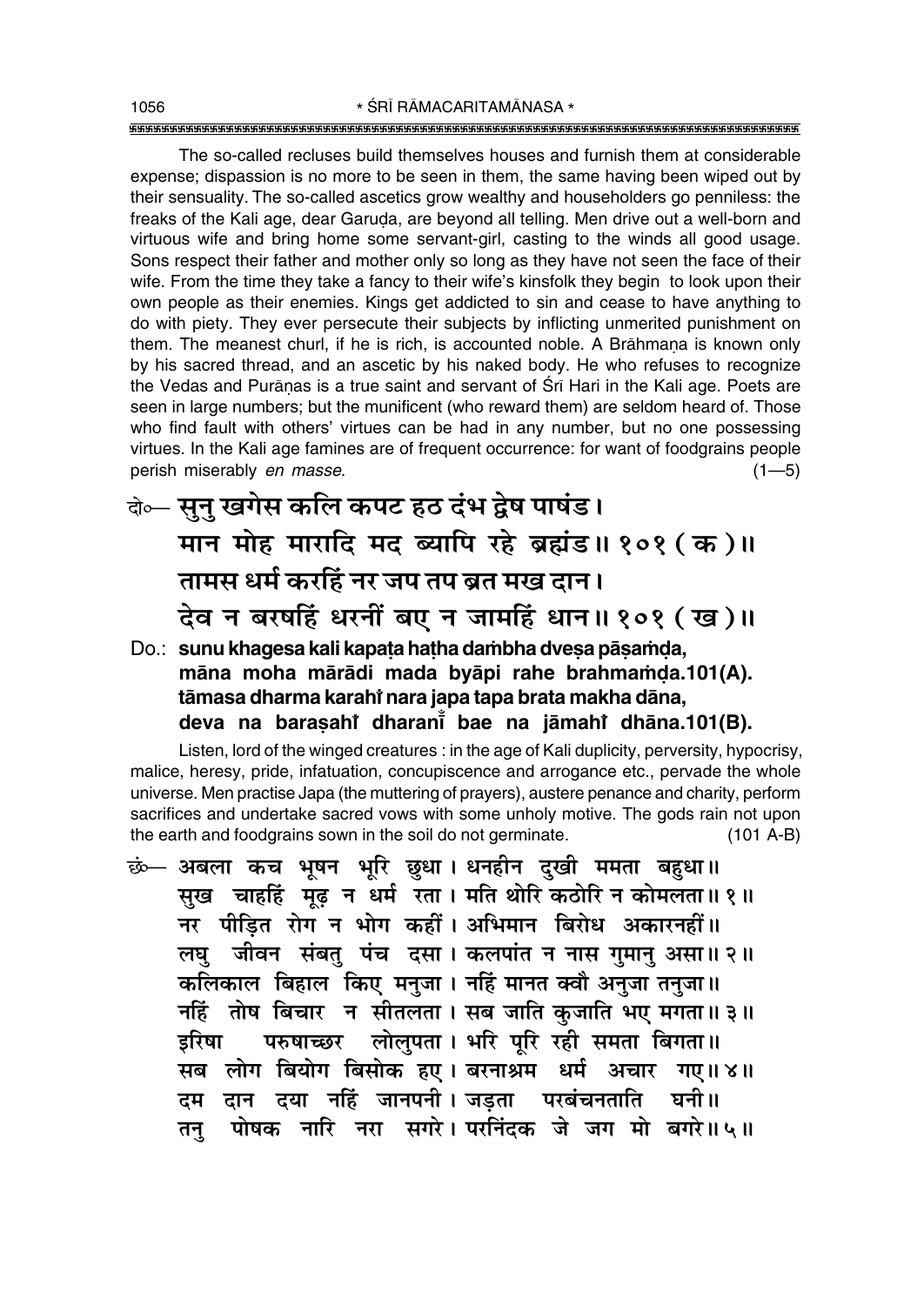### Cham.: abalā kaca bhūṣana bhūri chudhā, dhanahīna dukhī mamatā bahudhā. sukha cāhahi mūRha na dharma ratā, mati thori kathori na komalatā.1. nara pīRita roga na bhoga kahī, abhimāna birodha akāranahī. laghu jīvana sambatu pamca dasā, kalapāmta na nāsa gumānu asā.2. kalikāla bihāla kie manujā, nahi mānata kvau anujā tanujā. bicāra na sītalatā, saba jāti kujāti bhae magatā.3. nahi tosa lolupatā, bhari pūri rahī samatā bigatā. irisā parusācchara saba loga biyoga bisoka hae, baranāśrama dharma acāra gae.4. dama dāna dayā nahi jānapanī, jaRatā parabamcanatāti ghanī. tanu posaka nāri narā sagare, paranimdaka je jaga mo bagare.5.

Women have no ornament except their tresses and have an enormous appetite. Though miserable for want of money, they are rich in attachment of various kinds. Though hankering after happiness they love not piety, stupid as they are. Though they are poor in wits, their mind is hardened and knows no tenderness. As for men, they are tormented with diseases and find no enjoyment anywhere. They are conceited and contend with others without any rhyme or reason. Men's life is short, extending to not more than five or ten years; yet in their pride they reckon on surviving the end of creation. The age of Kali has driven men mad: no one respects the sanctity even of one's sister or daughter. There is no contentment, nor discernment, nor composure. People of all classes, whether high or low, have taken to begging. Envy, harsh words and covetousness are rampant; while evenness of mind is absent. People are all smitten with bereavement and deep sorrow. The duties and rules of conduct prescribed for the four orders of society and stages in life are neglected. Self-control, charity, compassion and wisdom disappear; while stupidity and fraud multiply to a large extent. Men and women all pamper their body; while slanderers are diffused all over the world.  $(1 - 5)$ 

## केन्- सूनु ब्यालारि काल कलि मल अवगुन आगार। गुनउँ बहुत कलिजुग कर बिनु प्रयास निस्तार॥ १०२ ( क )॥ कृतजुग त्रेताँ द्वापर पूजा मख अरु जोग। जो गति होड़ सो कलि हरि नाम ते पावहिं लोग॥ १०२ (ख)॥ Do.: sunu byālāri kāla kali mala avaguna āgāra, gunaŭ bahuta kalijuga kara binu prayāsa nistāra.102(A). krtajuga tretā dvāpara pūjā makha aru joga, jo gati hoi so kali hari nāma te pāvahi loga.102(B).

Listen, O enemy of serpents: the age of Kali is a storehouse of impurities and vices. But it has many virtues too; final emancipation is possible (in this age) without any exertion. Moreover, the same goal which is reached through worship of God, performance of sacrifices or practice of Yoga in the Satyayuga, Tretā and Dvāpara, men are able to attain through the name of Srī Hari in the Kali age.  $(102 A-B)$ 

जोगी बिग्यानी। करि हरि ध्यान तरहिं भव प्रानी॥ चौ∘— कतजग मब त्रेताँ बिबिध जग्य नर करहीं। प्रभुहि समर्पि कर्म भव तरहीं॥१॥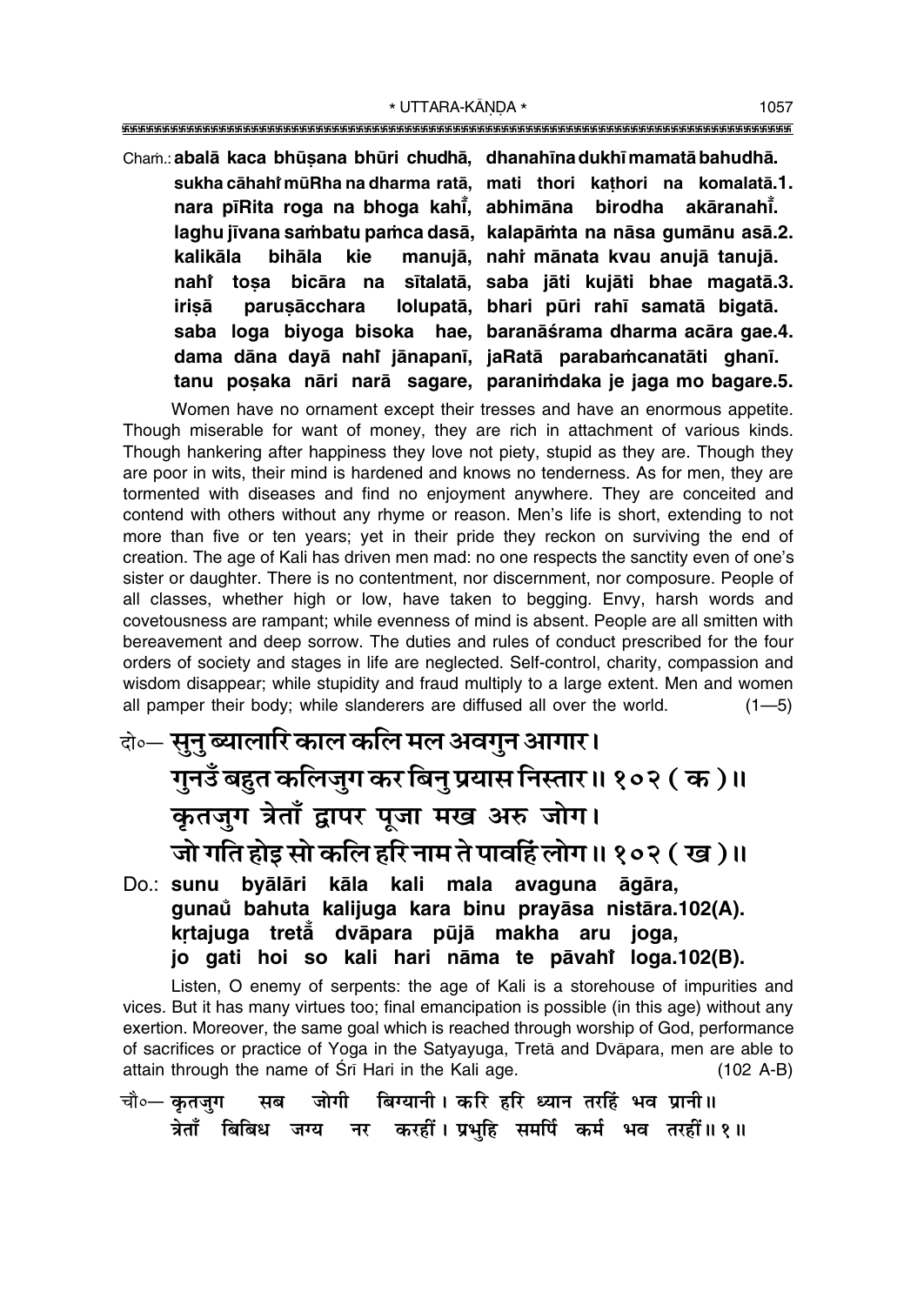करि रघपति पद पजा। नर भव तरहिं उपाय न द्रापर दजा। कलिजग केवल हरि गन गाहा।गावत नर पावहिं भव थाहा ॥ २ ॥ कलिज़्ग जोग न जग्य न ग्याना। एक अधार राम गन गाना ॥ सब भरोस तजि जो भज रामहि। प्रेम समेत गन ग्रामहि॥ ३॥ गाव तर कछ संसय नाहीं। नाम प्रताप कलि माहीं॥ मोड भव प्रगट होहिं कलि एक पनीत प्रतापा । मानस पन्य नहिं कर पापा॥४॥ Cau.: krtajuga saba biqyānī, kari hari dhyāna tarahi bhava prānī. jogī treta bibidha jagya nara karahi, prabhuhi samarpi karma bhava tarahi.1. dvāpara kari raghupati pada pūjā, nara bhava tarahi upāya na dūjā. kalijuga kevala hari guna gāhā, gāvata nara pāvahi bhava thāhā.2. kalijuga joga na jagya na gyānā, eka adhāra rāma guna gānā. saba bharosa taji jo bhaja rāmahi, prema sameta gāva guna grāmahi.3. soi bhava tara kachu samsaya nāhi, nāma pratāpa pragata kali māhi. eka pratāpā, mānasa punya hohi nahi pāpā.4. kali kara punīta

In the Satyayuga everyone is possessed of mystic powers and wise too. Hence in that age men cross the ocean of mundane existence by meditating on Srī Hari. In the Tretā age men perform sacrifices of various kinds and cross the ocean of metempsychosis by dedicating their actions to the Lord. In the Dvapara age men cross the ocean of worldly existence by adoring the feet of Sri Rama (the Lord of the Raghus), there being no other means to do it. In the Kali age, however, men reach the end of mundane existence simply by singing Srī Hari's praises. In the age of Kali neither Yoga (concentration of mind), nor the performance of sacrifices nor spiritual wisdom is of any avail; one's only hope lies in hymning Srī Rāma's praises. Giving up all other hopes, whosoever worships Śrī Rāma and fondly chants His praises undoubtedly crosses the ocean of transmigration. The power of the Name is thus manifest in the age of Kali. The Kali age possesses another sacred virtue: in this age projected acts of virtue are rewarded, but projected sins are not punished.  $(1-4)$ 

- केन्- कलिजुग सम जुग आन नहिं जौं नर कर बिस्वास। गाइ राम गुन गन बिमल भव तर बिनहिं प्रयास॥ १०३ ( क )॥ प्रगट चारि पद धर्म के कलि महुँ एक प्रधान। जेन केन बिधि दीन्हें दान करड़ कल्यान॥१०३ (ख)॥
- Do.: kalijuga sama juga āna nahi jaŭ nara kara bisvāsa, gāi rāma guna gana bimala bhava tara binahi prayāsa.103(A). pragata cāri pada dharma ke kali mahů eka pradhāna, jena kena **bidhi** dīnhě dāna karai kalyāna.103(B).

No other age can compare with the Kali age provided a man has faith (in its virtue); for in this age one can easily cross the ocean of transmigration simply by singing Sri Rāma's holy praises. Piety has four well-known pillars, of which one is predominant in the Kali: charity practised in any way conduces to one's spiritual good.  $(103 A-B)$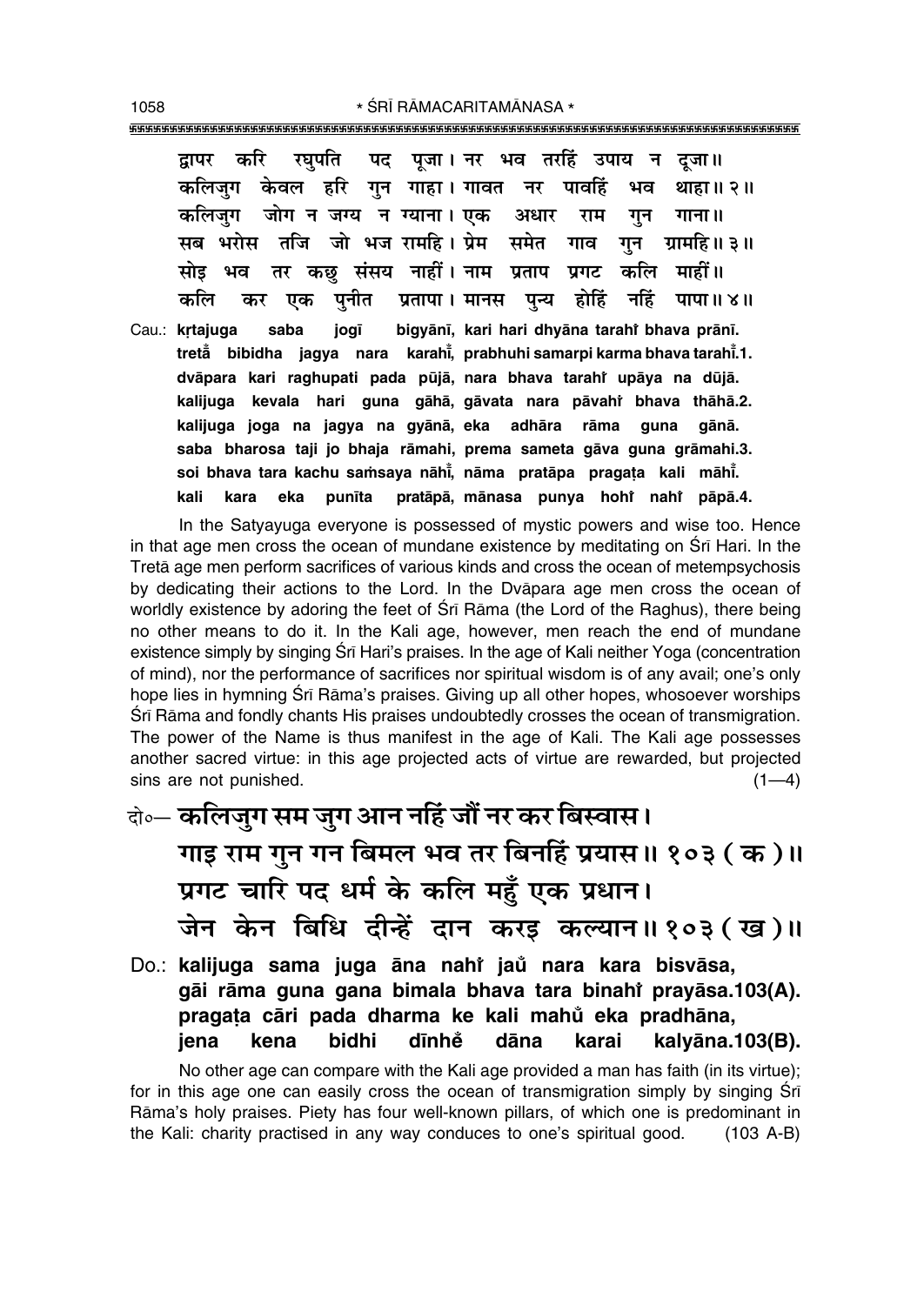\* UTTARA-KĀNDA \* 

|  |  |  |  | चौ०— नित जुग धर्म होहिं सब केरे। हृदयँ राम माया के प्रेरे॥ |  |                                                         |
|--|--|--|--|------------------------------------------------------------|--|---------------------------------------------------------|
|  |  |  |  |                                                            |  | सुद्ध सत्व समता बिग्याना।कृत प्रभाव प्रसन्न मन जाना॥१॥  |
|  |  |  |  | सत्व बहुत रज कछु रति कर्मा।सब बिधि सुख त्रेता कर धर्मा॥    |  |                                                         |
|  |  |  |  |                                                            |  | बहु रज स्वल्प सत्व कछु तामस। द्वापर धर्म हरष भय मानस॥२॥ |
|  |  |  |  | तामस बहुत रजोगुन थोरा।कलि प्रभाव बिरोध चहुँ ओरा॥           |  |                                                         |
|  |  |  |  |                                                            |  | बुध जुग धर्म जानि मन माहीं।तजि अधर्म रति धर्म कराहीं॥३॥ |
|  |  |  |  | काल धर्म नहिं ब्यापहिं ताही। रघुपति चरन प्रीति अति जाही॥   |  |                                                         |
|  |  |  |  |                                                            |  | नट कृत बिकट कपट खगराया। नट सेवकहि न ब्यापइ माया॥४॥      |

Cau.: nita juga dharma hohi saba kere, hrdayå rāma māyā ke prere. bigyānā, krta prabhāva prasanna mana jānā.1. suddha satva samatā satva bahuta raja kachu rati karmā, saba bidhi sukha tretā kara dharmā. bahu raja svalpa satva kachu tāmasa, dvāpara dharma haraṣa bhaya mānasa.2. tāmasa bahuta rajoguna thorā, kali prabhāva birodha cahů orā. budha juga dharma jāni mana māhi, taji adharma rati dharma karāhi.3. kāla dharma nahi byāpahi tāhī, raghupati carana prīti ati jāhī. nata krta bikata kapata khagarāyā, nata sevakahi na byāpai māyā.4.

Prompted by Srī Rāma's delusive potency, the characteristics of all the four Yugas manifest themselves in everyone's heart everyday. The presence of pure Sattva (harmony), evenness of mind, spiritual insight and the feeling of vivacity in the heart are the effects of Satyayuga. Abundance of Sattya with a slight admixture of Rajas, attachment to action, and happiness of every kind are the characteristics of Tretā. Much Rajas, little Sattva, and some Tamas, with a feeling of mingled joy and terror in the heart, are the distinguishing features of Dvapara. A large proportion of Tamas with a slight admixture of Rajas and antagonism everywhere are the effects of Kali. The wise discern the characteristics of the different Yugas in their mind and forswearing unrighteousness devote themselves to piety. The characteristics of the Time-Spirit have no effect on him who is excessively fond of Sri Rāma's feet. The deception practised by a juggler, O king of the birds, is formidable indeed: but the tricks of a juggler cannot deceive his servant.  $(1-4)$ 

- दो॰– हरि माया कृत दोष गुन बिनु हरि भजन न जाहिं। भजिअ राम तजि काम सब अस बिचारि मन माहिं ॥ १०४ ( क )॥ तेहिं कलिकाल बरष बहु बसेउँ अवध बिहगेस। परेउ दुकाल बिपति बस तब मैं गयउँ बिदेस॥१०४ (ख)॥
- Do.: hari māyā krta dosa guna binu hari bhajana na jāhi, bhajia rāma taji kāma saba asa bicāri mana māhi.104(A). tehi kalikāla barasa bahu baseŭ avadha bihagesa, pareu dukāla bipati basa taba mai gavaŭ bidesa.104(B).

The good and evil, which are the creation of Sri Hari's delusive potency, cannot be eliminated except through worship of Sri Hari. Bearing this in mind, and forswearing all desire, one should adore Srī Hari. In that particular age of Kali, O lord of the winged

1059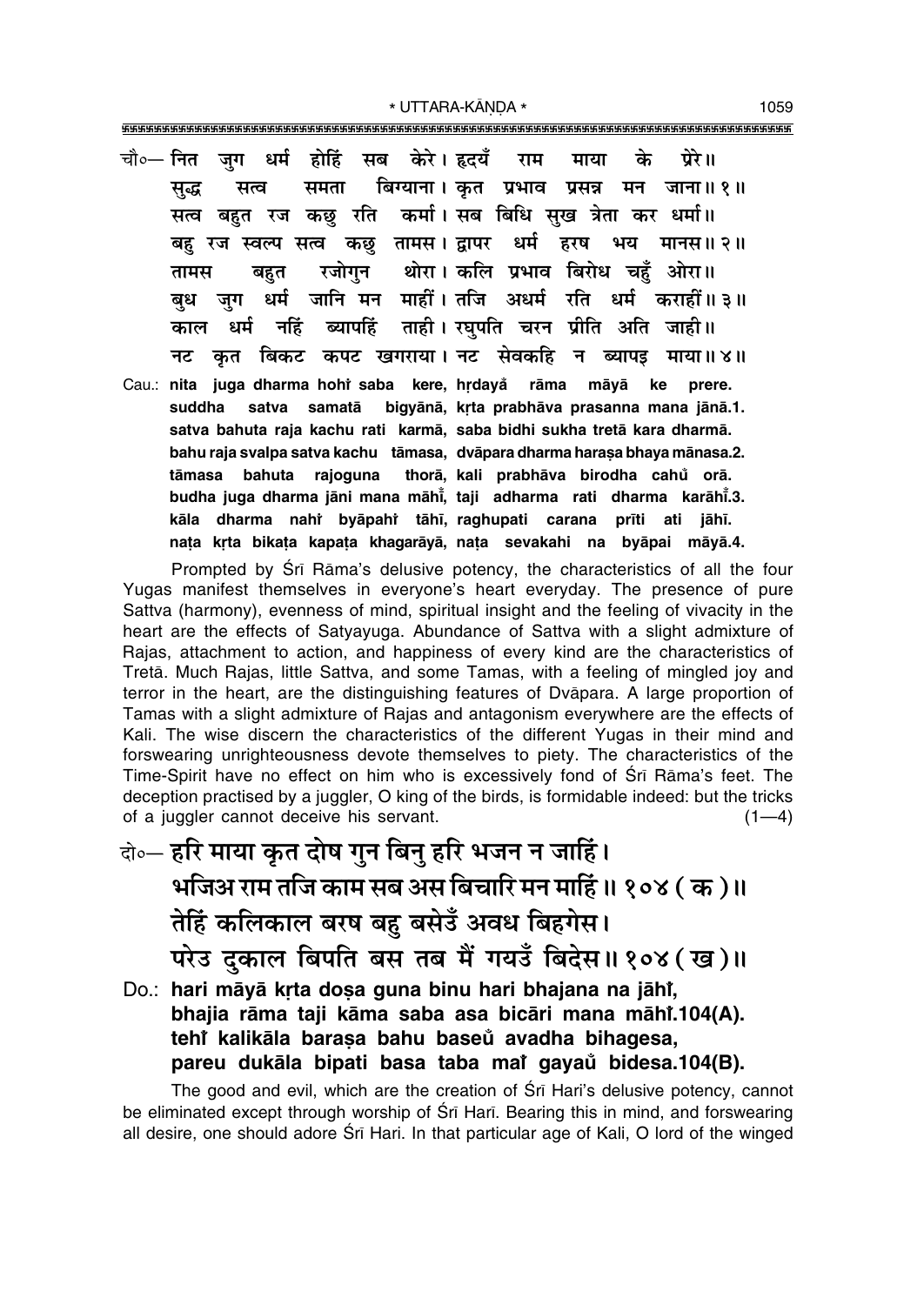creatures, I lived in Ayodhya for many years till a famine occurred, when, stricken by adversity, I had to move to another place.  $(104 A-B)$ 

उरगारी। दीन मलीन दरिद्र दखारी॥ चौ०— गयउँ उजेनी सन् ्<br>संपति पाई। तहँ पनि करउँ संभ सेवकाई॥ १ ॥ गाउँ कछ काल सिव पूजा। करइ सदा तेहि काजु न दूजा॥ बिप्र बैदिक एक परमारथ विंदक। संभु उपासक नहिं हरि निंदक॥२॥ परम साध तेहि सेवउँ कपट समेता। द्विज दयाल अति नीति निकेता॥ मैं मोहि साईं। बिप्र पढाव पत्र की बाहिज देखि नाई ॥ ३ ॥ नम द्विजबर दीन्हा। सभ उपदेस बिबिध बिधि कीन्हा॥ संभ मोहि मंत्र मंदिर जाई। हृदयँ दंभ अहमिति अधिकाई॥४॥ जपउँ मंत्र सिव uragārī, dīna malīna daridra dukhārī. Cau.: qayaů ujenī sunu pāī, tahå puni karaŭ sambhu sevakāī.1. qaĕ kāla kachu sampati pūjā, karai sadā tehi kāju na dūjā. bipra eka baidika siva parama sādhu paramāratha bimdaka, sambhu upāsaka nahi hari nimdaka.2. tehi sevaŭ mat kapata sametā, dvija davāla ati niketā. nīti kī bāhiia namra dekhi mohi sāi̇̃, bipra paRhāva putra nāi̇̃.3. sambhu mamtra mohi dvijabara dīnhā, subha upadesa bibidha bidhi kīnhā. japaŭ mamtra siva mamdira iāī, hrdavă dambha ahamiti adhikāī.4.

Listen, O enemy of serpents : I went to Ujjain-miserable, downcast, penniless and afflicted. When sometime had elapsed, I acquired some wealth and after that I began worshipping Lord Sambhu at that very place. There was a Brahmana there who constantly worshipped Lord Siva according to the Vedic rites and had no other occupation. He was an extremely pious soul and a knower of the highest truth, a votary of Lord Sambhu but no reviler of Srī Hari. I served him though with a guileful heart. The Brāhmana was very kind-hearted and an abode of piety. Seeing me outwardly so humble, my Lord, the Brāhmana taught me as his own son. The great Brāhmana imparted to me a mystic formula sacred to Lord Sambhu and gave me every kind of good advice. I used to go to a temple of Lord Siva and repeat the formula there with unbounded ostentation and conceit in my heart.  $(1-4)$ 

वे॰- मैं खल मल संकुल मति नीच जाति बस मोह।

हरि जन द्विज देखें जरउँ करउँ बिष्नु कर द्रोह॥१०५ ( क )॥ सो॰- गुर नित मोहि प्रबोध दुखित देखि आचरन मम।

मोहि उपजड़ अति क्रोध दंभिहि नीति कि भावई।। १०५ (ख)॥

- Do.: mai khala mala samkula mati nīca jāti basa moha, hari jana dvija dekhě jaraů karaů bisnu kara droha.105(A).
- So.: gura nita mohi prabodha dukhita dekhi ācarana mama, mohi upajai ati krodha dambhihi nīti ki bhāvaī.105(B).

A wretch impure of mind, low-born and overcome by infatuation, I was filled with jealousy at the very sight of a servant of Sri Hari or a Brāhmana and hated God Vișnu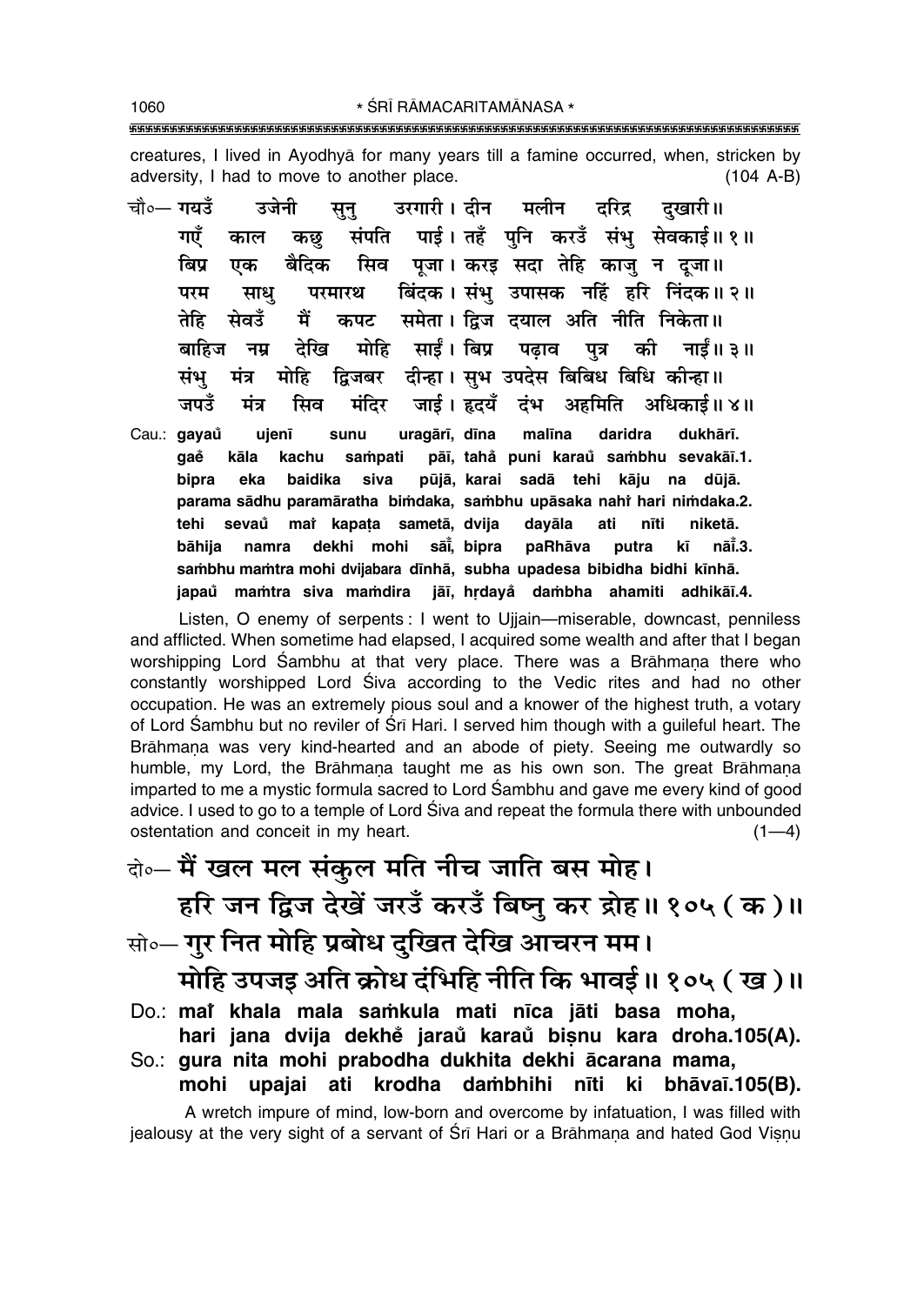\* UTTARA-KĀNDA \* 

Distressed to see my conduct, my preceptor would admonish me everyday; but on hearing his admonition I burnt with rage. Can sober counsel appeal to a hypocrite?  $(105 A-B)$ 

- गर लीन्ह बोलाई। मोहि नीति बहु भाँति सिखाई॥ चौ०— एक बार सिव सेवा कर फल सत सोई। अबिरल भगति राम पद होई॥१॥ भजहिं तात सिव धाता। नर पावँर कै केतिक बाता॥ रामहि जासु चरन अज सिव अनुरागी।तासु द्रोहँ सुख चहसि अभागी॥२॥ हर कहुँ हरि सेवक गुर कहेऊ।सुनि खगनाथ हृदय मम दहेऊ॥ बिद्या पाएँ। भयउँ जथा अहि दुध पिआएँ॥३॥ मैं अधम जाति कटिल कभाग्य कजाती। गर कर द्रोह करउँ दिन राती॥ मानी अति दयाल गर स्वल्प न क्रोधा। पनि पनि मोहि सिखाव सुबोधा॥४॥ बडाई पावा। सो प्रथमहिं हति ताहि नसावा॥ जेहि ते नीच सन भाई। तेहि बझाव घन पदवी पाई॥५॥ संभव धम अनल निरादर रहई । सब कर पद प्रहार नित सहई॥ परी रज मग उड़ाव प्रथम तेहि भरई। पुनि नृप नयन किरीटन्हि परई॥६॥ मरुत सुनु खगपति अस समुझि प्रसंगा। बुध नहिं करहिं अधम कर संगा॥ कबि कोबिद गावहिं असि नीती। खल सन कलह न भल नहिं प्रीती॥ ७॥ रहिअ गोसाईं। खल परिहरिअ स्वान की नाईं॥ उदासीन नित खल हृदयँ कपट कुटिलाई। गुर हित कहड़ न मोहि सोहाई॥८॥ मैं
- bolāī. mohi nīti bahu bhẳti Cau.: eka bāra qura līnha sikhāī. siva sevā kara phala suta soī, abirala bhagati rāma pada hoī.1. rāmahi bhajahi tāta siva dhātā, nara pāvåra kai ketika bātā. siva anurāgī, tāsu drohå sukha cahasi abhāgī.2. iāsu carana aia hara kahů hari sevaka gura kaheū, suni khaganātha hrdaya mama daheū. adhama jāti mat bidyā pāě, bhayaů jathā ahi dūdha piāě.3. kubhāgya kujātī, gura kara droha karaŭ dinu rātī. mānī kutila ati dayāla gura svalpa na krodhā, puni puni mohi sikhāva subodhā.4. jehi te nīca baRāī pāvā, so prathamahi hati tāhi nasāvā. dhūma anala sambhava sunu bhāi, tehi bujhāva ghana padavī pāi.5. parī nirādara rahaī, saba kara pada prahāra nita sahaī. raja maga maruta uRāva prathama tehi bharaī, puni nrpa nayana kirītanhi paraī.6. sunu khagapati asa samujhi prasamgā, budha nahi karahi adhama kara samgā. nītī, khala sana kalaha na bhala nahi prītī.7. kobida aāvahi asi kabi gosāi, khala pariharia udāsīna nita rahia svāna kī nāi. mai khala hrdayå kapata kutilāi, gura hita kahai na mohi sohāi.8.

One day my preceptor called me and taught me wisdom in every possible way; "The sole reward, my son, of worshipping Lord Siva is uninterrupted devotion to Śrī Rāma's feet. Śiva Himself as well as Brahmā (the Creator), dear son, adore Srī Rāma; of what account, then, is a vile human being! Do you hope to attain happiness, O wretched soul, by harbouring ill-will to Him whose feet are loved by Brahmā and Śiva Himself?" When I heard my Guru speak of Lord Hara as a votary of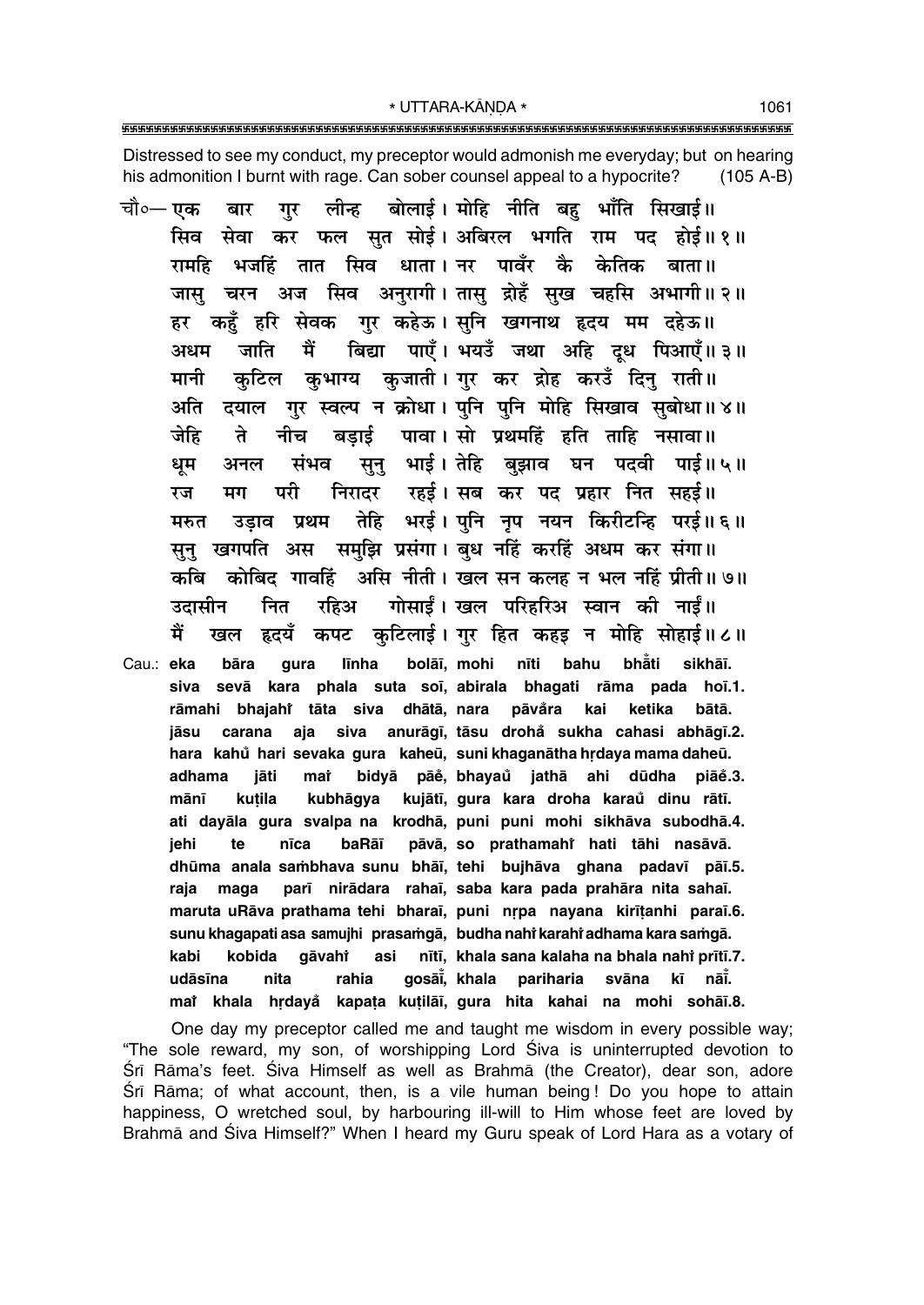Srī Hari, my heart, O lord of the feathered kingdom, was all on fire. Vile of descent as I was, the little learning that I had acquired turned my head even as a serpent becomes all the more poisonous when fed on milk. Proud, perverse, wretched and low-born, I meditated mischief to my Guru day and night. My Guru, however, was too tenderhearted to have the least anger in him; on the other hand, he gave me good advice time after time. The first thing a vile fellow does is to kill and destroy the very man who has been instrumental in exalting him. Listen, brother : smoke, which is produced by fire, extinguishes the latter when it attains to the dignity of a cloud. The dust lying on the road is held in contempt and is ever trodden under foot by all (the wayfarers). But when carried aloft by the wind, it first envelopes the air itself and then descends on the eves or diadems of king. Listen, O lord of the winged creatures: realizing this state of things, the wise shun the company of vile men. Seers and learned men have declared this maxim: it is good neither to quarrel with a wretch nor to make friends with him. One should always remain aloof from him, my master; a wicked fellow should be avoided even as a dog. Vicious as I was with a heart full of falsehood and perversity, the Guru's admonition did not appeal to me, even though it was wholesome.  $(1 - 8)$ 

## वे॰- एक बार हर मंदिर जपत रहेउँ सिव नाम। गुर आयउ अभिमान तें उठि नहिं कीन्ह प्रनाम॥ १०६ ( क )॥ सो दयाल नहिं कहेउ कछु उर न रोष लवलेस। अति अघ गुर अपमानता सहि नहिं सके महेस ॥ १०६ ( ख )॥

Do.: eka bāra hara mamdira japata raheů siva nāma, gura āyau abhimāna tě uthi nahi kīnha pranāma.106(A). so dayāla nahi kaheu kachu ura na rosa lavalesa, ati agha gura apamānatā sahi nahi sake mahesa.106(B).

One day I was repeating Siva's Name in a temple sacred to Lord Hara, when my Guru came in; but in my pride I did not rise to greet him. He was too gracious to say anything; neither did he feel the least resentment in his heart. But the grievous sin of showing disrespect to a Guru was more than the great Lord Siva could tolerate.  $(106 A-B)$ 

|  |  |  | चौ∘— मंदिर माझ भई नभ बानी।ोर हतभाग्य अग्य अभिमानी॥  |  |                                                                    |
|--|--|--|-----------------------------------------------------|--|--------------------------------------------------------------------|
|  |  |  |                                                     |  | जद्यपि तव गुर कें नहिं क्रोधा। अति कृपाल चित सम्यक बोधा॥१॥         |
|  |  |  | तदपि साप सठ दैहउँ तोही। नीति बिरोध सोहाइ न मोही॥    |  |                                                                    |
|  |  |  |                                                     |  | जौं नहिं दंड करौं खल तोरा। भ्रष्ट होइ  श्रुतिमारग  मोरा॥ २॥        |
|  |  |  | जे सठ गुर सन इरिषा करहीं। रौरव नरक कोटि जुग परहीं॥  |  |                                                                    |
|  |  |  |                                                     |  | त्रिजग जोनि पुनि धरहिं सरीरा। अयुत जन्म भरि पावहिं पीरा॥३॥         |
|  |  |  | बैठ रहेसि अजगर इव पापी।सर्पं होहि खल मल मति ब्यापी॥ |  |                                                                    |
|  |  |  |                                                     |  | महा बिटप कोटर महुँ जाई। रहु अधमाधम अधगति पाई॥४॥                    |
|  |  |  |                                                     |  | Cau.: mamdira mājha bhaī nabha bānī, re hatabhāgya agya abhimānī.  |
|  |  |  |                                                     |  | jadyapi tava gura kě nahř krodhā, ati krpāla cita samyaka bodhā.1. |
|  |  |  |                                                     |  |                                                                    |

tadapi sāpa satha daihau tohī, nīti birodha sohāi na mohī. jaů nahř damda karaů khala torā, bhrasta hoi śrutimāraga morā.2.

1062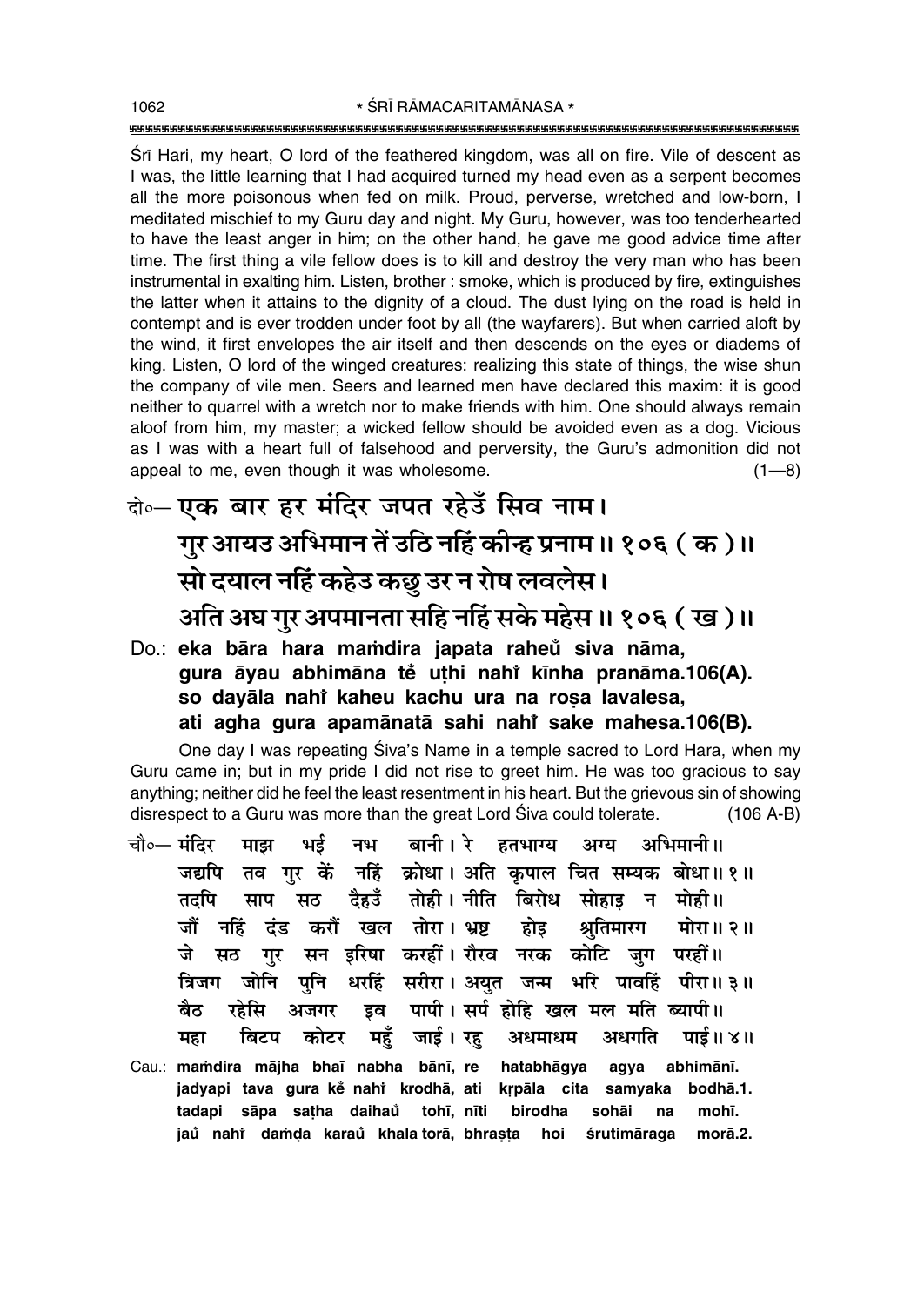je satha gura sana irişā karahi, raurava naraka koti juga parahi. trijaga joni puni dharahi sarīrā ayuta janma bhari pāvahi pīrā.3. baitha rahesi aiagara iva pāpī, sarpa hohi khala mala mati byāpī. mahā bitapa kotara mahů jāī, rahu adhamādhama adhagati pāī.4.

An ethereal voice proceeded from the temple itself: "you wretched and conceited fool, even though your preceptor has no anger in him and he is very tender-hearted and possessed of true and perfect wisdom, yet, O fool, I must pronounce a curse on vou: for any transgression of propriety is loathsome to Me. If I do not punish you, O wretch, the sanctity of My Vedic laws will be violated. The fools who bear malice against their Guru are cast into the hell named Raurava for a myriad Yugas. After that they take birth in the subhuman species and suffer torment for ten thousand successive existence. Since you remained rooted to your seat like a python, O vile wretch, take the form of a snake; for your mind is steeped in sin. And, condemned to that vile state, O vilest of the vile, go and take up your abode in the hollow of some huge tree."  $(1-4)$ 

- केन् हाहाकार कीन्ह गुर दारुन सुनि सिव साप। कंपित मोहि बिलोकि अति उर उपजा परिताप ।। १०७ ( क )।। करि दंडवत सप्रेम द्विज सिव सन्मुख कर जोरि। बिनय करत गदगद स्वर समुझि घोर गति मोरि॥ १०७ (ख)॥
- Do.: hāhākāra kīnha qura dāruna suni siva sāpa, kampita mohi biloki ati ura upajā paritāpa.107(A). kari damdavata saprema dvija siva sanmukha kara jori, binaya karata gadagada svara samujhi ghora gati mori.107(B).

The Guru raised a piteous wail as he heard Lord Śiva's terrible curse. And when he saw me trembling with fear, deep agony possessed his soul. Reflecting on my awful fate, the Brāhmana prostrated himself before Lord Śiva and, with joined palms and his voice choked with emotion, he prayed as follows:- $(107 A-B)$ 

निर्वाणरूपं । विभुं व्यापकं ब्रह्म वेदस्वरूपं ॥ छं०— **नमामीशमीशान** निजं निर्गुणं निर्विकल्पं निरीहं। चिदाकाशमाकाशवासं भजेऽहं॥ १॥ तरीयं । गिरा ग्यान गोतीतमीशं गिरीशं ॥ निराकारमोंकारमलं करालं महाकालं कालं कपालं। गणागार संसारपारं नतोऽहं॥ २॥ तुषाराद्रि संकाश गौरं गभीरं। मनोभूत कोटि प्रभा श्री शरीरं॥ स्फरन्मौलि कल्लोलिनी चारु गंगा। लसद्धालबालेन्द कंठे भजंगा॥३॥ चलत्कंडलं भ्रू सुनेत्रं विशालं। प्रसन्नाननं नीलकंठं दयालं॥ मुण्डमालं । प्रियं शंकरं सर्वनाथं भजामि॥४॥ मगाधीशचर्माम्बरं प्रकष्टं प्रगल्भं परेशं । अखंडं अजं भानकोटिप्रकाशं ॥ प्रचंड शूलपाणिं । भजेऽहं भवानीपतिं भावगम्यं॥५॥ निर्मूलनं त्रयःशुल कलातीत कल्याण कल्पान्तकारी। सदा सज्जनानन्ददाता पुरारी॥ चिदानंदसंदोह मोहापहारी। प्रसीद प्रसीद प्रभो मन्मथारी॥ ६॥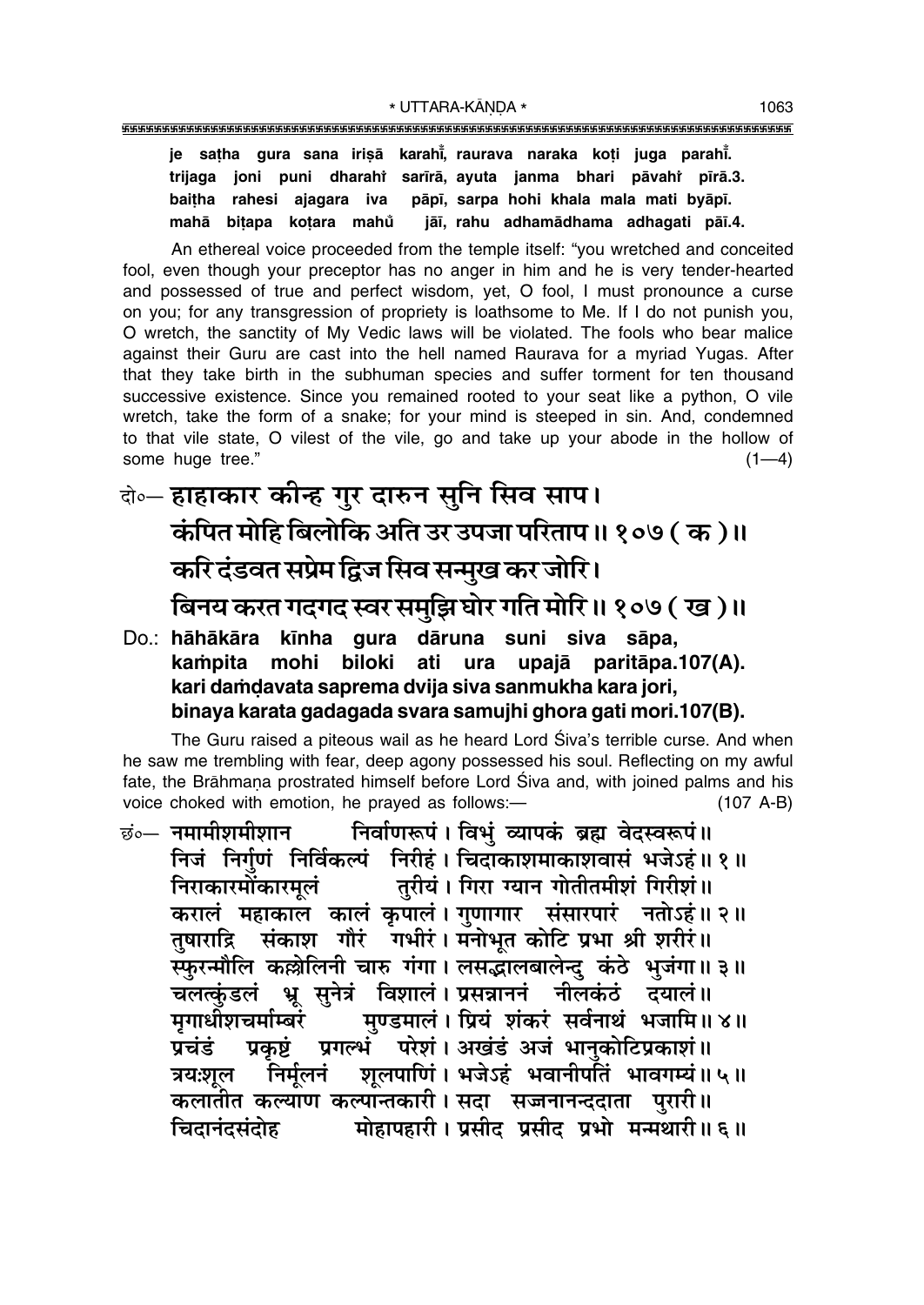| न यावद् उमानाथ पादारविन्दं। भजंतीह लोके परे वा नराणां॥          |  |
|-----------------------------------------------------------------|--|
| न तावत्सुखं शान्ति सन्तापनाशं । प्रसीद प्रभो सर्वभूताधिवासं॥ ७॥ |  |
| न जानामि योगं जपं नैव पूजां । नतोऽहं सदा सर्वदा शंभु तुभ्यं॥    |  |
| जरा जन्म दुःखौघ तातप्यमानं । प्रभो पाहि आपन्नमामीश शंभो॥८॥      |  |

Cham∴ namāmīśamīśāna nirvāṇarūpam, vibhum vyāpakam brahma vedasvarūpam. nijam nirgunam nirvikalpam nirīham, cidākāśamākāśavāsam bhaje'ham.1. nirākāramoṁkāramūlaṁ turīyaṁ, girā gyāna gotītamīśaṁ girīśaṁ. karālam mahākāla kālam krpālam, gunāgāra samsārapāram nato'ham.2. tusārādri samkāśa gauram gabhīram, manobhūta koti prabhā śrī śarīram. **sphuranmauli kallolin∂ cåru ga≈gå, lasadbhålabålendu ka≈¢he bhuja≈gå.3.** calatkumdalam bhrū sunetram viśālam, prasannānanam nīlakamtham dayālam. mrgādhīśacarmāmbaraṁ mundamālaṁ, priyaṁ śaṁkaraṁ sarvanāthaṁ bhajāmi.4. pracamdam prakrstam pragalbham pareśam, akhamdam ajam bhānukotiprakāśam. trayahśūla nirmūlanam śūlapānim, bhaje'ham bhavānīpatim bhāvagamyam.5. **kalåt∂ta kalyåƒa kalpåntakår∂, sadå sajjanånandadåtå purår∂. cidåna≈dasa≈doha mohåpahår∂, pras∂da pras∂da prabho manmathår∂.6. na yåvad umånåtha pådåravinda≈, bhaja≈t∂ha loke pare vå naråƒå≈. na tåvatsukha≈ ‹ånti santåpanå‹a≈, pras∂da prabho sarvabhµutådhivåsa≈.7.** na jānāmi yogam japam naivapūjām, nato'ham sadā sarvadā śambhu tubhyam. jarā janma duḥkhaugha tātapyamānaṁ, prabho pāhi āpannamāmīśa śaṁbho.8.

"I adore You, the quardian of the south-east quarter and Ruler of the whole universe, eternal bliss personified, the omnipresent and all-pervading Brahma manifest in the form of the Vedas. I worship Lord Siva, shining in His own glory, devoid of material attributes, undifferentiated, desireless, all-pervading consciousness, having nothing to wrap about Himself except ether (or enveloping ether itself). I bow to the supreme Lord, who is devoid of form, transcendent and extra-cosmic, beyond speech, understanding and senseperception, terrible yet gracious, the seed of the mystic syllable OM, the Ruler of Kailåsa, the Devourer even of the great Time-Spirit and the abode of virtues. I adore the all-merciful Sankara, the universal Lord, who is loved by all and yet unfathomable, who is possessed of a form white as the snowclad Himålaya, and radiant with the beauty of a myriad Cupids, whose head sparkles with the lovely stream of the Ganga, whose brow is adorned by the crescent moon and neck coiled by serpents, who has tremulous pendants hanging from His ear-lobes, is possessed of beautiful eyebrows and large eyes, who has a cheerful countenance and a blue speck on His throat, and who has a lion-skin wrapped round His waist and a garland of skulls round His neck. I take my refuge in Bhavānī's Spouse, the supreme Lord, terrible, exalted, intrepid indivisible, unborn and invested with the glory of a myriad suns, who roots out the threefold agony and holds a trident in His hand and who is accessible only through love. Beyond number, ever blessed, bringing about universal destruction at the end of each round of creation, a source of perpetual delight to the virtuous, Slayer of the demon Tripura, Consciousness and Bliss personified, dispeller of delusion, be propitious, my lord, be propitious, O Destroyer of Cupid. So long as they worship not the lotus-feet of Uma's lord, there is no happiness nor peace nor cessation of suffering for men either in this world or in the next. Therefore, be propitious, my lord, dwelling as You do in the heart of all living beings.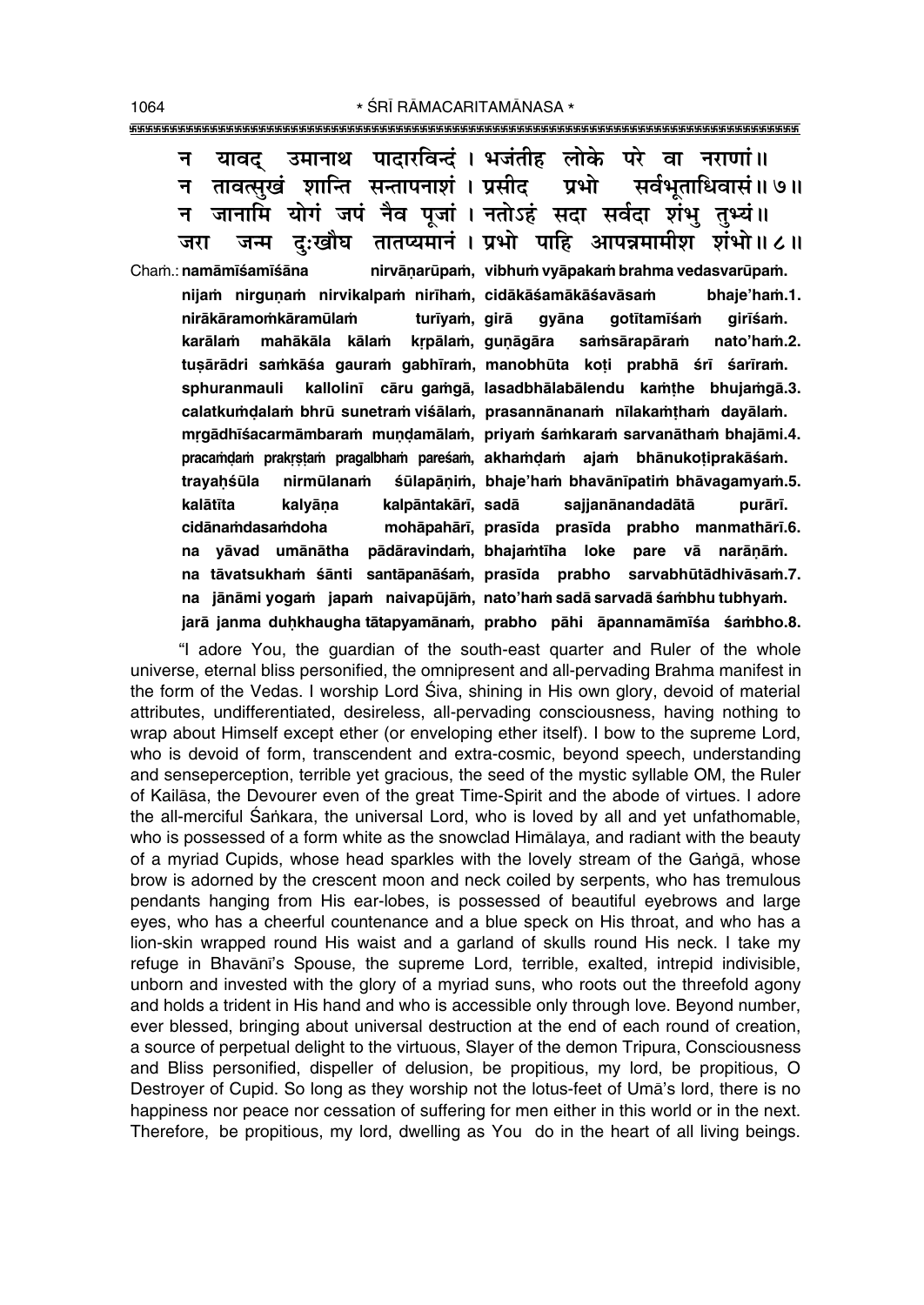I know not Yoga (concentration), nor Japa (the muttering of prayers) nor ritual. I simply bow to you at all times and at every moment, O Sambhu! Pray, protect me, my lord, miserable and afflicted by sufferings attendant on old age and birth (and death) as I am, O Lord Śambhu!"  $(1 - 8)$ 

श्लोक- रुद्राष्टकमिदं प्रोक्तं विप्रेण हरतोषये। ये पठन्ति नरा भक्त्या तेषां शम्भुः प्रसीदति॥९॥ Śloka: rudrāstakamidam proktam viprena haratosave. ye pathanti narā bhaktyā tesām śambhuh prasīdati.9.

This hymn of eight verses was uttered by the Brāhmana in order to propitiate Lord Hara. Srī Sambhu is pleased with those men who devoutly repeat it.  $(9)$ 

- केन्- सुनि बिनती सर्बग्य सिव देखि बिप्र अनुरागु। पुनि मंदिर नभबानी भइ द्विजबर बर मागु॥ १०८ (क)॥ जौं प्रसन्न प्रभु मो पर नाथ दीन पर नेहु। निज पद भगति देइ प्रभु पुनि दूसर बर देहु ॥ १०८ (ख)॥ तव माया बस जीव जड़ संतत फिरड़ भुलान। तेहि पर क्रोध न करिअ प्रभु कुपा सिंधु भगवान ॥१०८ ( ग )॥ संकर दीनदयाल अब एहि पर होहु कुपाल। साप अनग्रह होड़ जेहिं नाथ थोरेहीं काल॥१०८ (घ)॥ Do.: suni binatī sarbagya siva dekhi bipra anurāgu,
- puni mamdira nabhabānī bhai dvijabara bara māgu.108.(A). jaŭ prasanna prabhu mo para nātha dīna para nehu, nija pada bhagati dei prabhu puni dūsara bara dehu.108(B). tava māyā basa jīva jaRa samtata phirai bhulāna, tehi para krodha na karia prabhu krpā simdhu bhagavāna.108(C). samkara dīnadayāla aba ehi para hohu krpāla, sāpa anugraha hoi jehi nātha thorehi kāla.108(D).

The all-wise Siva heard the Brāhmana's prayer and saw his devotion. An ethereal voice issued from the temple again: Ask for a boon, O great Brāhmana." "If, my lord, you are pleased with me and if, my master, You are affectionate to the meek, first bless me with devotion to Your feet and then grant me another boon. Overcome by Your Māyā (delusive power) the stupid Jiva (individual soul) constantly wanders (from one womb to another) in error. Therefore, O all-merciful Lord, be not angry with him. Now be gracious to this creature, O Sankara, compassionate as You are to the humble, so that Your curse may prove a blessing to him not long afterwards.  $(108 A-D)$ 

|  |  | चौ०— एहि  कर  होइ  परम  कल्याना । सोइ  करहु  अब  कृपानिधाना॥ |  |                                                        |
|--|--|--------------------------------------------------------------|--|--------------------------------------------------------|
|  |  |                                                              |  | ं बिप्रगिरा सुनि परहित सानी। एवमस्तु इति भइ नभबानी॥ १॥ |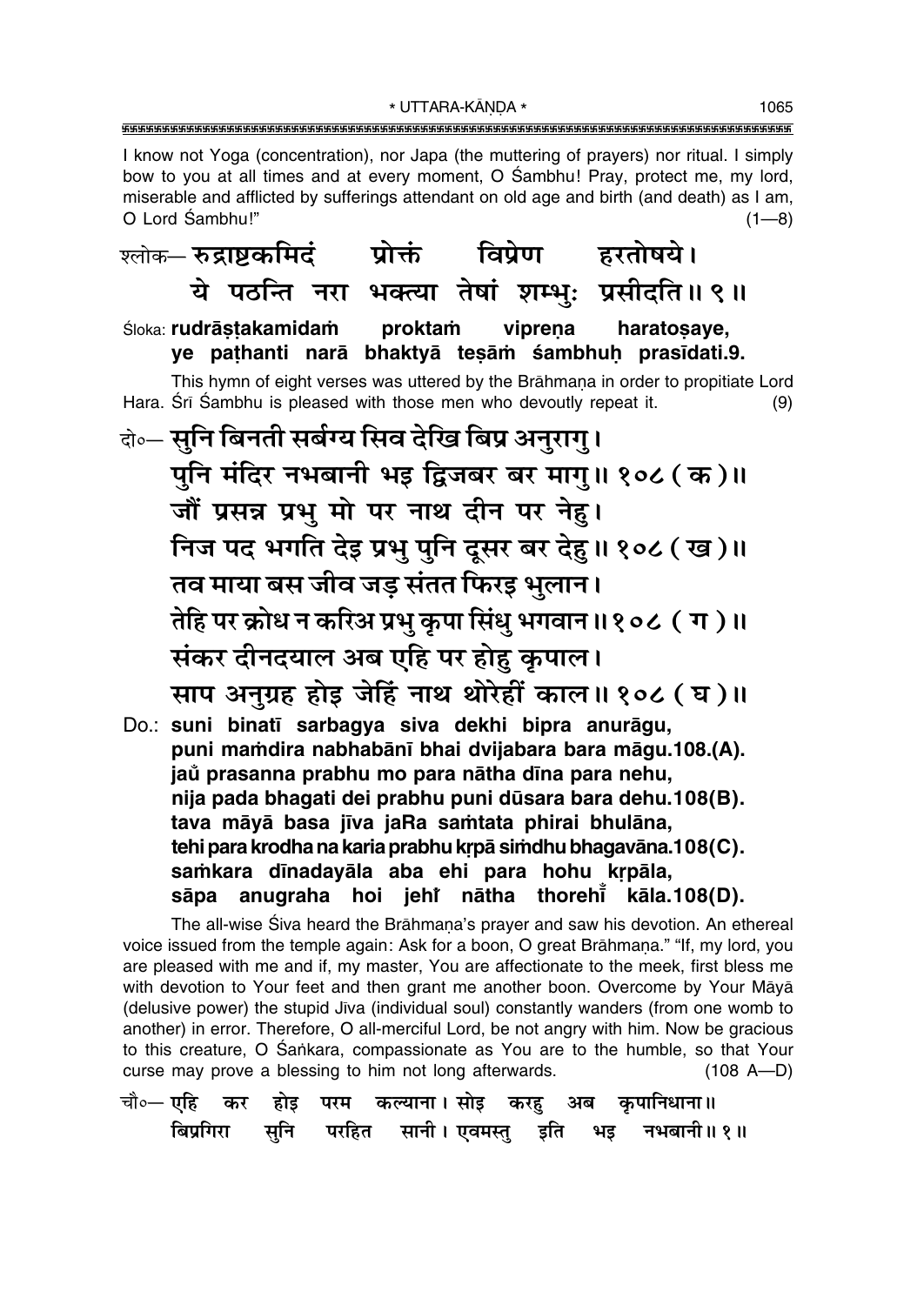1066

\* ŚRĪ RĀMACARITAMĀNASA \*

जदपि कीन्ह एहिं दारुन पापा। मैं पनि दीन्हि कोप करि सापा॥ देखी। करिहडँ एहि पर कृपा बिसेषी॥२॥ तदपि तम्हारि साधता उपकारी। ते द्विज मोहि प्रिय जथा खरारी॥ छमासील जे पर द्विज ब्यर्थ न जाड़हि। जन्म सहस अवस्य यह पाइहि॥ ३॥ मोर श्राप दख होई। एहि स्वल्पउ नहिं ब्यापिहि सोई॥ जनमत मरत दसह कवनेउँ जन्म मिटिहि नहिँ ग्याना। सुनहि सूद्र मम बचन प्रवाना॥४॥ भयऊ। पनि तैं मम सेवाँ मन दयऊ॥ रघपति परीं जन्म तव मोरें। राम भगति उपजिहि उर तोरें॥५॥ पुरी प्रभाव अनग्रह बचन सत्य अब भाई। हरितोषन सेवकाई॥ ब्रत द्विज सन् मम अब जनि करहि बिप्र अपमाना। जानेस् संत अनंत समाना ॥ ६॥ कुलिस मम सूल बिसाला। कालदंड डंद्र हरि चक कराला ॥ जो कर मारा नहिं मरई। बिप्रद्रोह पावक सो जरई॥ ७॥ इन्ह मन माहीं। तम्ह कहँ जग दर्लभ कछ नाहीं॥ बिबेक अस राखेह मोरी। अप्रतिहत औरउ आसिषा गति होड़हि तोरी॥ ८॥ एक Cau.: ehi kara hoi parama kalyānā, soi karahu aba krpānidhānā. sānī, evamastu bipragirā suni parahita iti bhai nabhabānī.1. jadapi kīnha eht dāruna pāpā, mai puni dīnhi kopa kari sāpā. tumhāri sādhutā dekhī, karihaŭ ehi tadapi para krpā bisesī.2. upakārī, te dvija mohi priya jathā kharārī. chamāsīla ie para mora śrāpa dvija byartha na jāihi, janma sahasa avasya yaha pāihi.3. janamata marata dusaha dukha hoi, ehi svalpau nahi byāpihi soī. kavaneů janma mitihi nahř gyānā, sunahi sūdra mama bacana pravānā.4. raghupati puri janma tava bhayaū, puni tar mama seva mana dayaū. purī prabhāva anugraha morė, rāma bhagati upajihi ura torė.5. sunu mama bacana satya aba bhāi, haritosana brata dviia sevakāī. aba jani karahi bipra apamānā, jānesu samānā.6. samta anamta imdra kulisa mama sūla bisālā, kāladamda hari cakra karālā. inha kara mārā nahi maraī, bipradroha pāvaka **SO** jaraī.7. io bibeka rākhehu mana māhi, tumha kahå jaga durlabha kachu nāhi. asa morī, apratihata aurau eka āsisā qati hoihi torī.8.

"Now do that which may bring him supreme blessedness, O fountain of mercy!" On hearing the Brāhmana's words, steeped as they were in charity, the heavenly voice replied: "So be it! Although he has committed a grievous sin and I in My wrath have pronounced a curse on him, yet, realizing your goodness, I shall do him a special favour. O holy Brāhmana, they who are of a forgiving disposition and beneficent are as dear to Me as Srī Rāma (the Slayer of the demon Khara) Himself. Nonetheless, O Brāhmana, My curse shall not go in vain: this fellow shall surely pass through a thousand incarnations. But the terrible agony involved in each successive birth and death shall not affect him in the least. (Turning to me, the voice continued :) Hear, O Sudra, my authentic word : in none of your births shall your awareness (of previous existences) leave you. (In the first place) You were born in the capital of Sri Rama (the Lord of the Raghus), and besides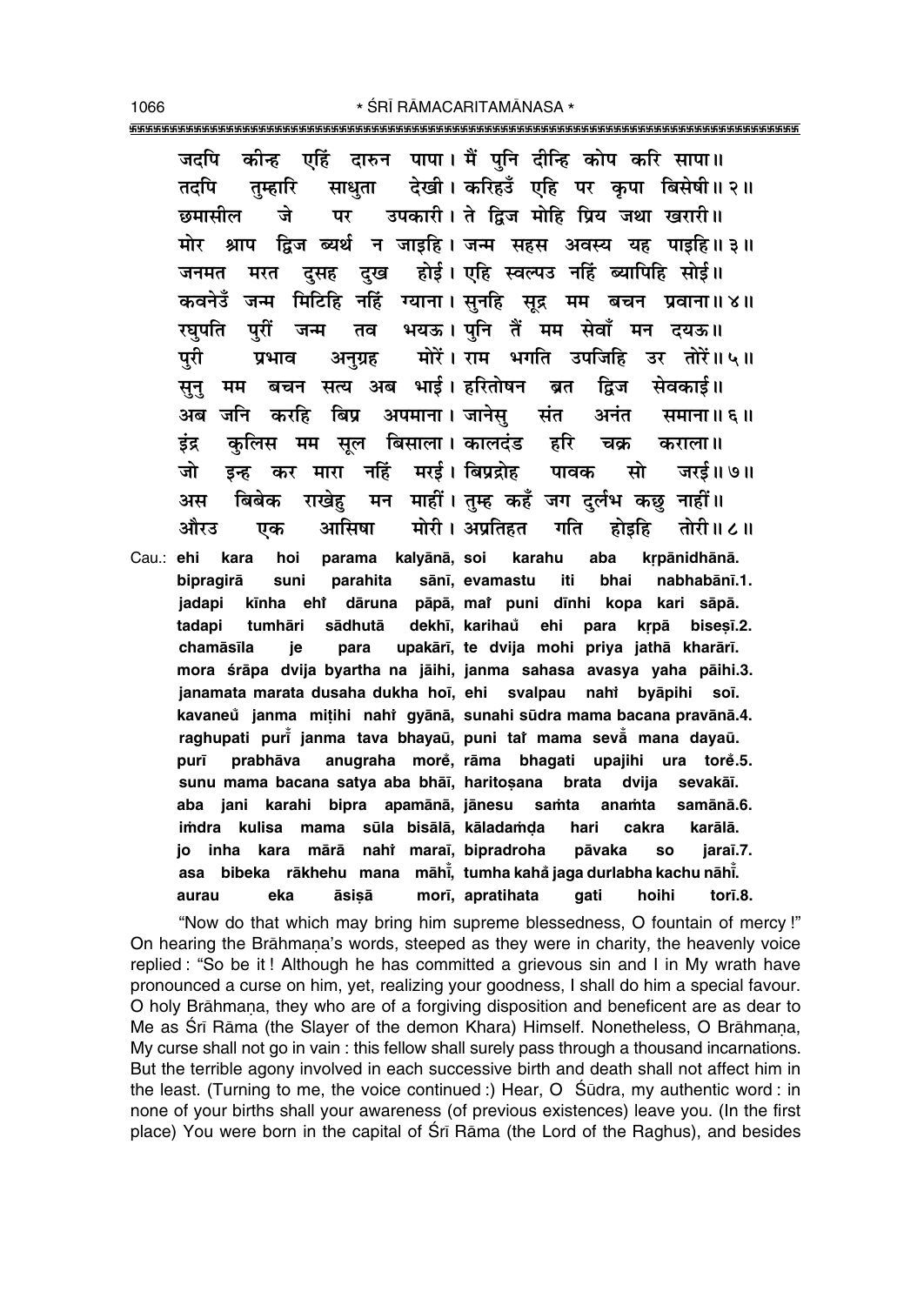1067

that you set your heart on My worship. Due to the miraculous power of the holy city and by My grace, devotion to Śrī Rāma shall spring up in your bosom. Now, brother, hear My solemn declaration: a vow to serve the Brāhmanas is the surest means of propitiating Śrī Hari. Insult the Brāhmanas no more and reckon a saint to be on a par with the infinite Lord Himself. Even he who does not succumb to the stroke of Indra's thunderbolt, My own mighty trident, the rod of Death and the terrible discus of Srī Hari, is consumed by the fire of hostility with the Brāhmanas. Treasure up this counsel in your heart, and there will be nothing in this world which may be too difficult for you to attain. I bestow one more blessing on you: you shall have unobstructed access everywhere."  $(1 - 8)$ 

बेञ्- सुनि सिव बचन हरषि गुर एवमस्तु इति भाषि। मोहि प्रबोधि गयउ गृह संभु चरन उर राखि॥१०९ (क)॥ प्रेरित काल बिंधि गिरि जाड़ भयउँ मैं ब्याल। पुनि प्रयास बिनु सो तनु तजेउँ गएँ कछु काल॥१०९ ( ख )॥ जोइ तनु धरउँ तजउँ पुनि अनायास हरिजान। जिमि नूतन पट पहिरइ नर परिहरइ पुरान॥ १०९ (ग)॥ सिवँ राखी श्रुति नीति अरु मैं नहिं पावा क्लेस। एहि बिधि धरेउँ बिबिधि तनु ग्यान न गयउ खगेस ॥ १०९ ( घ )॥ Do.: suni siva bacana harasi gura evamastu iti bhāsi, mohi prabodhi gayau grha sambhu carana ura rākhi.109(A).

kāla biṁdhi bhavaů prerita qiri iāi mat byāla. puni prayāsa binu so tanu tajeů gaě kachu kāla.109(B). ioi tanu dharaů tajaů puni anāvāsa harijāna, purāna.109(C). jimi nūtana pahirai pariharai pata nara nīti sivå rākhī śruti aru mar nahi pāvā klesa, ehi bidhi dhareů bibidhi tanu gyāna na gayau khagesa.109(D)

The Guru rejoiced to hear the word of Lord Śiva (as conveyed through the ethereal voice) and cried 'Amen!' And after admonishing me he returned home, with the image of Lord Sambhu's feet impressed upon his heart. Driven by my fate I went to the Vindhya mountains and was (on giving up the ghost) reborn as a serpent and again, when sometime had elapsed, I easily dropped that form. Whatever form I assumed, O mount of Srī Hari, dropped again with utmost ease, even as a man would cast off worn-out clothes and put on a new set. Lord Siva vindicated the Vedic law, while I was spared the agony (involved in the rounds of birth and death). In this way, O lord of the winged creatures, I assumed various forms; but my understanding never left me. (109 A-D)

|  |  | चौ०— त्रिजग देव नर जोइ तनु धरऊँ। तहँ तहँ राम भजन अनुसरऊँ॥ |  |                                                   |
|--|--|-----------------------------------------------------------|--|---------------------------------------------------|
|  |  |                                                           |  | एक सूल मोहि बिसर न काऊ। गुर कर कोमल सील सुभाऊ॥१॥  |
|  |  | चरम देह द्विज कै मैं पाई।सुर दुर्लभ पुरान श्रुति गाई॥     |  |                                                   |
|  |  |                                                           |  | खेलउँ तहूँ बालकन्ह मीला।।करउँ सकल रघुनायक लीला॥२॥ |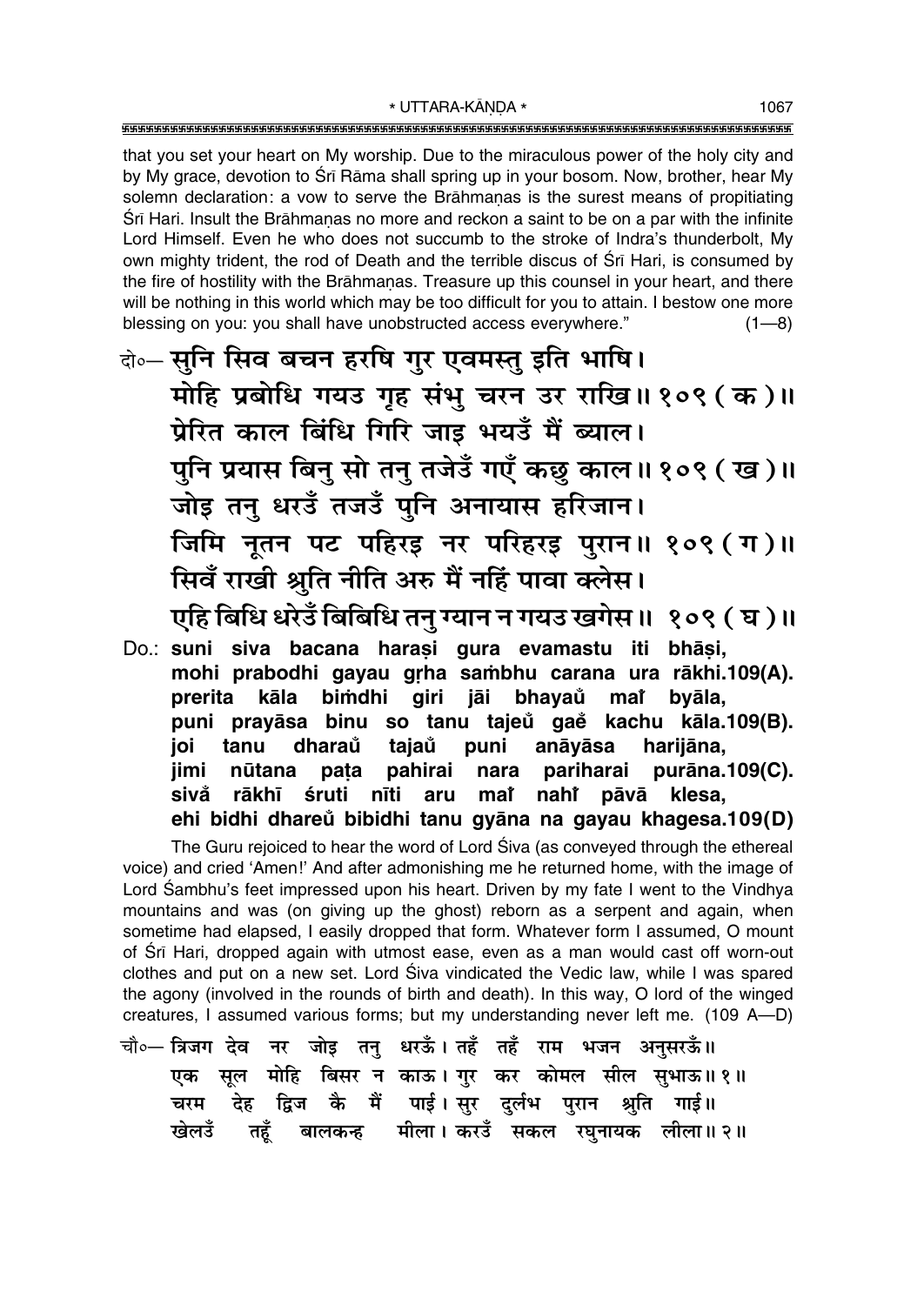प्रौढ भएँ मोहि पिता पढावा । समझउँ सनउँ गनउँ नहिँ भावा॥ बासना भागी। केवल राम चरन लय लागी॥३॥ मन ते सकल कवन अभागी। खरी सेव सरधेनहि त्यागी ॥ कह खगेस अस प्रेम मगन मोहि कछ न सोहार्ड । हारेउ पिता पढाई॥ ४॥ पढाड कालबस जब पित् माता। मैं बन गयउँ भजन जनत्राता॥ भए जहँ जहँ बिपिन मनीस्वर पावउँ। आश्रम जाड जाड सिरु नावउँ॥५॥ बझउँ तिन्हहि राम गन गाहा ।कहहिं सनउँ हरषित खगनाहा॥ सनत फिरउँ हरि गन अनबादा। अब्याहत गति संभ प्रसादा॥ ६॥ गाढी। एक लालसा उर अति बाढ़ी।। त्रिबिधि र्डषना छटी जब देखौं। तब निज जन्म सफल करि लेखौं॥७॥ राम बारिज चरन जेहि पँछउँ सोड मनि अस कहर्ड। ईस्वर मर्ब भतमय अहर्द ॥ निर्गन नहिं मोहि सोहाई। सगुन ब्रह्म रति उर अधिकाई॥८॥ मत Cau.: trijaga deva nara joi tanu dharau, tahă tahă rāma bhajana anusarau. eka sūla mohi bisara na kāū, gura kara komala sīla subhāū.1. carama deha dvija kai mai pāī, sura durlabha purāna śruti gāī. khelaů tahū bālakanha mīlā, karaů sakala raghunāvaka  $I\bar{I}l\bar{a}.2.$ prauRha bhaě mohi pitā paRhāvā, samajhaů sunaů gunaů nahř bhāvā. te sakala bāsanā bhāgī, kevala rāma carana laya mana lāgī.3. kahu khagesa asa kavana abhāgī, kharī seva suradhenuhi tvāgī.

prema magana mohi kachu na sohāī, hāreu pitā paRhāi paRhāī.4. kālabasa jaba pitu mātā, mai bana gayaŭ bhajana janatrātā. bhae jahå jahå bipina munīsvara pāvaŭ, āśrama jāi siru iāi nāvaů.5. būjhaů tinhahi rāma guna gāhā, kahahi sunaů harașita khaganāhā. sunata phiraŭ hari guna anubādā, abyāhata gati sambhu prasādā.6. chūtī tribidhi **īsanā** gāRhī, eka lālasā ura ati **bāRhī** rāma carana bārija jaba dekhaů, taba nija janma saphala kari lekhaů.7. jehi pūchaŭ soi muni asa kahaī, īsvara sarba bhūtamaya ahaī. mata nahi mohi sohāi, saguna brahma rati ura adhikāi.8. nirguna

Whatever form I assumed, whether of an irrational being, god or man, I continued to adore Srī Rāma even in that form. Yet one thing ever stung my conscience: my Guru's mild and amiable disposition I could never forget. The last body I got was that of a Brāhmana, which the Vedas and Purānas declare as difficult even for the gods to attain. Even in that incarnation whenever I joined the other boys for play, I would enact all the pastimes of Sri Rama (the Lord of the Raghus) alone. As I grew up my father gave me lessons (in secular subjects). I tried to understand things, listened to the lessons and reflected on them; yet they failed to attract my mind. All worldly cravings left my soul; I was solely absorbed in the thought of Sri Rama's feet. Tell me, O lord of the feathered creation: is there anyone so wretched as to give up a cow of plenty and tend a she-ass? Overwhelmed with love I had no charm left for anything and my father was tried of coaching me. When both my father and mother died, I withdrew to the forest in order to worship the Protector of His servants. In the forest wherever I met any great sage I visited his hermitage and bowed my head to him. I would ask them to recount Srī Rāma's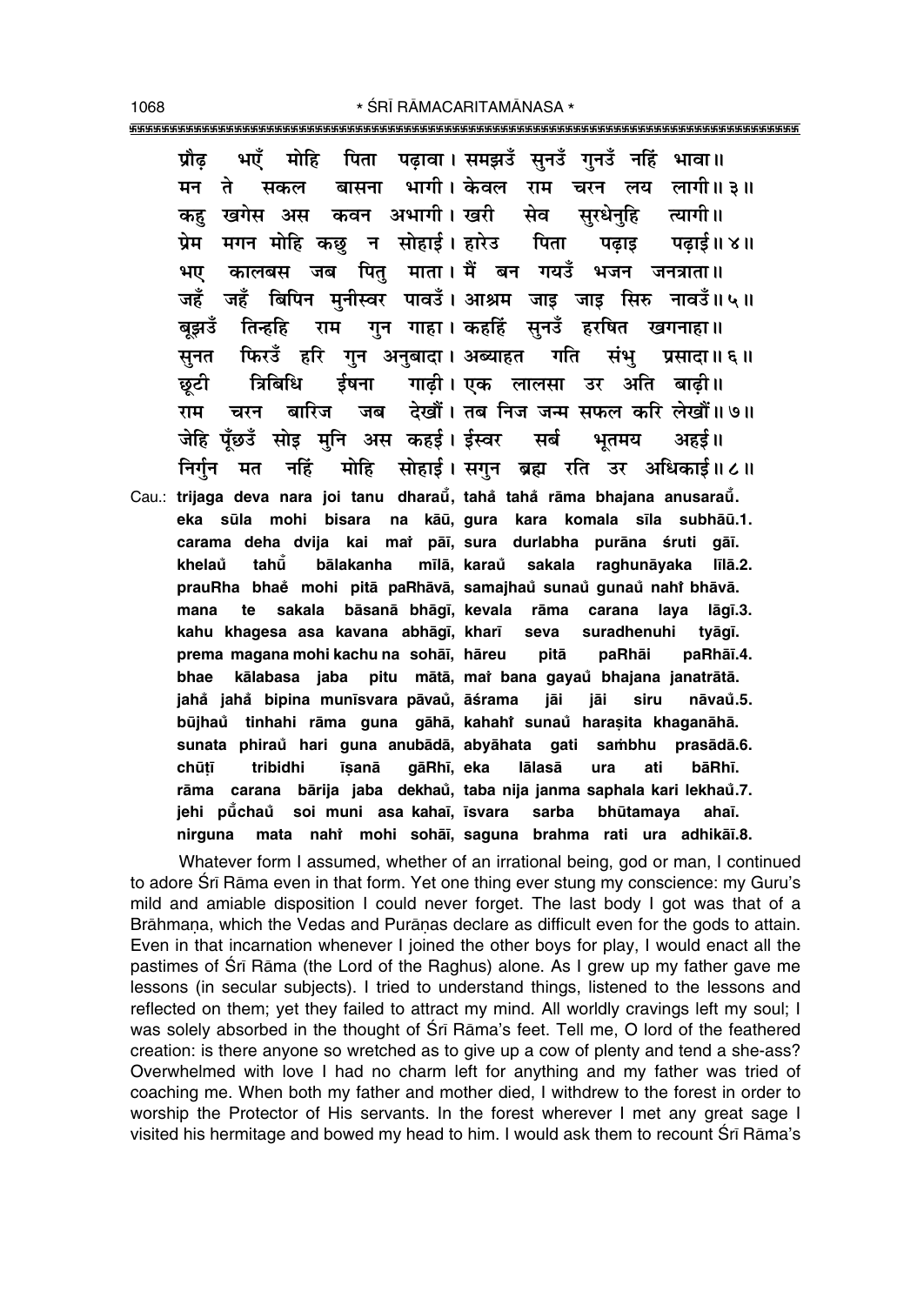virtues and listened with delight to what they told me. O lord of the winged creatures ! In this way I went about listening to the recital of Srī Hari's praises. By Sambhu's grace my movements were unchecked everywhere. The three types of ardent seeking (viz., those for progeny, wealth and fame) left me and one solitary longing grew to inordinate proportions in my heart. "I shall deem the object of my birth accomplished only when I behold Śrī Rāma's lotus-feet," I said to myself. Every sage I interrogated observed, "God represents the totality of created beings." But the view which holds God as impersonal did not find favour with me and the love I bore in my heart for the embodied Brahma grew from more to more.  $(1 - 8)$ 

केन्- गुर के बचन सुरति करि राम चरन मनु लाग। रघुपति जस गावत फिरउँ छन छन नव अनुराग॥ ११० ( क )॥ मेरु सिखर बट छायाँ मुनि लोमस आसीन। देखि चरन सिरु नायउँ बचन कहेउँ अति दीन॥११० ( ख )॥ सुनि मम बचन बिनीत मृदु मुनि कृपाल खगराज। मोहि सादर पूँछत भए द्विज आयहु केहि काज॥ ११० ( ग )॥ तब मैं कहा कृपानिधि तुम्ह सर्बग्य सुजान। सगुन ब्रह्म अवराधन मोहि कहह भगवान॥११० (घ)॥ Do.: qura ke bacana surati kari rāma carana manu lāga, raghupati jasa gāvata phiraŭ chana chana nava anurāga.110(A). meru sikhara bata chāva muni lomasa āsīna, dekhi carana siru nāyaŭ bacana kaheŭ ati dīna.110(B). suni mama bacana binīta mrdu muni krpāla khagarāja, mohi sādara pūchata bhae dvija āyahu kehi kāja.110(C).

taba mai kahā krpānidhi tumha sarbagya sujāna, saguna brahma avarādhana mohi kahahu bhagavāna.110(D). Even as I recalled the words of my erstwhile preceptor my mind conceived a

fondness for Rāma's feet and I went about singing the praises of Srī Rāma (the Lord of the Raghus) with a love which gathered new strength every moment. On a peak of Mount Meru in the shade of a banyan tree sat the sage Lomaśa. On seeing him I bowed at his feet and addressed him in the humblest strain. When the gracious sage heard my meek and gentle address, O king of the birds, he politely enquired : "For what purpose have you come, O Brāhmaṇa?" Thereupon I replied, "O fountain of mercy, you are omniscient and sagacious. Tell me, blessed one, how to worship the embodied supreme Spirit."  $(110 A-D)$ 

|  |  |  |  | चौ∘— तब   मुनीस   रघुपति   गुन   गाथा । कहे   कछुक   सादर   खगनाथा॥ |
|--|--|--|--|---------------------------------------------------------------------|
|  |  |  |  | ब्रह्मग्यान रत मुनि बिग्यानी।मोहि परम अधिकारी जानी॥१॥               |
|  |  |  |  | लागे करन ब्रह्म उपदेसा।अज अद्वैत अगुन हृदयेसा॥                      |
|  |  |  |  | अकल अनीह अनाम अरूपा।अनुभव गम्य अखंड अनूपा॥२॥                        |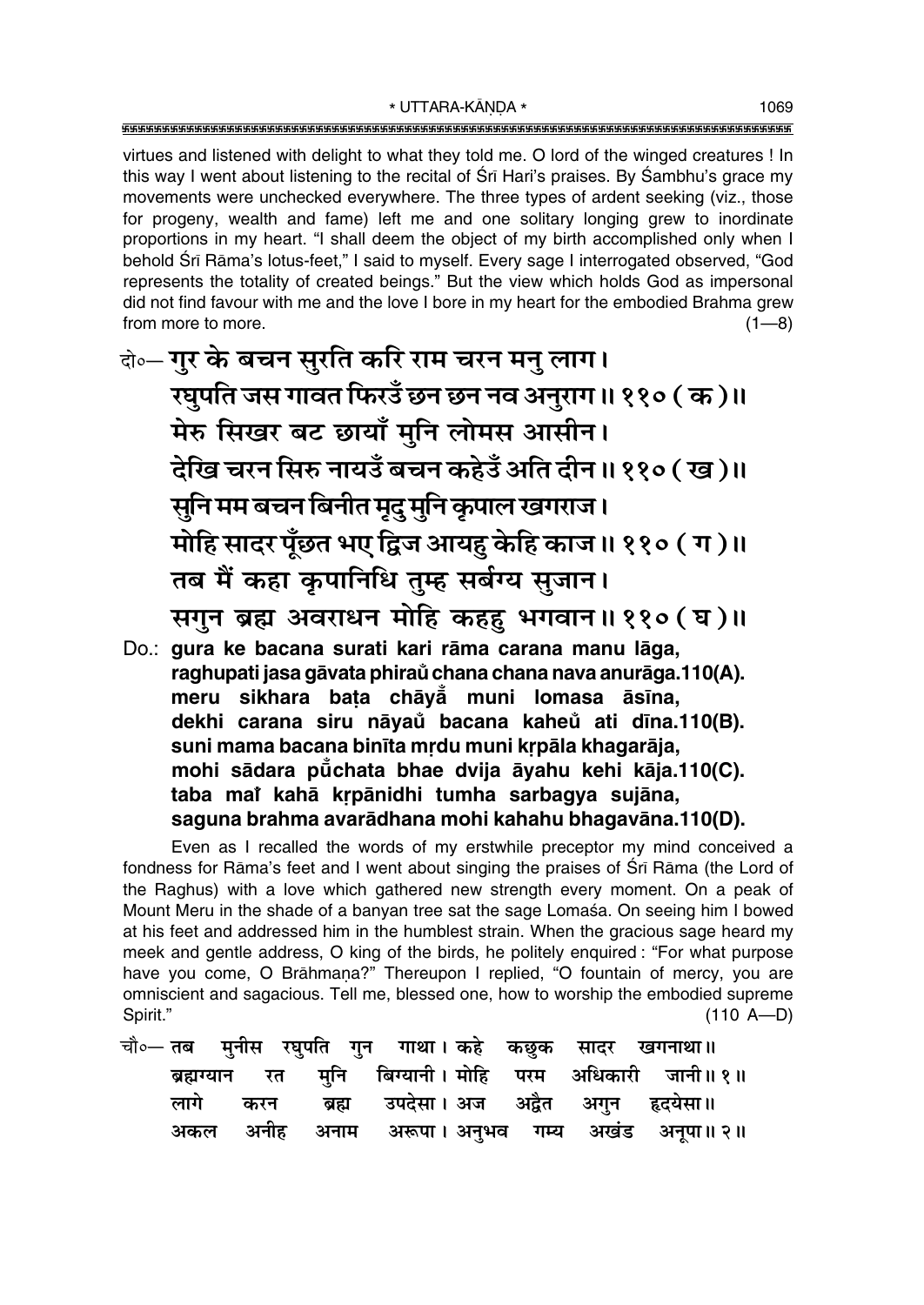गोतीत अबिनासी। निर्बिकार निरवधि सख रासी॥ मन अमल तैं ताहि तोहि नहिं भेदा। बारि बीचि इव गावहिं बेदा॥३॥ मो बिबिधि भाँति मोहि मनि समझावा। निर्गन मत मम हृदयँ न आवा॥ पनि मैं कहेउँ नाड पद सीसा।सगन उपासन कहह मनीसा॥ ४॥ राम भगति जल मम मन मीना। किमि बिलगाड मनीस प्रबीना॥ मोड उपदेस कहह करि दाया । निज नयनन्धि देखौं रघराया॥५॥ भरि लोचन बिलोकि अवधेसा । तब सनिहउँ निर्गन उपदेसा॥ मनि पनि कहि हरिकथा अनुपा।खंडि सगन मत अगन निरूपा॥६॥ कर दरी।सगन निरूपउँ करि हठ भरी॥ मैं निर्गन तब मत कीन्हा। मनि तन भए क्रोध के चीन्हा॥७॥ मैं उत्तर प्रतिउत्तर किएँ। उपज क्रोध ग्यानिन्ह के हिएँ ॥ अवग्या सन् प्रभ बहत अति संघरषन जौं कर कोई। अनल प्रगट ते होई॥ ८॥ चंदन

Cau.: taba munīsa raghupati guna gāthā, kahe kachuka sādara khaganāthā. brahmagyāna rata muni bigyānī, mohi parama adhikārī jānī.1. lāge karana brahma upadesā, aja advaita aguna hrdayesā. arūpā, anubhava gamya akhamda anūpā.2. akala anīha anāma niravadhi abināsī, nirbikāra sukha rāsī. mana qotīta amala nahř bhedā, bāri **SO** tar tāhi tohi bīci iva qāvahř bedā.3. bibidhi bhati mohi muni samujhāvā, nirguna mata mama hrdaya na āvā. puni mai kaheŭ nāi pada sīsā, saguna upāsana kahahu munīsā.4. rāma bhagati jala mama mana mīnā, kimi bilagāi munīsa prabīnā. soi upadesa kahahu kari dāyā, nija nayananhi dekhaŭ raghurāyā.5. avadhesā, taba sunihaŭ bhari locana biloki nirguna upadesā. muni puni kahi harikathā anūpā, khamdi saguna mata aguna nirūpā.6. taba mai nirguna mata kara dūrī, saguna nirūpaŭ kari hatha bhūrī. pratiuttara mat kīnhā, muni tana bhae krodha ke cīnhā.7. uttara sunu prabhu bahuta avagyā kie, upaja krodha gyāninha ke hie. ati samgharasana jaŭ kara koi, anala pragata camdana te hoi.8.

Thereupon the great sage recounted with reverence a few virtues of Sri Rama (the Lord of the Raghus), O lord of the feathered creation. But himself devoted to the knowledge of Brahma (the Absolute), and knowing me to be the fittest person (to be initiated into such knowledge), the enlightened sage began a sermon on Brahma, the unborn, the One without a second and without attributes, the Ruler of the heart (the inner Controller), incomprehensible, desireless, without name or form, attainable only through realization, indivisible and incomparable, beyond the mind and the senses, immaculate and indestructible, immutable, unlimited and all-blissful: "You are identical with the Brahma referred to above; no more difference exists between Him and you than between a sheet of water and the ripples on its surface: so declare the Vedas." The sage instructed me in various ways; but the truth that the individual soul is identical with the attributeless Brahma did not appeal to my heart. Bowing my head at his feet I submitted again, "Kindly tell me how to worship the embodied Brahma, O lord of the sages. My mind takes delight in the worship of Sri Rama even as a fish rejoiees in water; how, then,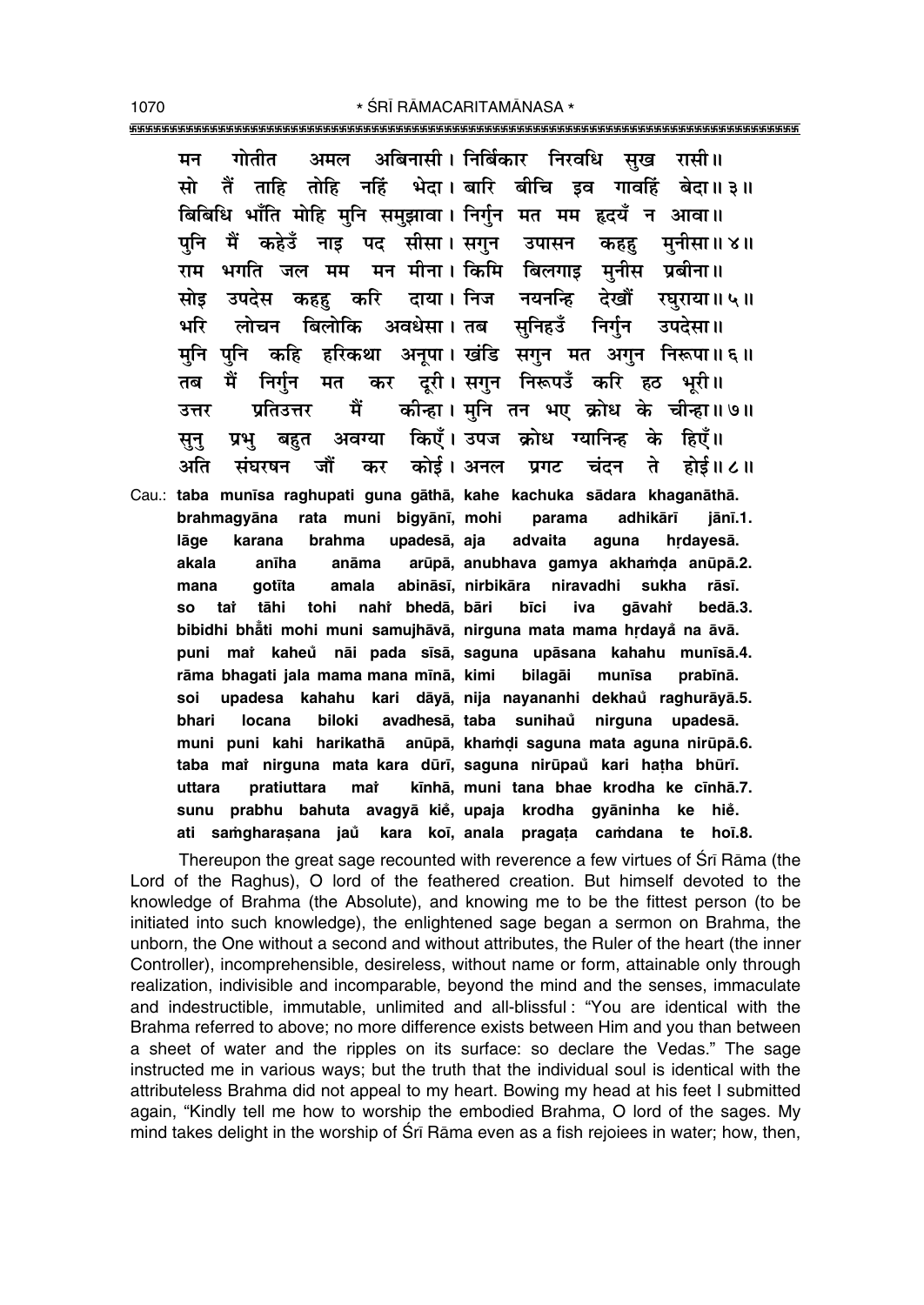can it exist without it, O wise lord of the sages? Be gracious, therefore, to teach me the method whereby I may be able to behold the Lord of the Raghus with my own eyes. Having feasted my eyes on the King of Ayodhya I will then listen to your discourse on the attributeless Brahma." The sage once more recited the incomparable story of Srī Hari; but demolishing the doctrine that the supreme Spirit does appear in an embodied form, he established the proposition that He is ever without attributes. Thereupon I would set aside the view that God is ever attributeless and establish with great obstinacy the doctrine that He takes an embodied form. When I thus entered into hot discussion with him, signs of resentment appeared on the sage's person. Listen, my lord: insolence carried to an excess rouses passion even in the breast of an enlightened soul. Too much friction will produce fire even out of sandal-wood.  $(1 - 8)$ 

### वे⊶ बारंबार सकोप मुनि करइ निरूपन ग्यान। मैं अपनें मन बैठ तब करउँ बिबिधि अनुमान॥ १११ ( क )॥ क्रोध कि द्वैतबुद्धि बिनु द्वैत कि बिनु अग्यान। मायाबस परिछिन्न जड जीव कि ईस समान॥१११ ( ख )॥

Do.: bārambāra sakopa muni karai nirūpana gyāna, mai apaně mana baitha taba karaů bibidhi anumāna.111(A). krodha ki dvaitabuddhi binu dvaita ki binu agyāna, māyābasa parichinna jaRa jīva ki īsa samāna.111(B).

Again and again in the heat of passion the sage expatiated on spiritual wisdom, while I sat still and put myself various questions : "Can there be anger without duality or duality without ignorance? Can an individual soul, dull, finite and subject to Māyā, ever be on a par with God?"  $(111 A-B)$ 

चौ०— कबहुँ कि दुख सब कर हित ताकें। तेहि कि दरिद्र परस मनि जाकें॥ की होहिं निसंका। कामी पनि कि रहहिं अकलंका॥ १॥ परद्रोही बंस कि रह द्विज अनहित कीन्हें। कर्म कि होहिं स्वरूपहि चीन्हें॥ काह समति कि खल सँग जामी। सभ गति पाव कि परत्रिय गामी॥२॥ भव कि परहिं परमात्मा बिंदक। सुखी कि होहिं कबहँ हरिनिंदक॥ राज कि रहड़ नीति बिन जानें। अंघ कि रहहिं हरिचरित बखानें॥३॥ पावन जस कि पुन्य बिनु होई। बिनु अघ अजस कि पावइ कोई॥ लाभु कि किछु हरि भगति समाना। जेहि गावहिं श्रुति संत पुराना॥४॥ हानि कि जग एहि सम किछ भाई। भजिअ न रामहि नर तन पाई॥ अघ कि पिसुनता सम कछ आना। धर्म कि दया सरिस हरिजाना॥५॥ एहि बिधि अमिति जुगुति मन गुनऊँ। मुनि उपदेस न सादर सुनऊँ॥ पनि पनि सगुन पच्छ मैं रोपा। तब मुनि बोलेउ बचन सकोपा॥६॥ मूढ़ परम सिख देउँ न मानसि। उत्तर प्रतिउत्तर बहु आनसि॥ बिस्वास न करही। बायस इव सबही ते डरही॥७॥ सत्य बचन तव हृदयँ बिसाला। सपदि होहि सठ स्वपच्छ पच्छी चंडाला॥ श्राप मैं सीस चढाई। नहिं कछ भय न दीनता आई॥८॥ लीन्ह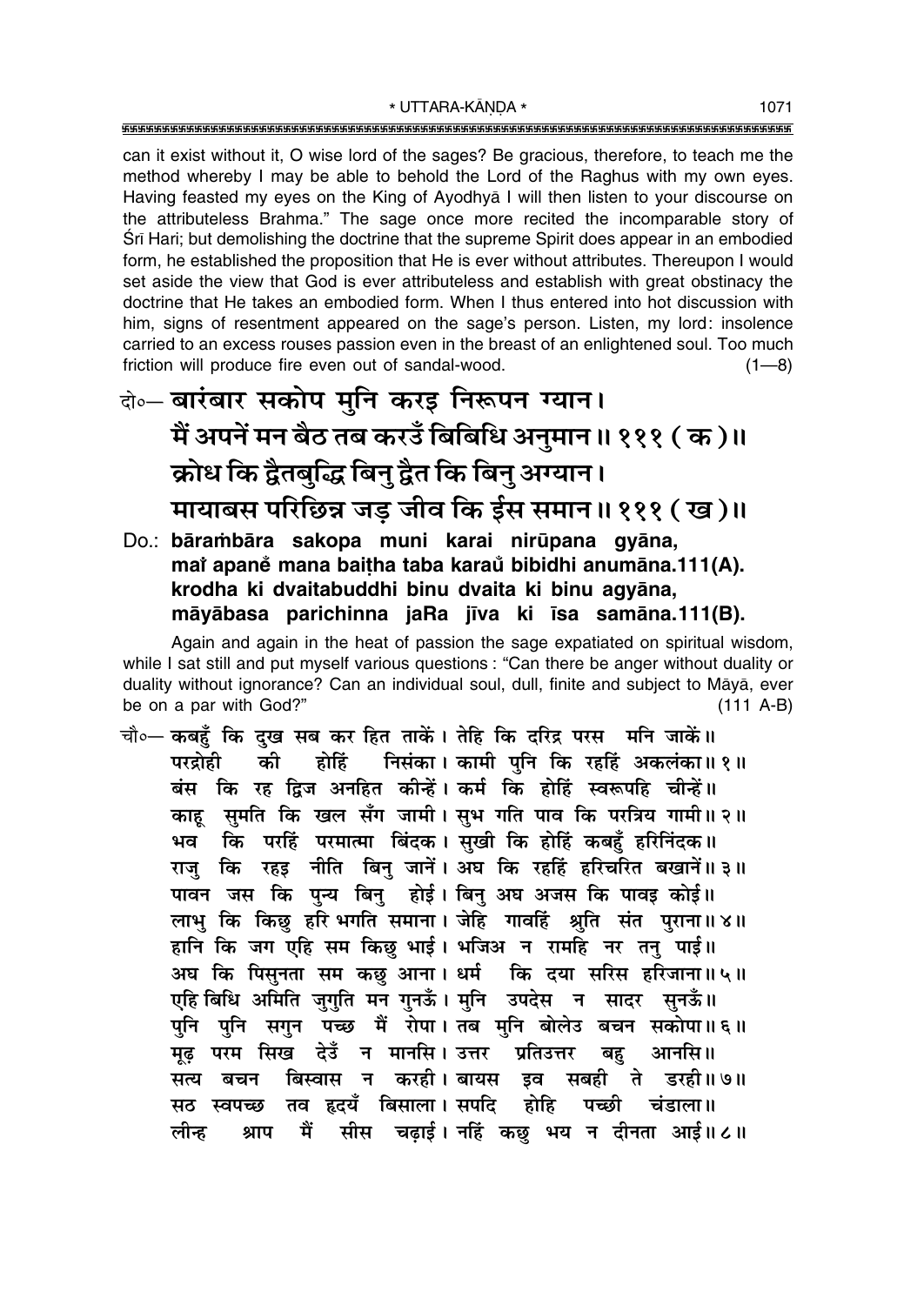""""""""""""""""""""""""""""""""""""""""""""""""""""""""""""""""""""""""""""""""""" 1072 **\*** SRĪ RĀMACARITAMĀNASA \*

Cau.: **kabahu° ki dukha saba kara hita tåke°, tehi ki daridra parasa mani jåke° . paradroh∂ k∂ hohiÚ nisa≈kå, kåm∂ puni ki rahahiÚ akala≈kå.1. baṁsa ki raha dvija anahita kīnhĕ, karma ki hohř svarūpahi cīnh<mark>ě</mark>. kåhµu sumati ki khala sa°ga jåm∂, subha gati påva ki paratriya gåm∂.2. bhava ki parahiÚ paramåtmå bi≈daka, sukh∂ ki hohiÚ kabahu° harini≈daka. råju ki rahai n∂ti binu jåne°, agha ki rahahiÚ haricarita bakhåne° .3. påvana jasa ki punya binu ho∂, binu agha ajasa ki påvai ko∂. låbhu ki kichu hari bhagati samånå, jehi gåvahiÚ ‹ruti sa≈ta purånå.4. håni ki jaga ehi sama kichu bhå∂, bhajia na råmahi nara tanu på∂. agha ki pisunatå sama kachu ånå, dharma ki dayå sarisa harijånå.5.** ehi bidhi amiti juguti mana gunaū<sup>̃</sup>, muni upadesa na sādara sunaū̃. **puni puni saguna paccha maiÚ ropå, taba muni boleu bacana sakopå.6. mµuRha parama sikha deu° na månasi, uttara pratiuttara bahu ånasi.** satya bacana bisvāsa na karahī, bāyasa iva sabahī te darahī.7. **satha svapaccha tava hrdayå bisālā, sapadi hohi pacchī camdālā.** līnha śrāpa ma**ř s∂sa caRhå∂, nahiÚ kachu bhaya na d∂natå å∂.8.**

ìCan suffering ensue from solicitude for othersí well-being? Can anyone possessing the philosopherís stone suffer from want any longer ? Can the malevolent be free from anxiety? Can the sensualist escape obloguy? Can one's posterity survive even though one has persecuted the Brāhmanas? Can one continue to perform actions (with attachment) even after attaining Self-Realization? Has anyone acquired sound wisdom while living in the company of the vicious? Can an adulterer attain a happy destiny? Can those who have realized God fall again into the ocean of transmigration? Can the revilers of Srī Hari be ever happy? Can a kingdom stand without a knowledge of statecraft? Can sins persist even after one has commenced narrating Srī Hari's exploits? Can one enjoy sacred renown without religious merit and can anyone earn a bad reputation without a sin? Is there any gain as valuable as Devotion to Śrī Hari, which is glorified alike by saints as well as by the Vedas and Purāṇas? And, brother, is there any loss in the world as grievous as that of the man who fails to adore Śrī Rāma even after obtaining a human body? Is there any other sin so bad as backbiting or any virtue so great as compassion, O mount of Sn Hari?" In this way I mentally advanced numberless arguments in my favour and did not listen to the sage's teaching with any reverence. Again and again I maintained the cause of the Saguna form of worship (the worship of an embodied Deity), till at last the sage uttered these angry words : "Fool, you refuse to accept the supreme lesson I have been inculcating on you and indulge in endless arguments and counterarguments. You give no credence to my authentic words and, like a crow, look on everything with distrust ! Fool, you are exceedingly self-opinionated; therefore, you shall at once take the form of a crow (the pariah among birds)." I bowed to the curse prohounced by the sage but felt neither alarmed nor humbled.  $(1-8)$ 

दो**०— तुरत भयउँ मैं काग तब पुनि मुनि पद सिरु नाइ।**  $\overline{R}$ मिरि राम रघुबंस मनि हरषित चलेउँ उड़ाइ॥ ११२ ( क )॥ <u>उमा जे राम चरन रत बिगत काम मद क्रोध।</u> <u>निज प्रभुमय देखहिं जगत केहि सन करहिं बिरोध॥ ११२ ( ख)॥</u>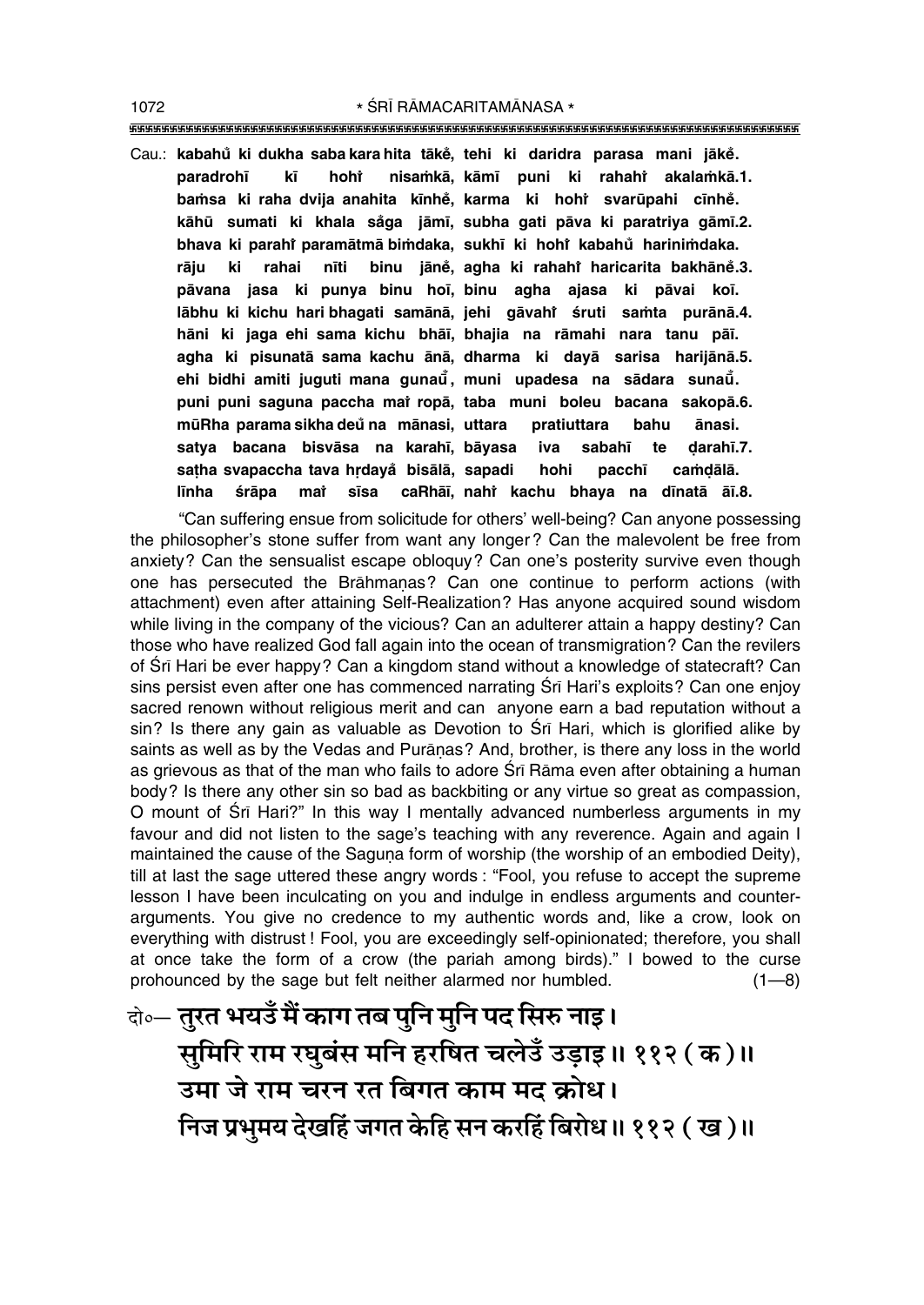### Do.: turata bhayaŭ mar kāga taba puni muni pada siru nāi, sumiri rāma raghubamsa mani harasita caleŭ uRāi.112(A). umā je rāma carana rata bigata kāma mada krodha, nija prabhumaya dekhahi jagata kehi sana karahi birodha. 112(B).

I was immediately transformed into a crow. Thereupon I bowed my head at the sage's feet again and, fixing my thoughts on Srī Rāma, the Jewel of Raghu's line, joyfully took flight. Umā, (continues Lord Śaṅkara,) they who are devoted to Śrī Rāma's feet and are free from lust, vanity and anger look upon the whole word as full of their lord; against whom can they harbour animosity?  $(112 A-B)$ 

- बिभषन ॥ चौ०— सूनु खगेस नहिं कछ रिषि दूषन। उर प्रेरक रघबंस कुपासिंध मनि मति करि भोरी।लीन्ही मोरी॥ १॥ प्रेम परिच्छा मन बच क्रम मोहि निज जन जाना। मुनि मति पुनि फेरी भगवाना॥ रिषि मम महत सीलता देखी।राम चरन बिस्वास बिसेषी॥ २॥ अति बिसमय पनि पनि पछिताई। सादर मनि मोहि लीन्ह बोलाई॥ मम परितोष बिबिधि बिधि कीन्हा। हरषित राममंत्र तब दीन्हा॥ ३॥ ध्याना। कहेउ मोहि मनि कपानिधाना॥ राम कर बालकरूप सुखद मोहि अति भावा। सो प्रथमहिं मैं तुम्हहि सुनावा॥४॥ संदर मनि मोहि कछक काल तहँ राखा। रामचरितमानस तब भाषा ॥ यह कथा सनाई। पनि बोले मनि गिरा सहाई॥५॥ सादर मोहि सहावा। संभु प्रसाद तात मैं रामचरित सर गुप्त पावा ॥ तोहि निज भगत राम कर जानी। ताते मैं सब कहेउँ बखानी॥६॥ राम भगति जिन्ह कें उर नाहीं। कबहँ न तात कहिअ तिन्ह पाहीं॥ मनि मोहि बिबिधि भाँति समुझावा। मैं सप्रेम मनि पद सिरु नावा॥ ७॥ निज कर कमल परसि मम सीसा। हरषित आसिष दीन्ह मनीसा॥ तोरें। बसिहि सदा प्रसाद अब मोरें॥८॥ राम भगति अबिरल उर
- Cau.: sunu khaqesa nahi kachu risi dūsana, ura preraka raghubamsa bibhūsana. krpāsimdhu muni mati kari bhorī, līnhī prema paricchā morī.1. mana baca krama mohi nija jana jānā, muni mati puni pherī bhagavānā. risi mama mahata sīlatā dekhī, rāma carana bisvāsa bisesī.2. ati bisamaya puni puni pachitāi, sādara muni mohi līnha bolāī. mama paritoșa bibidhi bidhi kīnhā, harașita rāmamamtra taba dīnhā.3. kara dhyānā, kaheu mohi muni bālakarūpa rāma krpānidhānā. sumdara sukhada mohi ati bhāvā, so prathamahi mai tumhahi sunāvā.4. muni mohi kachuka kāla tahå rākhā, rāmacaritamānasa taba bhāsā. sādara mohi vaha kathā sunāī, puni bole muni airā suhāī.5. rāmacarita sara gupta suhāvā, sambhu prasāda tāta mai pāvā. tohi nija bhagata rāma kara jānī, tāte mai saba kaheů bakhānī.6. rāma bhagati jinha ke ura nāhi, kabahu na tāta kahia tinha pāhi. muni mohi bibidhi bhati samujhāvā, mai saprema muni pada siru nāvā.7. nija kara kamala parasi mama sīsā, harasita āsisa dīnha munīsā. rāma bhagati abirala ura torė, basihi sadā prasāda aba morė.8.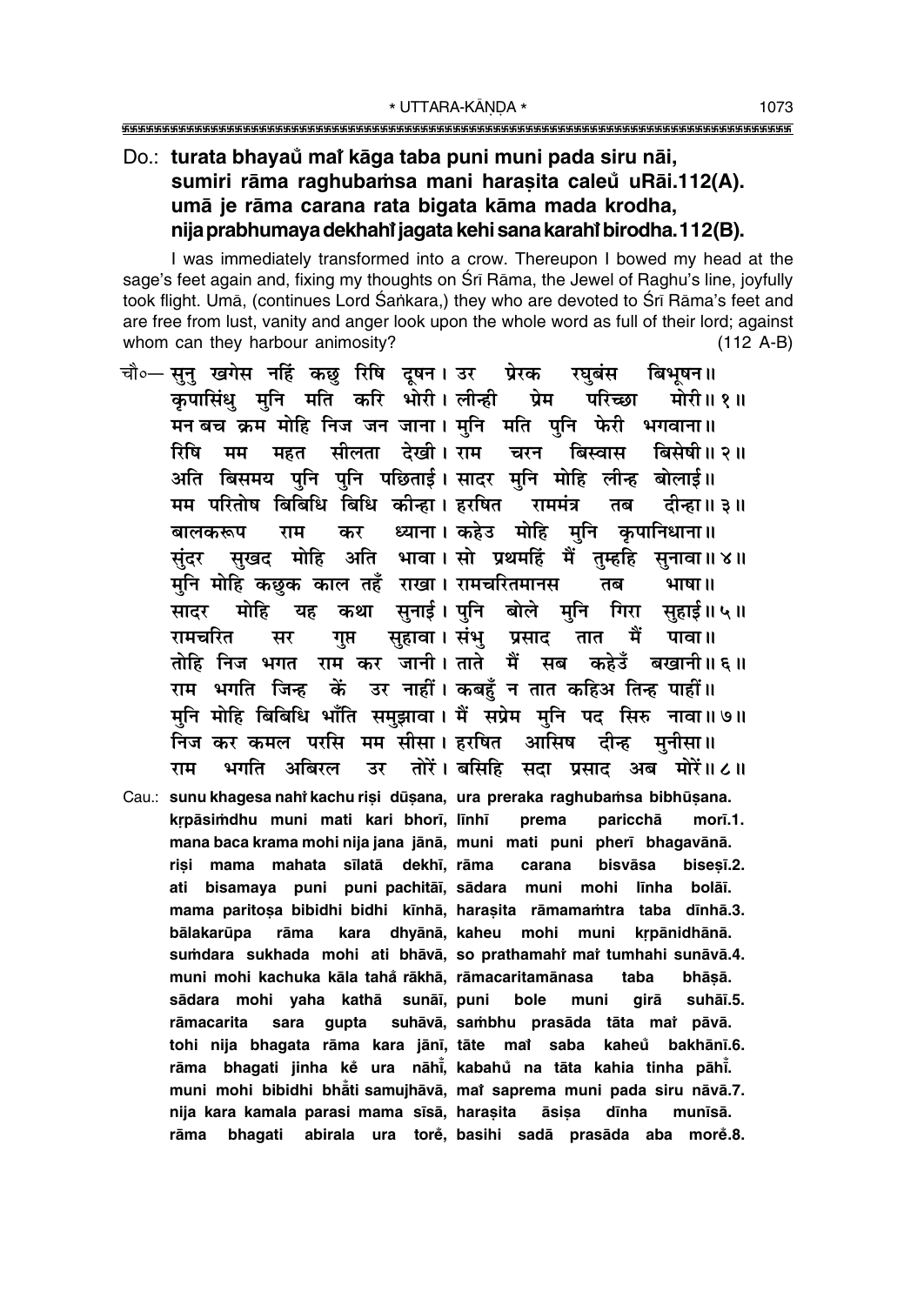Listen, O lord of the winged creatures : the sage was in no way at fault; it is Śrī Rāma (the Ornament of Raghu's race) who prompts all hearts. The All-merciful put my devotion to the test by clouding the sage's reason. When He came to know that I was His devoted servant in thought, word and deed, the Lord disabused the saint again. The sage was amazed at my extraordinary forbearance and the unique faith in Śrī Rāma's feet and, repenting again and again politely called me back. He consoled me in everyway and then gladly imparted to me the formula sacred to Śrī Rāma. The gracious sage also taught me how to meditate on Śrī Rāma as a child. The form which I was thus taught to fix my thoughts upon, charming and delightful as it was, pleased me much; I have already told you the same. The sage detained me in his hermitage for sometime and then recited the "Rāmacaritamānasa" (the Mānasa lake of Śrī Rāma's exploits). Having reverently repeated the story the sage then addressed me in the following gracious words : "I discovered this secret and charming lake of Śrī Rāma's exploits, dear son, by the grace of Lord Śambhu. I have come to know that you are a beloved devotee of Śrī Rāma; hence I recited it to you in full. Never repeat it, dear child, in the presence of those whose heart is void of devotion to Śrī Rāma." The sage admonished me in various ways and I lovingly bowed my head at his feet. The great sage touched my head with his lotus palm and gladly gave me his blessing : "Henceforth, by my grace, devotion to Śrī Rāma shall ever abide in your heart and know no interruption.  $(1-8)$ 

- दो**०— सदा राम प्रिय हो<u>ह</u> तुम्ह सुभ गुन भवन अमान। कामरूप इच्छामरन ग्यान बिराग निधान॥११३ ( क)॥** <u>जेहिं आश्रम तुम्ह बसब पुनि सुमिरत श्रीभगवंत।</u> **ब्यापिहि तहँ न अबिद्या जोजन एक प्रजंत॥११३ ( ख)॥**
- Do.: **sadå råma priya hohu tumha subha guna bhavana amåna, kåmarµupa icchåmarana gyåna biråga nidhåna.113(A).** jehi̇̀ āśrama tumha basaba puni sumirata śrībhagavaṁta, **byåpihi taha° na abidyå jojana eka praja≈ta.113(B).**

You shall ever be a favourite with Śrī Rāma and a storehouse of good qualities, free from pride, changing your form at will and choosing your own time for death, and a repository of wisdom and dispassion. Nay, in whatever hermitage you live with your thought fixed on the Lord, ignorance will have no access within a radius of eight miles from it. (113 A-B)

चौ०— काल कर्म गुन दोष सुभाऊ। कछ दुख तुम्हहि न ब्यापिहि काऊ॥ **राम रहस्य ललित बिधि नाना। गुप्त प्रगट इतिहास पुराना॥१॥** <u>बिनु श्रम तुम्ह जानब सब सोऊ। नित नव नेह राम पद होऊ॥</u> जो इच्छा करिहहु मन माहीं। हरि प्रसाद कछु दुर्लभ नाहीं॥ २॥ सनि मनि आसिष सन् मतिधीरा।**ब्रह्मगिरा भड़ गगन गँभीरा**॥ **एवमस्तु तव बच मुनि ग्यानी। यह मम भगत कर्म मन बानी॥३॥** सुनि नभगिरा हरष मोहि भयऊ।*प्रे*म मगन सब संसय गयऊ॥ करि बिनती मुनि आयसु पाई। पद सरोज पुनि पुनि सिरु नाई॥४॥ हरष सहित एहिं आश्रम आयउँ।*प्र*भु प्रसाद दुर्लभ बर पायउँ॥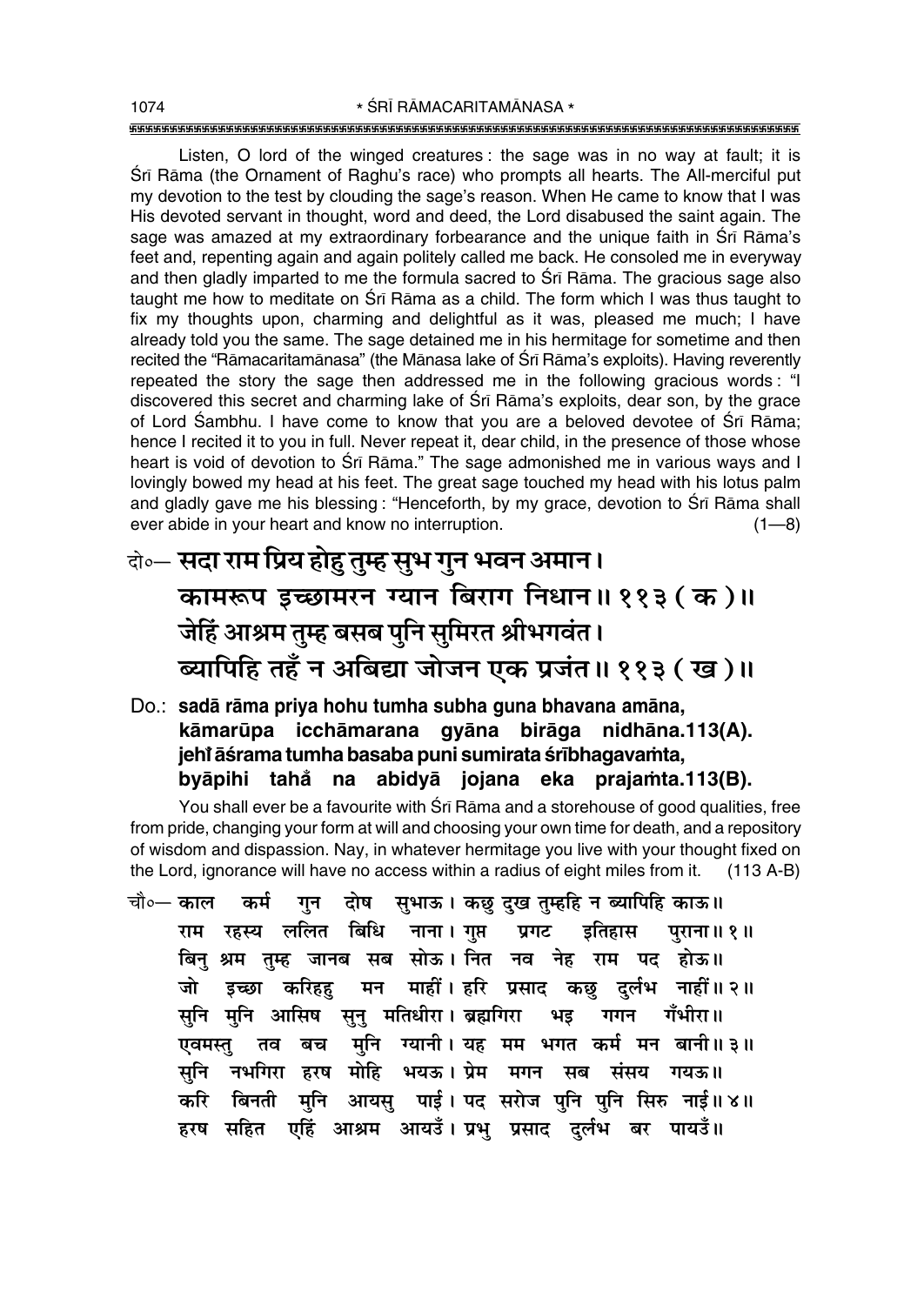\* UTTARA-KĀNDA \* 

मोहि सन् खगईसा।बीते कलप डहाँ बसत बीसा॥ ५॥ अरु सात बिहंग रघपति गुन गाना। सादर सुनहिं करउँ सदा सजाना ॥ रघुबीरा। धरहिं भगत हित मनुज सरीरा॥६॥ अवधपुरीं जब जब पर रहऊँ। सिसुलीला बिलोकि सुख लहऊँ॥ राम तब तब जाड सिसरूपा । निज आश्रम आवउँ खगभपा॥७॥ पनि राखि राम उर सनाई। काग देह जेहिं पाई॥ कथा सकल मैं तम्हहि कारन कहिउँ तम्हारी। राम भगति महिमा अति सब ्भारी॥ ८॥ पस्र तात

subhāū, kachu dukha tumhahi na byāpihi kāū. Cau.: kāla karma guna dosa rāma rahasya lalita bidhi nānā, gupta itihāsa purānā.1. pragata binu śrama tumha jānaba saba soū, nita nava neha rāma pada hoū. icchā karihahu mana māhi, hari prasāda kachu durlabha nāhi.2. io suni muni āsisa sunu matidhīrā, brahmagirā bhai gagana gåbhīrā. evamastu tava baca muni gyānī, yaha mama bhagata karma mana bānī.3. suni nabhagirā haraṣa mohi bhayaū, prema magana saba samsaya gayaū. muni kari binatī āvasu pāī, pada saroja puni puni siru nāī.4. harasa sahita ehi āśrama āyaů, prabhu prasāda durlabha bara pāyaů. ihå basata mohi sunu khaga īsā, bīte kalapa sāta aru bīsa.5. karaŭ sadā raghupati guna gānā, sādara sunahi bihamga sujānā. jaba jaba avadhapurt raghubīrā, dharahi bhagata hita manuja sarīrā.6. taba taba jāi rāma pura rahaŭ, sisulīlā biloki sukha lahaū. khagabhūpā.7. puni ura rākhi rāma sisurūpā, nija āśrama āvaů sakala mai tumhahi sunāī, kāga kathā deha ieht kārana pāī. kahiů tāta saba prasna tumhārī, rāma bhagati mahimā ati bhārī.8.

"No suffering occasioned by time, fate, merit, demerit or disposition shall ever torment you. The manifold charming mysteries of Sri Rama, that are found mentioned in the chronicles and Purānas either explicitly or implicitly, you will come to know without any difficulty; and the flame of your devotion to Sri Rama's feet will grow ever brighter and brighter. Whatever longing you may entertain in your mind, you shall have no difficulty in attaining it by the grace of Srī Hari." On hearing the sage's benediction, mark me, O Garuda of steadfast reason, a deep voice-which was evidently the voice of the Supreme Spirit-was heard from the heavens: "May your prophesy come to be true, O enlightened sage! He is My votary in thought, word and deed." I rejoiced to hear the heavenly voice and stood overwhelmed with love and rid of all my doubts. On receiving the sage's permission in response to my prayer I repeatedly bowed my head at his feet and gladly came away to this hermitage, having obtained by the Lord's grace a rare boon. Listen, O lord of the feathered creation : I have now lived in this hermitage for seven and twenty rounds of creation. I am ever engaged in hymning the praises of Sri Rama (the Lord of the Raghus), while enlightened birds reverently listen to them. Each time the Hero of Raghu's line assumes the form of a man in the city of Ayodhya for the sake of His devotees I go and stay at the capital of Sri Rama and enjoy the spectacle of His childish sports. Again, enshrining an image of the child Rama in my heart I return to my hermitage, O king of the birds. I have now told you all the circumstances that invested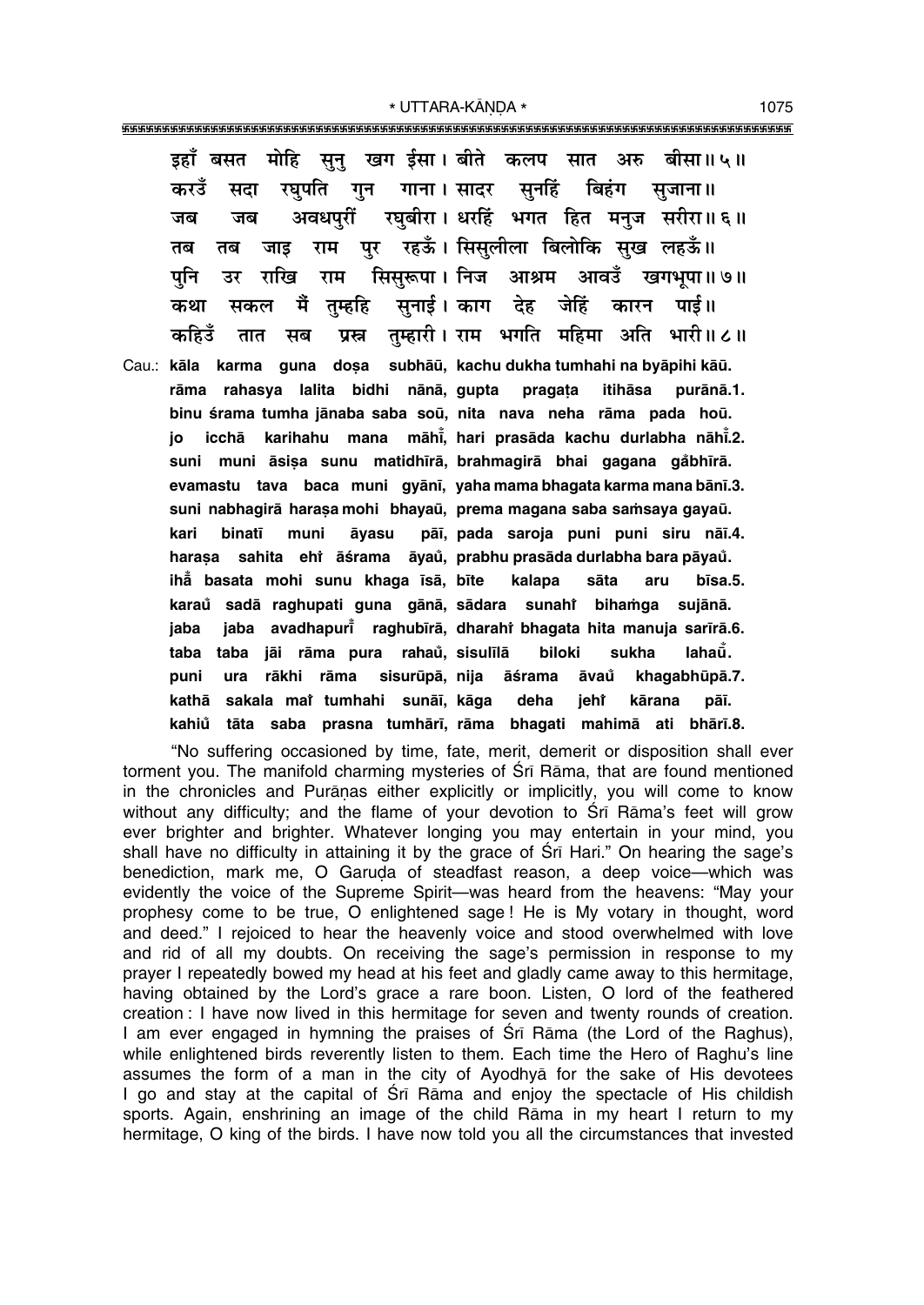me with the form of a crow, and have also replied to all your queries. The glory of devotion to Śrī Rāma is superb indeed.  $(1 - 8)$ 

## के— ताते यह तन मोहि प्रिय भयउ राम पट नेह्र। निज प्रभु दरसन पायउँ गए सकल संदेह॥११४ (क)॥

### Do.: tāte yaha tana mohi priya bhayau rāma pada neha, nija prabhu darasana pāyaŭ gae sakala samdeha.114(A).

I love this body only because it was in this body that devotion to Srī Rāma's feet sprang up in my heart, I was blessed with the sight of my lord and all my doubts vanished.  $(114 A)$ 

[PAUSE 29 FOR A THIRTY-DAY RECITATION]

# भगति पच्छ हठ करि रहेउँ दीन्हि महारिषि साप। मुनि दुर्लभ बर पायउँ देखहु भजन प्रताप॥११४ (ख)॥

### bhagati paccha hațha kari raheů dīnhi mahārisi sāpa, muni durlabha bara pāyaŭ dekhahu bhajana pratāpa.114(B).

I stubbornly upheld the cause of Devotion, for which the great sage Lomasa cursed me; but eventually I obtained a boon which is difficult even for the sages to obtain! Witness the efficacy of adoration.  $(114 B)$ 

चौ०— जे असि भगति जानि परिहरहीं। केवल ग्यान हेतु श्रम करहीं॥ गहँ त्यागी। खोजत आक फिरहिं पय लागी॥१॥ ते कामधेन जड खगेस हरि भगति बिहाई। जे सुख चाहहिं आन उपाई॥ सूनु बिनु तरनी। पैरि पार चाहहिं जड़ करनी॥ २॥ ते सठ महासिंध भसंडि के बचन भवानी। बोलेउ गरुड हरषि मद बानी॥ सनि तव प्रसाद प्रभु मम उर माहीं।संसय सोक मोह भ्रम नाहीं॥३॥ सुनेउँ गुन ग्रामा। तुम्हरी कृपाँ लहेउँ बिश्रामा॥ पुनीत राम पँछउँ तोही।कहह बुझाइ कृपानिधि मोही॥४॥ एक बात प्रभ मुनि बेद पुराना। नहिं कछु दुर्लभ ग्यान समाना॥ संत कहहिं सोड़ मुनि तुम्ह सन कहेउ गोसाईं। नहिं आदरेहु भगति की नाईं॥५॥ ग्यानहि भगतिहि अंतर केता। सकल कहह प्रभु कृपा निकेता॥ सनि उरगारि बचन सुख माना।सादर बोलेउ काग सजाना ॥ ६ ॥ भगतिहि ग्यानहि नहिं कछ भेदा। उभय हरहिं भव संभव खेदा॥ अंतर । सावधान नाथ मनीस कहहिं कछ सोउ सन बिहंगबर॥ ७॥ बिग्याना । ए सब पुरुष सुनह हरिजाना॥ ग्यान बिराग जोग प्रताप प्रबल सब भाँती। अबला अबल सहज जड जाती॥८॥ परुष bhagati jāni pariharahi, kevala gyāna hetu śrama karahi. Cau.: ie asi te jaRa kāmadhenu grhå tyāgī, khojata āku phirahi paya lāgī.1. sunu khagesa hari bhagati bihāī, je sukha cāhahr āna upāī. te satha mahāsimdhu binu taranī, pairi pāra cāhahi jaRa karanī.2.

1076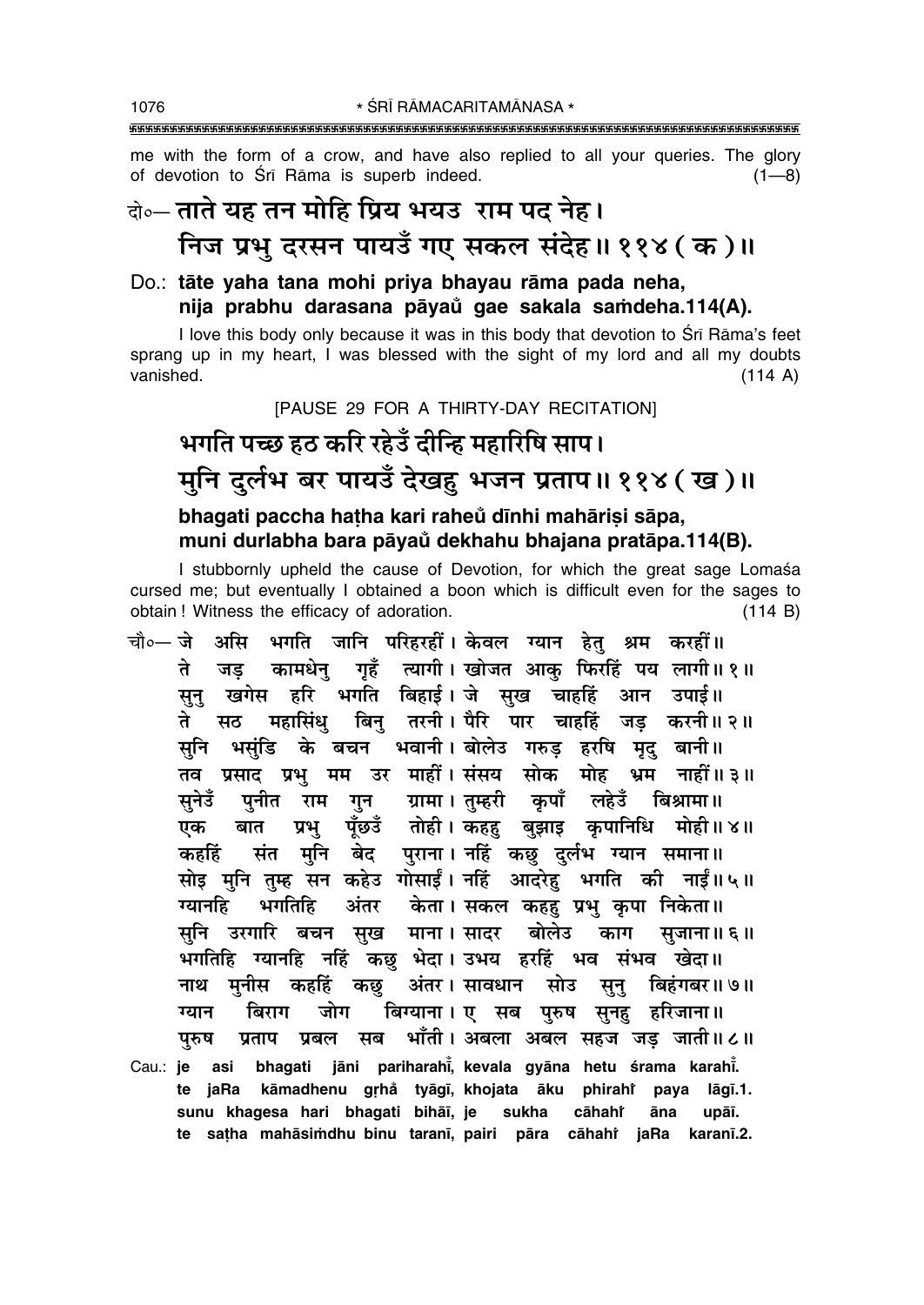\* UTTARA-KĀNDA \* 1077

#### """""""""""""""""""""""""""""""""""""""""""""""""""""""""""""""""""""""""""""""""""

suni bhasumdi ke bacana bhavānī, boleu garuRa harași mrdu bānī. **tava prasåda prabhu mama ura måh∂° , sa≈saya soka moha bhrama nåh∂° .3. suneu° pun∂ta råma guna gråmå, tumhar∂ kæpå° laheu° bi‹råmå. eka båta prabhu pµu° chau° toh∂, kahahu bujhåi kæpånidhi moh∂.4. kahahiÚ sa≈ta muni beda purånå, nahiÚ kachu durlabha gyåna samånå. soi muni tumha sana kaheu goså∂° , nahiÚ ådarehu bhagati k∂ nå∂° .5. gyånahi bhagatihi a≈tara ketå, sakala kahahu prabhu kæpå niketå. suni uragåri bacana sukha månå, sådara boleu kåga sujånå.6. bhagatihi gyånahi nahiÚ kachu bhedå, ubhaya harahiÚ bhava sa≈bhava khedå. nåtha mun∂sa kahahiÚ kachu a≈tara, såvadhåna sou sunu biha≈gabara.7.** gyāna birāga joga bigyānā, e saba puruṣa sunahu harijānā. **puru¶a pratåpa prabala saba bhå° t∂, abalå abala sahaja jaRa jåt∂.8.**

They who knowingly cast aside such Devotion and take pains to acquire mere wisdom are fools who would leave alone the cow of plenty at their own house and knock about in search of the Åka plant (the milk-weed) to get milk out of it. Listen. O lord of the winged creatures; the fools who ignore Bhakti and seek happiness by any other means stupidly seek to swim across the ocean without the help of a vessel". Garuda, O Bhavānī, (continues Lord Śankara,) rejoiced to hear Bhuśundi's words and submitted in gentle accents : "By your grace, my lord, doubt, sorrow, error and delusion have disappeared from my heart. I have also listened to the praises of Śrī Rāma and attained peace of mind by your blessing. My lord, I ask you one question more: pray, explain the whole thing clearly, O ocean of compassion. The saints and sages as well as the Vedas and Purānas declare that there is nothing so difficult of attainment as wisdom. Although the sage (Lomasa) instructed you in the same, my lord, you did not show the same amount of regard for Gnosis as for Devotion. Explain to me, my gracious lord, all the difference between Gnosis and Devotion." The sagacious crow was gratified to hear the question of Garuda (the enemy of the serpents) and politely replied, "There is no difference whatsoever between Gnosis and Devotion : both are equally efficacious in relieving the torments of birth and death. Great sages nonetheless point out some difference between the two, my lord: listen to the same with rapt attention, O chief of the birds ! Wisdom, dispassion, Yoga (union with God) and Realization–mark me–are all masculine in conception, O mount of Śrī Hari ! The might of man is formidable indeed; while a woman is naturally weak and dull by her very birth.  $(1-8)$ 

### दो**० पुरुष त्यागि सक नारिहि जो बिरक्त मति धीर।** न तु कामी बिषयाबस बिमुख जो पद रघुबीर॥ ११५ (क)॥ सो०– **सोउ मुनि ग्याननिधान मृगनयनी बिधु मुख निरखि।**

बिबस होइ हरिजान नारि बिष्नु माया प्रगट॥११५ (ख)॥

- Do.: **puru¶a tyågi saka nårihi jo birakta mati dh∂ra,** na tu kāmī bisayābasa bimukha jo pada raghubīra.115(A).
- So.: sou muni gyānanidhāna mrganayanī bidhu mukha nirakhi, bibasa hoi harijāna nāri bisnu māyā pragata.115(B).

But that man alone who is unattached and resolute of mind can forwear woman not the sensual voluptuary, who has turned his face against the feet of Śrī Rāma (the Hero of Raghu's line). But even such an enlightened sage, O mount of Śrī Hari, succumbs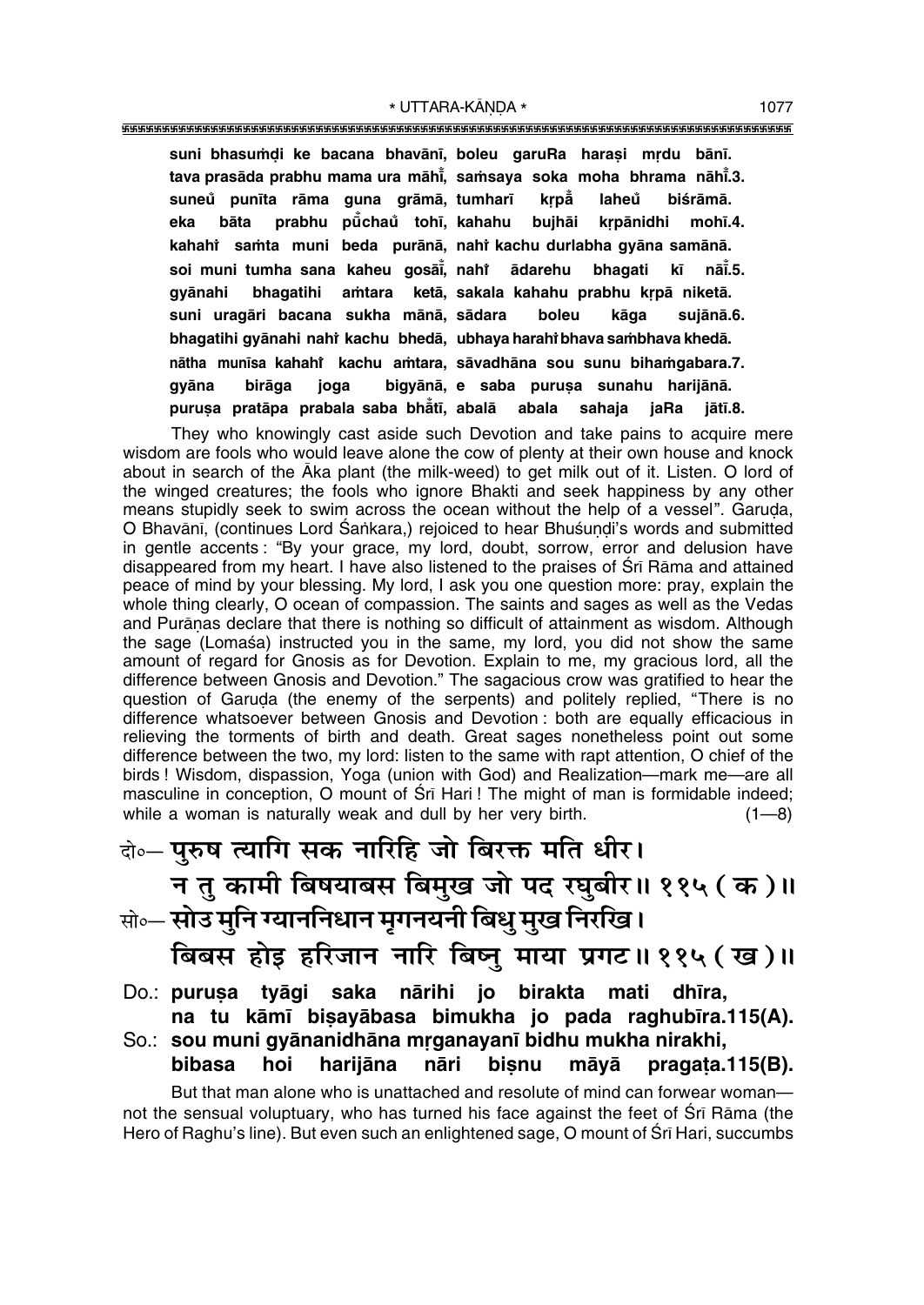to the charms of a pretty woman at the very sight of her moon-like face. It is God Visnu's own Māyā (deluding potency) that manifests itself in the form of a woman!  $(115 A-B)$ 

- कछ राखडँ। बेद पुरान चौ०— इहाँ भाषउँ ॥ न पच्छपात संत मत नारि नारि कें रूपा। पन्नगारि मोह रीति न यह अनुपा ॥ १ ॥ तुम्ह दोऊ। नारि बर्ग कोऊ॥ माया भगति जानड सब सूनहु पिआरी। माया पनि रघबीरहि भगति खल् बिचारी॥ २॥ नर्तकी रघराया। ताते तेहि डरपति अति माया॥ भगतिहि सानकल निरुपम निरुपाधी। बसड़ जास उर सदा अबाधी॥३॥ भगति राम माया सकुचाई। करि न सकड़ कछ निज प्रभुताई॥ तेहि बिलोकि बिचारि जे मुनि बिग्यानी। जाचहिं भगति सकल सुख खानी॥४॥ अस
- Cau.: ihă na pacchapāta kachu rākhaŭ, beda purāna samta mata bhāṣaŭ. nāri ke rūpā, pannagāri rīti moha na nāri vaha anūpā.1. māyā bhagati sunahu tumha doū, nāri koū. barga jānai saha raghubīrahi bhagati piārī, māyā bicārī.2. puni khalu nartakī bhaqatihi sānukūla raghurāyā, tāte māvā. tehi darapati ati rāma bhagati nirupama nirupādhī, basai jāsu ura sadā abādhī.3. tehi biloki māyā sakucāī, kari na sakai kachu nija prabhutāī. bicāri bigyānī, jācahi bhagati sakala sukha khānī.4. asa ie muni

Here I do not speak in a partisan spirit, but merely state the view of the Vedas and Purānas as well as of the saints. A woman is never enamoured of another woman's beauty: this, O enemy of the serpents, is a strange phenomenon. Maya and Bhakti (Devotion), mark me, both belong to the feminine group, as everyone knows. Again, Bhakti is beloved of Śrī Rāma (the Hero of Raghu's line); while poor Māyā is a mere dancing girl. The Lord of the Raghus is well-disposed towards Bhakti; hence Māyā is terribly afraid of her. Nay, Māyā shrinks at the very sight of the man in whose heart ever abides unobstructed the peerless and quileless spirit of Devotion, and cannot wield her authority over him. Knowing this, sages who have realized the Truth solicit Bhakti, which is the fountain of all blessings.  $(1-4)$ 

- वे०- यह रहस्य रघुनाथ कर बेगि न जानइ कोइ। जो जानइ रघुपति कुपाँ सपनेहुँ मोह न होइ॥ ११६ ( क )॥ औरउ ग्यान भगति कर भेद सुनह सुप्रबीन। जो सुनि होइ राम पद प्रीति सदा अबिछीन॥११६ (ख)॥
- Do.: yaha rahasya raghunātha kara begi na jānai koi, jo jānai raghupati krpā sapanehů moha na hoi.116(A). aurau gyāna bhagati kara bheda sunahu suprabīna, jo suni hoi rāma pada prīti sadā abichīna.116(B).

No one can speedily know this secret of Sri Rama (the Lord of the Raghus); but whoever comes to know it by the grace of Raghupati Himself can never fall a prey to infatuation even in a dream. Further hear, most sagacious Garuda, the distinction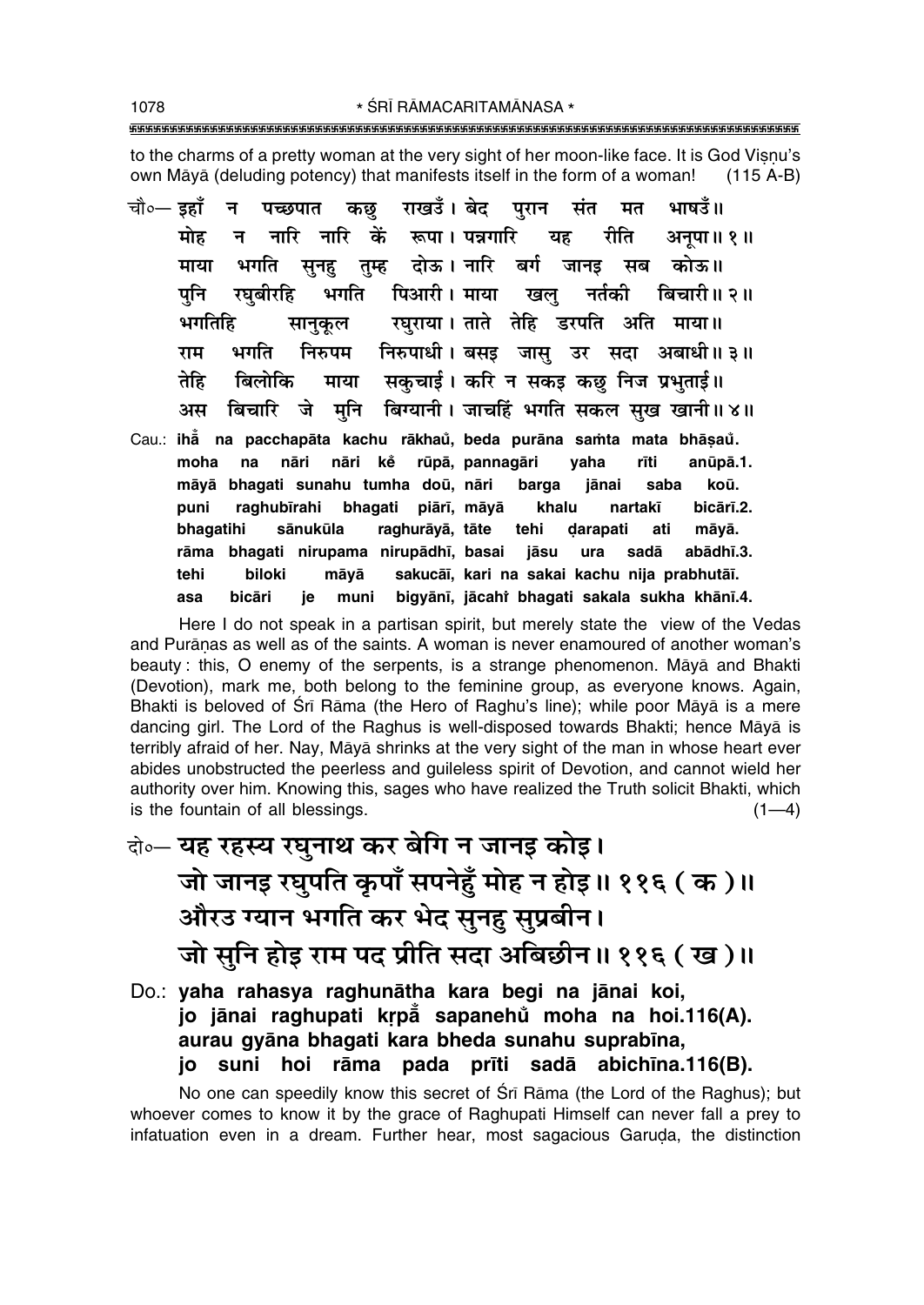\* UTTARA-KĀNDA \* 

between Gnosis and Devotion, by hearing which one develops perpetual and uninterrupted love for Śrī Rāma's feet.  $(116 A-B)$ 

चौ०— सूनहु अकथ कहानी। समझत बनइ न जाइ बखानी॥ तात यह ईस्वर जीव अबिनासी। चेतन अमल सहज सुख रासी॥१॥ अंस गोसाईं। बँध्यो कीर मरकट की नाईं॥ मो मायाबस भयउ ग्रंथि गई। जदपि चेतनहि परि मुषा छटत कठिनई॥ २॥ जड संसारी। छट न ग्रंथि न होड सखारी॥ ते जीव भयउ तब उपाई। छूट न अधिक अधिक अरुझाई॥३॥ श्रति कहेउ परान बह जीव हृदयँ मोह बिसेषी। ग्रंथि छट किमि परइ न देखी॥ तम करई। तबहँ कदाचित सो निरुअरई॥४॥ संजोग र्डस अस जब सुहाई। जौं हरि कृपाँ हृदयँ बस आई॥ मात्त्विक धेन श्रद्धा जम नियम अपारा। जे श्रुति कह सुभ धर्म अचारा॥५॥ जप तप ब्रत चौ जब गाई। भाव बच्छ सिसु पाइ पेन्हाई ॥ तेड तुन हरित बिस्वासा। निर्मल मन नोड निर्बात्त अहीर निज दासा॥६॥ पात्र परम पय दहि भाई । अवटै अनल अकाम बनाई ॥ धर्ममय छमाँ जड़ावै । धृति तोष जावन् देइ जमावै॥ ७॥ मरुत तब सम बिचार मथानी। दम अधार रजु सत्य मुदिताँ मथ्रे सबानी॥ नवनीता। बिमल बिराग सुभग मथि काढि लेड तब सुपनीता ॥ ८ ॥ Cau.: sunahu tāta yaha akatha kahānī, samujhata banai na jāi bakhānī. abināsī, cetana amala sahaja sukha rāsī.1. **īsvara** amsa jīva **SO** māvābasa bhayau gosāĭ̃, bådhyo kīra marakata kī nāī. cetanahi gramthi pari gai, jadapi mrsā chūtata kathinaī.2. jaRa samsārī, chūta na gramthi na hoi sukhārī. taba bhayau te jīva purāna bahu kaheu upāī, chūta na adhika adhika arujhāī.3. śruti hrdayå tama moha bisesī, gramthi chūța kimi parai na dekhī. iīva samjoga īsa iaba karaī, tabahů kadācita **SO** niruaraī.4. asa sāttvika śraddhā dhenu suhāī, jau hari krpā hrdaya basa āī. japa tapa brata jama niyama apārā, je śruti kaha subha dharma acārā.5. tei trna harita carai jaba gāī, bhāva baccha sisu pāi penhāī. nibrtti bisvāsā, nirmala noi pātra mana ahīra nija dāsā.6. parama dharmamaya paya duhi bhāī, avatai anala akāma banāī. tosa maruta taba chama juRāvai, dhrti sama jāvanu dei jamāvai.7. mudită mathai bicāra mathānī, dama adhāra raju satya subānī. taba mathi kāRhi lei navanītā, bimala birāga subhaga supunītā.8.

Listen, dear Garuda, to this unutterable romance, which can only be comprehended by the mind but is incapable of expression. The soul is a particle of the Divinity, immortal, conscious, untainted by Māyā and blissful by nature. Such a soul, my lord, has allowed itself to be dominated by Māyā and has been caught in its own trap like a parrot or a monkey\*. Matter and Spirit have been linked together with a knot which, though imaginary,

<sup>\*</sup> The allusion is to two popular modes of catching parrots and monkeys. A stick with a bait at the end and a string attached to it is so set in the ground that it revolves from the weight of the parrot when it lights upon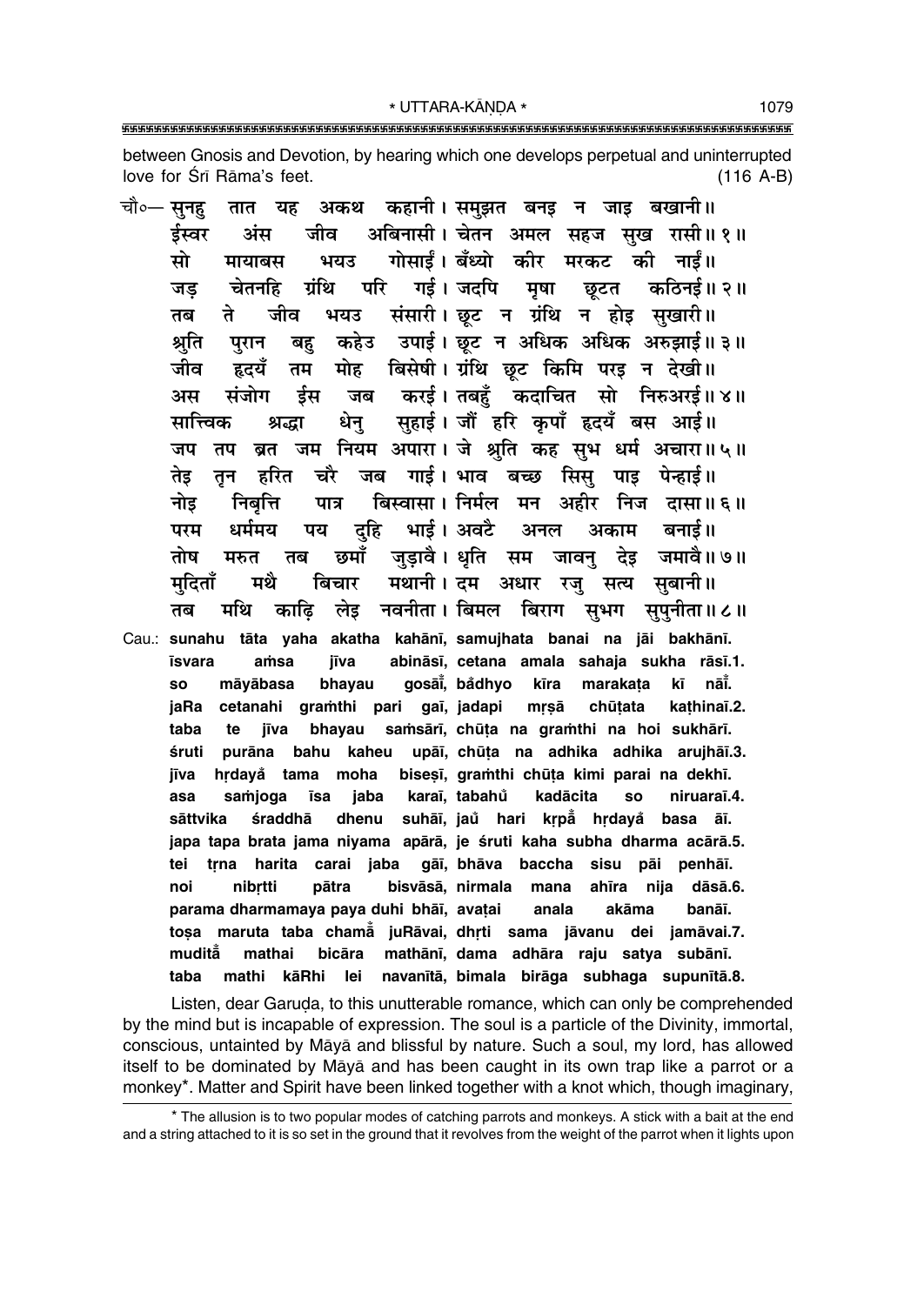#### """"""""""""""""""""""""""""""""""""""""""""""""""""""""""""""""""""""""""""""""""" 1080 **\*** SRĪ RĀMACARITAMĀNASA \*

is difficult to untie. Since then the soul has become worldly: it can have no happiness till this knot is untied. The Vedas and Purānas have suggested a number of devices for untying the knot; but the knot, far from being resolved, becomes harder and harder. The interior of the soul being utterly clouded with the darkness of ignorance, the knot cannot even be perceived; how, then, can it be untied? If God were to bring about such conditions (as are depicted below), even then the disentanglement of the knot is problematical. Suppose by the grace of Śrī Hari the blessed cow in the shape of Sāttvika (genuine) piety comes to abide in one's heart and feeds on green herbage in the shape of Japa (muttering of prayers), austere penance, sacred observances, the Yamas or forms of self-restraint (viz., continence, veracity, non-violence, non-stealing and non-possession), the five Niyamas or positive virtues (viz., external and internal purity, contentment, selfstudy, self-discipline and self-surrender to God) and innumerable other blessed virtues and religious practices recommended by the Vedas. Milk begins to flow from her teats, let us hope, when she is united with her newly-born calf in the form of love. Quietism serves as the cord by which her hind legs are tied (in order to milk her); faith represents the pot in which the cow is milked; while a pure mind, which is at one's beck and call, plays the role of a milker. Having thus drawn the milk in the shape of supreme righteousness one should boil it, brother, on the fire of desirelessness. When boiled, it should be cooled down with the breath of contentment and forbearance and congealed by mixing with it a little curd in the shape of fortitude and mind-control. The curd thus made should be churned in the earthen vase of cheerfulness with the churning-stick of reflection after fastening the stick to the host of self-restraint with the cord of truthful and agreeable words; and by this process of churning one should extract the pure, excellent and holy butter of dispassion.  $(1-8)$ 

- दो**०– जोग अगिनि करि प्रगट तब कर्म सुभासुभ लाइ। 'ÈÁh Á'⁄UÊflÒ ÇÿÊŸ ÉÊÎà ◊◊ÃÊ ◊‹ ¡Á⁄U ¡ÊßH 117 (∑§)H** तब बिग्यानरूपिनी बुद्धि बिसद घृत पाइ। <u>चित्त दिआ भरि धरै दृढ़ समता दिअटि बनाइ॥११७(ख)॥</u> तीनि अवस्था तीनि गुन तेहि कपास तें काढ़ि। तूल तुरीय सँवारि पुनि बाती करै सुगाढ़ि॥ ११७ (ग)॥ सो० एहि बिधि लेसै दीप तेज रासि बिग्यानमय। जातहिं जासु समीप जरहिं मदादिक सलभ सब ।। ११७ ( घ ) ।। Do.: **joga agini kari praga¢a taba karma subhåsubha låi,**
- buddhi sirāvai gyāna ghrta mamatā mala jari jāi.117(A). taba bigyānarūpinī buddhi bisada ghrta pāi, **citta diå bhari dharai dæRha samatå dia¢i banåi.117(B).**

it; and the bird, confused by the motion, fancies it is entangled in the string, though it is really loose and might fly away if it tried. For the monkey a large jar, with a narrow mouth, is sunk in the ground full of grain. The monkey puts in his hand and clutches a handful; but being unable to draw out his closed fist on account of the smallness of the jarís mouth, he fancies himself caught, though if he stretches the palm of his hand he could extricate it immediately.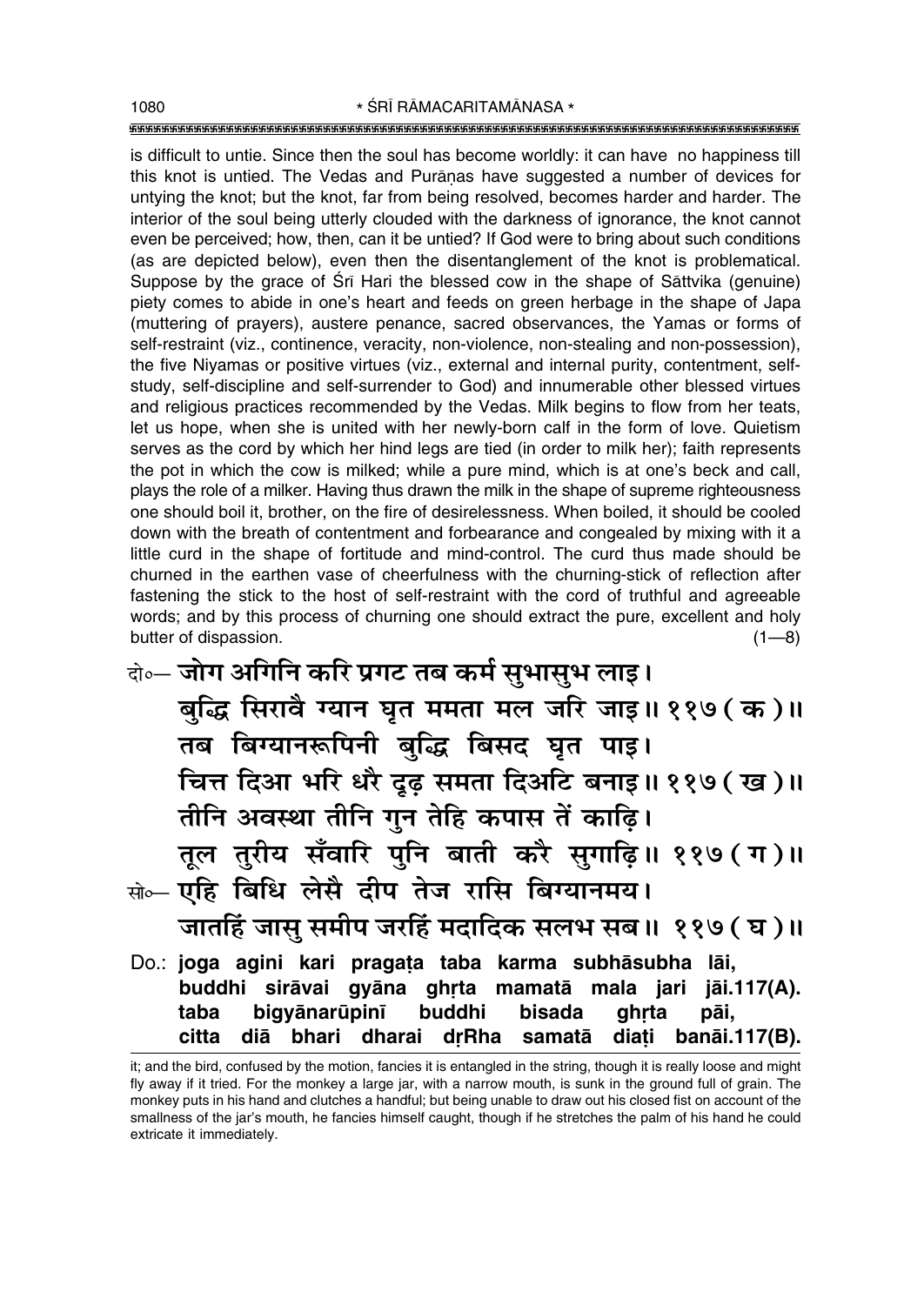#### tīni avasthā tīni guna tehi kapāsa tě kāRhi, tūla såvāri puni bātī karai sugāRhi.117(C). turīva So.: ehi bidhi lesai dīpa teja rāsi bigyānamaya, jātahi jāsu samīpa jarahi madādika salabha saba.117(D).

After kindling the fire of Yoga (concentration of mind) one's past Karma, both good and evil, should be consigned to it as fuel, and the butter placed on it. When the scum in the form of worldly attachment is burnt, the ghee (clarified butter) that is left in the form of Gnosis should be cooled down by Buddhi (Reason). Having obtained this pure ghee (in the form of wisdom), Buddhi, which is of the nature of understanding, should fill with it the lamp of the Citta (reasoning faculty), and making a stand of even-mindedness set the lamp securely there. Extracting cotton in the form of the transcendental state out of the boll of the three states of conciousness (viz., waking, dream and dreamless sleep) and the three modes of Prakrti (viz., Sattva, Rajas and Tamas) the same should be carded and fashioned into a strong wick. In this manner one should light the glorious lamp of immediate knowledge, by merely approaching which moths in the shape of vanity etc., are all consumed.  $(117 A-D)$ 

अखंडा। दीप सिखा सोड़ परम प्रचंडा॥ चौ०— सोहमस्मि बनि डति सुप्रकासा। तब भव मूल भेद भ्रम नासा॥१॥ अनभव सुख आतम अबिद्या कर परिवारा। मोह आदि तम मिटड अपारा॥ प्रबल पाइ उँजिआरा। उर गुहँ बैठि ग्रंथि निरुआरा॥ २॥ सोइ बद्धि तब जौं सोई। तब यह जीव कृतारथ होई॥ छोरन ग्रंथि पाव जानि खगराया। बिघ्न अनेक करड तब माया॥३॥ छोरत गंथि प्रेरड भाई। बद्धिहि लोभ दिखावहिं आई॥ रिद्धि सिद्धि बह कल बल छल करि जाहिं समीपा। अंचल बझावहिं बात दीपा॥ ४॥ सयानी। तिन्ह तन चितव न अनहित जानी॥ होड जौं परम बद्धि तेहि बिघ्न बुद्धि नहिं बाधी।तौ बहोरि सुर करहिं उपाधी॥५॥ जौं नाना । तहँ तहँ सुर बैठे करि थाना॥ इंद्री झरोखा द्वार देखहिं बिषय बयारी। ते हठि देहिं कपाट उघारी॥ ६ ॥ आवत सो प्रभंजन उर गहँ जाई। तबहिं जब दीप बिग्यान बझाई ॥ न छुटि मिटा सो प्रकासा। बुद्धि बिकल भइ बिषय बतासा॥७॥ ग्रंथि ग्यान सोहाई। बिषय भोग पर प्रीति सदाई॥ इंद्रिन्ह सुरन्ह न बुद्धि कृत भोरी। तेहि बिधि दीप को बार बहोरी॥८॥ समीर बिषय Cau.: sohamasmi iti brtti akhamdā, dīpa sikhā soi parama pracamdā. ātama anubhava sukha suprakāsā, taba bhava mūla bheda bhrama nāsā.1. abidyā kara parivārā, moha ādi tama prabala mitai apārā. ůjiārā, ura grhå baithi gramthi niruārā.2. taba soi buddhi pāi gramthi pāva jau soī, taba chorana yaha jīva krtāratha hoī. gramthi jāni khagarāyā, bighna aneka karai taba māyā.3. chorata riddhi siddhi prerai bahu bhāī, buddhihi lobha dikhāvahi āī. kala bala chala kari jāhi samīpā, amcala bāta bujhāvahr dīpā.4.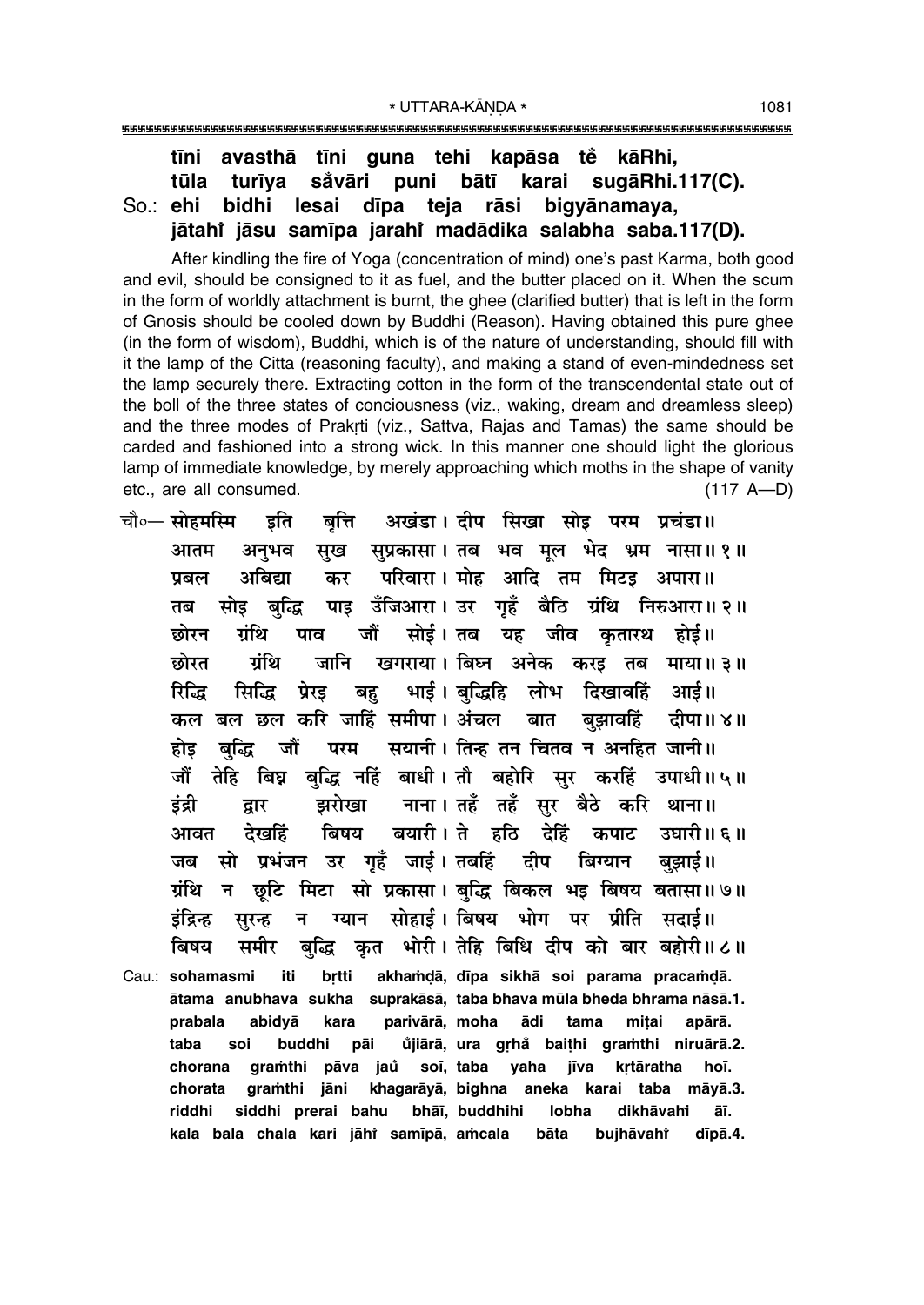**hoi buddhi jau° parama sayån∂, tinha tana citava na anahita jån∂. jau° tehi bighna buddhi nahiÚ bådh∂, tau bahori sura karahiÚ upådh∂.5. i≈dr∂ dvåra jharokhå nånå, taha° taha° sura bai¢he kari thånå. åvata dekhahiÚ bişaya** bayārī, te haṭhi deht  **kapå¢a ughår∂.6. jaba so prabha≈jana ura gæha° jå∂, tabahiÚ d∂pa bigyåna bujhå∂.** gramthi na chūți miță so prakāsā, buddhi bikala bhai bișaya batāsā.7. imdrinha suranha na gyāna sohāī, bişaya bhoga para prīti sadāī. bisaya samīra buddhi krta bhorī, tehi bidhi dīpa ko bāra bahorī.8.

The constant awareness that "I am the same (Brahma)" represents the most dazzling flame of the lamp. In this way when the bliss of Self-Realization sheds its bright lustre, the error of duality, the root of worldly existence, is dispersed and the infinite darkness of infatuation etc.— which forms the family of Avidya (Nescience)—disappears. Having thus procured a light, the Buddhi referred to above sits in the chamber of the heart to untie the ligature (that binds the Spirit with Matter). The soul can hope to attain its object only in the event of Buddhi succeeding in untying it. But when Måyå, O king of the birds, finds her attempting to untie the knot, she creates many difficulties. She sends forth, brother, a number of Rddhis and Siddhis (riches and supernatural powers in their embodied forms), that try to excite her cupidity. By artifice, force or fraud they approach her and put off the light by fanning it with the end of their garment. If the Buddhi happens to be most sagacious, she refuses even to look at them considering them to be her enemies. If these impediments fail to distract her, the gods next proceed to create trouble. The various appertures of the body that locate the five senses are so many windows in the chamber of the heart, each of which is presided over by a god. Even as they find the gust of sensuality entering the chamber the gods wantonly throw the shutters of these appertures wide open. As soon as the blast penetrates the chamber of the heart the light of immediate knowledge gets extinguished. In this way while the ligature binding the Spirit with Matter remains untied, the light (of Self-Realization) also disappears and the understanding gets bewildered when buffetted by the blast of sensuality. Gnosis is welcome neither to the senses nor the gods presiding over them, who are ever fond of sensuous enjoyments. And the Buddhi too having been distracted by the blast of sensuality, who can light the lamp again as before?  $(1-8)$ 

दो**०– तब फिरि जीव बिबिधि बिधि पावइ संसुति क्लेस।** हरि माया अति दुस्तर तरि न जाइ बिहगेस॥११८ (क)॥ <u>कहत कठिन समुझत कठिन साधत कठिन बिबेक।</u> होइ घुनाच्छर न्याय जौं पुनि प्रत्यूह अनेक ॥ ११८ (ख)॥ Do.: taba phiri jīva bibidhi bidhi pāvai samsrti klesa, **hari måyå ati dustara tari na jåi bihagesa.118(A). kahata ka¢hina samujhata ka¢hina sådhata ka¢hina bibeka,** hoi ghunācchara nyāya jaů puni pratyūha aneka.118(B).

(When the light of wisdom is thus extinguished) the soul then goes again through the manifold agonies of transmigration. Śrī Hari's deluding potency, O lord of the winged creatures, is most difficult to cross: it cannot easily be crossed over. Gnosis is difficult to expound,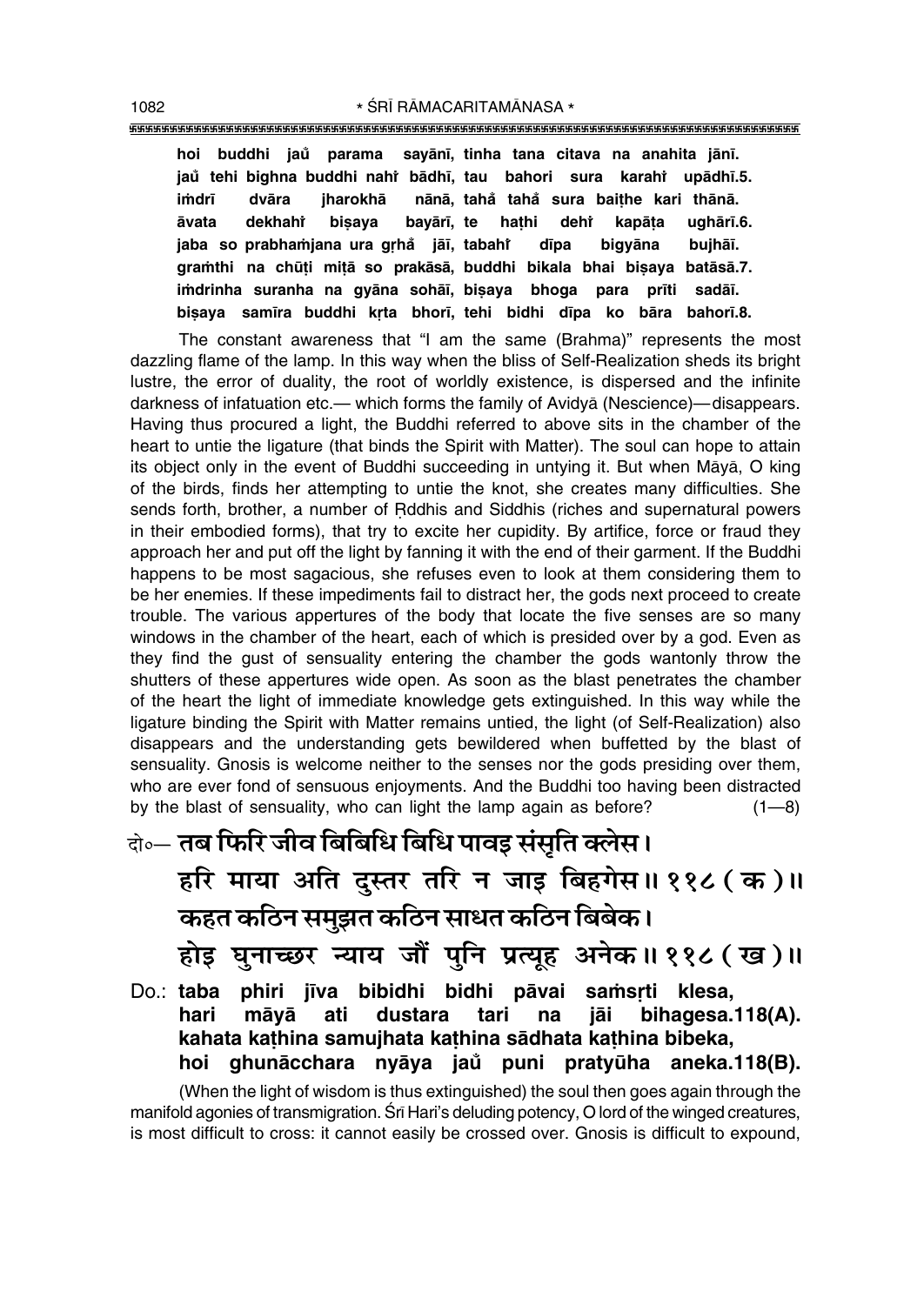\* UTTARA-KĀNDA \* 

difficult to grasp and difficult to achive through practice. And if by chance one succeeds in attaining it, there are many impediments in the way of preserving it.  $(118 A-B)$ 

चौ०— ग्यान पंथ कै धारा। परत खगेस होइ नहिं कुपान बारा॥ निर्बिघ्न जो निर्बहर्ड। सो कैवल्य परम पद पंथ लहर्ड ॥ १ ॥ दर्लभ पद् । संत पुरान निगम अति कैवल्य परम आगम बद॥ भजत सोइ मुकति गोसाईं। अनडच्छित राम आवड बरिआर्डं॥ २॥ जिमि थल बिन् जल रहि न सकाई। कोटि भाँति कोउ करै उपाई॥ मोच्छ सख सन खगराई। रहि न सकड हरि भगति बिहाई॥ ३॥ तथा बिचारि हरि भगत सयाने। मक्ति निरादर भगति लभाने ॥ अस भगति करत बिनु जतन प्रयासा।संसृति मूल अबिद्या नासा ॥ ४॥ भोजन करिअ तृपिति हित लागी। जिमि सो असन पचवै जठरागी॥ असि हरिभगति सगम सुखदाई। को अस मूढ़ न जाहि सोहाई॥५॥ Cau.: gyāna pamtha krpāna kai dhārā, parata khagesa hoi naht bārā. pamtha nirbahai, so kaivalya parama pada lahai.1. io nirbighna ati durlabha kaivalya parama pada, samta purāna nigama āgama bada. rāma bhajata soi mukuti gosāi, anaicchita bariā .2. āvai jimi thala binu jala rahi na sakāī, koți bhăti upāī. kou karai tathā moccha sukha sunu khagarāi, rahi na sakai hari bhagati bihāi.3. asa bicāri hari bhagata sayāne, mukti nirādara bhagati lubhāne.

bhagati karata binu jatana prayāsā, samsrti nāsā.4. mūla abidyā bhoiana karia trpiti hita lāgī, jimi so asana pacavai jatharāgī. asi haribhagati sugama sukhadāi, ko asa mūRha na jāhi sohāi.5.

The path of wisdom is like the edge of a sword : one is apt to fall from it very soon. O king of the birds. He alone who successfully treads it attains to the supreme state of final emancipation. But this supreme state of final beatitude is most difficult to attain, so declare the saints as well as the Purānas, Vedas and Agamas (Tantras). By worshipping Śrī Rāma, my lord, the same beatitude comes unsolicited even against our will. Water cannot stay except on land notwithstanding our best efforts; even so, mark you, O king of the birds, the joy of final beatitude cannot stay apart from Devotion to Srī Hari. Realizing this, the wise devotees of Sri Hari spurn final emancipation and remain enamoured of Devotion. By practising Devotion ignorance, which is the root of metempsychosis, is eradicated without any effort or exertion, in the same way as we eat for our own gratification but the gastric fire digests the food so eaten (without any effort on our part). What fool is there who does not welcome such Devotion to Sri Hari, which is so easy and delightful at the same time?

केन्- सेवक सेब्य भाव बिनु भव न तरिअ उरगारि। भजह राम पद पंकज अस सिद्धांत बिचारि॥ ११९ ( क )॥ जो चेतन कहँ जड़ करइ जड़हि करइ चैतन्य। अस समर्थ रघनायकहि भजहिं जीव ते धन्य॥ ११९ ( ख )॥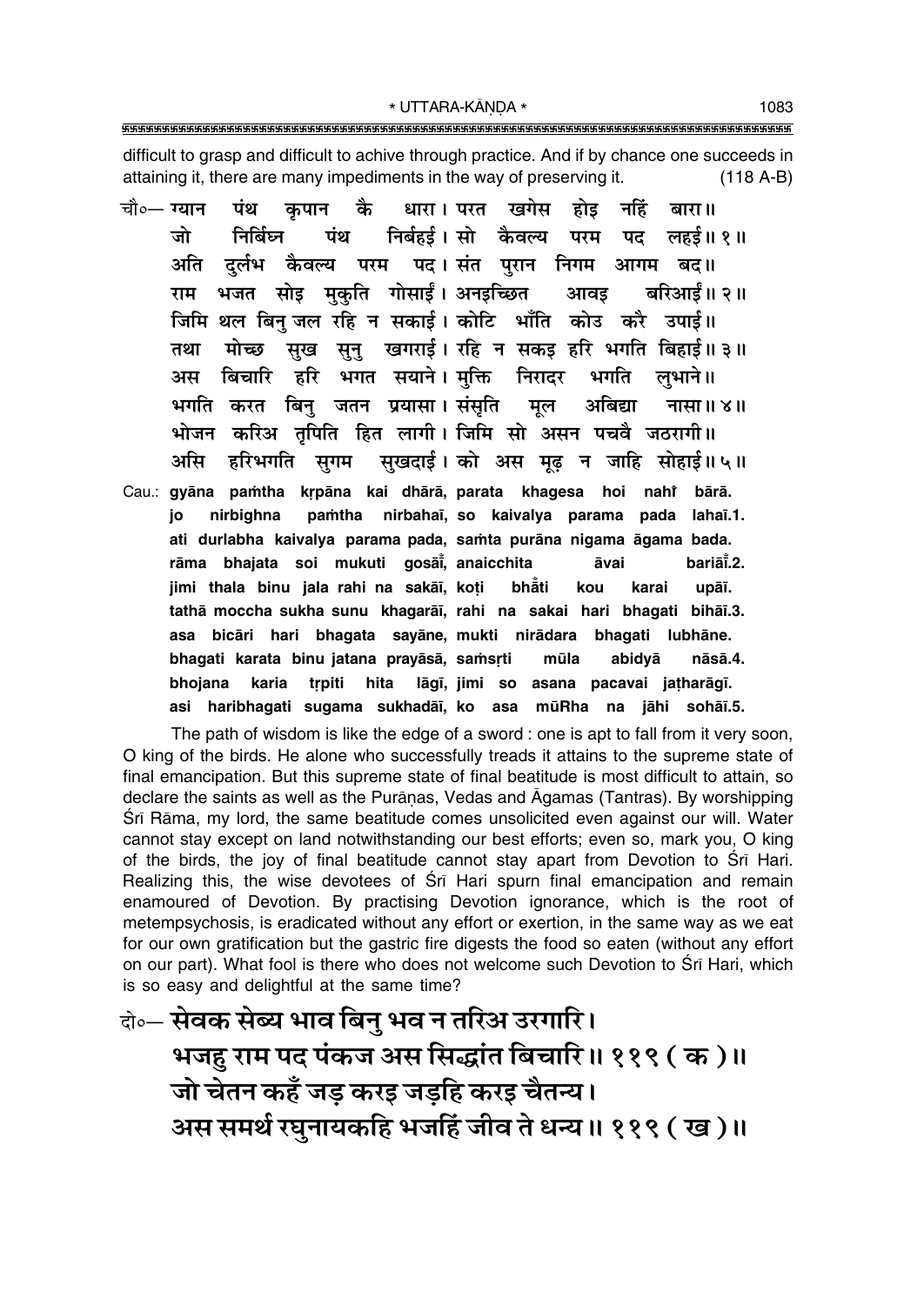### Do.: sevaka sebya bhāva binu bhava na taria uragāri, bhajahu rāma pada pamkaja asa siddhāmta bicāri.119(A). jo cetana kahå jaRa karai jaRahi karai caitanya, asa samartha raghunāyakahi bhajahi jīva te dhanya.119(B).

The ocean of transmigration, O enemy of serpents, cannot be crossed without cultivating the same feeling of Srī Rāma as a servant cherishes towards his master. Knowing this to be the established doctrine, adore the lotus feet of Sri Rama. The Lord of the Raghus can make the animate inanimate and the inanimate animate: the souls that adore such an omnipotent lord are blessed indeed.  $(119 A-B)$ 

|        | चौ०— कहेउँ ग्यान सिद्धांत बुझाई। सुनहु भगति मनि कै प्रभुताई॥           |  |  |                 |
|--------|------------------------------------------------------------------------|--|--|-----------------|
|        | राम भगति चिंतामनि सुंदर।बसइ गरुड़ जाके उर अंतर॥ १॥                     |  |  |                 |
| परम    | प्रकास रूप दिन राती। नहिं कछु चहिअ दिआ घृत बाती॥                       |  |  |                 |
| मोह    | दरिद्र निकट नहिं आवा।लोभ बात नहिं ताहि बुझावा॥                         |  |  | र ।।            |
| प्रबल  | अबिद्या तम मिटि जाई।इारहिं सकल सलभ समुदाई॥                             |  |  |                 |
|        | खल कामादि निकट नहिं जाहीं। बसइ भगति जाके उर माहीं॥ ३॥                  |  |  |                 |
|        | गरल सुधासम अरि हित होई। तेहि मनि बिनु सुख पाव न कोई॥                   |  |  |                 |
|        | ब्यापहिं मानस रोग न भारी।।जिन्ह के बस सब जीव दुखारी॥ ४॥                |  |  |                 |
|        | राम भगति मनि उर बस जाकें। दुख लवलेस न सपनेहुँ ताकें॥                   |  |  |                 |
|        | चतुर सिरोमनि तेइ जग माहीं।जे मनि लागि सुजतन कराहीं॥                    |  |  | $4$             |
|        | सो मनि जदपि प्रगट जग अहई। राम कृपा बिनु नहिं कोउ लहई॥                  |  |  |                 |
| सुगम   | उपाय पाइबे केरे।नर हतभाग्य देहिं भटभेरे॥                               |  |  | $\xi \parallel$ |
|        | पावन पर्बत बेद पुराना। राम कथा रुचिराकर नाना॥                          |  |  |                 |
|        | मर्मी सज्जन सुमति कुदारी।ग्यान बिराग नयन उरगारी॥                       |  |  | ७॥              |
|        | भाव सहित खोजइ जो प्रानी। पाव भगति मनि सब सुख खानी॥                     |  |  |                 |
| मोरें  | मन प्रभु अस बिस्वासा। राम ते अधिक राम कर दासा॥ ८॥                      |  |  |                 |
| राम    | सिंधु घन सज्जन धीरा।चंदन तरु हरि संत समीरा॥                            |  |  |                 |
| सब     | कर फल हरि भगति सुहाई। सो बिनु संत न काहूँ पाई॥ ९॥                      |  |  |                 |
|        | अस बिचारि जोइ कर सतसंगा। राम भगति तेहि सुलभ बिहंगा॥१०॥                 |  |  |                 |
|        | Cau.: kaheů gyāna siddhāmta bujhāī, sunahu bhagati mani kai prabhutāī. |  |  |                 |
|        | rāma bhagati cimtāmani sumdara, basai garuRa jāke ura amtara.1.        |  |  |                 |
| parama | prakāsa rūpa dina rātī, nahi kachu cahia diā ghṛta bātī.               |  |  |                 |
| moha   | daridra nikața nahi āvā, lobha bāta nahi tāhi bujhāvā.2.               |  |  |                 |
|        | prabala abidyā tama miți jāī, hārahi sakala salabha samudāī.           |  |  |                 |
|        | khala kāmādi nikaṭa nahi jāhī, basai bhagati jāke ura māhī.3.          |  |  |                 |

garala sudhāsama ari hita hoī, tehi mani binu sukha pāva na koī. byāpahi mānasa roga na bhārī, jinha ke basa saba jīva dukhārī.4. rāma bhagati mani ura basa jāke, dukha lavalesa na sapanehů tāke. siromani tei jaga māhi, je mani lāgi sujatana karāhi.5. catura so mani jadapi pragata jaga ahai, rāma krpā binu nahi kou lahai. sugama upāya pāibe kere, nara hatabhāqya dehi bhatabhere.6.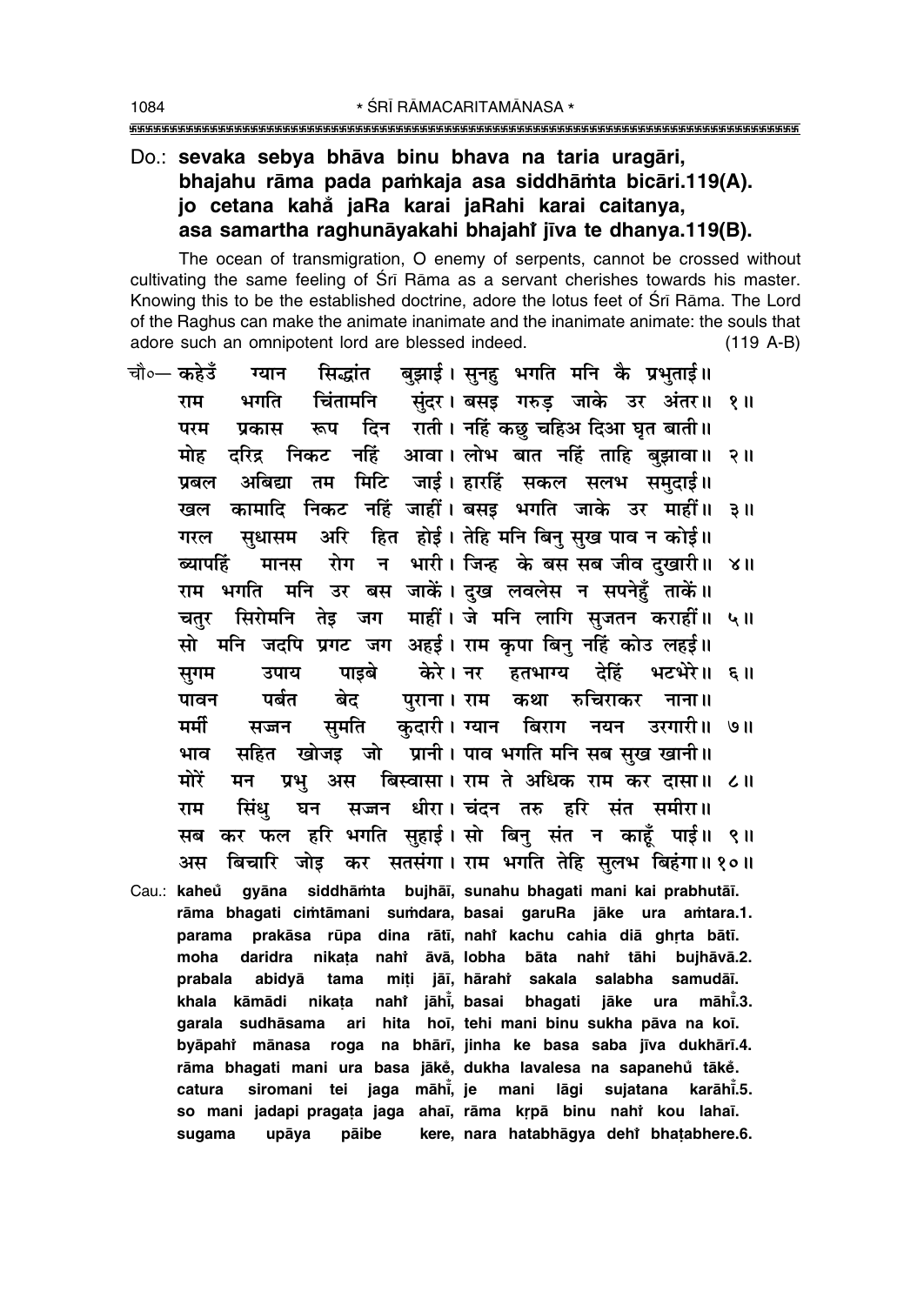| marmī sajjana sumati kudārī, gyāna birāga nayana uragārī.7.<br>bhāva sahita khojai jo prānī, pāva·bhagati·mani·saba·sukha·khānī.<br>morě mana prabhu asa bisvāsā, rāma te adhika rāma kara dāsā. 8 .<br>rāma simdhu ghana sajjana dhīrā, camdana taru hari samta samīrā.<br>saba kara phala hari bhagati suhāī, so  binu  samta  na  kāhū  pāī.9.<br>asa bicāri joi kara satasamgā, rāma-bhagati-tehi-sulabha-bihamgā.10. | pāvana parbata beda |  |  | purānā, rāma kathā rucirākara nānā. |  |
|---------------------------------------------------------------------------------------------------------------------------------------------------------------------------------------------------------------------------------------------------------------------------------------------------------------------------------------------------------------------------------------------------------------------------|---------------------|--|--|-------------------------------------|--|
|                                                                                                                                                                                                                                                                                                                                                                                                                           |                     |  |  |                                     |  |
|                                                                                                                                                                                                                                                                                                                                                                                                                           |                     |  |  |                                     |  |
|                                                                                                                                                                                                                                                                                                                                                                                                                           |                     |  |  |                                     |  |
|                                                                                                                                                                                                                                                                                                                                                                                                                           |                     |  |  |                                     |  |
|                                                                                                                                                                                                                                                                                                                                                                                                                           |                     |  |  |                                     |  |
|                                                                                                                                                                                                                                                                                                                                                                                                                           |                     |  |  |                                     |  |

I have expounded at length the established doctrine relating to Gnosis; hear now the virtue of Devotion, which has been likened to a jewel. The beautiful wish-yielding gem of Devotion to Srī Rāma is an embodiment of supreme effulgence, which sheds its radiance day and night, requiring neither a vessel nor clarified butter nor a wick (to light it). He in whose heart, O Garuda, such a jewel abides is not haunted by poverty in the shade of infatuation. No blast of greed can ever extinguish this light, which dispels the overpowering gloom of ignorance and the swarms of moths (in the shape of vanity etc..) keep away from it in a mood of frustration. Nay, vicious propensities like lust dare not approach him in whose heart the gem of Devotion abides. For him venom is transformed into ambrosia and enemies turn into friends; nobody can attain happiness without this jewel. Again, he is never attacked by the terrible mental diseases from which all living beings are grievously suffering. He in whose heart the gem of Devotion to Sri Rama abides cannot have the least woe even in a dream. They alone are paragons of wisdom in this world; who spare no pains to secure this gem. Although this jewel is manifest in the world, none can find it without the grace of Srī Rāma. There are easy devices for finding it, but luckless souls attempt harder methods. The Vedas and Purānas represent holy mountains; and the stories of Srī Rāma, the many glorious mines located in their midst. The saints are the expert minerologists and their penetrating intellect, the pickaxe; while spiritual wisdom and dispassion, Garuda, are the two eyes (surveying the mines). Any creature who looks for it with faith succeeds in discovering the gem of Devotion, a mine of all blessings. I have this conviction in my heart, my lord, that a servant of Śrī Rāma is greater than Śrī Rāma Himself. While Śrī Rāma is the ocean, the wise saints are like the rain-clouds; or (to use another metaphor) while Sri Hari is the sandal-tree, the saints represent the winds (that diffuse its perfume). Devotion to Śrī Hari, which is so delightful, is the reward of all spiritual endeavours; none has ever secured it except through a saint. Realizing this whoever cultivates the fellowship of saints finds Devotion to Srī Rāma easy of attainment, O king of the birds.  $(1 - 10)$ 

- बे॰ ब्रह्म पयोनिधि मंदर ग्यान संत सुर आहिं। कथा सुधा मथि काढ़हिं भगति मधुरता जाहिं॥ १२० ( क )॥ बिरति चर्म असि ग्यान मद लोभ मोह रिपु मारि। जय पाइअ सो हरि भगति देख खगेस बिचारि॥ १२० (ख)॥
- Do.: brahma payonidhi mamdara qyāna samta sura āhi, kathā sudhā mathi kāRhahi bhaqati madhuratā jāhi.120(A). birati carma asi gyāna mada lobha moha ripu māri, java pāja so hari bhagati dekhu khagesa bicāri.120(B).

The Vedas are compared to the ocean (of milk); spiritual wisdom plays the role of Mount Mandara; while saints are the gods who churn out nectar in the form of the sacred legends; and Devotion represents its sweetness. Using Dispassion as a shield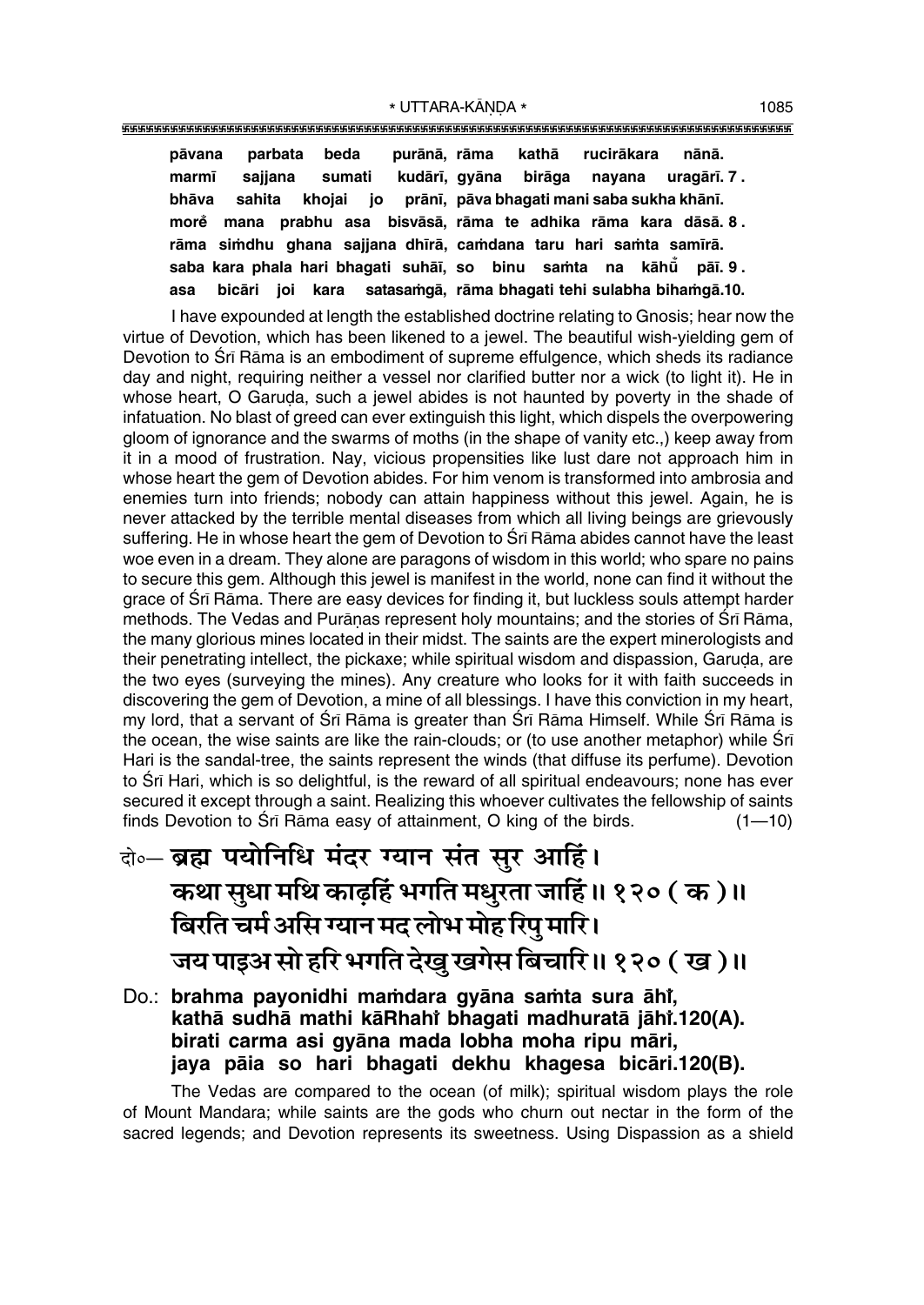(for self-defence) and slaying with the sword of wisdom enemies in the form of vanity, greed and infatuation, it is Devotion to Srī Hari that triumphs; ponder and realize this, O king of the birds.  $(120 A-B)$ 

| चौ०— पुनि सप्रेम बोलेउ खगराऊ। जौं कृपाल मोहि ऊपर भाऊ॥                                                                                          |
|------------------------------------------------------------------------------------------------------------------------------------------------|
| नाथ मोहि निज सेवक जानी।सस प्रस्न मम कहहु बखानी॥<br>$\sqrt{2}$                                                                                  |
| प्रथमहिं कहहु नाथ मतिधीरा। सब ते दुर्लभ कवन सरीरा॥                                                                                             |
| बड़ दुख कवन कवन सुख भारी। सोउ संछेपहिं कहहु बिचारी॥<br>- २ ॥                                                                                   |
| संत असंत मरम तुम्ह जानहु। तिन्ह कर सहज सुभाव बखानहु॥                                                                                           |
| कवन पुन्य श्रुति बिदित बिसाला। कहहु कवन अघ परम कराला॥<br>३ ॥                                                                                   |
| मानस रोग कहहु समुझाई।तुम्ह सर्बग्य कृपा अधिकाई॥                                                                                                |
| तात सुनहु सादर अति प्रीती।सैं संछेप कहउँ यह नीती॥<br>81                                                                                        |
| नर तन सम नहिं कवनिउ देही।जीव चराचर जाचत तेही॥                                                                                                  |
| नरक स्वर्ग अपबर्ग निसेनी। ग्यान बिराग भगति सुभ देनी॥<br>41                                                                                     |
| सो तनु धरि हरि भजहिं न जे नर। होहिं विषय रत मंद मंद तर॥                                                                                        |
| काँच किरिच बदलें ते लेहीं।कर ते डारि परस मनि देहीं॥<br>$\xi \parallel$                                                                         |
| नहिं दरिद्र सम दुख जग माहीं। संत मिलन सम सुख जग नाहीं॥                                                                                         |
| उपकार बचन मन काया।संत सहज सुभाउ खगराया॥<br>पर<br>७॥                                                                                            |
| संत सहहिं दुख परहित लागी। परदुख हेतु असंत अभागी॥                                                                                               |
| भूर्ज तरू सम संत कृपाला। परहित निति सह बिपति बिसाला॥<br>$\mathcal{L}$                                                                          |
| इव खल पर बंधन करई। खाल कढ़ाइ बिपति सहि मरई॥<br>सन                                                                                              |
| खल बिनु स्वारथ पर अपकारी।अहि मूषक इव सुनु उरगारी॥ ९॥                                                                                           |
| पर संपदा बिनासि नसाहीं। जिमि ससि हति हिम उपल बिलाहीं॥                                                                                          |
| उदय जग आरति हेतू।जथा प्रसिद्ध अधम ग्रह केतू॥१०॥<br>दुष्ट                                                                                       |
| उदय संतत सुखकारी। बिस्व सुखद जिमि इंदु तमारी॥<br>संत                                                                                           |
| धर्म श्रुति बिदित अहिंसा। पर निंदा सम अघ न गरीसा॥११॥<br>परम                                                                                    |
| गुर निंदक दादुर होई।जन्म सहस्र पाव तन सोई॥<br>हर                                                                                               |
| निंदक बहु नरक भोग करि। जग जनमइ बायस सरीर धरि॥१२॥<br>द्विज                                                                                      |
| श्रुति निंदक जे अभिमानी। रौरव नरक परहिं ते प्रानी॥<br>सुर                                                                                      |
| होहिं उलूक संत निंदा रत। मोह निसा प्रिय ग्यान भानु गत॥ १३॥                                                                                     |
| कै निंदा जे जड़ करहीं। ते चमगादुर होइ अवतरहीं॥<br>सब                                                                                           |
| तात अब मानस रोगा। जिन्ह ते दुख पावहिं सब लोगा॥१४॥<br>सुनहु                                                                                     |
| मोह सकल ब्याधिन्ह कर मूला। तिन्ह ते पुनि उपजहिं बहु सूला॥                                                                                      |
| काम बात कफ लोभ अपारा।क्रोध पित्त नित छाती जारा॥१५॥                                                                                             |
| <mark>प्र</mark> ीति करहिं जौं तीनिउ भाई।उपजइ सन्यपात दुखदाई॥                                                                                  |
|                                                                                                                                                |
| बिषय मनोरथ दुर्गम नाना।ते संबं सूल नाम को जाना॥१६॥<br>ममता दादु कंडु इरषाई।हरष बिषाद गरह बहुताई॥<br>— — तेन्दि कडु इरषाई।हरष बिषाद गरह बहुताई॥ |
| पर सुख देखि जरनि सोइ छई। कुष्ट दुष्टता मन कुटिलई॥१७॥                                                                                           |
| अहंकार अति दुखद डमरुआ।दंभ कपट मद मान नेहरुआ॥                                                                                                   |
| तृस्ना  उदरबृद्धि अति  भारी । त्रिबिधि ईषना तरुन तिजारी ॥ १८ ॥                                                                                 |
| जुग  बिधि  ज्वर  मत्सर  अबिबेका । कहँ  लगि  कहौँ  कुरोग  अनेका ॥ १९ ॥                                                                          |

1086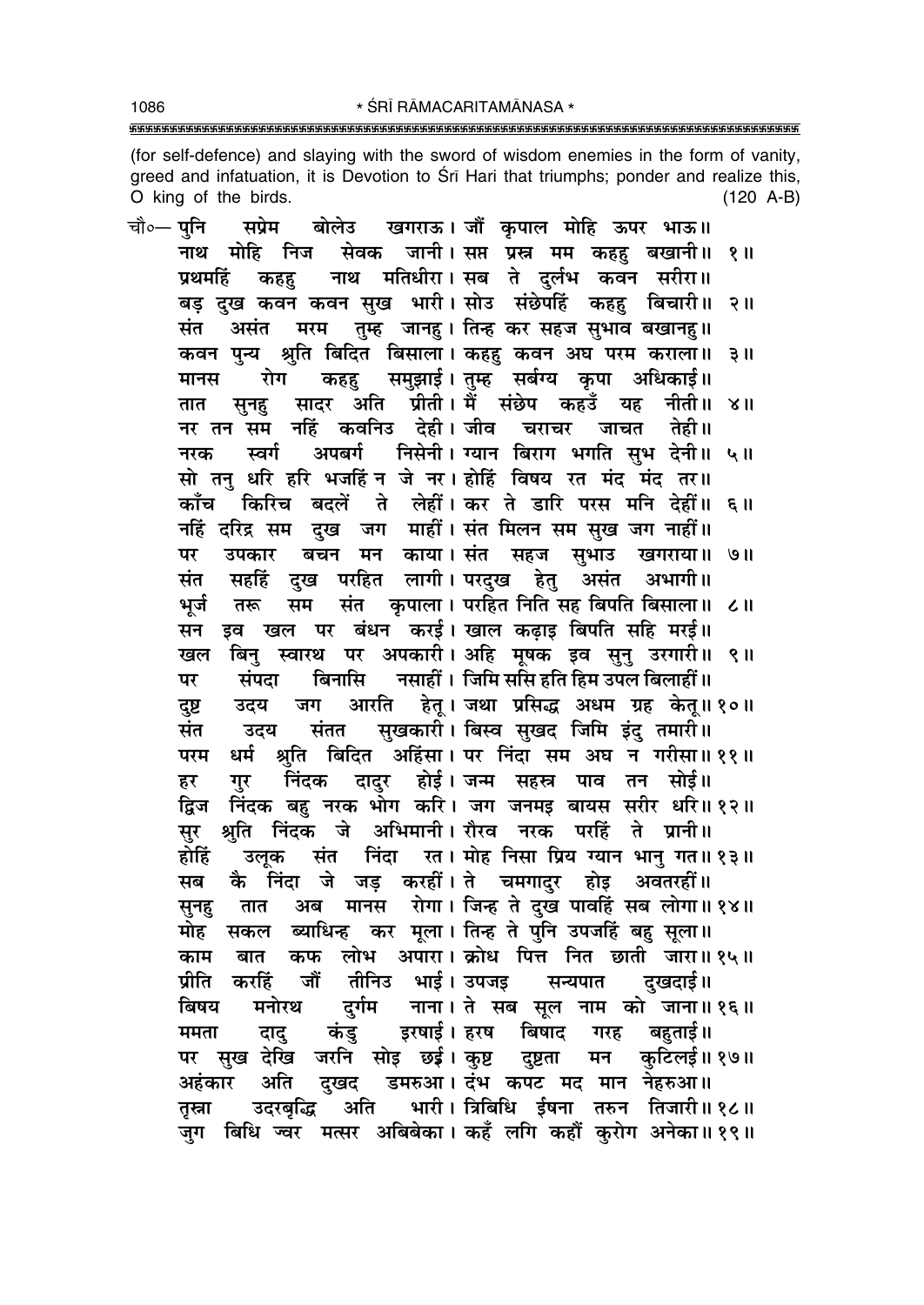\* UTTARA-KĀNDA \* 1087

""""""""""""""""""""""""""""""""""""""""""""""""""""""""""""""""""""""""""""""""""" Cau.: puni saprema boleu khagarāū, jaŭ krpāla mohi ūpara bhāū. **nåtha mohi nija sevaka jån∂, sapta prasna mama kahahu bakhån∂. 1. prathamahiÚ kahahu nåtha matidh∂rå, saba te durlabha kavana sar∂rå. baRa dukha kavana kavana sukha bhår∂, sou sa≈chepahiÚ kahahu bicår∂. 2. sa≈ta asa≈ta marama tumha jånahu, tinha kara sahaja subhåva bakhånahu. kavana punya ‹ruti bidita bisålå, kahahu kavana agha parama karålå. 3.** mānasa roga kahahu samujhāī, tumha sarbagya krpā adhikāī. **tåta sunahu sådara ati pr∂t∂, maiÚ sa≈chepa kahau° yaha n∂t∂. 4. nara tana sama nahiÚ kavaniu deh∂, j∂va caråcara jåcata teh∂. naraka svarga apabarga nisen∂, gyåna biråga bhagati subha den∂. 5. so tanu dhari hari bhajahiÚ na je nara, hohiÚ bi¶aya rata ma≈da ma≈da tara. kå° ca kirica badale° te leh∂° , kara te Œåri parasa mani deh∂° . 6. nahiÚ daridra sama dukha jaga måh∂° , sa≈ta milana sama sukha jaga nåh∂° . para upakåra bacana mana kåyå, sa≈ta sahaja subhåu khagaråyå. 7.** saṁta sahahì dukha parahita lāgī, paradukha hetu asaṁta abhāgī. **bhµurja tarµu sama sa≈ta kæpålå, parahita niti saha bipati bisålå. 8. sana iva khala para ba≈dhana kara∂, khåla kaRhåi bipati sahi mara∂. khala binu svåratha para apakår∂, ahi mµu¶aka iva sunu uragår∂. 9. para sa≈padå binåsi nasåh∂° , jimi sasi hati hima upala bilåh∂° . du¶¢a udaya jaga årati hetµu, jathå prasiddha adhama graha ketµu.10. sa≈ta udaya sa≈tata sukhakår∂, bisva sukhada jimi i≈du tamår∂.** parama dharma śruti bidita ahimsā, para nimdā sama agha na garīsā.11. hara gura nimdaka dādura hoī, janma sahasra pāva tana soī. **dvija ni≈daka bahu naraka bhoga kari, jaga janamai båyasa sar∂ra dhari.12.** sura śruti niṁdaka je abhimānī, raurava naraka parahi<sup>,</sup> te prānī. **hohi ulµuka sa≈ta ni≈då rata, moha niså priya gyåna bhånu gata.13. saba kai ni≈då je jaRa karah∂° , te camagådura hoi avatarah∂° . sunahu tåta aba månasa rogå, jinha te dukha påvahiÚ saba logå.14. moha sakala byådhinha kara mµulå, tinha te puni upajahiÚ bahu sµulå. kåma båta kapha lobha apårå, krodha pitta nita chåt∂ jårå.15.** prīti karahi  **jau° t∂niu bhå∂, upajai sanyapåta dukhadå∂. bi¶aya manoratha durgama nånå, te saba sµula nåma ko jånå.16. mamatå dådu ka≈Œu ira¶å∂, hara¶a bi¶åda garaha bahutå∂. para sukha dekhi jarani soi cha∂, ku¶¢a du¶¢atå mana ku¢ila∂.17. aha≈kåra ati dukhada Œamaruå, da≈bha kapa¢a mada måna neharuå.** trsnā udarabrddhi ati bhārī, tribidhi īṣanā taruna tijārī.18. **juga bidhi jvara matsara abibekå, kaha° lagi kahau° kuroga anekå.19.**

Garuda (the king of the birds) further submitted in loving tones : "If you cherish fondness for me, my gracious master, kindly recognize me as your servant, and answer me the following seven questions. Tell me, first of all, my strong-minded master; which form of all is the most difficult to obtain? Next consider and tell me briefly which is the greatest misery and which again is the highest pleasure. You know the essential characteristics of the saints and the evil-minded; therefore, describe their innate disposition. Also tell me which is the highest religious merit made known in the Vedas and which,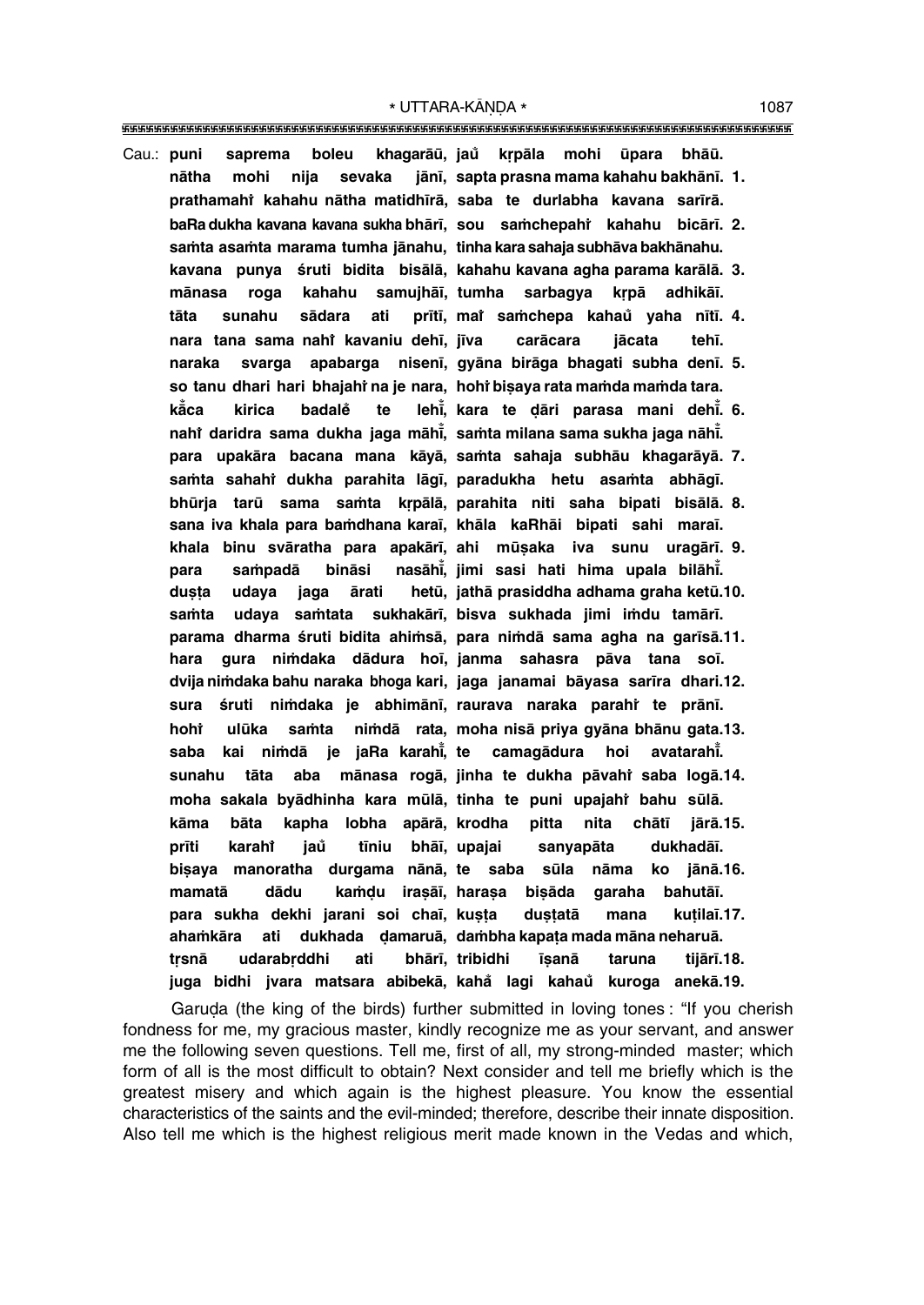#### 1088 **\*** SRĪ RĀMACARITAMĀNASA \*

""""""""""""""""""""""""""""""""""""""""""""""""""""""""""""""""""""""""""""""""""" again, is the most terrible sin. Further tell me in unambiguous terms the diseases of the mind, omniscient as you are and richly endowed with compassion." "Listen, dear Garuda, with reverence and rapt attention while I tell you briefly my views on these questions. There is no other form as good as the human body: every living creature—whether animate or inanimate—craves for it. It is the ladder that takes the soul either to hell or to heaven or again to final beatitude, and is the bestower of blessings in the form of wisdom, dispassion and Devotion. Men who fail to adore Srī Hari even after obtaining this body, and wallow in the basest pleasures of sense, throw away the philosopherís stone from the palm of their hand and take bits of glass in exchange for the same. There is no misery in this world as terrible as poverty and no blessing as great as communion with saints. Beneficence in thought, word and deed is the innate disposition of saints, O king of the birds. The saints undergo suffering in the interest of others while impious wretches do so with a view to tormenting others. Tender-hearted saints, like the birch tree, submit to the greatest torture (even allow their skin to be peeled off) for the good of others; while the wicked, like the hemp, have their skin flayed off and perish in agony in order to be able to bind others (in the form of cords). Listen, O enemy of serpents: like the rat and the serpent, the wicked injure others without any gain to themselves. Having destroyed others' prosperity they perish themselves, even as the hail dissolves after destroying the crops. The elevation of the wicked, like the rising of a comet—which is a detestable heavenly body—is a source of calamity to the world. The advancement of a saint, on the other hand, is ever conducive to joy, even as the rising of the sun and the moon brings delight to the whole universe. A vow of non-violence is the highest religious merit known to the Vedas; and there is no sin as grievous as speaking ill of others. A reviler of Lord Hara and his own preceptor takes the form of a frog (after his death) and his birth in that form is repeated a thousand times. A reviler of the Brāhmanas, after suffering tortures in a number of hells, is born on earth in the form of a crow. Those conceited souls who revile the gods and the Vedas are cast into the hell known as Raurava. They who delight in vilifying the saints are reborn as owls, who love the night

of error and for whom the sun of wisdom has set. The fools who censure all are reborn as bats. Note now, dear Garuda, the diseases of the mind, from which everyone suffers. Infatuation is the root of all ailments and from these again arise many other troubles. Lust is a counterpart of wind and inordinate greed corresponds to an abundance of phlegm; while anger represents bile, which constantly burns the breast. Should all these three combine, there results what is known as Sannipåta (a derangement of the aforesaid three humours of the body, causing fever which is of a dangerous type). The cravings for the manifold pleasures of the sense, so difficult to realize, are the various distempers, which are too numerous to name. The feeling of mineness corresponds to ringworms, envy represents itches while joy and grief correspond to a disease of the throat marked by an excessive enlargement of its glands. Grudging contemplation of others' happiness represents consumption; while wickedness and perversity of soul correspond to leprosy. Egotism is a counterpart of the most painful gout; while hypocrisy, deceit, arrogance and pride correspond to the disease known as Dracontiasis (which is marked by the presence in the body of a parasite known as the guinea-worm). Thirst for enjoyment represents the most advanced type of dropsy; while the three types of craving (those for progeny, riches and honour) correspond to the violent quartan ague. Jealousy and thoughtlessness are the two types of fever. There are many more fell diseases, too numerous to mention.  $(1-19)$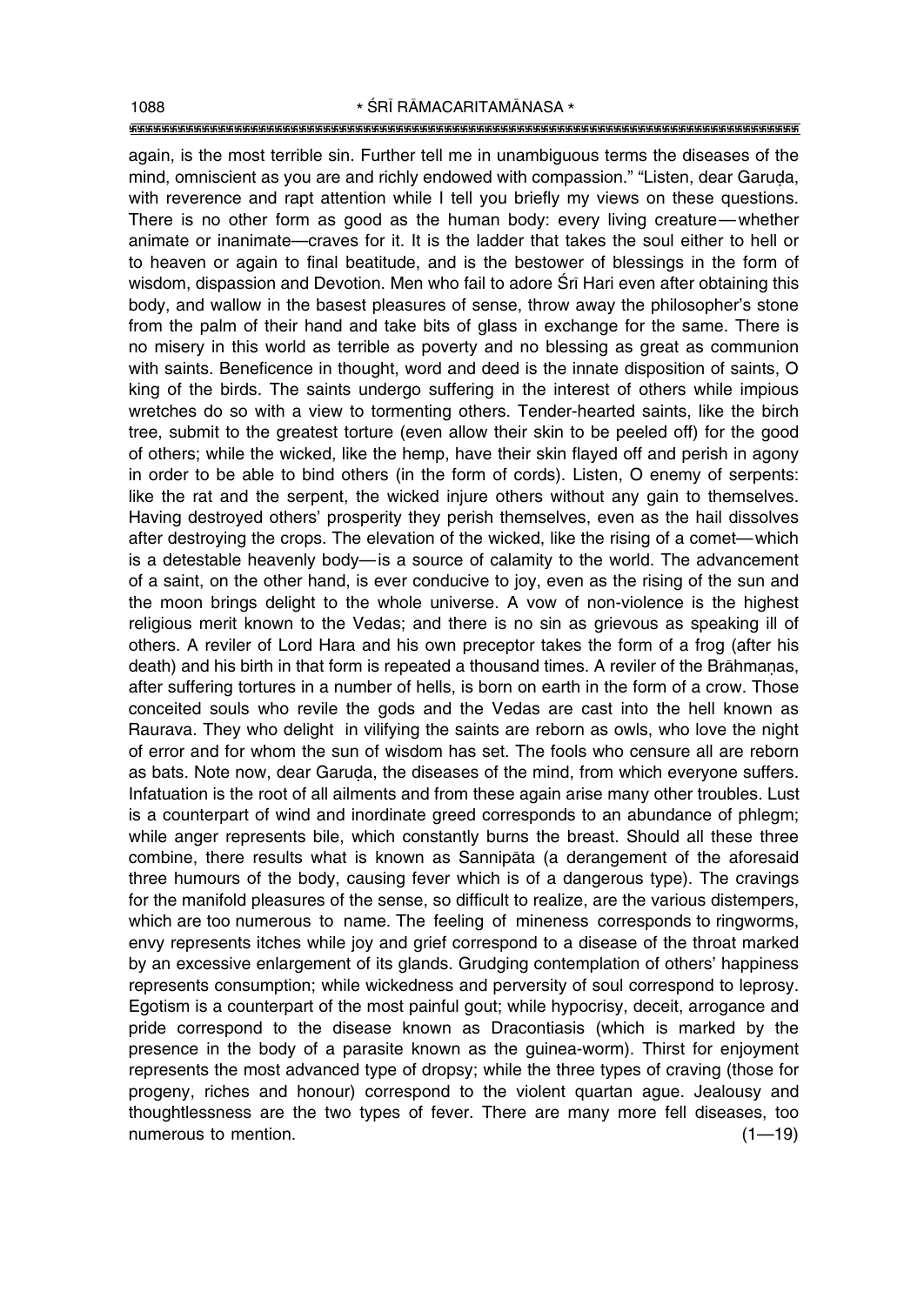# वो॰— एक ब्याधि बस नर मरहिं ए असाधि बह ब्याधि । पीड़हिं संतत जीव कहँ सो किमि लहै समाधि॥ १२१ ( क )॥ नेम धर्म आचार तप ग्यान जग्य जप दान। भेषज पनि कोटिन्ह नहिं रोग जाहिं हरिजान॥१२१ (ख)॥

Do.: eka byādhi basa nara marahi e asādhi bahu byādhi, pīRahi samtata jīva kahů so kimi lahai samādhi.121(A). nema dharma ācāra tapa gyāna jagya japa dāna, bhesaja puni kotinha nahi roga jāhi harijāna.121(B).

People die even of one disease; while I have spoken of many incurable diseases which constantly torment the soul. How, then, can it find peace? There are sacred vows and religious observances and practices, austere penance, spiritual wisdom, sacrifices, Japa (muttering of prayers), charity and myriads of other remedies too; but the maladies just enumerated do not yield to these, O mount of Sri Hari.  $(121 A-B)$ 

चौ०— एहि बिधि सकल जीव जग रोगी। सोक हरष भय प्रीति बियोगी॥ मानस रोग कछक मैं गाए। हहिं सब कें लखि बिरलेन्ह पाए॥  $\sqrt{2}$ कछ पापी। नास न पावहिं जन परितापी॥ ते छीजहिं जाने अंकुरे। मुनिह हृदयँ का नर बापुरे॥ ਕਿषय कपथ्य पाड  $\overline{R}$ कपाँ सब रोगा। जौं एहि भाँति बनै संयोगा॥ नासहिं राम बिस्वासा। संजम यह न बिषय कै आसा॥ ३॥ बचन सदगर बैद रघपति भगति सजीवन मरी। अनुपान श्रद्धा मति परी ॥ एहि बिधि भलेहिं सो रोग नसाहीं। नाहिं त जतन कोटि नहिं जाहीं॥ ४॥ तब मन बिरुज गोसाँई। जब उर बल बिराग अधिकाई॥ जानिअ बाढड नित नई। बिषय गई।। ५॥ समति आस दर्बलता छुधा बिमल ग्यान जल जब सो नहाई। तब रह राम भगति उर छाई॥ सनकादिक नारद। जे मुनि ब्रह्म बिचार बिसारद॥ ६॥ सिव अज सक मत एहा। करिअ राम पद पंकज नेहा॥ मब खगनायक कर ग्रंथ कहाहीं। रघुपति भगति बिना सुख नाहीं॥ श्रुति पुरान सब ७॥ बारा। बंध्या सुत बरु काहुहि मारा॥ पीठ जामहिं बरु कमठ बहुबिधि फूला। जीव न लह सुख हरि प्रतिकुला॥ फुलहिं नभ  $c<sub>1</sub>$ बरु मगजल पाना। बरु जामहिं सस सीस बिषाना॥ तषा जाड बरु नसावै। राम बिमुख न जीव सुख पावै॥ ९॥ रबिहि अंधकारु बरु होई। बिमुख राम सुख पाव न कोई॥१०॥ हिम ते अनल प्रगट बरु Cau.: ehi bidhi sakala jīva jaga rogī, soka harasa bhaya prīti biyogī. mānasa roga kachuka mat gāe, hahi saba kë lakhi biralenha pāe.1. jāne te chījahi kachu pāpī, nāsa na pāvahi jana paritāpī. pāi amkure, munihu hrdayå kā nara bāpure.2. bisaya kupathya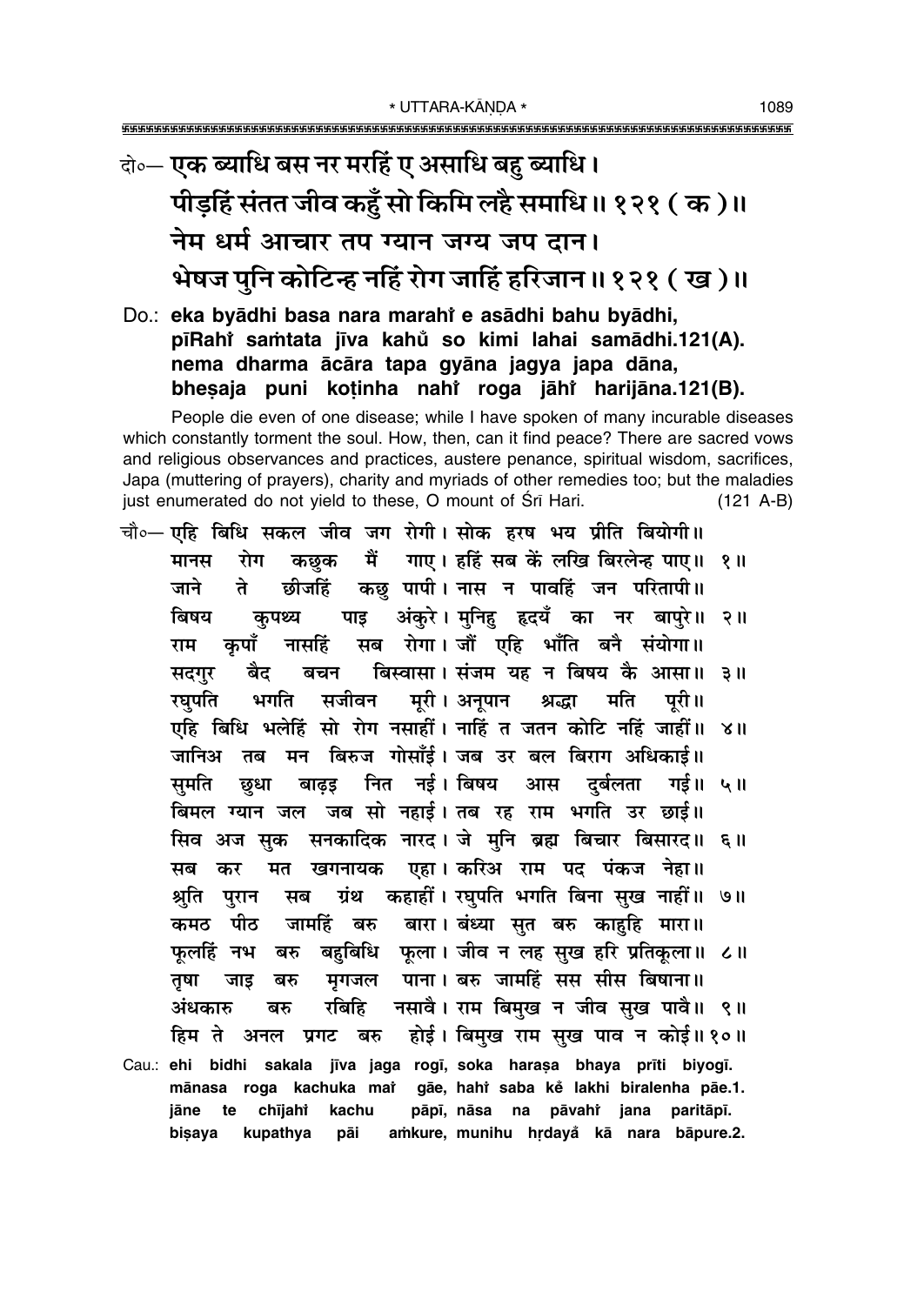""""""""""""""""""""""""""""""""""""""""""""""""""""""""""""""""""""""""""""""""""" 1090 **\*** SRĪ RĀMACARITAMĀNASA \*

**råma kæpå° nåsahiÚ saba rogå, jau° ehi bhå°** bhāti banai samyogā. **sadagura baida bacana bisvåså, sa≈jama yaha na bi¶aya kai åså. 3. raghupati bhagati saj∂vana mµur∂, anµupåna ‹raddhå mati pµur∂. ehi bidhi bhalehiÚ so roga nasåh∂° , nåhiÚ ta jatana ko¢i nahiÚ jåh∂° . 4. jånia taba mana biruja goså° ∂, jaba ura bala biråga adhikå∂.** sumati chudhā bāRhai nita naī, biṣaya āsa durbalatā gaī. 5. **bimala gyåna jala jaba so nahå∂, taba raha råma bhagati ura chå∂. siva aja suka sanakådika nårada, je muni brahma bicåra bisårada. 6. saba kara mata khaganåyaka ehå, karia råma pada pa≈kaja nehå. ‹ruti puråna saba gra≈tha kahåh∂° , raghupati bhagati binå sukha nåh∂° . 7. kama¢ha p∂¢ha jåmahiÚ baru bårå, ba≈dhyå suta baru kåhuhi mårå. phµulahiÚ nabha baru bahubidhi phµulå, j∂va na laha sukha hari pratikµulå. 8.** tṛṣā jāi baru mṛgajala pānā, baru jāmah† sasa sīsa biṣānā. **a≈dhakåru baru rabihi nasåvai, råma bimukha na j∂va sukha påvai. 9. hima te anala praga¢a baru ho∂, bimukha råma sukha påva na ko∂.10.**

Thus every creature in this world is ailing and is further afflicted with grief and joy, fear, love and desolation. I have mentioned only a few diseases of the mind; although everyone is suffering from them, few are able to detect them. These wretches, the plague of mankind, diminish to a certain extent on being detected, but are not completely destroyed. Fed by the unwholesome diet of sensuality they sprout even in the mind of sages, to say nothing of poor mortals. All these ailments can no doubt be eradicated if by Srī Rāma's grace the following factors combine. There must be faith in the words of the physician in the form of a true preceptor; and the regimen is indifference to the pleasures of sense. Devotion to the Lord of the Raghus is the life-giving herb (to be used as a recipe); while a devout mind serves as the vehicle in which it is taken. By this process the ailments can certainly be eradicated; otherwise all our efforts will fail to get rid of them. The mind should be accounted as cured, my lord, only when the heart gathers strength in the form of dispassion, appetite in the shape of good resolutions grows stronger and stronger everyday and weakness in the form of sensual appetite goes. (Being thus rid of all diseases) when the soul bathes in the pure water of wisdom, the heart is saturated with Devotion to Śrī Rāma. Lord Śiva, Brahmā (the Unborn), Sanaka and his three brothers, Nårada and other sages who are adept in the investigation of Brahma, all are of this opinion, O lord of the winged creatures, that one should cultivate devotion to the lotus-feet of Śrī Rāma. The Vedas and Purānas and all other scriptures declare that there can be no happiness without practising devotion to the Lord of the Raghus. It would be easier for the hair to grow on the shell of a tortoise, or for the progeny of a barren woman to slay anyone or for flowers of every description to appear in the air than for any creature to be happy even though hostile to Srī Hari. Sooner shall thirst be slaked by drinking of a mirage or horns sprout on a hareís head or darkness efface the sun than a creature who has turned his face against Śrī Rāma find happiness. Sooner shall fire appear out of ice than an enemy of Śrī Rāma enjoy happiness. (1—10)

दो**०– बारि मथें घृत होइ बरु सिकता ते बरु तेल।** <u>बिनु</u> हरि भजन न भव तरिअ यह सिद्धांत अपेल ॥ १२२ ( क )॥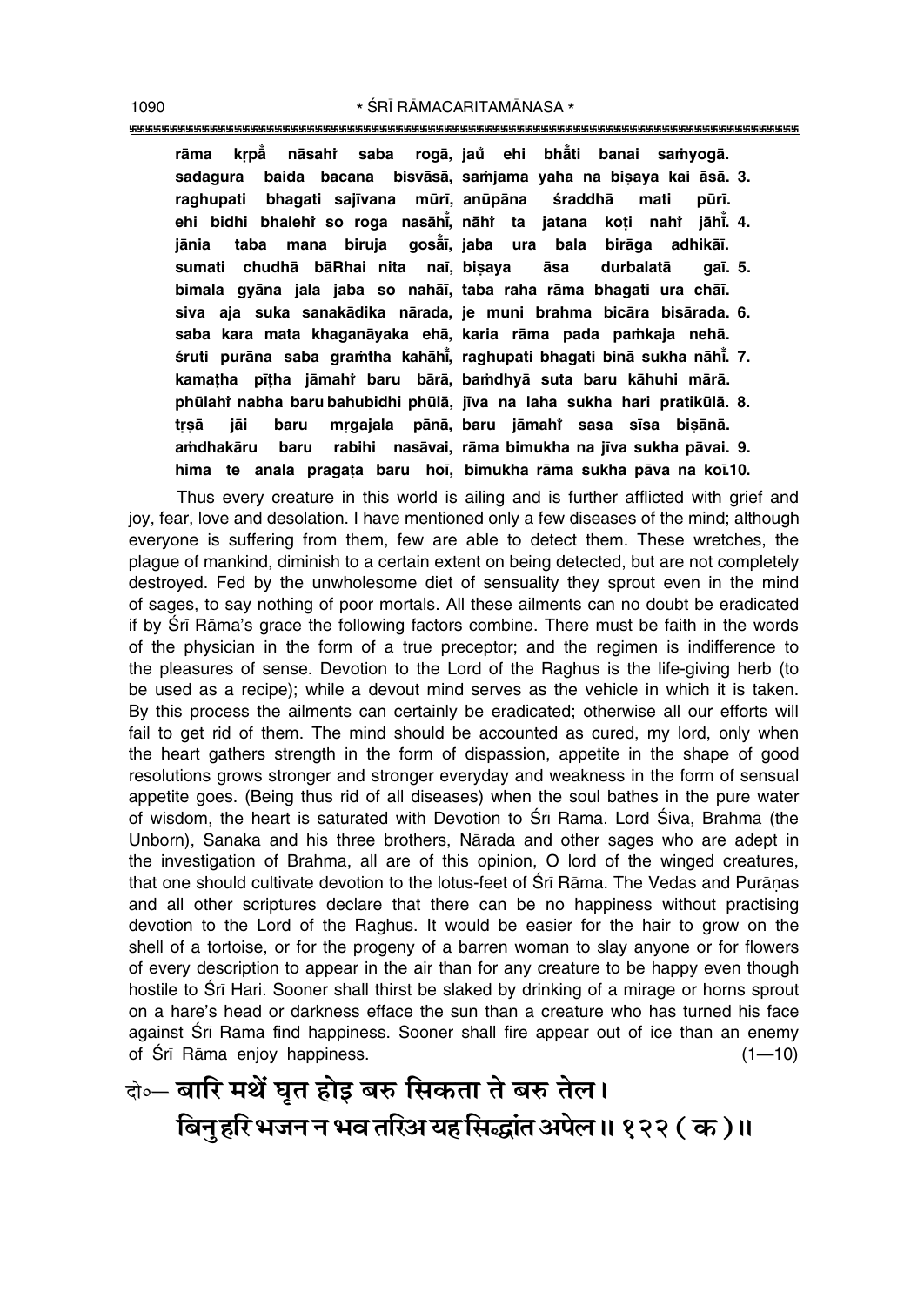# मसकहि करइ बिरंचि प्रभु अजहि मसक ते हीन। अस बिचारि तजि संसय रामहि भजहिं प्रबीन ॥ १२२ ( ख )॥

### Do.: bāri mathe ghrta hoi baru sikatā te baru tela, binu hari bhajana na bhava taria vaha siddhāmta apela.122(A). masakahi karai biramci prabhu ajahi masaka te hīna, asa bicāri taji samsaya rāmahi bhajahi prabīna.122(B).

Sooner shall butter be churned out of water or oil be extracted from sand than the ocean of worldly existence be crossed without adoring Sri Hari: this is a conclusion which cannot be set aside. The Lord can exalt a mosquito to the position of Brahma (the Creator) and degrade Brahma to a position lower than that of a mosquito. Realizing this, the wise discard all doubt and worship Srī Rāma.  $(122 A-B)$ 

### श्लोक– विनिश्चितं वदामि ते न अन्यथा वचांसि मे।

### हरिं नरा भजन्ति येऽतिदुस्तरं तरन्ति ते॥१२२ (ग)॥

#### Śloka.: viniścitam vadāmi te na anyathā vacāmsi me, harim narā bhajanti ye'tidustaram taranti te.122(C).

I tell You my considered view and my words can never be untrue: men who worship Śrī Rāma are able to cross the most turbulent ocean of mundane existence.  $(122 C)$ 

- चौ०– कहेडँ हरि चरित अनुपा।ब्यास समास स्वमति अनुरूपा॥ नाथ उरगारी। राम भजिअ सब काज बिसारी॥१॥ श्रति सिद्धांत ਤੁਲਤ प्रभु रघुपति तजि सेइअ काही। मोहि से सठ पर ममता जाही॥ नहिं मोहा। नाथ कीन्हि मो पर अति छोहा॥२॥ बिग्यानरूप तम्ह राम कथा अति पावनि ।सक सनकादि संभु मन भावनि॥ पँछिह दुर्लभ संसारा। निमिष दंड भरि एकउ बारा॥३॥ सत संगति निज हृदयँ बिचारी। मैं रघबीर भजन अधिकारी॥ देख गरुड भाँति अपावन । प्रभु मोहि कीन्ह बिदित जग पावन॥४॥ सकनाधम सब
- Cau.: kaheů nātha hari carita anūpā, byāsa samāsa svamati anurūpā. uragārī, rāma śruti siddhāmta ihai bhajia saba kāja bisārī.1. prabhu raghupati taji seia kāhī, mohi se sațha para mamatā jāhī. bigyānarūpa nahi mohā, nātha kīnhi mo para ati chohā.2. tumha pūchihu rāma kathā ati pāvani, suka sanakādi sambhu mana bhāvani. samgati durlabha samsārā, nimisa damda bhari ekau bārā.3. sata dekhu garuRa nija hrdayå bicārī, mat raghubīra bhajana adhikārī. sakunādhama saba bhāti apāvana, prabhu mohi kīnha bidita jaga pāvana.4.

I have narrated, my lord, the incomparable story of Sri Hari according to my own lights, now briefly and now in detail. The conclusion of the Vedas, O enemy of serpents, is just this: forgetting all other duties Srī Rāma alone should be adored. Who else is worth serving, if you renounce the almighty, Lord of the Raghus, who regards even a fool like me as His own. You are wisdom incarnate and have no infatuation; on the other hand,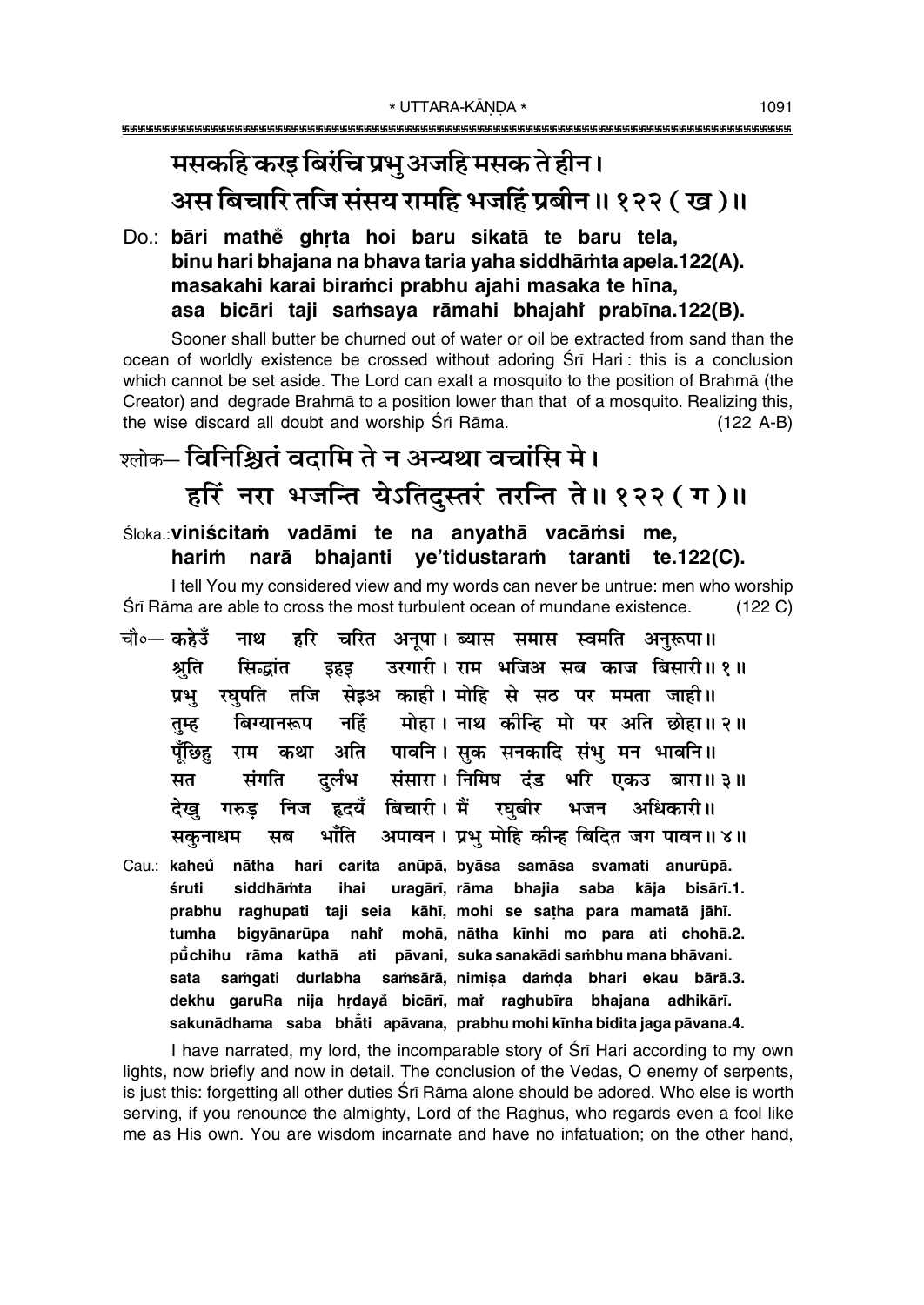you have done me a unique favour, my lord, in that you asked me to repeat the most sacred story of Sri Rama, which delights the soul of sages like Suka, Sanaka and others, as well as of Lord Sambhu. The fellowship of saints is difficult to get in this world. be it for the twinkling of an eye or for half an hour even for once. Ponder in your heart, Garuda, and see for yourself whether I am competent in anyway to worship the Hero of Raghu's line. The vilest of birds and impure in everyway as I was, the Lord has made me known as a purifier of the world.  $(1-4)$ 

- वो०— आजु धन्य मैं धन्य अति जद्यपि सब बिधि हीन। निज जन जानि राम मोहि संत समागम दीन॥ १२३ ( क )॥ नाथ जथामति भाषेउँ राखेउँ नहिं कछ गोड़। चरित सिंधु रघुनायक थाह कि पावड़ कोइ॥ १२३ (ख)॥
- Do.: āju dhanya mai dhanya ati jadyapi saba bidhi hīna, nija jana jāni rāma mohi samta samāgama dīna.123(A). nātha jathāmati bhāseů rākheů nahř kachu goi, carita simdhu raghunāyaka thāha ki pāvai koi.123(B).

Though vile in everyway, I am blessed, most blessed today, in that Srī Rāma has acknowledged me as one of His own servants and therefore vouchsafed to me the fellowship of a saint (like you). My lord, I have spoken to the best of my ability and have concealed nothing. But the story of Sri Rama (the Lord of the Raghus) is vast as an ocean: can anyone find the bottom of it?  $(123 A-B)$ 

- चौ०— सुमिरि राम के गुन गन नाना। पुनि पुनि हरष भुसुंडि सुजाना॥ महिमा निगम नेति करि गाई।अतुलित बल प्रताप प्रभुताई॥१॥ सिव अज पूज्य चरन रघुराई। मो पर कृपा परम मृदुलाई॥ अस सुभाउ कहुँ सुनउँ न देखउँ। केहि खगेस रघुपति सम लेखउँ॥२॥ बिमुक्त उदासी। कबि कोबिद कृतग्य संन्यासी॥ सिद्ध साधक सुतापस ग्यानी । धर्म निरत जोगी सूर पंडित बिग्यानी॥ ३॥ तरहिं न बिन सेएँ मम स्वामी। राम नमामि नमामि नमामी ॥ से अघ रासी। होहिं सुद्ध मो अबिनासी॥ ४॥ सरन गएँ नमामि
- Cau.: sumiri rāma ke guna gana nānā, puni puni haraṣa bhusumdi sujānā. nigama neti kari gāī, atulita bala pratāpa prabhutāī.1. mahimā siva aja pūjya carana raghurāi, mo para krpā parama mrdulāi. asa subhāu kahů sunaů na dekhaů, kehi khagesa raghupati sama lekhaů.2. bimukta udāsī, kabi kobida sādhaka siddha krtagya samnyāsī. sūra sutāpasa gyānī, dharma nirata pamdita bigyānī.3. jogī tarahi na binu seě mama svāmī, rāma namāmi namāmī. namāmi sarana gaĕ mo se agha rāsī, hohř suddha namāmi abināsī.4.

The wise Kākabhuśuņḍi rejoiced again and again as he pondered Śrī Rāma's manifold virtues. That I should enjoy the grace of Sri Rama (the Lord of the Raghus), whose glory is sung by the Vedas only in negative terms as "not that," whose might,

1092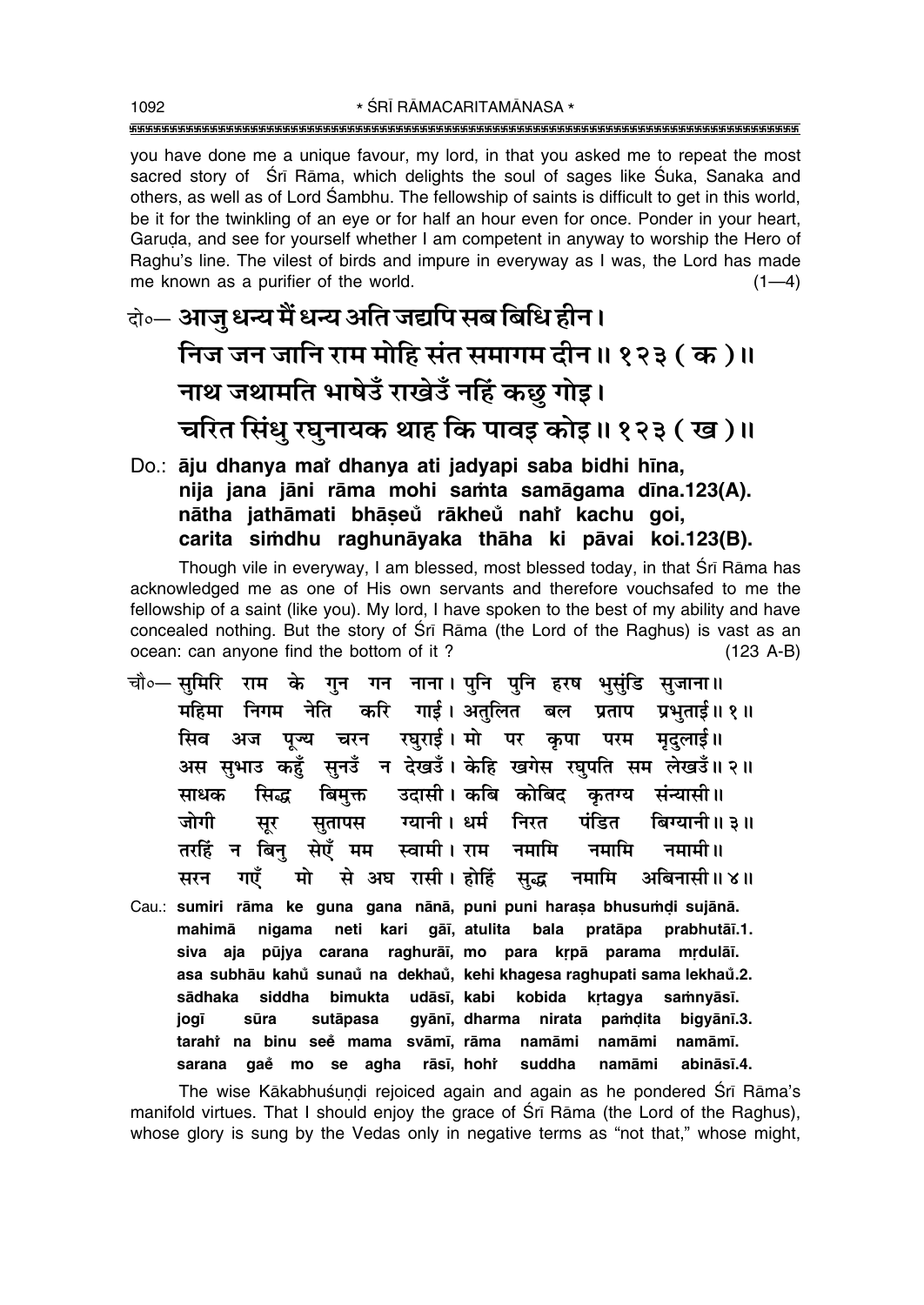majesty and glory are unequalled and whose feet are worthy of adoration even to Lord Śiva and Brahmā (the Unborn, Creator)—betrays His supreme tenderness of heart. Nowhere have I heard of, much less seen, such a kind disposition: to whom shall I compare the Lord of the Raghus, O chief of the birds? Strivers and perfect souls, the liberated and the unworldly-minded, the seers and learned men, those knowing the secrets of Karma (duty) and those who have renounced all action, Yogis (mystics), and valiant heroes, great ascetics and wise men, pious souls and men of erudition and even men who have realized the Self-none of these can cross the ocean of mundane existence without adoring my lord, Srī Rāma, to whom I bow again and again and yet again. I bow once more to that imperishable Lord by approaching whom for shelter even sinful souls like me get purified.  $(1-4)$ 

## बे॰-जासु नाम भव भेषज हरन घोर त्रय सूल। सो कृपाल मोहि तो पर सदा रहउ अनुकूल॥ १२४ ( क )॥ सुनि भुसुंडि के बचन सुभ देखि राम पद नेह। बोलेउ प्रेम सहित गिरा गरुड बिगत संदेह॥१२४ (ख)॥

Do.: jāsu nāma bhava bhesaja harana ghora traya sūla, so krpāla mohi to para sadā rahau anukūla.124(A). suni bhusumdi ke bacana subha dekhi rāma pada neha, boleu prema sahita girā garuRa bigata samdeha.124(B).

"He whose name is an unfailing remedy for the disease of birth and death and alleviates the three kinds of terrible pain—may that gracious Lord remain propitious both to me and to you." On hearing Bhusundi's blessed discourse and perceiving his devotion to Śrī Rāma's feet, Garuda, who was now rid of all doubt, replied in endearing  $terms:$  $(124 \text{ A-B})$ 

भयउँ तव बानी। सुनि रघुबीर भगति रस सानी॥ चौ०— **में** कृतकृत्य रति भई। माया जनित बिपति सब गई॥१॥ नतन राम चरन बोहित तम्ह भए। मो कहँ नाथ बिबिध सख दए॥ मोह जलधि मो पहिं होइ न प्रति उपकारा। बंदउँ तव पद बारहिं बारा॥२॥ अनुरागी। तुम्ह सम तात न कोउ बड़भागी॥ काम राम पुरन गिरि धरनी। पर हित हेत सबन्ह कै करनी॥३॥ संत बिटप सरिता नवनीत समाना। कहा कबिन्ह परि कहै न जाना॥ संत हृदय द्रवड़ नवनीता। पर दुख द्रवहिं संत सुपुनीता॥४॥ परिताप निज सुफल मम भयऊ।तव प्रसाद संसय सब गयऊ॥ जीवन जन्म मोहि निज किंकर। पुनि पुनि उमा कहइ बिहंगबर॥५॥ जानेह सदा Cau.: mai krtakrtya bhayaŭ tava bānī, suni raghubīra bhagati rasa sānī. carana nūtana rati bhaī, māyā janita rāma bipati saba gaī.1. moha jaladhi bohita tumha bhae, mo kahå nātha bibidha sukha dae. mo pahi hoi na prati upakārā, bamdaŭ tava pada bārahi bārā.2.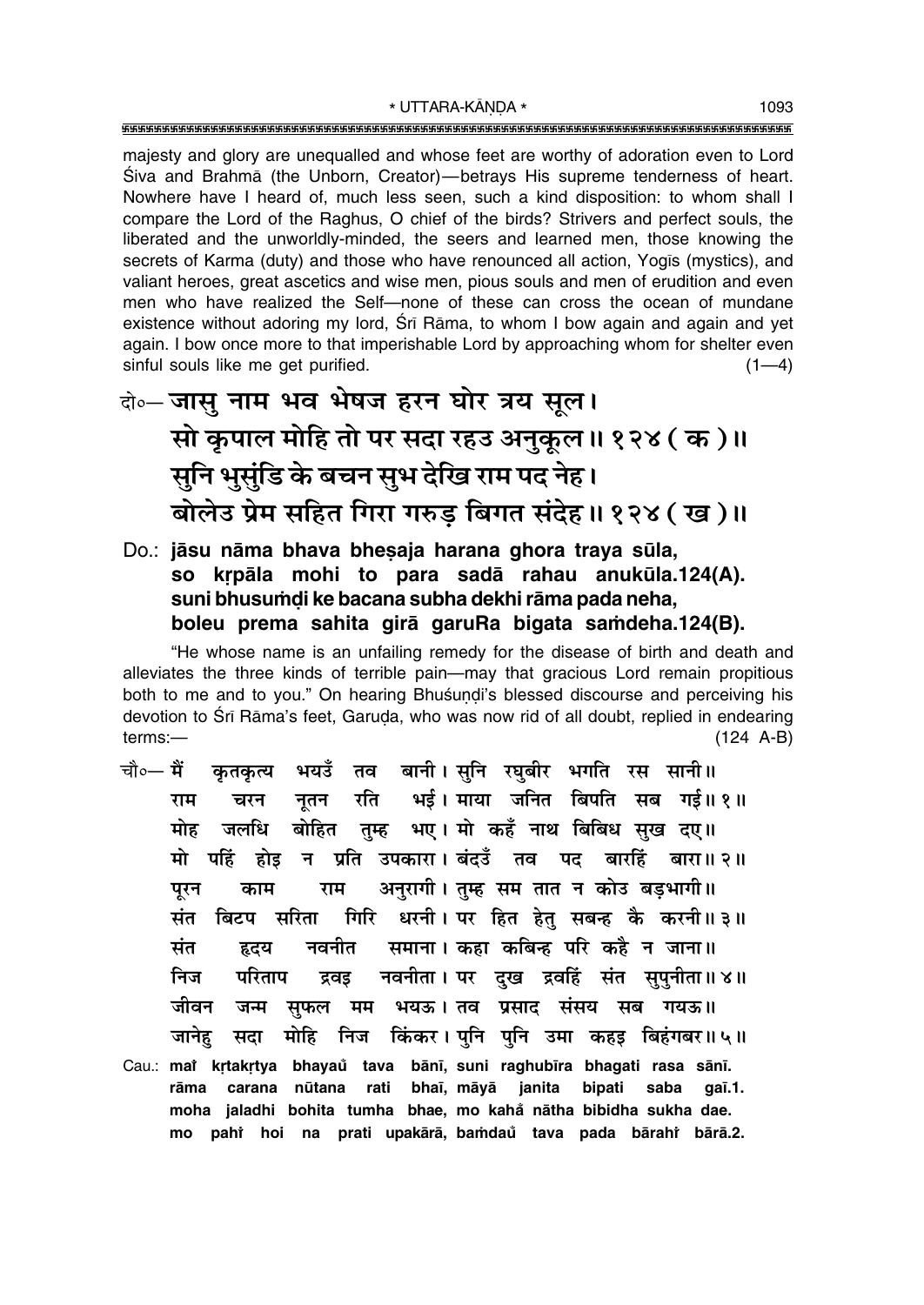**pµurana kåma råma anuråg∂, tumha sama tåta na kou baRabhåg∂. sa≈ta bi¢apa saritå giri dharan∂, para hita hetu sabanha kai karan∂.3. sa≈ta hædaya navan∂ta samånå, kahå kabinha pari kahai na jånå. nija paritåpa dravai navan∂tå, para dukha dravahiÚ sa≈ta supun∂tå.4. j∂vana janma suphala mama bhayaµu, tava prasåda sa≈saya saba gayaµu. jånehu sadå mohi nija ki≈kara, puni puni umå kahai biha≈gabara.5.**

"I have attained the object of my life now that I have listened to your discourse, imbued with the nectar of Devotion to Śrī Rāma's feet. My love for Śrī Rāma's feet has been renewed and the trouble created by Māyā (the Lord's deluding potency) has all ended. You have been a vessel to me, drifting as I was in the ocean of infatuation and have afforded me delight in various ways, my lord. I am, however, incapable of repaying my obligation to you and simply adore your feet again and again. You are fully satiated and a lover of Śrī Rāma; no one is so blessed as you, venerable sir. Saints, trees, rivers, mountains and the earth, all these operate for the good of others. The poets have declared the heart of a saint to be soft as butter; but they did not know what should be said. For, while butter melts only when the same is heated on fire, the holy saints melt at the suffering of others. My life and birth into this world have both been rewarded and by your grace all my doubts have fled. Ever regard me as your own servant." Again and again did the chief of the birds speak thus, O Uma.  $(1-5)$ 

- दो∘— **तासु चरन सिरु नाइ करि प्रेम सहित मतिधीर। ªÿ©U ªL§«∏U 'Ò∑È¢§∆U Ã' NUŒÿ° ⁄UÊÁπ ⁄UÉÊÈ'Ë⁄UH 125 (∑§)H** <u>गिरिजा संत समागम सम न लाभ कछु आन।</u> <u>बिन</u> हरि कृपा न होइ सो गावहिं बेद पुरान॥१२५ (ख)॥
- Do.: **tåsu carana siru nåi kari prema sahita matidh∂ra, gayau garuRa baiku≈¢ha taba hædaya° råkhi raghub∂ra.125(A). girijå sa≈ta samågama sama na låbha kachu åna, binu hari kæpå na hoi so gåvahiÚ beda puråna.125(B).**

Lovingly bowing his head at Kākabhuśundi's feet, Garuda, who was so resolute of purpose, then flew away to Vaikuntha (the divine abode of Lord Visnu), with an image of Srī Rāma (the Hero of Raghu's line) imprinted on his heart. Girijā, there is no gain so valuable as the fellowship of saints; the same, however, cannot be had without the grace of Śrī Hari : so declare the Vedas and Purānas. (125 A-B)

**चौ०— कहेउँ परम पुनीत इतिहासा। सुनत श्रवन छूटहिं भव पासा॥** प्रनत कल्पतरु करुना पुंजा। उपजइ प्रीति राम पद कंजा॥ १॥ <u>मन क्रम बचन जनित अघ जाई। सुनहिं जे कथा श्रवन मन लाई॥</u> तीर्थाटन साधन समदाई | जोग बिराग ग्यान निपनाई॥२॥ नाना कर्म धर्म ब्रत दाना।**संजम दम जप तप मख नाना**॥ भूत दया द्विज गुर सेवकाई।।बिद्या बिनय बिबेक बड़ाई॥३॥ जहँ लगि साधन बेद बखानी।**सब कर फल हरि भगति भवानी**॥ सो रघनाथ भगति श्रुति गाई।**राम कुपाँ काहँ एक पाई॥४॥**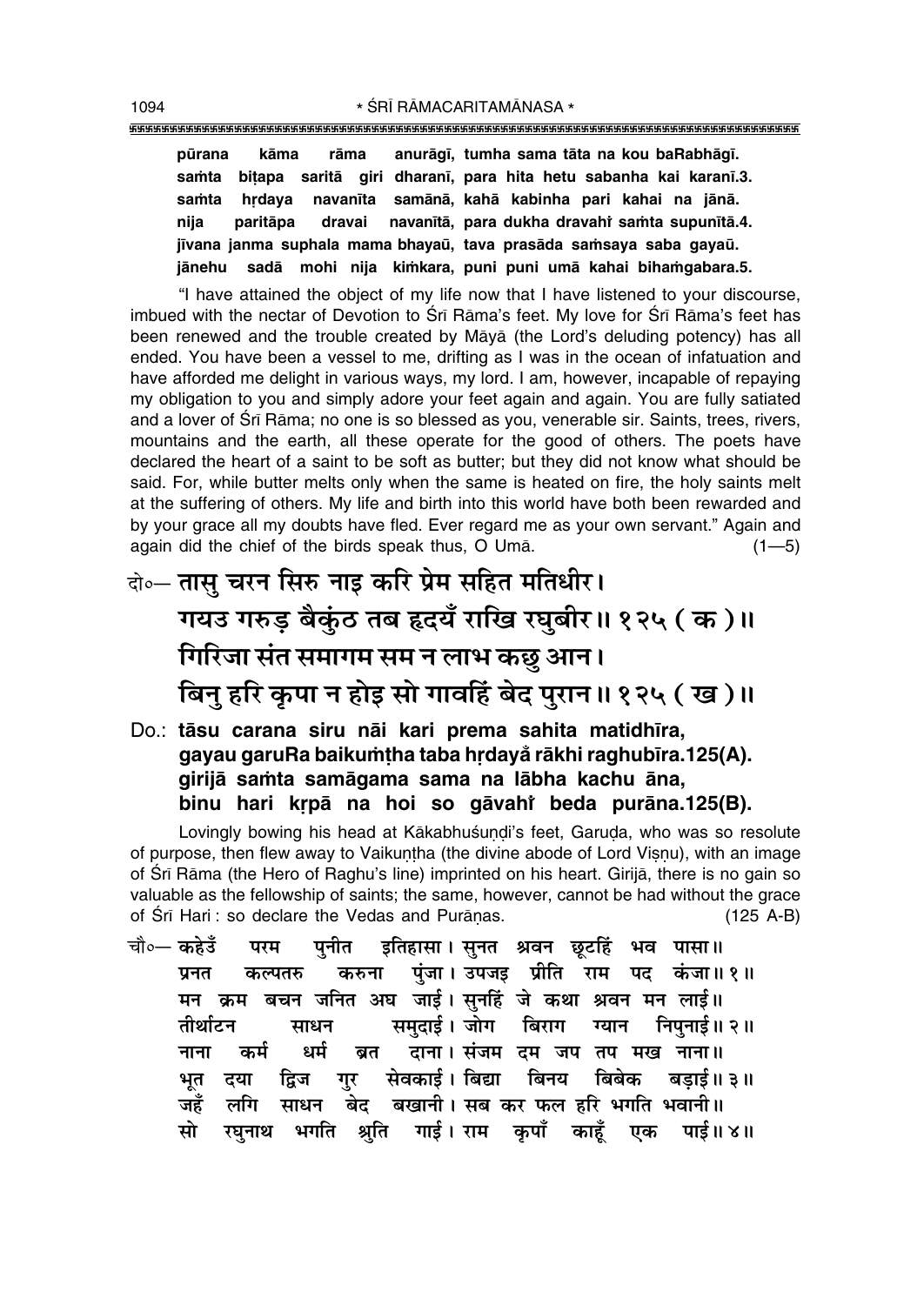\* UTTARA-KĀNDA \*

Cau.: kaheů parama punīta itihāsā, sunata śravana chūțahi bhava pāsā. pranata kalpataru karunā pumiā, upajai prīti rāma pada kamiā.1. mana krama bacana janita agha jāī, sunahi je kathā śravana mana lāī. sādhana samudāī, joga tīrthātana birāga gyāna nipunāī.2. nānā karma dharma brata dānā, samjama dama japa tapa makha nānā. bhūta dayā dvija gura sevakāī, bidyā binaya bibeka baRāī.3. jahå lagi sādhana beda bakhānī, saba kara phala hari bhagati bhavānī. so raghunātha bhagati śruti gāi, rāma krpå kāhū eka pāī.4.

I have thus repeated the most sacred narrative, by hearing which one is freed from the bonds of worldly existence and comes to have devotion to the lotus-feet of the All-merciful Srī Rāma, who is a wish-yielding tree to the suppliant. Again, they who listen to this narrative attentively are absolved of sins committed with the mind, speech or body. Pilgrimages to sacred places and other means of self-purification, perfection in Yoga (mind-control), dispassion and wisdom, sacred rites and religious practices, vows and charitable acts of various kinds, self-denial and self-control, Japa (muttering of prayers) and austere penance, performing manifold sacrifices, compassion to all living beings, ministering to the Brāhmanas and one's preceptor, learning, modesty, right judgment and nobility of mind and character, in short, all the expedients extolled in the Vedas, Bhavānī, have but one reward—Devotion to Śrī Hari. Such devotion to the Lord of the Raghus as has been glorified in the Vedas is attained to by some rare soul by the grace of Sri Rama Himself.  $(1-4)$ 

# वे०- मुनि दुर्लभ हरि भगति नर पावहिं बिनहिं प्रयास। जे यह कथा निरंतर सुनहिं मानि बिस्वास॥१२६॥

## Do.: muni durlabha hari bhagati nara pāvahi binahi pravāsa, je vaha kathā niramtara sunahi māni bisvāsa.126.

Although such devotion to Sri Hari is scarce attainable even by the sages, it can be easily attained by men who constantly listen to this story with faith.  $(126)$ 

- गुनी सोइ ग्याता।सोइ महि मंडित पंडित दाता॥ चौ०— सोड़ सर्बग्य धर्म परायन सोड़ कुल त्राता। राम चरन जा कर मन राता॥१॥ नीति निपुन सोइ परम सयाना। श्रुति सिद्धांत नीक तेहिं जाना॥ सोइ कबि कोबिद सोइ रनधीरा। जो छल छाड़ि भजइ रघुबीरा॥२॥ सो जहँ सुरसरी।धन्य नारि पतिब्रत अनुसरी॥ देस धन्य धन्य सो भूषु नीति जो करई। धन्य सो द्विज निज धर्म न टरई।।३॥ सो धन धन्य प्रथम गति जाकी। धन्य पुन्य रत मति सोइ पाकी॥ घरी सोड जब सतसंगा।धन्य जन्म द्विज भगति अभंगा॥४॥ धन्य
- sarbagya gunī soi gyātā, soi mahi mamdita pamdita dātā. Cau.: soi dharma parāyana soi kula trātā, rāma carana jā kara mana rātā.1. nīti nipuna soi parama sayānā, śruti siddhāmta nīka tehr jānā. soi kabi kobida soi ranadhīrā, jo chala chāRi bhajai raghubīrā.2. dhanya desa so jahå surasarī, dhanya nāri patibrata anusarī. dhanya so bhūpu nīti jo karaī, dhanya so dvija nija dharma na taraī.3.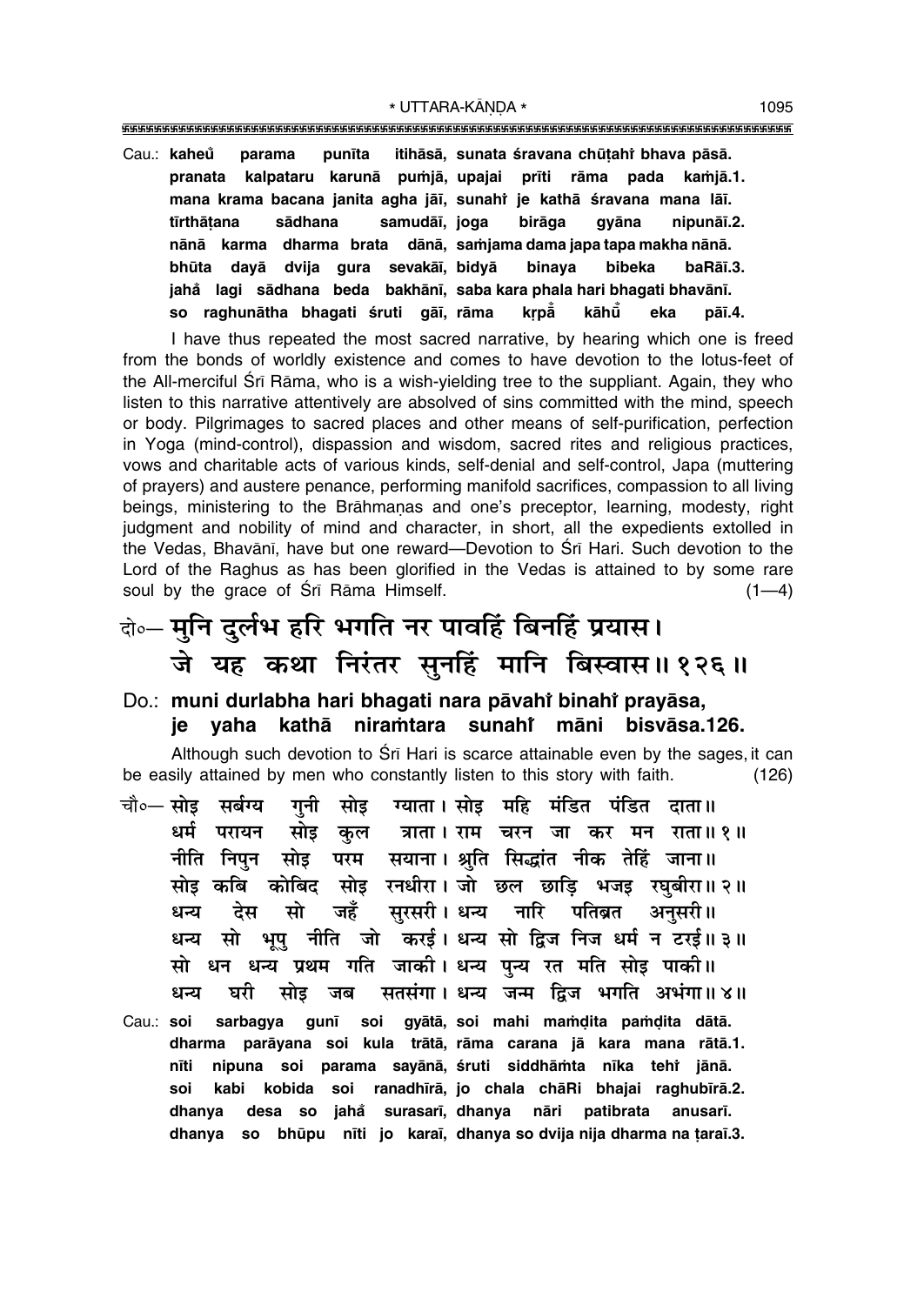#### so dhana dhanya prathama gati jākī, dhanya punya rata mati soi pākī. dhanya gharī soi jaba satasamgā, dhanya janma dvija bhagati abhamgā.4.

He alone is omniscient and accomplished, he alone is wise, he alone is an ornament of the globe, learned and munificent, he alone is pious and he the saviour of his race, whose mind is devoted to the feet of Sri Rama. He alone is perfect in correct behaviour and most sagacious, he alone has thoroughly grasped the conclusion of the Vedas, and he alone is a seer, a man of erudition, and staunch in battle, who adores the Hero of Raghu's line in a guileless spirit. Blessed is the land where flows the celestial stream (the Ganga); blessed the wife who observes a vow of fidelity to her husband. Blessed is the monarch who administers justice; blessed the Brāhmana who swerves not from his duty. Blessed is the wealth which is used to the best advantage;\* blessed is the intellect and ripe too, which is devoted to pious acts. Blessed is the hour which is spent in communion with saints; blessed the birth in which one practises unceasing devotion to the twice-born (the Brāhmanas).  $(1-4)$ 

## के-सो कुल धन्य उमा सुनु जगत पूज्य सुपुनीत। श्रीरघुबीर परायन जेहिं नर उपज बिनीत॥१२७॥

Do.: so kula dhanya umā sunu jagata pūjya supunīta, śrīraghubīra parāyana iehi nara upaja binīta.127.

Listen, Uma: blessed is the family, worthy of adoration for the whole world and most hallowed too, in which is born an humble devotee of the illustrious Rāma (the Hero of Raghu's line).  $(127)$ 

कथा मैं भाषी।जद्यपि प्रथम गुप्त करि राखी॥ चौ∘— मति अनरूप तव मन प्रीति देखि अधिकाई।तब मैं रघुपति कथा सुनाई॥१॥ यह न कहिअ सठही हठसीलहि। जो मन लाइ न सुन हरि लीलहि॥ कहिअ न लोभिहि क्रोधिहि कामिहि। जो न भजइ सचराचर स्वामिहि॥२॥ द्रोहिहि न सनाइअ कबहँ। सरपति सरिस होड़ नप जबहँ॥ द्विज तेड अधिकारी। जिन्ह कें सतसंगति अति प्यारी॥३॥ राम कथा के प्रीति नीति रत जेई। द्विज सेवक अधिकारी तेर्ड ॥ गर पद कहँ बिसेष सुखदाई। जाहि प्रानप्रिय श्रीरघराई॥ ४॥ यह ता Cau.: mati anurūpa kathā mai bhāsī, jadvapi prathama qupta kari rākhī. tava mana prīti dekhi adhikāī, taba mai raghupati kathā sunāī.1. yaha na kahia sathahī hathasīlahi, jo mana lāi na suna hari līlahi. kahia na lobhihi krodhihi kāmihi, jo na bhajai sacarācara svāmihi.2. dvija drohihi na sunāia kabahū, surapati sarisa hoi nrpa jabahū. kathā tei adhikārī, jinha ke satasamgati ati pyārī.3. rāma ke pada prīti nīti rata jeī, dvija sevaka adhikārī teī. qura

prānapriya

śrīraghurāī.4.

kahå yaha biseşa sukhadāī, jāhi

tā

<sup>\*</sup> Wealth invariably meets with one of the following three fates: it is either devoted to some charitable purpose, squandered away on luxury and enjoyment or lost. Evidently the first of these is the best use of it. The wealth of the miser who neither devotes it to the service of the needy, nor spends it on his own comforts meets with the third, which is the worst fate.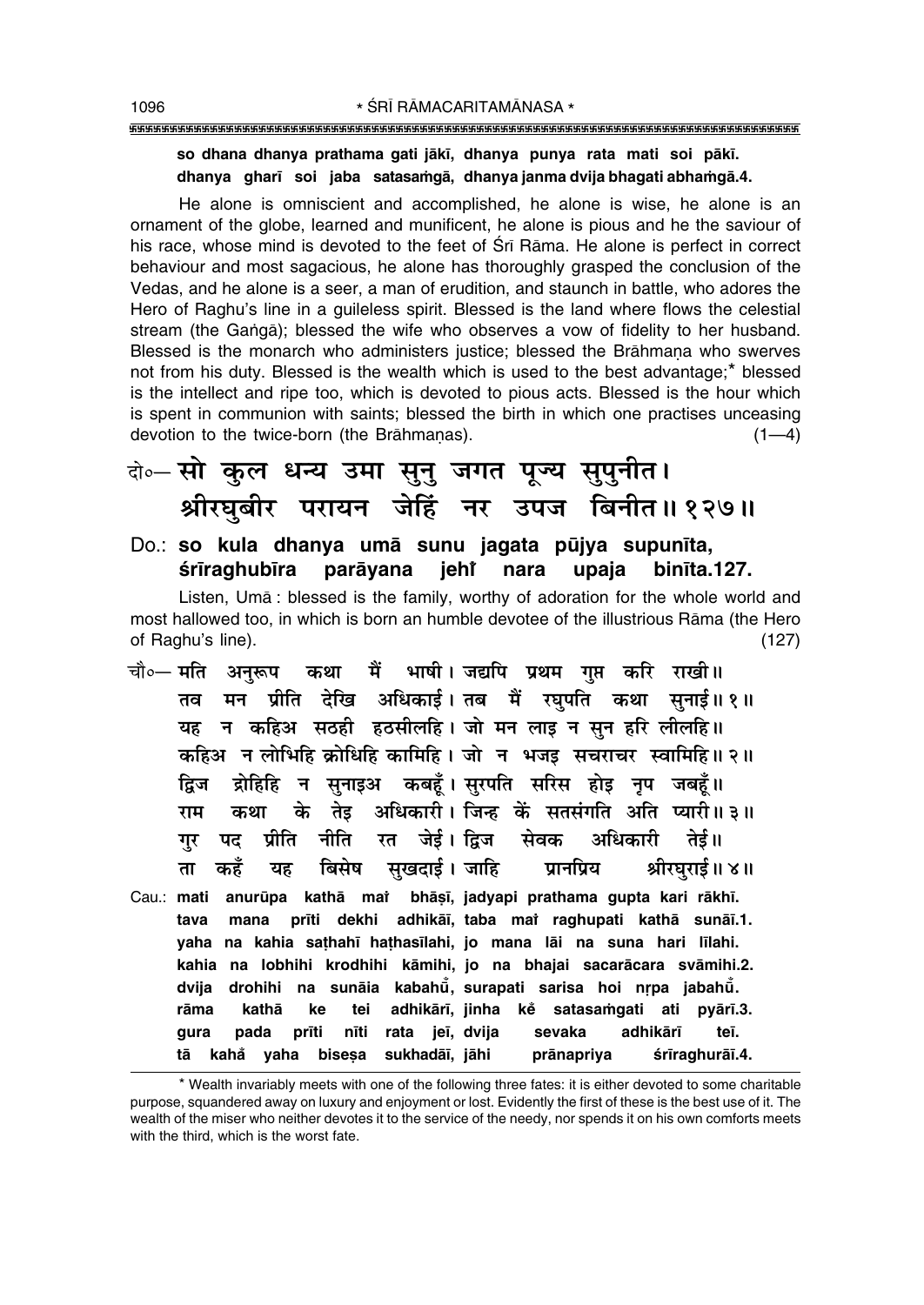I have told you this narrative according to my own lights, although at first I kept it secret. I saw excessive fondness for the same in your heart and then I narrated to you the story of Sri Rama (the Lord of the Raghus). This story, however, should not be repeated to a perverse knave, who does not listen attentively to the story of Srī Hari; nor should it be recited to a greedy, irascible or lustful man who worship not the Lord of all animate and inanimate creation. It should never be repeated to a Brāhmana-hater, be he a monarch as great as Indra (the lord of the celestials). They alone are qualified to hear Śrī Rāma's narrative, who are extremely fond of communion with holy men. They alone are fit to hear it, who are devoted to the feet of their preceptor, and are lovers of propriety and votaries of the Brāhmanas. The story affords special delight to them who hold the graceful Lord of the Raghus dear as life.  $(1-4)$ 

## दो०-राम चरन रति जो चह अथवा पद निर्बान। भाव सहित सो यह कथा करउ श्रवन पुट पान॥ १२८॥

### Do.: rāma carana rati jo caha athavā pada nirbāna, bhāva sahita so yaha kathā karau śravana puta pāna.128.

He who seeks devotion to the feet of Srī Rāma or to enjoy the state of eternal bliss should fondly drink in this story with the cups of his ears.  $(128)$ 

गिरिजा मैं बरनी। कलि मल समनि मनोमल हरनी॥ चौ०— **राम** कथा मूरी। राम कथा गावहिं श्रुति सूरी॥१॥ रोग सजीवन संसति एहि महँ रुचिर सप्त सोपाना। रघुपति भगति पंथाना ॥ केर हरि कपा जाहि पर होई। पाउँ देइ अति एहिं मारंग सोई॥ २॥ सिद्धि नर पावा। जे यह कथा कपट तजि गावा॥ मन कामना करहीं। ते गोपद इव भवनिधि तरहीं॥ ३॥ सनहिं अनमोदन कहहिँ सब कथा हृदय अति भाई। गिरिजा बोली गिरा सनि सहाई ॥ कुपाँ संदेहा । राम चरन उपजेउ नेहा॥ ४॥ नाथ मम गत नव Cau.: rāma kathā girijā baranī, kali mala samani manomala haranī. mat samsrti roga sajīvana mūrī, rāma kathā gāvahr śruti sūrī.1. sapta sopānā, raghupati bhagati kera pamthānā. ehi mahå rucira jāhi hoī, pāů dei ehř ati hari krpā para māraga soī.2. mana kāmanā siddhi nara pāvā, je yaha kathā kapata taji gāvā. kahahi sunahi anumodana karahi, te gopada iva bhavanidhi tarahi.3. suni saba kathā hrdaya ati bhāī, girijā bolī qirā suhāī.

nātha krpå mama gata samdehā, rāma carana upajeu nava nehā.4.

I have narrated, Girija, the story of Sri Rama, which wipes out the sins of the Kali age and removes the impurities of the mind. The narrative of Sri Rama, as is declared by the Vedas and the seers, is a life-giving herb to cure the disease of birth and death. It has seven beautiful stairs, which are so many roads as it were leading to the goal of Devotion to the Lord of the Raghus. He alone who enjoys the utmost grace of Sri Hari can set his foot on this road (the road to Devotion). Men who sing this story in a guileless spirit attain the object of their soul's desire. Nay, they who repeat or listen to it or even approve of its recitation cross the ocean of mundane existence as they would the print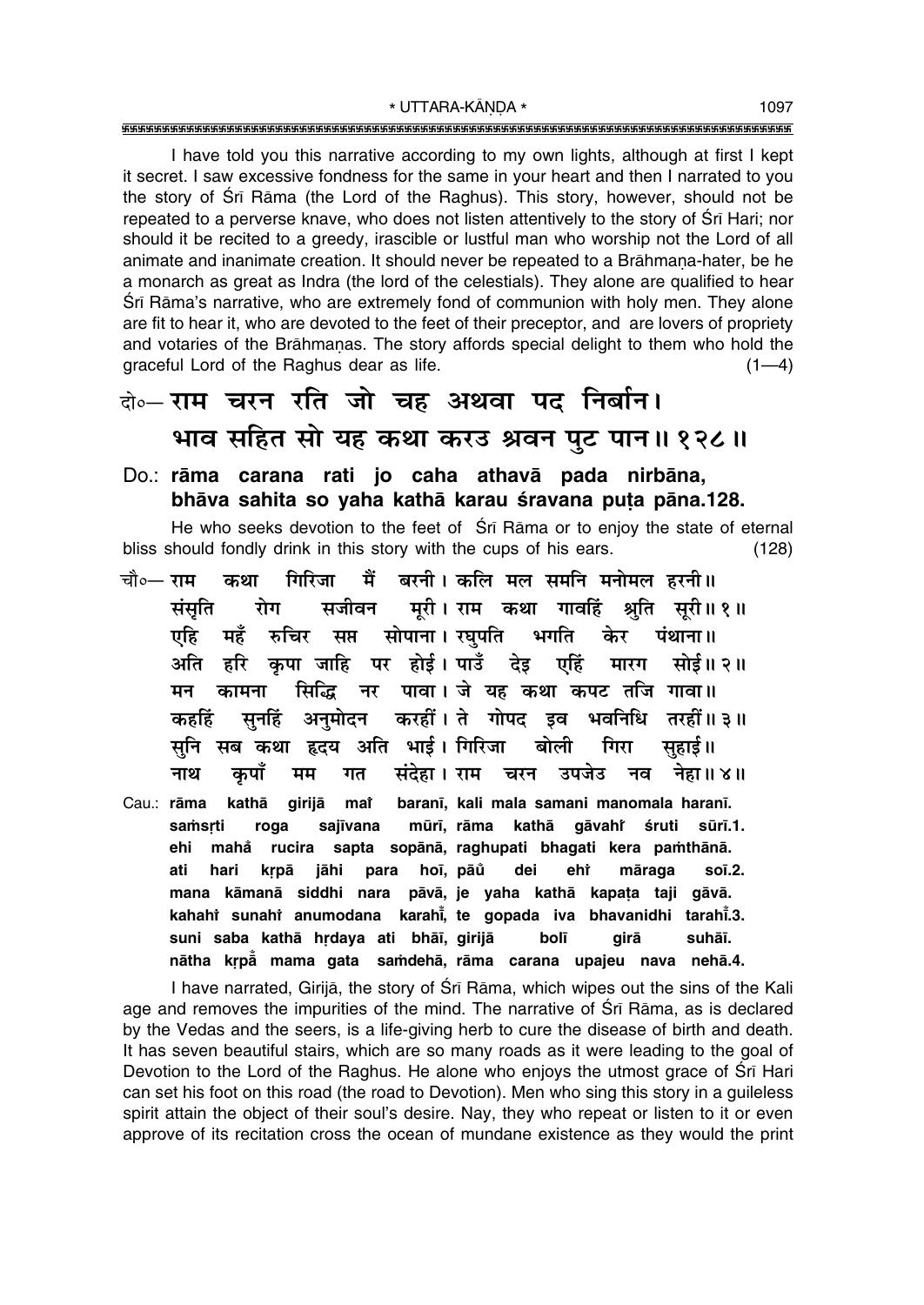of a cow's hoof. Girijā (Daughter of the mountain-king) was greatly delighted at heart to hear the whole narrative and replied in pleasing tones: "By the grace of my lord (Yourself) my doubts have disappeared and my devotion to Srī Rāma's feet has been renovated.  $(1-4)$ 

# वे० मैं कृतकृत्य भइउँ अब तव प्रसाद बिस्वेस। उपजी राम भगति दुढ़ बीते सकल कलेस॥१२९॥

Do.: mai krtakrtya bhaiů aba tava prasāda bisvesa, upajī rāma bhagati drRha bīte sakala kalesa.129.

"By your blessing, O Lord of the universe, I have now attained the object of my life. Unswerving devotion to Sri Rama has sprung in my heart and all my afflictions have ended."  $(129)$ 

- चौ०— यह संबादा। सुख संपादन समन बिषाटा ॥ सुभ संभ उमा भव भंजन गंजन संदेहा। जन रंजन सज्जन प्रिय एहा॥१॥ जग माहीं। एहि सम प्रिय तिन्ह कें कछ नाहीं॥ उपासक राम जे जथामति गावा। मैं यह पावन चरित सुहावा॥२॥ रघपति कपाँ साधन दूजा। जोग जग्य जप तप ब्रत पूजा॥ एहिं कलिकाल न गाइअ रामहि। संतत सनिअ राम गन ग्रामहि॥३॥ रामहि समिरिअ बड़ बाना। गावहिं कबि श्रुति संत पुराना॥ पतित जास् पावन भजहि मन तजि कुटिलाई। राम भजें गति केहिं नहिं पाई॥४॥ ताहि
- Cau.: yaha subha sambhu umā sambādā, sukha sampādana samana bisādā. bhava bhamjana gamjana samdehā, jana ramjana sajjana priya ehā.1. māhi, ehi sama priya tinha kẻ kachu nāhi. rāma upāsaka je jaga jathāmati gāvā, mai yaha pāvana carita suhāvā.2. raghupati krpå eht kalikāla na sādhana dūjā, joga jagya japa tapa brata pūjā. sumiria rāmahi, samtata sunia rāma guna grāmahi.3. rāmahi qāia bānā, gāvahi kabi śruti samta purānā. jāsu patita pāvana baRa tāhi bhajahi mana taji kuțilāi, rāma bhaje gati kehr nahr pāī.4.

This blessed dialogue between Lord Sambhu and Goddess Uma begets joy and lifts the gloom of depression. It puts an end to transmigration, disperses doubt, delights the devotees and is dear to the saints. To the worshippers of Sri Rama, nothing is so dear as this (narrative of Sri Rama). By the grace of Sri Rama (the Lord of the Raghus) Himself I have sung to the best of my ability this sacred and charming story. In this age of Kali no other discipline is of any avail-neither Yoga (mind-control) nor sacrifices, nor Japa (muttering of prayers) not austere penance nor any sacred vows nor ritual : Rāma alone should be remembered, Rāma alone should be glorified; and it is the catalogue of Rāma's virtues alone that should be given ear to. Forswearing perversity, my soul, adore Him whose great vow it is to sanctify the fallen, as is declared by seers and saints, the Vedas and Puranas: who has not secured redemption by worshipping Srī Rāma?  $(1-4)$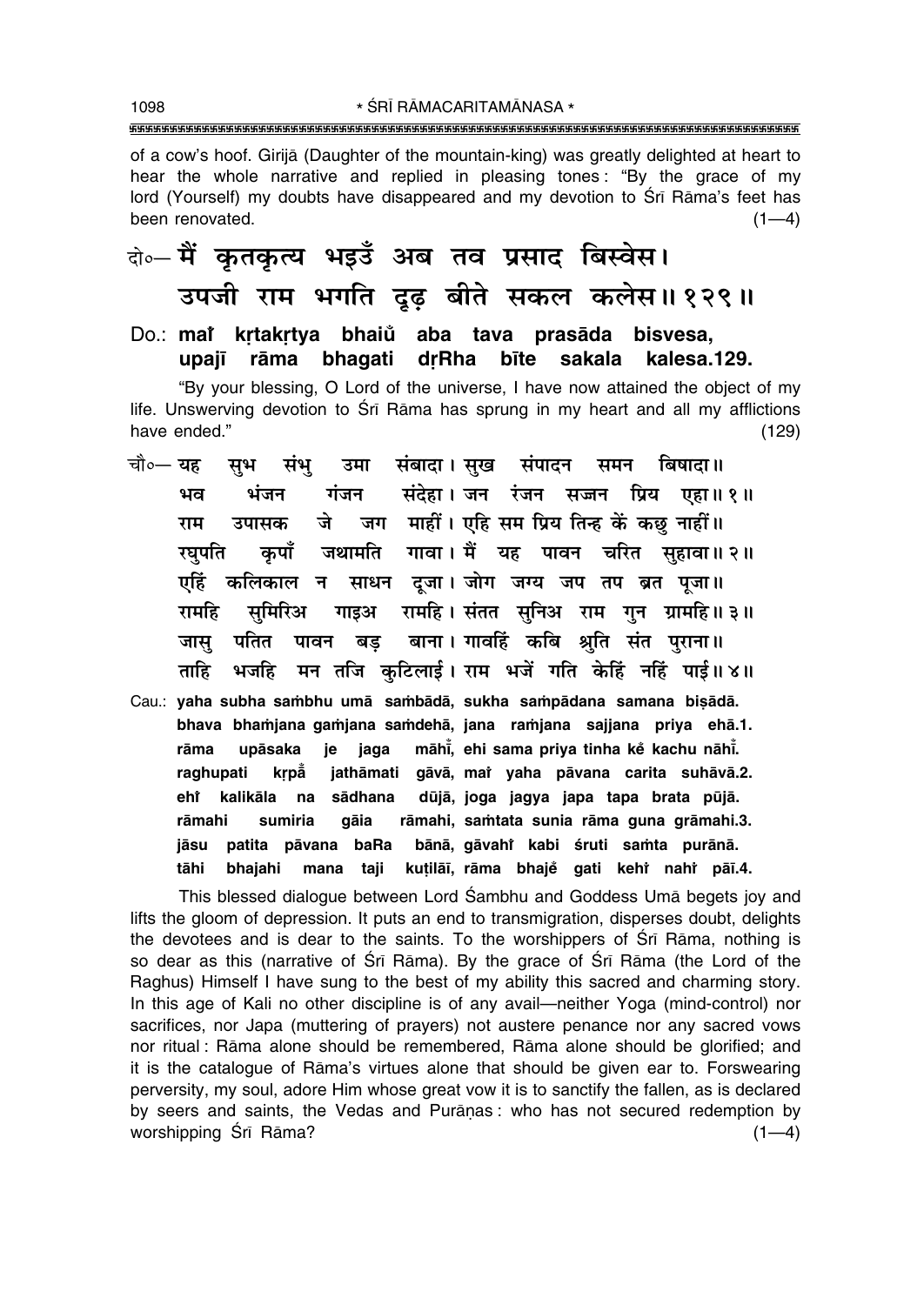छं— पाई न केहिं गति पतित पावन राम भजि सूनु सठ मना। गनिका अजामिल ब्याध गीध गजादि खल तारे घना ॥ आभीर जमन किरात खस स्वपचादि अति अघरूप जे। कहि नाम बारक तेपि पावन होहिं राम नमामि ते॥१॥ रघुबंस भूषन चरित यह नर कहहिं सुनहिं जे गावहीं। कलि मल मनोमल धोइ बिन् श्रम राम धाम सिधावहीं ॥ सत पंच चौपाईं मनोहर जानि जो नर उर धरै। दारुन अबिद्या पंच जनित बिकार श्रीरघुबर हरै॥ २॥ संदर सुजान कुपा निधान अनाथ पर कर प्रीति जो। सो एक राम अकाम हित निर्बानप्रद सम आन को॥ जाकी कृपा लवलेस ते मतिमंद तुलसीदासहूँ। पायो परम बिश्रामु राम समान प्रभु नाहीं कहूँ॥३॥

Cham.: pāī na kehi gati patita pāvana rāma bhaji sunu satha manā, ganikā ajāmila byādha gīdha gajādi khala tāre ghanā. ābhīra jamana kirāta khasa svapacādi ati agharūpa je, kahi nāma bāraka tepi pāvana hohi rāma namāmi te.1. raghubamsa bhūsana carita yaha nara kahahi sunahi je gāvahi, kali mala manomala dhoi binu śrama rāma dhāma sidhāvahī. sata pamca caupai manohara jāni jo nara ura dharai, dāruna abidyā pamca janita bikāra śrīraghubara harai.2. sumdara sujāna krpā nidhāna anātha para kara prīti jo, so eka rāma akāma hita nirbānaprada sama āna ko. krpā lavalesa te matimamda tulasīdāsahū̃. jākī pāyo parama biśrāmu rāma samāna prabhu nāhī kahū.3.

Listen, my stupid soul: who has not been saved by adoring Srī Rāma, the purifier of the fallen? The harlot (Pingala), Ajāmila, the hunter (Vālmīki), the vulture (Jatāyu), the elephant and many other wretches have been delivered by Him. Even Abhiras (a hilly tribe inhabiting the south-west coast in the ancient times), Yavanas, Kirātas (Bhīlas), Khasas (another hill-tribe found in Assam), Candalas (the pariah) and others, the very embodiments of grievous sin, are hallowed by merely uttering Your name even once: I adore You, O Rāma. Men who repeat to others, listen to (when repeated by others) or chant alone this narrative of Sri Rama (the Ornament of Raghu's race) thereby wipe out the sins that are incident to the Kali age as well as the impurities of their soul, and ascend to the Abode of Srī Rāma without any difficulty. Nay the Chief of the Raghus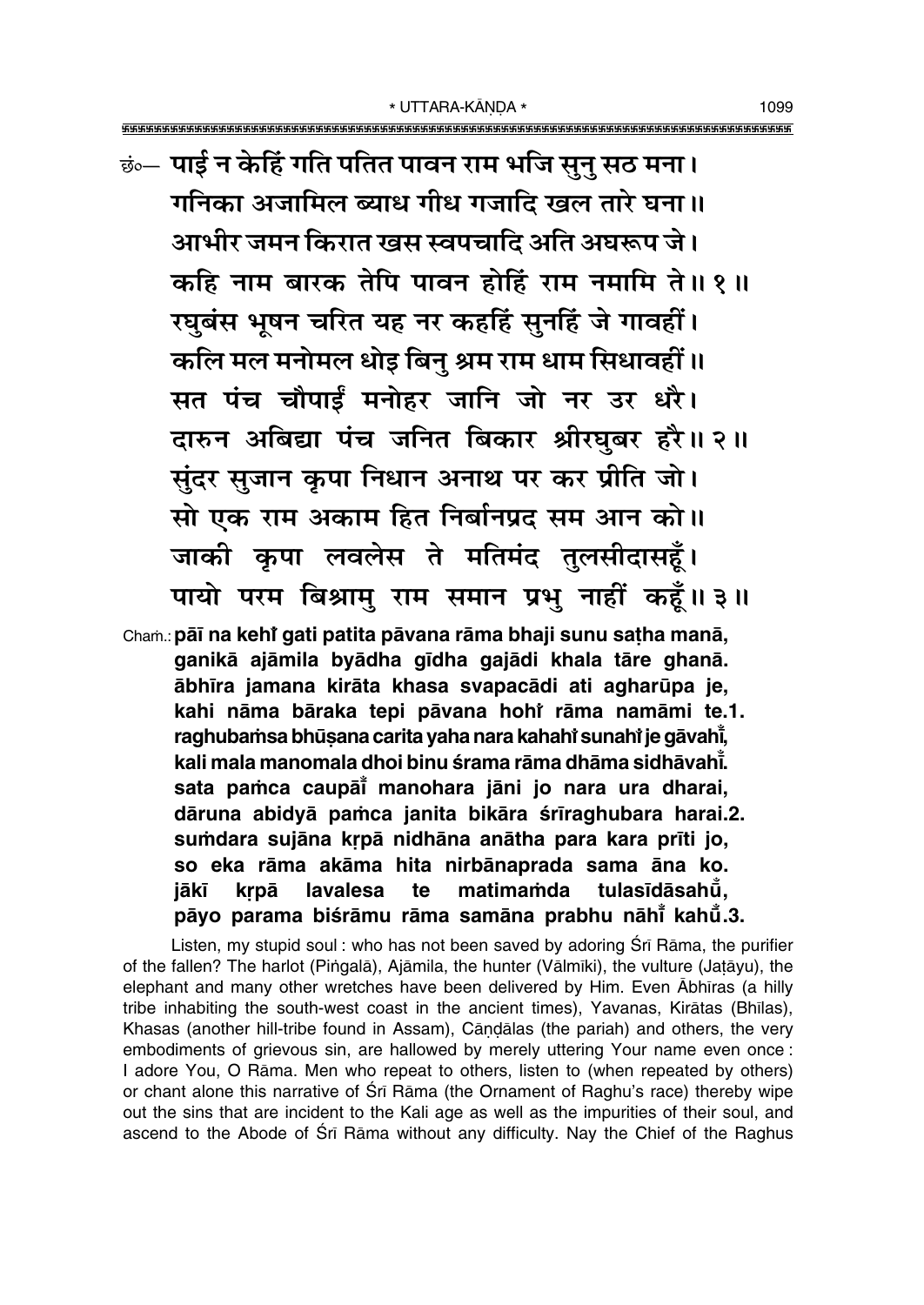cures the perversities, caused by the fivefold\* ignorance, of those men who treasure up in their heart even a few Caupais (small four-footed verses) of this narrative that appeal to them as most charming. If there is anyone who is all-beautiful, all-wise and all-merciful and who is fond of the forlorn, it is Rama and Rama alone; who else can compare with Him as a disinterested friend and a bestower of eternal bliss? Nowhere can we find a lord like Srī Rāma, by an iota of whose grace even the dull-witted Tulasīdāsa has found supreme peace.  $(1 - 3)$ 

- बे- मो सम दीन न दीन हित तुम्ह समान रघुबीर। अस बिचारि रघुबंस मनि हरह बिषम भव भीर॥ १३० ( क )॥ कामिहि नारि पिआरि जिमि लोभिहि प्रिय जिमि दाम। तिमि रघुनाथ निरंतर प्रिय लागहु मोहि राम॥१३० (ख)॥
- Do.: mo sama dina na dina hita tumha samana raghubira, asa bicāri raghubamsa mani harahu bisama bhava bhīra.130(A). kāmihi nāri piāri iimi lobhihi priva jimi dāma, timi raghunātha niramtara priva lāgahu mohi rāma.130(B).

There is no one so miserable as I nor such a friend of the miserable as You, O Hero of Raghu's line! Realizing this, O Jewel of Raghu's race, take away my fear of transmigration, which is so terrible. May You be ever so dear to me. Rama, as woman is dear to a lustful man, and as lucre is dear to the greedy, O Lord of the Raghus.  $(130 A-B)$ 

श्लोक– यत्पूर्वं प्रभुणा कृतं सुकविना श्रीशम्भुना दुर्गमं श्रीमद्रामपदाब्जभक्तिमनिशं प्राप्त्यै तु रामायणम् । तद्रघुनाथनामनिरतं स्वान्तस्तम:शान्तये मत्वा भाषाबद्धमिदं चकार तुलसीदासस्तथा मानसम्॥१॥ पुण्यं पापहरं सदा शिवकरं विज्ञानभक्तिप्रदं मायामोहमलापहं सुविमलं प्रेमाम्बुपुरं शुभम् । श्रीमद्रामचरित्रमानसमिदं भक्त्यावगाहन्ति ्ये संसारपतङ्घोरकिरणैर्दह्यन्ति ते नो मानवाः ॥ २ ॥

Śloka: yatpūrvam prabhuņā krtam sukavinā śrīśambhunā durgamam śrīmadrāmapadābjabhaktimaniśam prāptyai tu rāmāyanam, tadraghunāthanāmaniratam matvā svāntastamahśāntaye bhāsābaddhamidam cakāra tulasīdāsastathā mānasam.1.

1100

<sup>\*</sup> The fivefold ignorance has been characterized as mistaking (1) the unreal for real, (2) the ephemeral for the eternal, (3) the painful as pleasurable, (4) the impure for pure and (5) that which is worth discarding for something worth acquiring.